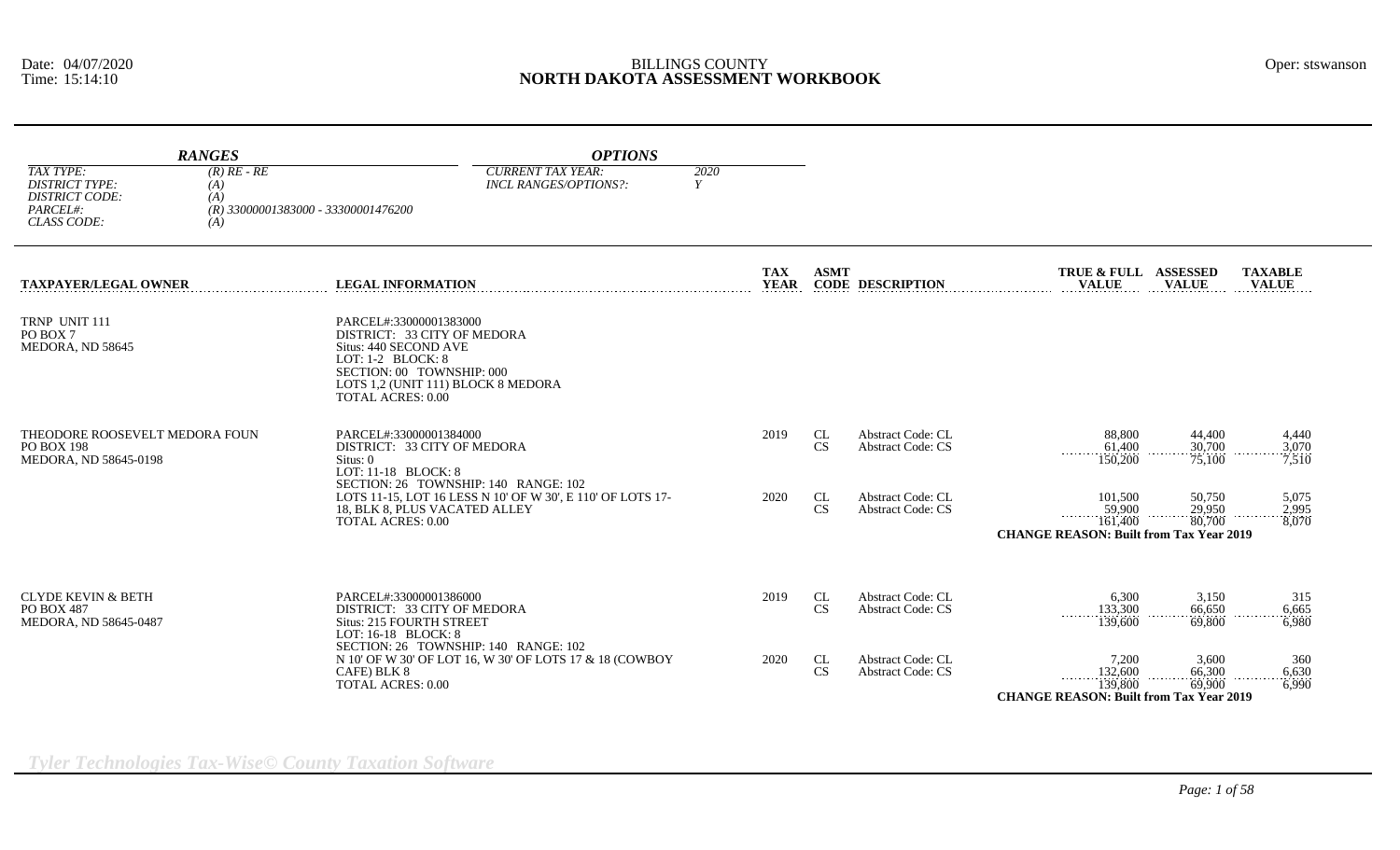| <b>TAXPAYER/LEGAL OWNER</b>                                                             | <b>LEGAL INFORMATION</b>                                                                                                                                                                                                               | <b>TAX</b><br><b>YEAR</b> | <b>ASMT</b>     | <b>CODE DESCRIPTION</b>                              | TRUE & FULL ASSESSED<br><b>VALUE</b>                                              | <b>VALUE</b>               | <b>TAXABLE</b><br><b>VALUE</b> |
|-----------------------------------------------------------------------------------------|----------------------------------------------------------------------------------------------------------------------------------------------------------------------------------------------------------------------------------------|---------------------------|-----------------|------------------------------------------------------|-----------------------------------------------------------------------------------|----------------------------|--------------------------------|
| <b>TRNP</b><br>PO BOX 7<br>MEDORA, ND 58645                                             | PARCEL#:33000001387000<br>DISTRICT: 33 CITY OF MEDORA<br>Situs: 202 FOURTH STREET<br>LOT: $1-4$ BLOCK: 9<br>SECTION: 26 TOWNSHIP: 140 RANGE: 102<br>E1/2 LOTS 1-4 (UNIT 112) BLOCK 9 MEDORA<br><b>TOTAL ACRES: 0.00</b>                |                           |                 |                                                      |                                                                                   |                            |                                |
| <b>TRNP</b><br>PO BOX 7<br>MEDORA, ND 58645                                             | PARCEL#:33000001388000<br>DISTRICT: 33 CITY OF MEDORA<br>Situs: 360 SECOND AVE<br>LOT: $1-4$ BLOCK: 9<br>SECTION: 26 TOWNSHIP: 140 RANGE: 102<br>W1/2 LOTS 1-4, (UNIT 110) PLUS VACATED ALLEY BLK 9 MEDORA<br><b>TOTAL ACRES: 0.00</b> |                           |                 |                                                      |                                                                                   |                            |                                |
| <b>HOLSTEN KEY SANDRA &amp; EDWARD</b><br><b>PO BOX 790</b><br>COOPER LANDING, AK 99572 | PARCEL#:33000001390000<br>DISTRICT: 33 CITY OF MEDORA<br>Situs: 240 FOURTH STREET<br>LOT: 9-12 BLOCK: 9                                                                                                                                | 2019                      | RL<br><b>RS</b> | <b>Abstract Code: RL</b><br><b>Abstract Code: RS</b> | 17,500<br>136,100<br>153,600                                                      | 8,750<br>68,050<br>76,800  | 788<br>6,125<br>6,913          |
|                                                                                         | SECTION: 26 TOWNSHIP: 140 RANGE: 102<br>E 50' OF LOTS 9-12 BLOCK 9 MEDORA<br><b>TOTAL ACRES: 0.00</b>                                                                                                                                  | 2020                      | RL<br><b>RS</b> | <b>Abstract Code: RL</b><br><b>Abstract Code: RS</b> | 20,000<br>135,700<br>155,700<br><b>CHANGE REASON: Built from Tax Year 2019</b>    | 10,000<br>67,850<br>77,850 | 900<br>6,107<br>7,007          |
| <b>HUDSON CRAIG</b><br>437 WILEY<br><b>ASHLAND, OR 97520-1557</b>                       | PARCEL#:33000001391000<br>DISTRICT: 33 CITY OF MEDORA<br>Situs: 365 THIRD AVE<br>LOT: 9-12 BLOCK: 9                                                                                                                                    | 2019                      | CL<br><b>CS</b> | <b>Abstract Code: CL</b><br><b>Abstract Code: CS</b> | 7,700<br>93,800<br>.<br>101,500                                                   | 3,850<br>46,900<br>50,750  | 385<br>4.690<br>5,075          |
|                                                                                         | SECTION: 26 TOWNSHIP: 140 RANGE: 102<br>E 22' OF W 52' OF LOTS 9-12 (BANK) BLOCK 9 MEDORA<br>TOTAL ACRES: 0.00                                                                                                                         | 2020                      | CL<br>CS        | <b>Abstract Code: CL</b><br><b>Abstract Code: CS</b> | 8,800<br>93,800<br>.<br>102,600<br><b>CHANGE REASON: Built from Tax Year 2019</b> | 4,400<br>46,900<br>51,300  | 440<br>4.690<br>5,130          |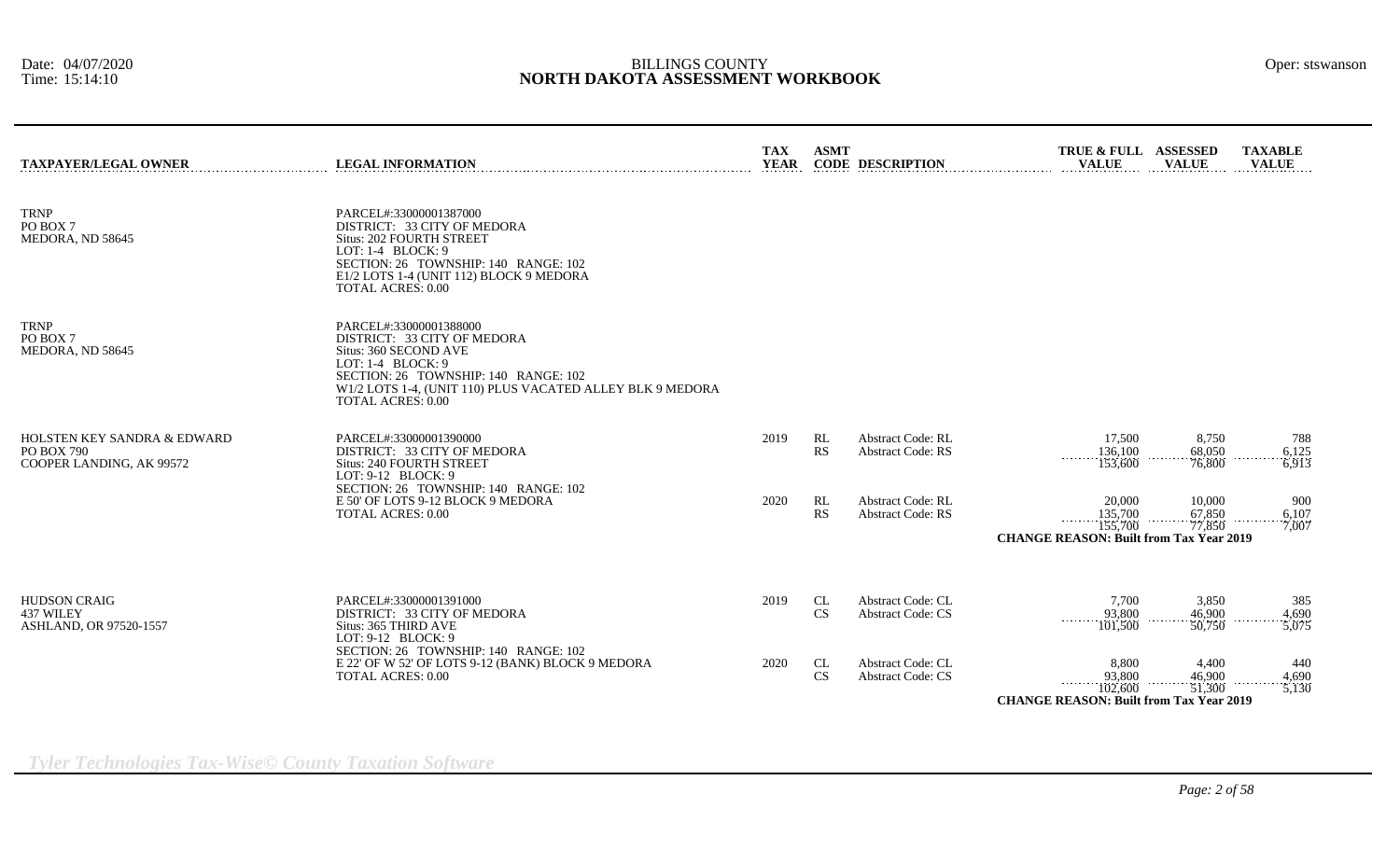| TAXPAYER/LEGAL OWNER                                                  | <b>LEGAL INFORMATION</b>                                                                                                                        | <b>TAX</b><br><b>YEAR</b> | <b>ASMT</b>     | <b>CODE DESCRIPTION</b>                              | TRUE & FULL ASSESSED<br><b>VALUE</b>                                                                                         | <b>VALUE</b>                       | <b>TAXABLE</b><br><b>VALUE</b>                             |
|-----------------------------------------------------------------------|-------------------------------------------------------------------------------------------------------------------------------------------------|---------------------------|-----------------|------------------------------------------------------|------------------------------------------------------------------------------------------------------------------------------|------------------------------------|------------------------------------------------------------|
| HAMILTON ENTERPRISES CENTRAL<br>2204 2ND AVE W<br>WILLISTON, ND 58801 | PARCEL#:33000001392000<br>DISTRICT: 33 CITY OF MEDORA<br>Situs: 355 THIRD AVE<br>LOT: $9-12$ BLOCK: $9$<br>SECTION: 26 TOWNSHIP: 140 RANGE: 102 | 2019                      | CL<br><b>CS</b> | <b>Abstract Code: CL</b><br><b>Abstract Code: CS</b> | 10,500<br>$\frac{74,200}{84,700}$                                                                                            | 5,250<br>$\frac{37,100}{42,350}$   | 525<br>$\begin{array}{r} .3,710 \\ 4,235 \end{array}$<br>. |
|                                                                       | W 30' OF LOTS 9-12 BLK 9, PLUS VACATED ALLEY (POST OFFICE)<br>MEDORA<br><b>TOTAL ACRES: 0.00</b>                                                | 2020                      | CL<br><b>CS</b> | <b>Abstract Code: CL</b><br><b>Abstract Code: CS</b> | 12,000<br>$\frac{74,200}{86,200}$<br><b>CHANGE REASON: Built from Tax Year 2019</b>                                          | 6,000<br>$\frac{37,100}{43,100}$   | 600<br>$\frac{3,710}{4,310}$<br>.                          |
| THEODORE ROOSEVELT MEDORA FOUN<br>PO BOX 198<br>MEDORA, ND 58645-0198 | PARCEL#:33000001393000<br>DISTRICT: 33 CITY OF MEDORA<br>Situs: 301 THIRD AVE<br>LOT: $13-18$ BLOCK: 9<br>SECTION: 26 TOWNSHIP: 140 RANGE: 102  | 2019                      | CL<br>CS        | <b>Abstract Code: CL</b><br><b>Abstract Code: CS</b> | 154,000<br>$\frac{7,161,100}{7,315,100}$                                                                                     | 77,000<br>3,580,550<br>3,657,550   | 7,700<br>358,055<br>365,755                                |
|                                                                       | LOTS 5-8, 13-20 BLK 9, PLUS VACATED ALLEY (ROUGHRIDER HOTEL)<br><b>TOTAL ACRES: 0.00</b>                                                        | 2020                      | CL<br><b>CS</b> | <b>Abstract Code: CL</b><br><b>Abstract Code: CS</b> | 176,000<br>$\begin{array}{ccc}\n & 7,091,300 \\  & 7,267,300\n\end{array}$<br><b>CHANGE REASON: Built from Tax Year 2019</b> | 88,000<br>$3,545,650$<br>3,633,650 | 8,800<br>354,565<br>363,365                                |

TRNP PARCEL#:33000001395000 PO BOX 7<br>
DISTRICT: 33 CITY OF MEDORA<br>
MEDORA, ND 58645<br>
Situs: 340 SECOND AVE MEDORA, ND 58645 Situs: 340 SECOND AVE LOT: 21-24 BLOCK: 9 SECTION: 26 TOWNSHIP: 140 RANGE: 102 E1/2 OF LOTS 21-24 (UNIT 106) PLUS VACATED ALLEY BLOCK 9 MEDORA TOTAL ACRES: 0.00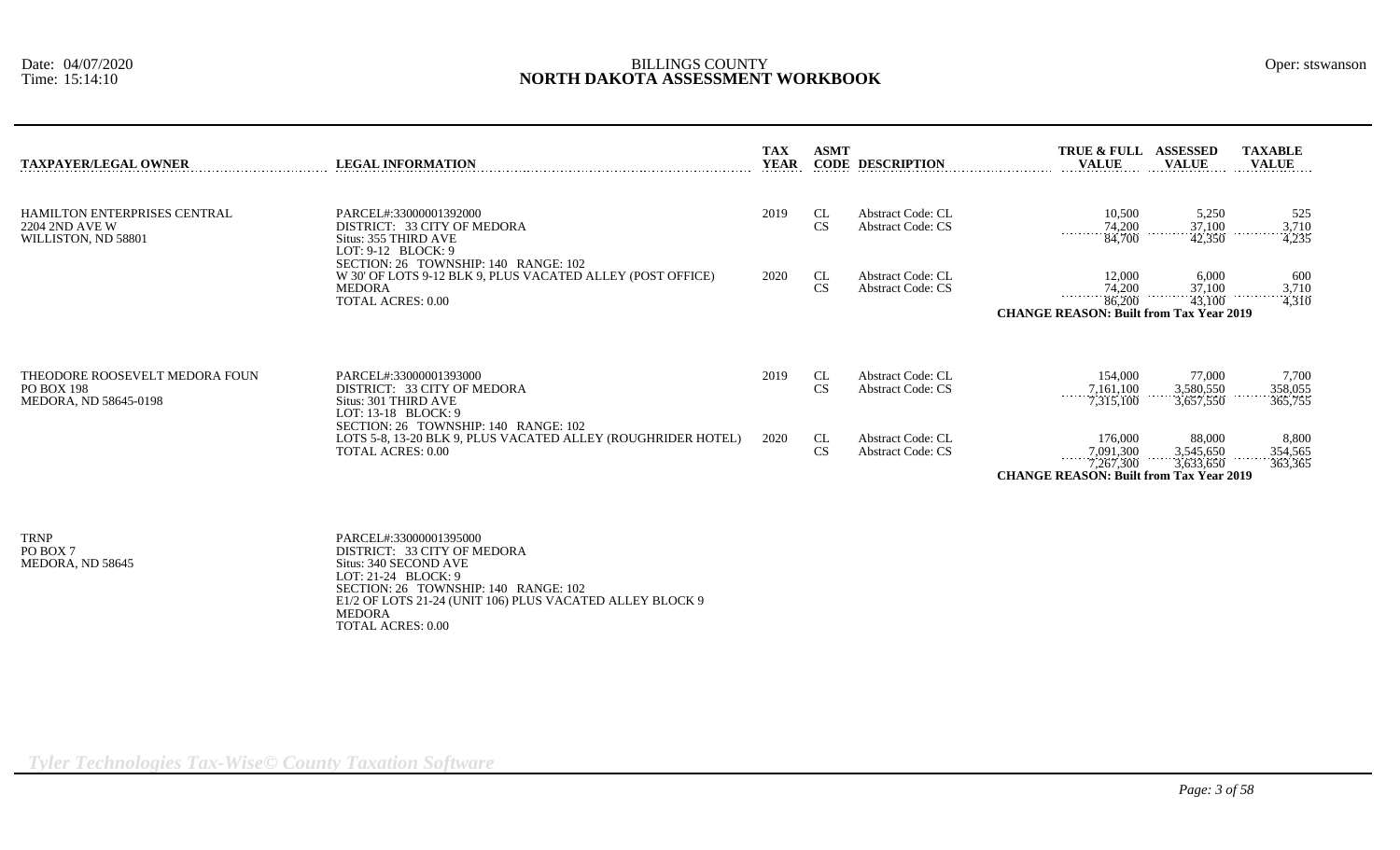| <b>TAXPAYER/LEGAL OWNER</b>                    | <b>LEGAL INFORMATION</b>                                                                                                                                                                                                                             | <b>TAX</b><br><b>YEAR</b> | <b>ASMT</b>     | <b>CODE DESCRIPTION</b>                              | TRUE & FULL ASSESSED<br><b>VALUE</b>                                                  | <b>VALUE</b>                 | <b>TAXABLE</b><br><b>VALUE</b>  |
|------------------------------------------------|------------------------------------------------------------------------------------------------------------------------------------------------------------------------------------------------------------------------------------------------------|---------------------------|-----------------|------------------------------------------------------|---------------------------------------------------------------------------------------|------------------------------|---------------------------------|
| <b>TRNP</b><br>PO BOX 7<br>MEDORA, ND 58645    | PARCEL#:33000001396000<br>DISTRICT: 33 CITY OF MEDORA<br>Situs: 201 THIRD STREET<br>LOT: 21-24 BLOCK: 9<br>SECTION: 26 TOWNSHIP: 140 RANGE: 102<br>W1/2 OF LOTS 21-24 (UNIT 105) BLOCK 9 MEDORA<br><b>TOTAL ACRES: 0.00</b>                          |                           |                 |                                                      |                                                                                       |                              |                                 |
| <b>TRNP</b><br>PO BOX 7<br>MEDORA, ND 58645    | PARCEL#:33000001397000<br>DISTRICT: 33 CITY OF MEDORA<br>Situs: 200 THIRD STREET<br>LOT: 1-4 BLOCK: 10<br>SECTION: 26 TOWNSHIP: 140 RANGE: 102<br>E1/2 OF LOTS 1-4 (UNIT 101) BLOCK 10 MEDORA<br><b>TOTAL ACRES: 0.00</b>                            |                           |                 |                                                      |                                                                                       |                              |                                 |
| <b>TRNP</b><br>PO BOX 7<br>MEDORA, ND 58645    | PARCEL#:33000001398000<br>DISTRICT: 33 CITY OF MEDORA<br>Situs: 260 SECOND AVE<br>LOT: 1-4 BLOCK: 10<br>SECTION: 00 TOWNSHIP: 140 RANGE: 102<br>W1/2 OF LOTS 1-4 (UNIT 102) PLUS VACATED ALLEY BLOCK 10<br><b>MEDORA</b><br><b>TOTAL ACRES: 0.00</b> |                           |                 |                                                      |                                                                                       |                              |                                 |
| JOHNSON JODI<br>PO BOX 513<br>MEDORA, ND 58645 | PARCEL#:33000001399000<br>DISTRICT: 33 CITY OF MEDORA<br>Situs: 210 THIRD STREET<br>LOT: $5-6$ BLOCK: $10$<br>SECTION: 00 TOWNSHIP: 140 RANGE: 102                                                                                                   | 2019                      | RL<br><b>RS</b> | <b>Abstract Code: RL</b><br><b>Abstract Code: RS</b> | 24,500<br>105,500<br>.<br>130,000                                                     | 12,250<br>52,750<br>65,000   | 1,103<br>4,748<br>.<br>$-5,851$ |
|                                                | LOTS 5-6 BLOCK 10<br><b>TOTAL ACRES: 0.00</b>                                                                                                                                                                                                        | 2020                      | RL<br><b>RS</b> | <b>Abstract Code: RL</b><br><b>Abstract Code: RS</b> | 28,000<br>$\frac{106,400}{134,400}$<br><b>CHANGE REASON: Built from Tax Year 2019</b> | 14,000<br>$53,200$<br>67,200 | 1,260<br>4,788<br>6,048         |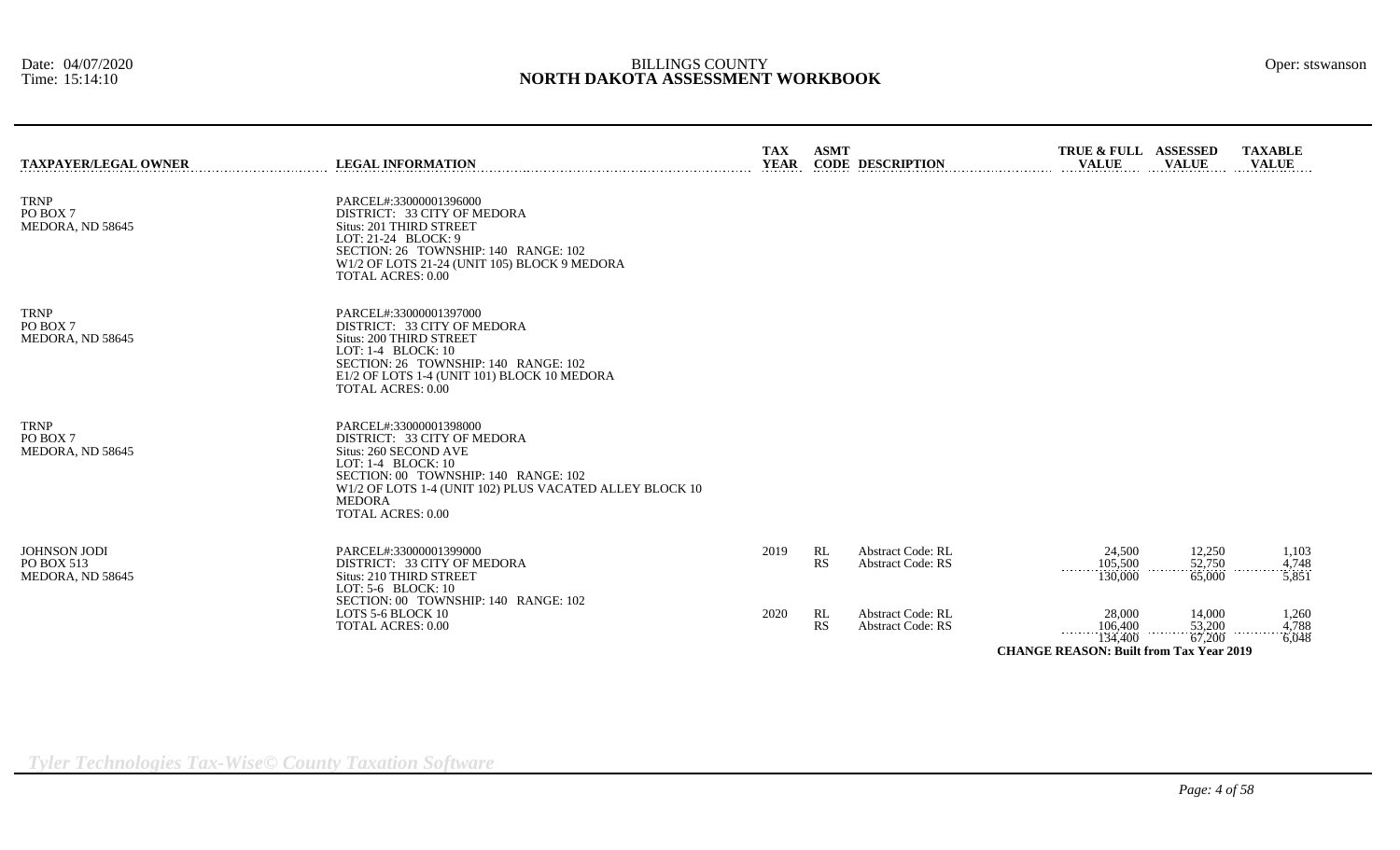| TAXPAYER/LEGAL OWNER                                                         | <b>LEGAL INFORMATION</b>                                                                                                                | <b>TAX</b><br><b>YEAR</b> | <b>ASMT</b>     | <b>CODE DESCRIPTION</b>                              | TRUE & FULL ASSESSED<br><b>VALUE</b>                                                | <b>VALUE</b>                 | <b>TAXABLE</b><br><b>VALUE</b>    |
|------------------------------------------------------------------------------|-----------------------------------------------------------------------------------------------------------------------------------------|---------------------------|-----------------|------------------------------------------------------|-------------------------------------------------------------------------------------|------------------------------|-----------------------------------|
| FRENZEL SANDRA R.<br>1266 SIGNAL BUTTE #62<br>DICKINSON. ND 58601            | PARCEL#:33000001400000<br>DISTRICT: 33 CITY OF MEDORA<br>Situs: 250 THIRD STREET<br>LOT: $7-9$ BLOCK: $10$                              | 2019                      | RL<br>RS        | <b>Abstract Code: RL</b><br><b>Abstract Code: RS</b> | 36,800<br>111,900<br>.<br>148,700                                                   | 18,400<br>55,950<br>74,350   | 1,656<br>$\frac{5,036}{6,692}$    |
|                                                                              | SECTION: 00 TOWNSHIP: 140 RANGE: 102<br>LOTS 7-9 BLOCK 10 MEDORA<br><b>TOTAL ACRES: 0.00</b>                                            | 2020                      | RL<br><b>RS</b> | <b>Abstract Code: RL</b><br><b>Abstract Code: RS</b> | 42,000<br>112,700<br>.<br>154,700<br><b>CHANGE REASON: Built from Tax Year 2019</b> | 21,000<br>56,350<br>77,350   | 1,890<br>5,072<br>6,962           |
| THEODORE ROOSEVELT MEDORA FOUN<br><b>PO BOX 198</b><br>MEDORA, ND 58645-0198 | PARCEL#:33000001401000<br>DISTRICT: 33 CITY OF MEDORA<br>Situs: 285 THIRD AVE                                                           | 2019                      | CL<br><b>CS</b> | <b>Abstract Code: CL</b><br><b>Abstract Code: CS</b> | 23,600<br>616,800<br>.<br>640,400                                                   | 11,800<br>308,400<br>320,200 | 1,180<br>30,840<br>32,020         |
|                                                                              | LOT: 10-12 BLOCK: 10<br>SECTION: 26 TOWNSHIP: 140 RANGE: 102<br>E 90' OF LOTS 10-12 BLOCK 10 (PIZZA PARLOR)<br><b>TOTAL ACRES: 0.00</b> | 2020                      | CL<br>CS        | <b>Abstract Code: CL</b><br><b>Abstract Code: CS</b> | 27,000<br>610,300<br>637,300<br><b>CHANGE REASON: Built from Tax Year 2019</b>      | 13,500<br>305,150<br>318,650 | 1,350<br>30.515<br>31,865         |
| THEODORE ROOSEVELT MEDORA FOUN<br>PO BOX 198<br>MEDORA. ND 58645-0198        | PARCEL#:33000001402000<br>DISTRICT: 33 CITY OF MEDORA<br>Situs: 251 THIRD AVE<br>LOT: 10-12 BLOCK: 10                                   | 2019                      | CL<br><b>CS</b> | <b>Abstract Code: CL</b><br><b>Abstract Code: CS</b> | 13,100<br>48,000<br>.<br>61,100                                                     | 6,550<br>24,000<br>30.550    | 655<br>2,400<br>$\frac{1}{3,055}$ |
|                                                                              | SECTION: 00 TOWNSHIP: 140 RANGE: 102<br>W 50' LOTS 10-12 (TOUCH OF DAKOTA, STAGEBARN) BLK 10<br><b>TOTAL ACRES: 0.00</b>                | 2020                      | CL<br>CS        | <b>Abstract Code: CL</b><br><b>Abstract Code: CS</b> | 15,000<br>48,000<br>.<br>63,000                                                     | 7,500<br>24,000<br>31,500    | 750<br>2,400<br>3,150             |

*Tyler Technologies Tax-Wise© County Taxation Software*

*Page: 5 of 58*

**CHANGE REASON: Built from Tax Year 2019**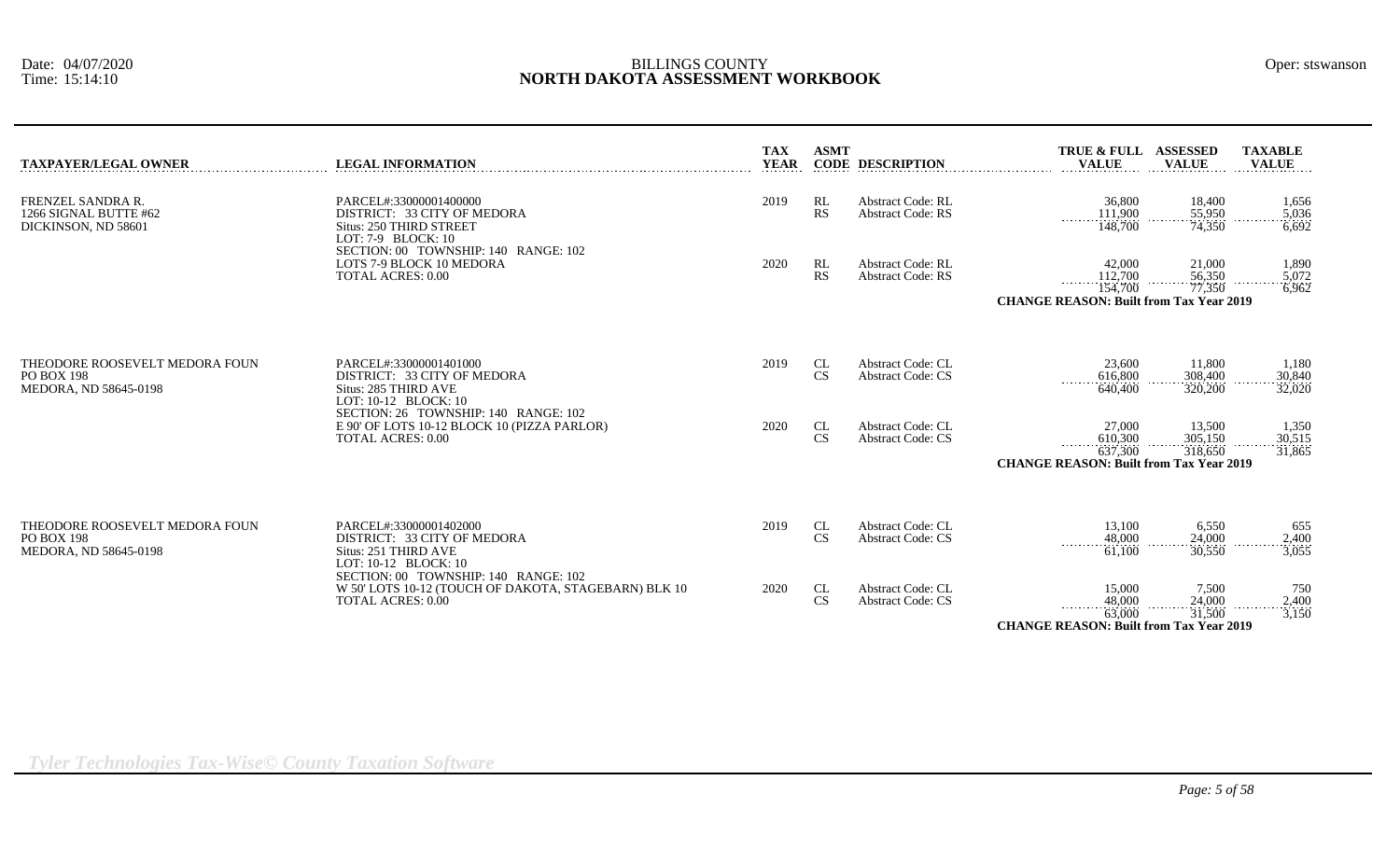| <b>TAXPAYER/LEGAL OWNER</b>                                                  | <b>LEGAL INFORMATION</b>                                                                                                   | <b>TAX</b><br><b>YEAR</b> | <b>ASMT</b>     | <b>CODE DESCRIPTION</b>                              | TRUE & FULL ASSESSED<br><b>TAXABLE</b><br><b>VALUE</b><br><b>VALUE</b><br><b>VALUE</b>                      |
|------------------------------------------------------------------------------|----------------------------------------------------------------------------------------------------------------------------|---------------------------|-----------------|------------------------------------------------------|-------------------------------------------------------------------------------------------------------------|
| THEODORE ROOSEVELT MEDORA FOUN<br><b>PO BOX 198</b><br>MEDORA, ND 58645-0198 | PARCEL#:33000001402003<br>DISTRICT: 33 CITY OF MEDORA<br>Situs: 0                                                          | 2019                      | CL              | <b>Abstract Code: CL</b>                             | 12,300<br>6,150<br>615<br>615<br>12,300<br>6.150                                                            |
|                                                                              | LOT: 13 BLOCK: 10<br>SECTION: 27 TOWNSHIP: 140 RANGE: 102<br>LOT 13 BLK 10 MEDORA (VACANT)<br><b>TOTAL ACRES: 0.00</b>     | 2020                      | CL              | <b>Abstract Code: CL</b>                             | 14,000<br>7,000<br>700<br>$\cdots$ 700<br>7,000<br>14,000<br><b>CHANGE REASON: Built from Tax Year 2019</b> |
| THEODORE ROOSEVELT MEDORA FOUN<br><b>PO BOX 198</b><br>MEDORA, ND 58645-0198 | PARCEL#:33000001402004<br>DISTRICT: 33 CITY OF MEDORA<br>Situs: 0                                                          | 2019                      | CL              | Abstract Code: CL                                    | 12,300<br>6,150<br>$-\frac{615}{615}$<br>12,300<br>6,150                                                    |
|                                                                              | LOT: $14$ BLOCK: $10$<br>SECTION: 27 TOWNSHIP: 140 RANGE: 102<br>LOT 14 BLK 10 MEDORA (VACANT)<br><b>TOTAL ACRES: 0.00</b> | 2020                      | CL              | <b>Abstract Code: CL</b>                             | 14,000<br>7,000<br>700<br>700<br>7,000<br>14,000<br><b>CHANGE REASON: Built from Tax Year 2019</b>          |
| THEODORE ROOSEVELT MEDORA FOUN<br><b>PO BOX 198</b><br>MEDORA, ND 58645-0198 | PARCEL#:33000001402005<br>DISTRICT: 33 CITY OF MEDORA<br>Situs: 0                                                          | 2019                      | CL              | Abstract Code: CL                                    | 12,300<br>6,150<br>$\ldots \ldots \ldots \ldots \ldots \frac{615}{615}$<br>.<br>6,150<br>12,300             |
|                                                                              | LOT: $15$ BLOCK: $10$<br>SECTION: 27 TOWNSHIP: 140 RANGE: 102<br>LOT 15 BLK 10 MEDORA (VACANT)<br><b>TOTAL ACRES: 0.00</b> | 2020                      | CL              | <b>Abstract Code: CL</b>                             | 14,000<br>7.000<br>700<br>700<br>14.000<br>7.000<br><b>CHANGE REASON: Built from Tax Year 2019</b>          |
| THEODORE ROOSEVELT MEDORA FOUN<br><b>PO BOX 198</b><br>MEDORA, ND 58645-0198 | PARCEL#:33000001403000<br>DISTRICT: 33 CITY OF MEDORA<br>Situs: 251 MAIN STREET<br>LOT: 16-18 BLOCK: 10                    | 2019                      | CL<br>CS        | <b>Abstract Code: CL</b><br><b>Abstract Code: CS</b> | 36,800<br>18,400<br>1,840<br>187,400<br>93,700<br>9,370<br>1.1.1.1.1<br>112,100<br>11,210<br>224,200        |
|                                                                              | SECTION: 27 TOWNSHIP: 140 RANGE: 102<br>LOTS 16-18 BLOCK 10 (FERRIS STORE)<br><b>TOTAL ACRES: 0.00</b>                     | 2020                      | CL<br><b>CS</b> | <b>Abstract Code: CL</b><br><b>Abstract Code: CS</b> | 42,000<br>21,000<br>2,100<br>185,000<br>92,500<br>9,250                                                     |
|                                                                              |                                                                                                                            |                           |                 |                                                      | 11,350<br>227,000<br>113,500<br><b>CHANGE REASON: Built from Tax Year 2019</b>                              |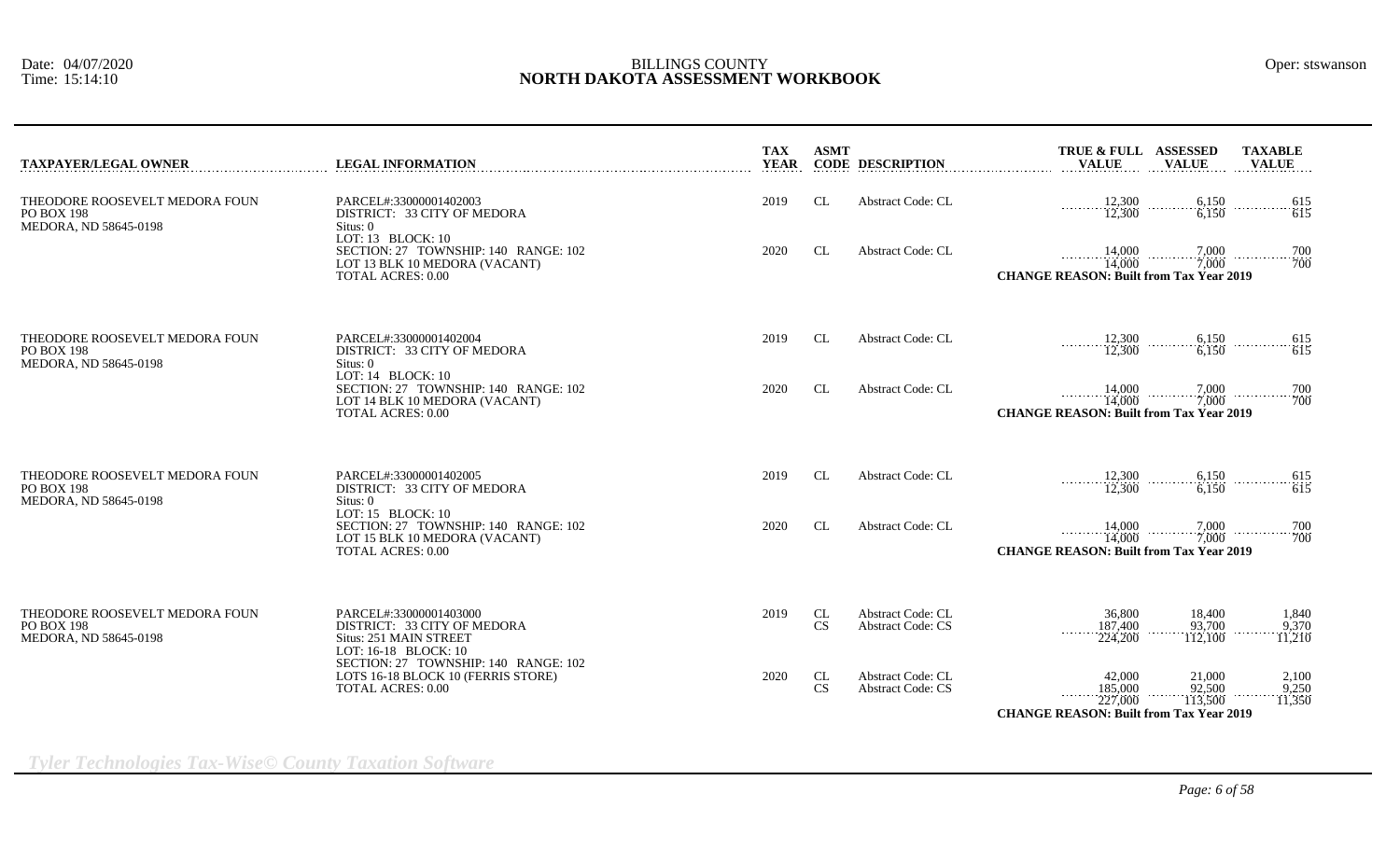| <b>TAXPAYER/LEGAL OWNER</b>                                                  | <b>LEGAL INFORMATION</b>                                                                                                                                                                                                                                 | <b>TAX</b><br><b>YEAR</b> | <b>ASMT</b>            | <b>CODE DESCRIPTION</b>                              | TRUE & FULL ASSESSED<br><b>VALUE</b>                                                | <b>VALUE</b>                 | <b>TAXABLE</b><br><b>VALUE</b> |
|------------------------------------------------------------------------------|----------------------------------------------------------------------------------------------------------------------------------------------------------------------------------------------------------------------------------------------------------|---------------------------|------------------------|------------------------------------------------------|-------------------------------------------------------------------------------------|------------------------------|--------------------------------|
| THEODORE ROOSEVELT MEDORA FOUN<br><b>PO BOX 198</b><br>MEDORA, ND 58645-0198 | PARCEL#:33000001404000<br>DISTRICT: 33 CITY OF MEDORA<br>Situs: 225 MAIN STREET<br>LOT: 19-20 BLOCK: 10                                                                                                                                                  | 2019                      | CL<br>CS               | <b>Abstract Code: CL</b><br><b>Abstract Code: CS</b> | 24,500<br>325,900<br>350,400                                                        | 12,250<br>162,950<br>175,200 | 1,225<br>16,295<br>17,520      |
|                                                                              | SECTION: 27 TOWNSHIP: 140 RANGE: 102<br>LOTS 19-20 BLOCK 10 (GIRLS DORM)<br><b>TOTAL ACRES: 0.00</b>                                                                                                                                                     | 2020                      | <b>CL</b><br><b>CS</b> | <b>Abstract Code: CL</b><br><b>Abstract Code: CS</b> | 28,000<br>325,900<br>353,900<br><b>CHANGE REASON: Built from Tax Year 2019</b>      | 14,000<br>162,950<br>176,950 | 1,400<br>16,295<br>17,695      |
|                                                                              |                                                                                                                                                                                                                                                          |                           |                        |                                                      |                                                                                     |                              |                                |
| <b>TRNP</b><br>PO BOX 7<br>MEDORA, ND 58645                                  | PARCEL#:33000001405000<br>DISTRICT: 33 CITY OF MEDORA<br>Situs: 240 SECOND AVE<br>LOT: 21-24 BLOCK: 10<br>SECTION: 27 TOWNSHIP: 140 RANGE: 102<br>E1/2 OF LOTS 21-24 (UNIT 103) BLOCK 10 PLUS VACATED ALLEY<br><b>MEDORA</b><br><b>TOTAL ACRES: 0.00</b> |                           |                        |                                                      |                                                                                     |                              |                                |
| <b>TRNP</b><br>PO BOX 7<br>MEDORA, ND 58645                                  | PARCEL#:33000001406000<br>DISTRICT: 33 CITY OF MEDORA<br>Situs: 201 MAIN STREET<br>LOT: 21-24 BLOCK: 10<br>SECTION: 27 TOWNSHIP: 140 RANGE: 102<br>W1/2 LOTS 21-24 (UNIT 104) BLOCK 10 MEDORA<br><b>TOTAL ACRES: 0.00</b>                                |                           |                        |                                                      |                                                                                     |                              |                                |
| ND COWBOY HALL OF FAME<br>C/O TRMF<br><b>PO BOX 198</b><br>MEDORA, ND 58645  | PARCEL#:33000001407000<br>DISTRICT: 33 CITY OF MEDORA<br>Situs: 195 THIRD AVE<br><b>BLOCK: 11</b>                                                                                                                                                        | 2019                      | <b>CL</b><br><b>CS</b> | <b>Abstract Code: CL</b><br><b>Abstract Code: CS</b> | 90,700<br>82,800<br>.<br>173,500                                                    | 45,350<br>41,400<br>86,750   | 4,535<br>4,140<br>8,675        |
|                                                                              | SECTION: 27 TOWNSHIP: 140 RANGE: 102<br>BLOCK 11 25720 SQ FT DECKING AND RETAIL AREA IN THE COWBOY<br><b>HALL OF FAME 27-140-102</b><br><b>TOTAL ACRES: 0.00</b>                                                                                         | 2020                      | CL<br><b>CS</b>        | <b>Abstract Code: CL</b><br><b>Abstract Code: CS</b> | 103,700<br>82,400<br>.<br>186,100<br><b>CHANGE REASON: Built from Tax Year 2019</b> | 51,850<br>41,200<br>93,050   | 5,185<br>4.120<br>9,305        |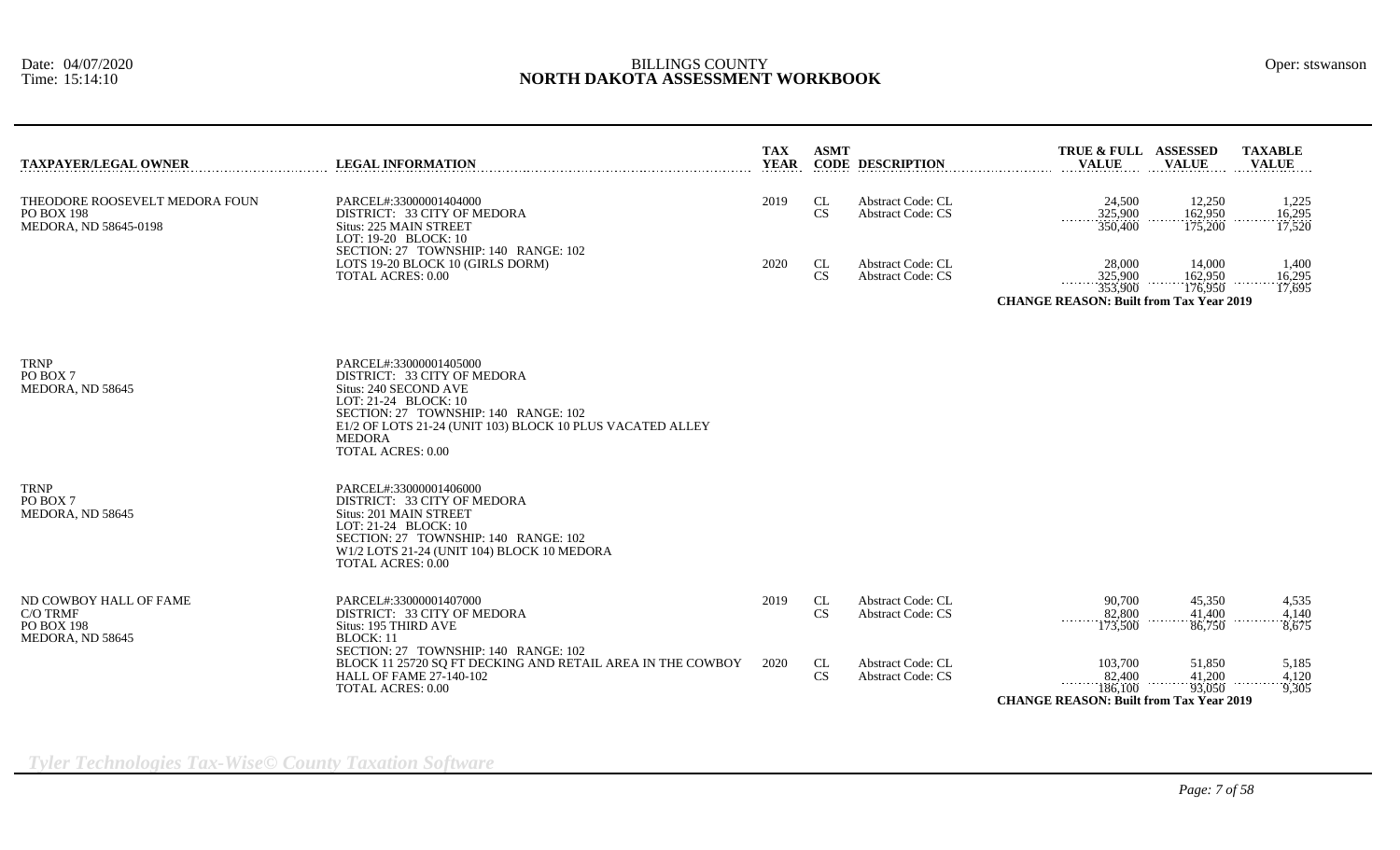| TRUE & FULL ASSESSED<br><b>ASMT</b><br>TAXABLE |                  |                         |                              |              |
|------------------------------------------------|------------------|-------------------------|------------------------------|--------------|
| .<br>.<br>.                                    | TAX<br>YEAR<br>. | <b>CODE DESCRIPTION</b> | <b>VALIE</b><br><b>VALUE</b> | <b>VALUE</b> |

| THEODORE ROOSEVELT MEDORA FOUN<br><b>PO BOX 198</b><br>MEDORA, ND 58645-0198 | PARCEL#:33000001408000<br>DISTRICT: 33 CITY OF MEDORA<br>Situs: 170 THIRD AVE<br>LOT: $1$ BLOCK: $12$<br>SECTION: 27 TOWNSHIP: 140 RANGE: 102<br>LOT 1 BLK 12 (GIFT SHOP)<br><b>TOTAL ACRES: 0.00</b>   | 2019<br>2020 | CL<br>CS<br>CL<br>CS                                   | Abstract Code: CL<br><b>Abstract Code: CS</b><br>Abstract Code: CL<br><b>Abstract Code: CS</b>               | 12,300<br>615<br>6,150<br>12,800<br>1,280<br>1,895<br>25,600<br>.<br>37,900<br>18,950<br>14,000<br>7,000<br>700<br>25,600<br>12,800<br>1,280<br>.<br>39,600<br>1,980<br>19,800<br><b>CHANGE REASON: Built from Tax Year 2019</b>                                                            |
|------------------------------------------------------------------------------|---------------------------------------------------------------------------------------------------------------------------------------------------------------------------------------------------------|--------------|--------------------------------------------------------|--------------------------------------------------------------------------------------------------------------|---------------------------------------------------------------------------------------------------------------------------------------------------------------------------------------------------------------------------------------------------------------------------------------------|
| THEODORE ROOSEVELT MEDORA FOUN<br><b>PO BOX 198</b><br>MEDORA, ND 58645-0198 | PARCEL#:33000001408001<br>DISTRICT: 33 CITY OF MEDORA<br>Situs: 365 MAIN STREET<br>LOT: 2 BLOCK: 12<br>SECTION: 27 TOWNSHIP: 140 RANGE: 102<br>LOT 2 BLK 12 MEDORA (VACANT)<br><b>TOTAL ACRES: 0.00</b> | 2019<br>2020 | <b>CL</b><br><b>CL</b>                                 | <b>Abstract Code: CL</b><br><b>Abstract Code: CL</b>                                                         | 11,000<br>$\frac{5,500}{5,500}$<br>$-\frac{550}{550}$<br>.<br>.<br>.<br>$\frac{1}{11,000}$<br>12,600<br>12,600<br>6,300<br>$\cdots$ 630<br>630<br>.<br>.<br>6,300<br><b>CHANGE REASON: Built from Tax Year 2019</b>                                                                         |
| THEODORE ROOSEVELT MEDORA FOUN<br><b>PO BOX 198</b><br>MEDORA, ND 58645-0198 | PARCEL#:33000001409000<br>DISTRICT: 33 CITY OF MEDORA<br>Situs: 0<br>LOT: 3 BLOCK: 12<br>SECTION: 27 TOWNSHIP: 140 RANGE: 102<br>LOT 3 BLK 12 MEDORA (BARTZ BUILDING)<br><b>TOTAL ACRES: 0.00</b>       | 2019<br>2020 | <b>CL</b><br><b>CS</b><br>CL<br>$\mathbf{C}\mathbf{S}$ | <b>Abstract Code: CL</b><br><b>Abstract Code: CS</b><br><b>Abstract Code: CL</b><br><b>Abstract Code: CS</b> | 12,300<br>6,150<br>615<br>$-\frac{370}{985}$<br>$\frac{3,700}{9,850}$<br>7,400<br>.<br>19,700<br>14,000<br>7,000<br>700<br>$\begin{array}{c}\n 370 \\  \overline{)1,070}\n \end{array}$<br>$\frac{3,700}{10,700}$<br>7,400<br>21,400<br>.<br><b>CHANGE REASON: Built from Tax Year 2019</b> |

*Tyler Technologies Tax-Wise© County Taxation Software*

**TAXPAYER/LEGAL OWNER LEGAL INFORMATION CONDERVERTION CONDERVERTIES**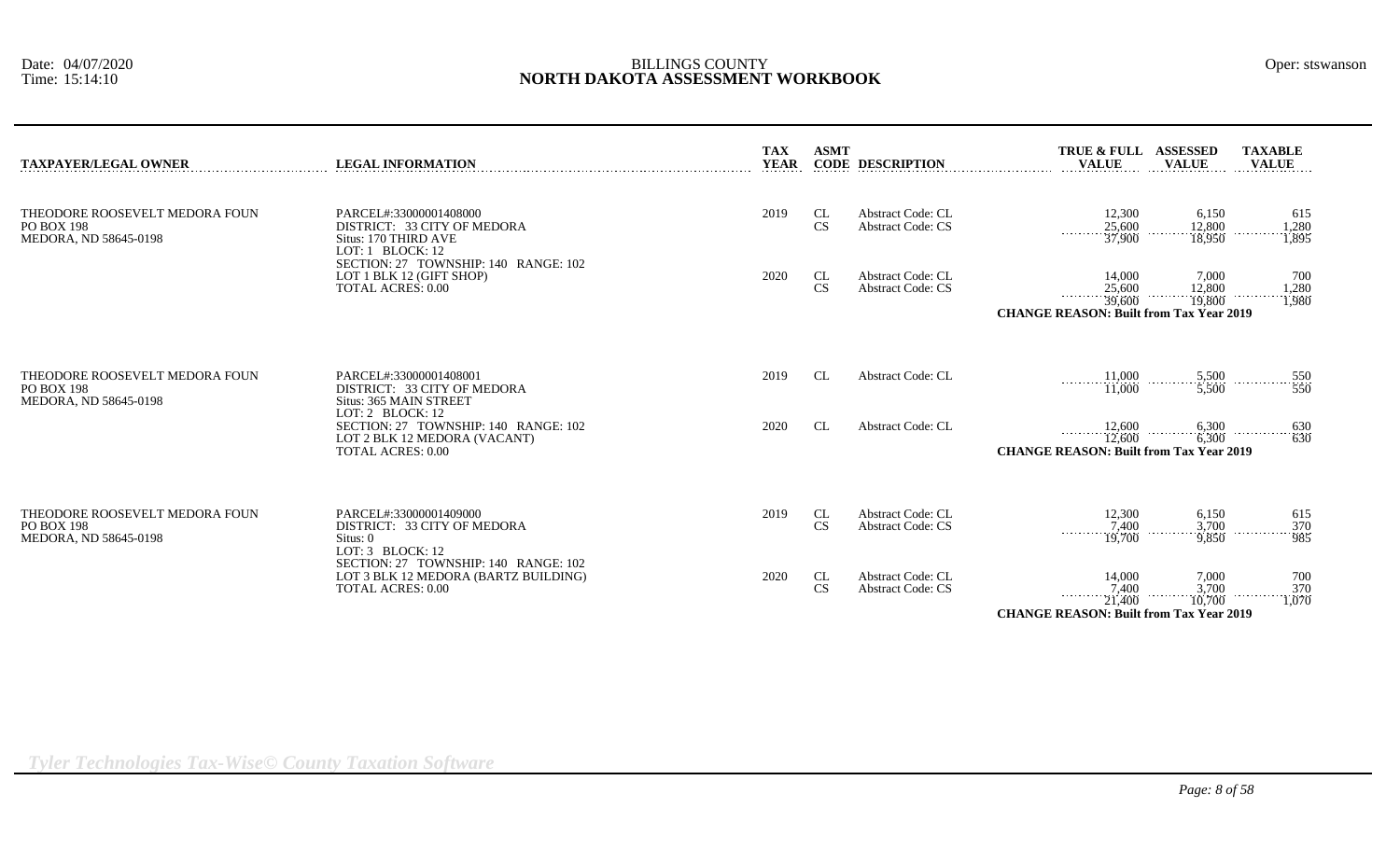| <b>TAXPAYER/LEGAL OWNER</b>                                                      | <b>LEGAL INFORMATION</b>                                                                                                 | <b>TAX</b><br><b>YEAR</b> | <b>ASMT</b>     | <b>CODE DESCRIPTION</b>                              | TRUE & FULL ASSESSED<br><b>TAXABLE</b><br><b>VALUE</b><br><b>VALUE</b><br><b>VALUE</b>                                                                                    |
|----------------------------------------------------------------------------------|--------------------------------------------------------------------------------------------------------------------------|---------------------------|-----------------|------------------------------------------------------|---------------------------------------------------------------------------------------------------------------------------------------------------------------------------|
| THEODORE ROOSEVELT MEDORA FOUN<br><b>PO BOX 198</b><br>MEDORA, ND 58645-0198     | PARCEL#:33000001410000<br>DISTRICT: 33 CITY OF MEDORA<br>Situs: 0                                                        | 2019                      | CL              | <b>Abstract Code: CL</b>                             | $\begin{array}{ccc}\n& 11,000 \\ & 11,000\n\end{array}$<br>$\frac{5,500}{5,500}$<br>$-\frac{550}{550}$<br>.                                                               |
|                                                                                  | LOT: 4 BLOCK: 12<br>SECTION: 27 TOWNSHIP: 140 RANGE: 102<br>LOT 4 BLK 12 (VACANT LOT) MEDORA<br><b>TOTAL ACRES: 0.00</b> | 2020                      | CL              | <b>Abstract Code: CL</b>                             | $12,600$ $6,300$ $6,300$ $630$ $630$<br><b>CHANGE REASON: Built from Tax Year 2019</b>                                                                                    |
| <b>MYERS NORMA</b><br>350 MAIN ST<br><b>PO BOX 415A</b><br>MEDORA, ND 58645-0415 | PARCEL#:33000001411000<br>DISTRICT: 33 CITY OF MEDORA<br>Situs: 370 MAIN STREET<br>LOT: 5-6 BLOCK: 12                    | 2019                      | CL<br>CS        | <b>Abstract Code: CL</b><br><b>Abstract Code: CS</b> | 10,500<br>5,250<br>525<br>$\frac{78,700}{83,950}$<br>$\frac{157,400}{167,900}$<br>$-7,870$<br>$8,395$<br>.                                                                |
|                                                                                  | SECTION: 27 TOWNSHIP: 140 RANGE: 102<br>E 60' OF LOTS 5-6 BLOCK 12 MEDORA (CHATEAU NUTS)<br><b>TOTAL ACRES: 0.00</b>     | 2020                      | CL<br>CS        | <b>Abstract Code: CL</b><br><b>Abstract Code: CS</b> | 12,000<br>6,000<br>600<br>$\frac{77,850}{83,850}$<br>155,700<br>$\frac{7,785}{8,385}$<br>$\frac{167,700}{167,700}$<br>.<br><b>CHANGE REASON: Built from Tax Year 2019</b> |
| <b>SHAE JERRY</b><br>5458 134TH AVE NW<br>WILLISTON, ND 58801                    | PARCEL#:33000001412000<br>DISTRICT: 33 CITY OF MEDORA<br>Situs: 155 PACIFIC AVE<br>LOT: 5-9 BLOCK: 12                    | 2019                      | RL<br>RS        | <b>Abstract Code: RL</b><br><b>Abstract Code: RS</b> | 23,800<br>11,900<br>1,071<br>33,250<br>$\frac{2,993}{4,064}$<br>66,500<br>$\frac{300}{90,300}$<br>45,150                                                                  |
|                                                                                  | SECTION: 27 TOWNSHIP: 140 RANGE: 102<br>WEST 80' OF LOTS 5-9 BLOCK 12 MEDORA<br><b>TOTAL ACRES: 0.00</b>                 | 2020                      | RL<br><b>RS</b> | <b>Abstract Code: RL</b><br><b>Abstract Code: RS</b> | 13,600<br>27,200<br>1,224<br>33,500<br>67,000<br>$\frac{3,015}{4,239}$<br>.<br>. <i>.</i><br>47,100<br>94,200<br><b>CHANGE REASON: Built from Tax Year 2019</b>           |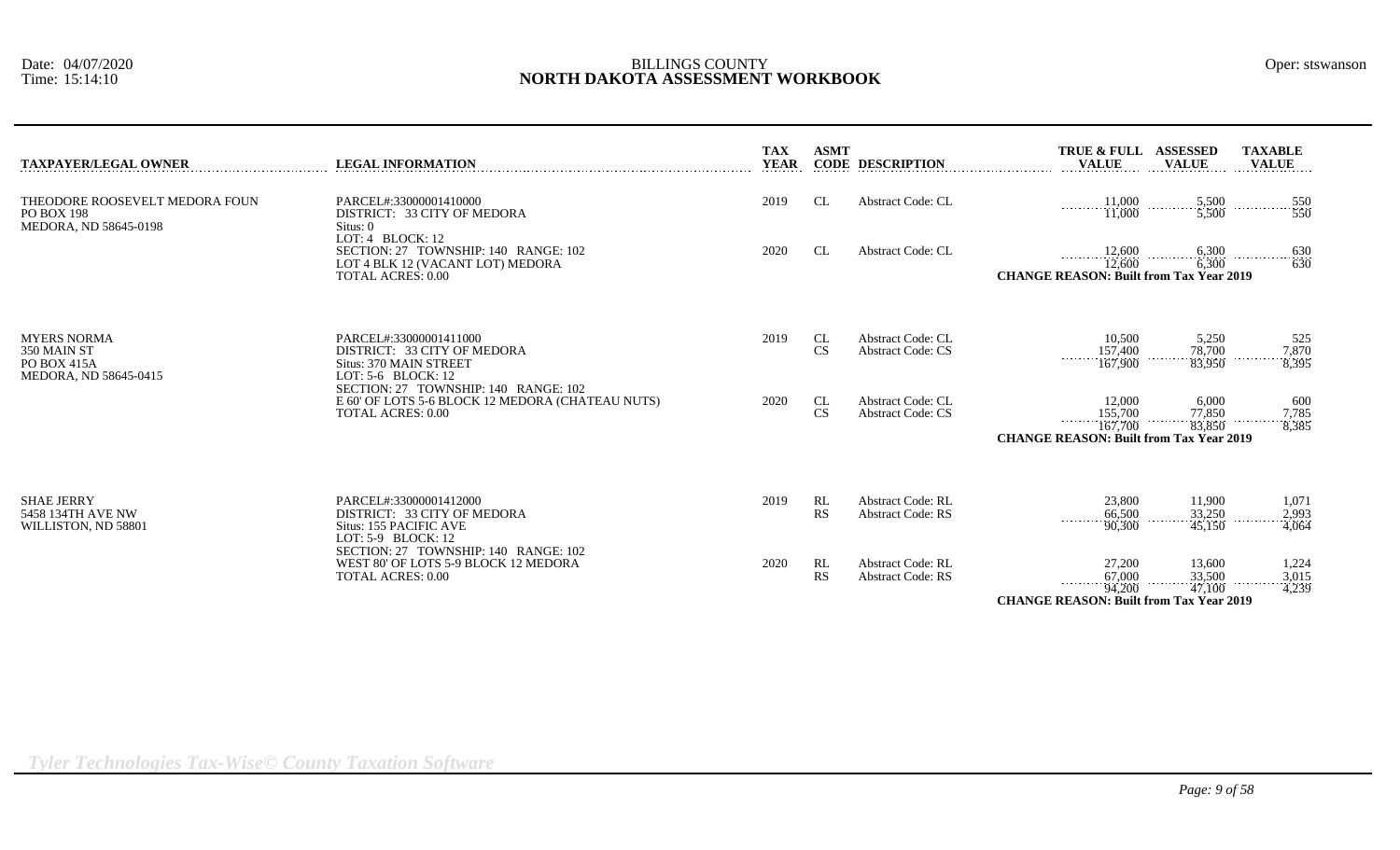| <b>TAXPAYER/LEGAL OWNER</b>                                                                    | <b>LEGAL INFORMATION</b>                                                                                                                                                                                                                | <b>TAX</b><br><b>YEAR</b> | <b>ASMT</b>                  | <b>CODE DESCRIPTION</b>                              | TRUE & FULL ASSESSED<br><b>VALUE</b>                                           | <b>VALUE</b>                 | <b>TAXABLE</b><br><b>VALUE</b> |
|------------------------------------------------------------------------------------------------|-----------------------------------------------------------------------------------------------------------------------------------------------------------------------------------------------------------------------------------------|---------------------------|------------------------------|------------------------------------------------------|--------------------------------------------------------------------------------|------------------------------|--------------------------------|
| <b>MYERS NORMA</b><br>350 MAIN ST<br><b>PO BOX 415A</b><br>MEDORA, ND 58645-0415               | PARCEL#:33000001413000<br>DISTRICT: 33 CITY OF MEDORA<br>Situs: 175 PACIFIC AVE<br>LOT: 7-10 BLOCK: 12                                                                                                                                  | 2019                      | RL<br>RS                     | <b>Abstract Code: RL</b><br><b>Abstract Code: RS</b> | 16,800<br>359,700<br>1.1.1.1.1.1<br>376,500                                    | 8,400<br>179,850<br>188,250  | 756<br>16,187<br>16,943        |
|                                                                                                | SECTION: 27 TOWNSHIP: 140 RANGE: 102<br>E 60' OF LOTS 7-10 LESS HWY 10 BLOCK 12 MEDORA<br><b>TOTAL ACRES: 0.00</b>                                                                                                                      | 2020                      | RL<br>RS                     | <b>Abstract Code: RL</b><br><b>Abstract Code: RS</b> | 19,200<br>358,800<br>378,000<br><b>CHANGE REASON: Built from Tax Year 2019</b> | 9,600<br>179,400<br>189,000  | 864<br>16,146<br>17,010        |
|                                                                                                |                                                                                                                                                                                                                                         |                           |                              |                                                      |                                                                                |                              |                                |
| THEODORE ROOSEVELT MEDORA FOUN<br><b>PO BOX 198</b><br>MEDORA, ND 58645-0198                   | PARCEL#:33000001414000<br>DISTRICT: 33 CITY OF MEDORA<br>Situs: 250 THIRD AVE<br>LOT: $1-6$ BLOCK: $13$                                                                                                                                 | 2019                      | CL<br><b>CS</b>              | <b>Abstract Code: CL</b><br><b>Abstract Code: CS</b> | 65,900<br>345,900<br>411,800                                                   | 32,950<br>172,950<br>205,900 | 3,295<br>17,295<br>20,590      |
|                                                                                                | SECTION: 00 TOWNSHIP: 140 RANGE: 102<br>LOTS 1-6 LESS E 53' OF S 16' LOT 5 & E 53' OF LOT 6 BLOCK<br>13 (CHUCKWAGON)<br><b>TOTAL ACRES: 0.00</b>                                                                                        | 2020                      | CL<br><b>CS</b>              | Abstract Code: CL<br><b>Abstract Code: CS</b>        | 75,300<br>343,600<br>418,900<br><b>CHANGE REASON: Built from Tax Year 2019</b> | 37,650<br>171,800<br>209,450 | 3,765<br>17,180<br>20,945      |
|                                                                                                |                                                                                                                                                                                                                                         |                           |                              |                                                      |                                                                                |                              |                                |
| <b>CITY OF MEDORA</b><br><b>465 PACIFIC AVE</b><br><b>PO BOX 418A</b><br>MEDORA, ND 58645-0528 | PARCEL#:33000001414001<br>DISTRICT: 33 CITY OF MEDORA<br>Situs: 340 THIRD STREET<br>LOT: $5$ BLOCK: 13<br>SECTION: 00 TOWNSHIP: 140 RANGE: 102<br>E 53' OF S 16' OF LOT 5 & E 53' OF LOT 6 BLK 13 (RESTROOM<br><b>TOTAL ACRES: 0.00</b> |                           |                              |                                                      |                                                                                |                              |                                |
| THEODORE ROOSEVELT MEDORA FOUN<br><b>PO BOX 198</b><br>MEDORA, ND 58645-0198                   | PARCEL#:33000001415000<br>DISTRICT: 33 CITY OF MEDORA<br>Situs: 360 THIRD STREET<br>LOT: 7-8 BLOCK: 13                                                                                                                                  | 2019                      | CL<br><b>CS</b>              | Abstract Code: CL<br><b>Abstract Code: CS</b>        | 22,800<br>25,500<br>1.1.1.1.1.1<br>48,300                                      | 11,400<br>12,750<br>24,150   | 1,140<br>1,275<br>2,415        |
|                                                                                                | SECTION: 00 TOWNSHIP: 140 RANGE: 102<br>LOTS 7-8 BLOCK 13 (INFORMATION BOOTH)<br>TOTAL ACRES: 0.00                                                                                                                                      | 2020                      | CL<br>$\mathbf{C}\mathbf{S}$ | Abstract Code: CL<br><b>Abstract Code: CS</b>        | 26,000<br>25,100<br>.<br>51,100                                                | 13,000<br>12,550<br>25,550   | 1,300<br>1,255<br>2,555        |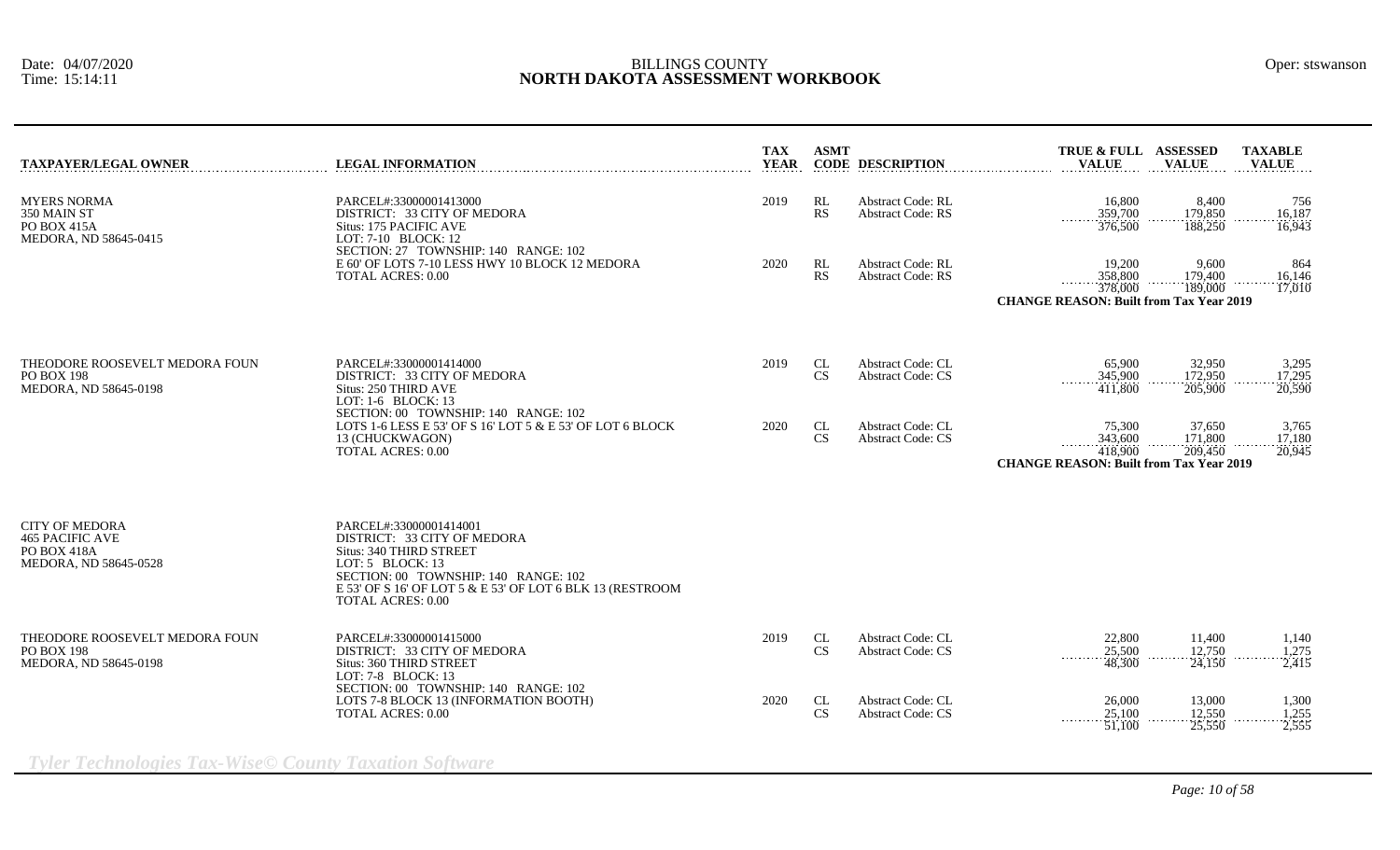| <b>TAXPAYER/LEGAL OWNER</b>                                                  | <b>LEGAL INFORMATION</b>                                                                                                                                                                            | <b>TAX</b><br><b>YEAR</b> | <b>ASMT</b> | <b>CODE DESCRIPTION</b>                              | TRUE & FULL ASSESSED<br><b>VALUE</b>                                           | <b>VALUE</b>                | <b>TAXABLE</b><br><b>VALUE</b> |  |  |  |
|------------------------------------------------------------------------------|-----------------------------------------------------------------------------------------------------------------------------------------------------------------------------------------------------|---------------------------|-------------|------------------------------------------------------|--------------------------------------------------------------------------------|-----------------------------|--------------------------------|--|--|--|
|                                                                              |                                                                                                                                                                                                     |                           |             |                                                      | <b>CHANGE REASON: Built from Tax Year 2019</b>                                 |                             |                                |  |  |  |
| MIDSTATE TELEPHONE COMPANY<br>PO BOX 400<br>STANLEY, ND 58784-0400           | PARCEL#:33000001416000<br>DISTRICT: 33 CITY OF MEDORA<br>Situs: 362 THIRD STREET<br>LOT: 9-11 BLOCK: 13<br>SECTION: 00 TOWNSHIP: 000<br>N 40' LOTS 9-11 BLOCK 13 MEDORA<br><b>TOTAL ACRES: 0.00</b> |                           |             |                                                      |                                                                                |                             |                                |  |  |  |
| THEODORE ROOSEVELT MEDORA FOUN<br><b>PO BOX 198</b><br>MEDORA, ND 58645-0198 | PARCEL#:33000001417000<br>DISTRICT: 33 CITY OF MEDORA<br>Situs: 275 BROADWAY<br>LOT: 9-10 BLOCK: 13<br>SECTION: 00 TOWNSHIP: 140 RANGE: 102                                                         | 2019                      | CL<br>CS    | <b>Abstract Code: CL</b><br><b>Abstract Code: CS</b> | 14,900<br>250,900<br>265,800                                                   | 7,450<br>125,450<br>132,900 | 745<br>12,545<br>13,290        |  |  |  |
|                                                                              | S 85' OF LOTS 9-10 BLOCK 13 (TOWN HALL)<br><b>TOTAL ACRES: 0.00</b>                                                                                                                                 | 2020                      | CL<br>CS    | Abstract Code: CL<br><b>Abstract Code: CS</b>        | 17,000<br>249,500<br>266,500<br><b>CHANGE REASON: Built from Tax Year 2019</b> | 8.500<br>124,750<br>133,250 | 850<br>12,475<br>13,325        |  |  |  |
| <b>CLYDE KEVIN &amp; BETH</b><br><b>PO BOX 487</b><br>MEDORA, ND 58645-0487  | PARCEL#:33000001418000<br>DISTRICT: 33 CITY OF MEDORA<br>Situs: 245 BROADWAY<br>LOT: $12$ BLOCK: $13$<br>SECTION: 27 TOWNSHIP: 140 RANGE: 102                                                       | 2019                      | CL<br>CS    | <b>Abstract Code: CL</b><br><b>Abstract Code: CS</b> | 3.500<br>14,900<br>.<br>18,400                                                 | 1,750<br>7,450<br>9,200     | 175<br>745<br>920              |  |  |  |
|                                                                              | SE 25' OF THE S 40' OF LOT 12 BLK13 (SACAJAWEA)<br><b>TOTAL ACRES: 0.00</b>                                                                                                                         | 2020                      | CL<br>CS    | <b>Abstract Code: CL</b><br><b>Abstract Code: CS</b> | 4.000<br>14,900<br>.<br>18,900                                                 | 2,000<br>7,450              | 200<br>745<br>945              |  |  |  |
|                                                                              |                                                                                                                                                                                                     |                           |             |                                                      | <b>CHANGE REASON: Built from Tax Year 2019</b>                                 | 9.450                       |                                |  |  |  |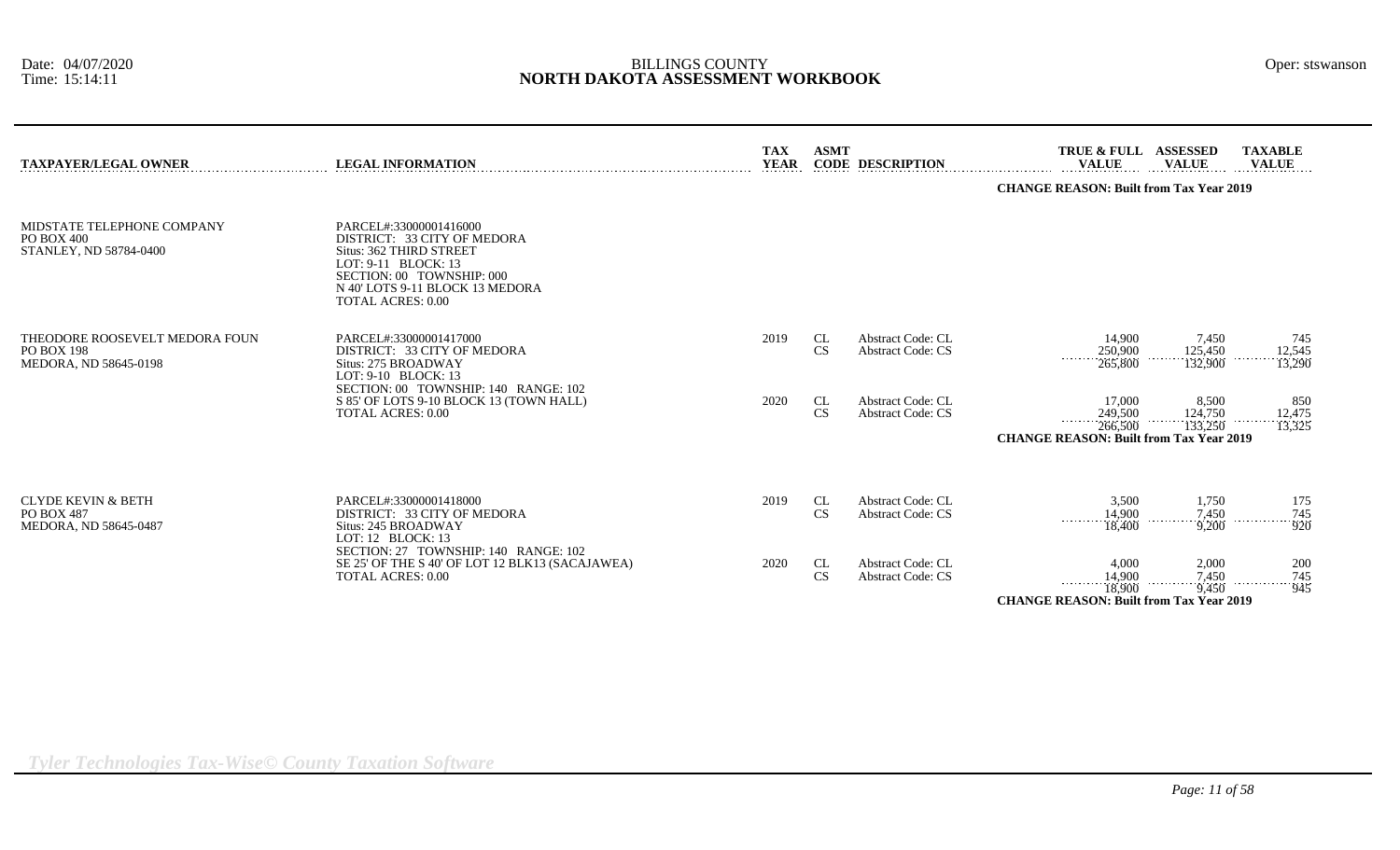| <b>TAXPAYER/LEGAL OWNER</b>                                                  | <b>LEGAL INFORMATION</b>                                                                                                                              | TAX<br><b>YEAR</b> | <b>ASMT</b>                  | <b>CODE DESCRIPTION</b>                              | <b>TRUE &amp; FULL</b><br><b>VALUE</b>                                                    | <b>ASSESSED</b><br><b>VALUE</b>   | <b>TAXABLE</b><br><b>VALUE</b> |
|------------------------------------------------------------------------------|-------------------------------------------------------------------------------------------------------------------------------------------------------|--------------------|------------------------------|------------------------------------------------------|-------------------------------------------------------------------------------------------|-----------------------------------|--------------------------------|
| <b>CLYDE KEVIN &amp; BETH</b><br><b>PO BOX 487</b><br>MEDORA, ND 58645-0487  | PARCEL#:33000001419000<br>DISTRICT: 33 CITY OF MEDORA<br>Situs: 235 BROADWAY<br>LOT: 12 BLOCK: 13                                                     | 2019               | CL<br>$\mathbf{C}\mathbf{S}$ | <b>Abstract Code: CL</b><br><b>Abstract Code: CS</b> | 29,800<br>51,500<br>$\overline{81,300}$                                                   | 14,900<br>25,750<br>40,650        | 1,490<br>2,575<br>4,065        |
|                                                                              | SECTION: 27 TOWNSHIP: 140 RANGE: 102<br>LOT 12 LESS SE 25'X40', E 40' OF LOTS 13-17 BLOCK 13 (THE<br>WHITE HOUSE)<br><b>TOTAL ACRES: 0.00</b>         | 2020               | CL<br>CS                     | <b>Abstract Code: CL</b><br><b>Abstract Code: CS</b> | 34,000<br>51,500<br>1.1.1.1.1<br>85,500<br><b>CHANGE REASON: Built from Tax Year 2019</b> | 17,000<br>25,750<br>42,750        | 1,700<br>$\frac{2,575}{4,275}$ |
| <b>CLYDE KEVIN &amp; BETH</b><br>PO BOX 487<br>MEDORA, ND 58645-0487         | PARCEL#:33000001420000<br>DISTRICT: 33 CITY OF MEDORA<br>Situs: 225 BROADWAY<br>LOT: 13-15 BLOCK: 13                                                  | 2019               | CL<br>CS                     | <b>Abstract Code: CL</b><br><b>Abstract Code: CS</b> | 19,600<br>50,400<br>.<br>70,000                                                           | 9,800<br>25,200<br>35,000         | 980<br>2,520<br>3,500          |
|                                                                              | SECTION: 27 TOWNSHIP: 140 RANGE: 102<br>W 50' OF E 90' LOTS 13-15, E 37' OF W 100' LOTS 16-17 BLOCK<br>13 (HOME MERCHANT)<br><b>TOTAL ACRES: 0.00</b> | 2020               | CL<br>CS                     | <b>Abstract Code: CL</b><br><b>Abstract Code: CS</b> | 22,400<br>50,400<br>.<br>72,800<br><b>CHANGE REASON: Built from Tax Year 2019</b>         | 11,200<br>$\frac{25,200}{36,400}$ | 1,120<br>$\frac{2,520}{3,640}$ |
| THEODORE ROOSEVELT MEDORA FOUN<br><b>PO BOX 198</b><br>MEDORA, ND 58645-0198 | PARCEL#:33000001421000<br>DISTRICT: 33 CITY OF MEDORA<br>Situs: 201 BROADWAY<br>LOT: 13-15 BLOCK: 13<br>SECTION: 27 TOWNSHIP: 140 RANGE: 102          | 2019               | CL<br>CS                     | <b>Abstract Code: CL</b><br><b>Abstract Code: CS</b> | 13,100<br>62,400<br>$\overline{75,500}$                                                   | 6,550<br>31,200<br>37,750         | 655<br>3,120<br>3,775          |
|                                                                              | W 50' OF LOTS 13-15 BLOCK 13 (ICE CREAM DEPOT)<br><b>TOTAL ACRES: 0.00</b>                                                                            | 2020               | CL<br><b>CS</b>              | Abstract Code: CL<br><b>Abstract Code: CS</b>        | 15,000<br>62,300<br>.<br>77,300<br><b>CHANGE REASON: Built from Tax Year 2019</b>         | 7,500<br>31,150<br>38,650         | 750<br>$\frac{3,115}{3,865}$   |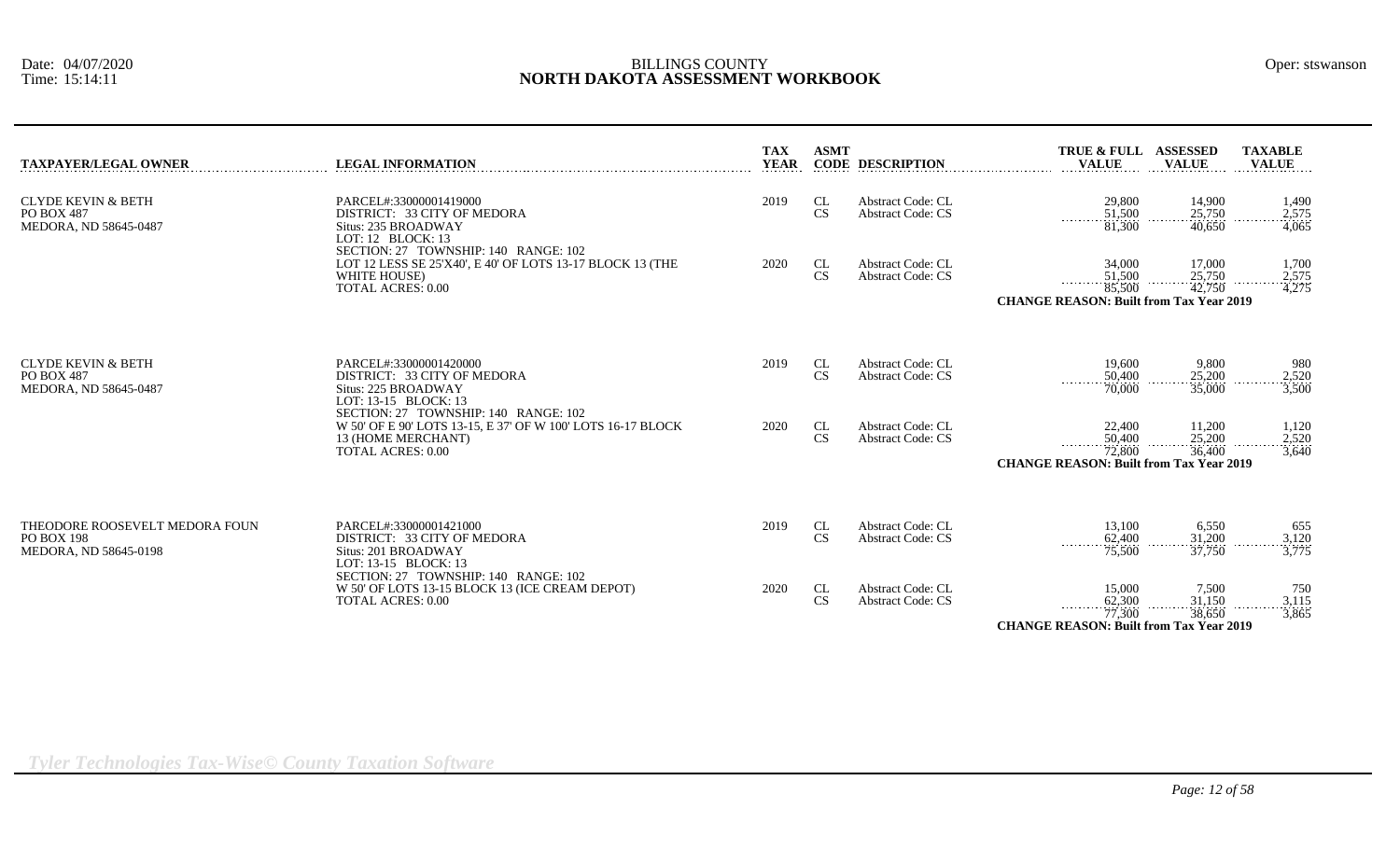| <b>LEGAL INFORMATION</b>                                                                                                                    | <b>TAX</b><br><b>YEAR</b>                                                                     | <b>ASMT</b>                  |                                                                                  | <b>VALUE</b>                                                |                                       | <b>TAXABLE</b><br><b>VALUE</b>                                                                                                                                                                       |
|---------------------------------------------------------------------------------------------------------------------------------------------|-----------------------------------------------------------------------------------------------|------------------------------|----------------------------------------------------------------------------------|-------------------------------------------------------------|---------------------------------------|------------------------------------------------------------------------------------------------------------------------------------------------------------------------------------------------------|
| PARCEL#:33000001422000<br>DISTRICT: 33 CITY OF MEDORA<br>Situs: 365 MAIN STREET<br>LOT: 16,17 BLOCK: 13                                     | 2019                                                                                          | CL<br>CS                     | <b>Abstract Code: CL</b><br><b>Abstract Code: CS</b>                             | 11,000<br>19,900<br>1.1.1.1.1.1<br>30,900                   | 5,500<br>9,950<br>15,450              | 550<br>995<br>1,545                                                                                                                                                                                  |
| W 63' OF LOTS 16 & 17 BLK 13<br><b>TOTAL ACRES: 0.00</b>                                                                                    | 2020                                                                                          | CL<br>CS                     | <b>Abstract Code: CL</b><br><b>Abstract Code: CS</b>                             | 12,600<br>19,900<br>32,500                                  | 6,300<br>9,950<br>16.250              | 630<br>995<br>1,625                                                                                                                                                                                  |
| PARCEL#:33000001423000<br>DISTRICT: 33 CITY OF MEDORA<br>Situs: 350 THIRD AVENUE<br>LOT: 1-3 BLOCK: 14                                      | 2019                                                                                          | CL<br><b>CS</b>              | <b>Abstract Code: CL</b><br><b>Abstract Code: CS</b>                             | 18,400<br>77,700<br>.<br>96,100                             | 9,200<br>38,850<br>48,050             | 920<br>3,885<br>4,805                                                                                                                                                                                |
| SECTION: 26 TOWNSHIP: 140 RANGE: 102<br>W1/2 LOTS 1-3 BLOCK 14 MEDORA<br><b>TOTAL ACRES: 0.00</b>                                           | 2020                                                                                          | CL<br>CS                     | <b>Abstract Code: CL</b><br><b>Abstract Code: CS</b>                             | 21,000<br>77,300<br>.<br>98,300                             | 10,500<br>38,650<br>49,150            | 1,050<br>3,865<br>4,915                                                                                                                                                                              |
|                                                                                                                                             |                                                                                               |                              |                                                                                  |                                                             |                                       |                                                                                                                                                                                                      |
| PARCEL#:33000001423001<br>DISTRICT: 33 CITY OF MEDORA<br>Situs: 380 THIRD AVE<br>LOT: 1-3 BLOCK: 14<br>SECTION: 26 TOWNSHIP: 140 RANGE: 102 | 2019                                                                                          | CL<br><b>CS</b><br><b>RS</b> | <b>Abstract Code: CL</b><br><b>Abstract Code: CS</b><br><b>Abstract Code: RS</b> | 18,400<br>123,700<br>82,400<br>224,500                      | 9,200<br>61,850<br>41,200<br>112,250  | 920<br>6,185<br>3,708<br>10,813                                                                                                                                                                      |
| <b>TOTAL ACRES: 0.00</b>                                                                                                                    | 2020                                                                                          | CL<br>CS<br><b>RS</b>        | <b>Abstract Code: CL</b><br><b>Abstract Code: CS</b><br><b>Abstract Code: RS</b> | 21,000<br>122,500<br>81,700<br>1.1.1.1.1.1.1.1.1<br>225,200 | 10,500<br>61,250<br>40,850<br>112,600 | 1,050<br>6,125<br>3,677<br>10,852                                                                                                                                                                    |
|                                                                                                                                             | SECTION: 27 TOWNSHIP: 140 RANGE: 102<br>E1/2 LOTS 1-3 BLOCK 14 MEDORA (TODD'S OLD TYME PHOTO) |                              |                                                                                  | <b>CODE DESCRIPTION</b>                                     |                                       | TRUE & FULL ASSESSED<br><b>VALUE</b><br><b>CHANGE REASON: Built from Tax Year 2019</b><br>.<br>.<br><b>CHANGE REASON: Built from Tax Year 2019</b><br><b>CHANGE REASON: Built from Tax Year 2019</b> |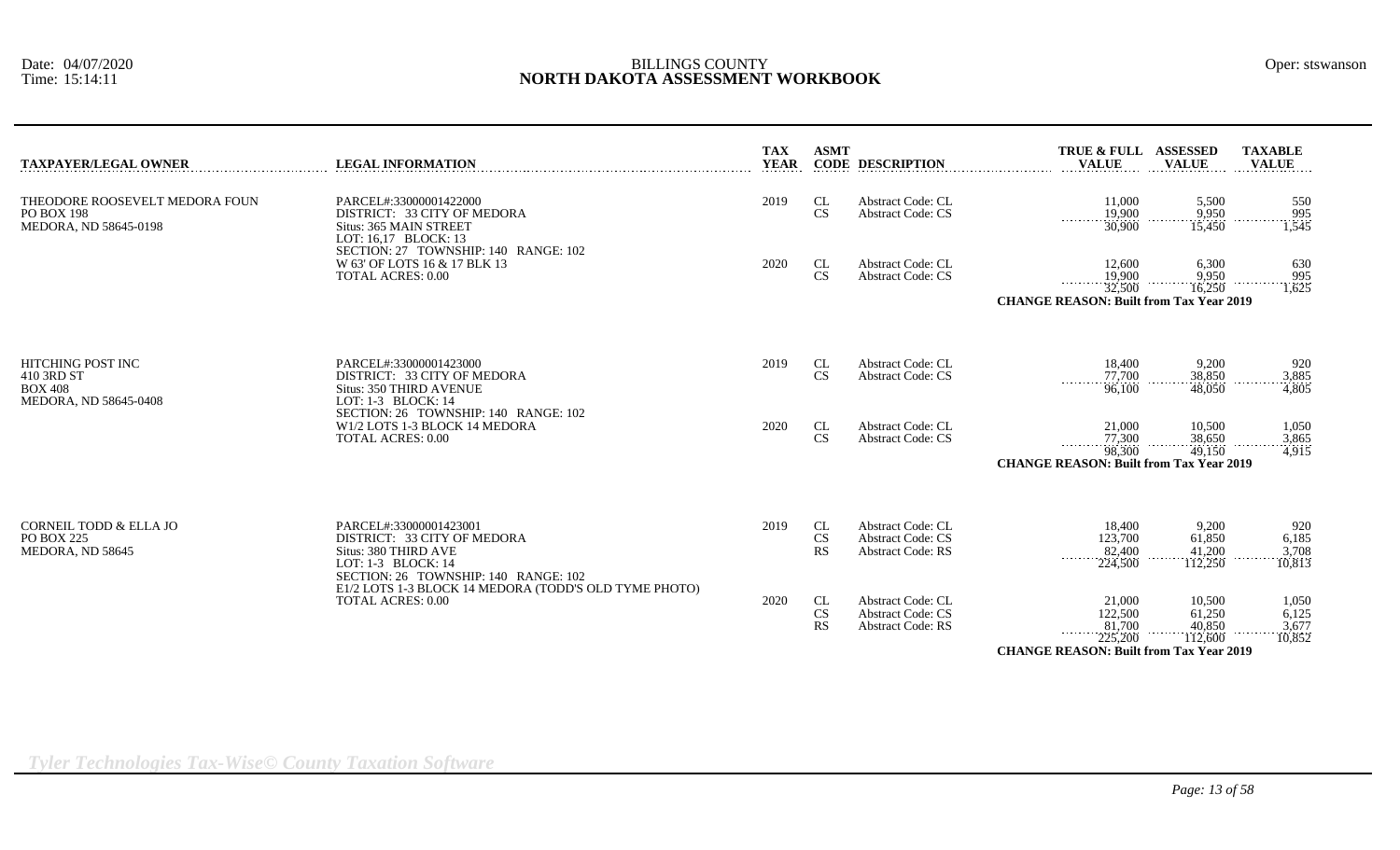| <b>TAXPAYER/LEGAL OWNER</b>                                                  | <b>LEGAL INFORMATION</b>                                                                                              | <b>TAX</b><br><b>YEAR</b> | <b>ASMT</b>     | <b>CODE DESCRIPTION</b>                              | TRUE & FULL<br><b>VALUE</b>                                                               | <b>ASSESSED</b><br><b>VALUE</b>                             | <b>TAXABLE</b><br><b>VALUE</b> |
|------------------------------------------------------------------------------|-----------------------------------------------------------------------------------------------------------------------|---------------------------|-----------------|------------------------------------------------------|-------------------------------------------------------------------------------------------|-------------------------------------------------------------|--------------------------------|
| THEODORE ROOSEVELT MEDORA FOUN<br><b>PO BOX 198</b><br>MEDORA, ND 58645-0198 | PARCEL#:33000001424000<br>DISTRICT: 33 CITY OF MEDORA<br>Situs: 0                                                     | 2019                      | <b>CL</b>       | <b>Abstract Code: CL</b>                             | $\frac{11,000}{11,000}$ $\frac{5,500}{5,500}$                                             |                                                             | 550<br>$\frac{1}{550}$         |
|                                                                              | LOT: $4$ BLOCK: 14<br>SECTION: 26 TOWNSHIP: 140 RANGE: 102<br>LOT 4 BLOCK 14 (VACANT LOT)<br><b>TOTAL ACRES: 0.00</b> | 2020                      | <b>CL</b>       | <b>Abstract Code: CL</b>                             | 12,600<br>12,600<br><b>CHANGE REASON: Built from Tax Year 2019</b>                        | $\begin{array}{c}\n 6,300 \\  \hline\n 6,300\n \end{array}$ | $-\frac{630}{630}$<br>.        |
| THEODORE ROOSEVELT MEDORA FOUN<br>PO BOX 198<br>MEDORA, ND 58645-0198        | PARCEL#:33000001425000<br>DISTRICT: 33 CITY OF MEDORA<br><b>Situs: 340 FOURTH STREET</b><br>LOT: $5-6$ BLOCK: $14$    | 2019                      | RL<br><b>RS</b> | <b>Abstract Code: RL</b><br><b>Abstract Code: RS</b> | 12,300<br>$\frac{87,200}{99,500}$                                                         | 6,150<br>43,600<br>49,750                                   | 554<br>3,924<br>4,478          |
|                                                                              | SECTION: 26 TOWNSHIP: 140 RANGE: 102<br>E 70' OF LOTS 5-6 BLOCK 14<br><b>TOTAL ACRES: 0.00</b>                        | 2020                      | RL<br>RS        | <b>Abstract Code: RL</b><br><b>Abstract Code: RS</b> | 14,000<br>$\frac{87,900}{101,900}$<br>.<br><b>CHANGE REASON: Built from Tax Year 2019</b> | 7,000<br>43,950<br>50,950<br>.                              | 630<br>3,956<br>.<br>4,586     |
| THEODORE ROOSEVELT MEDORA FOUN<br><b>PO BOX 198</b><br>MEDORA, ND 58645-0198 | PARCEL#:33000001426000<br>DISTRICT: 33 CITY OF MEDORA<br><b>Situs: 342 FOUTH STREET</b><br>LOT: $5-6$ BLOCK: $14$     | 2019                      | CL<br><b>CS</b> | <b>Abstract Code: CL</b><br><b>Abstract Code: CS</b> | 12,300<br>$\frac{40,700}{53,000}$                                                         | 6,150<br>20,350<br>26,500                                   | 615<br>$\frac{2,035}{2,650}$   |
|                                                                              | SECTION: 26 TOWNSHIP: 140 RANGE: 102<br>W 70' OF LOTS 5-6 BLOCK 14 (LAUNDRY)<br><b>TOTAL ACRES: 0.00</b>              | 2020                      | CL<br><b>CS</b> | <b>Abstract Code: CL</b><br><b>Abstract Code: CS</b> | 14,000<br>40,700                                                                          | 7,000<br>20,350                                             | 700<br>2,035                   |

*Tyler Technologies Tax-Wise© County Taxation Software*

54,700 27,350 2,735

**CHANGE REASON: Built from Tax Year 2019**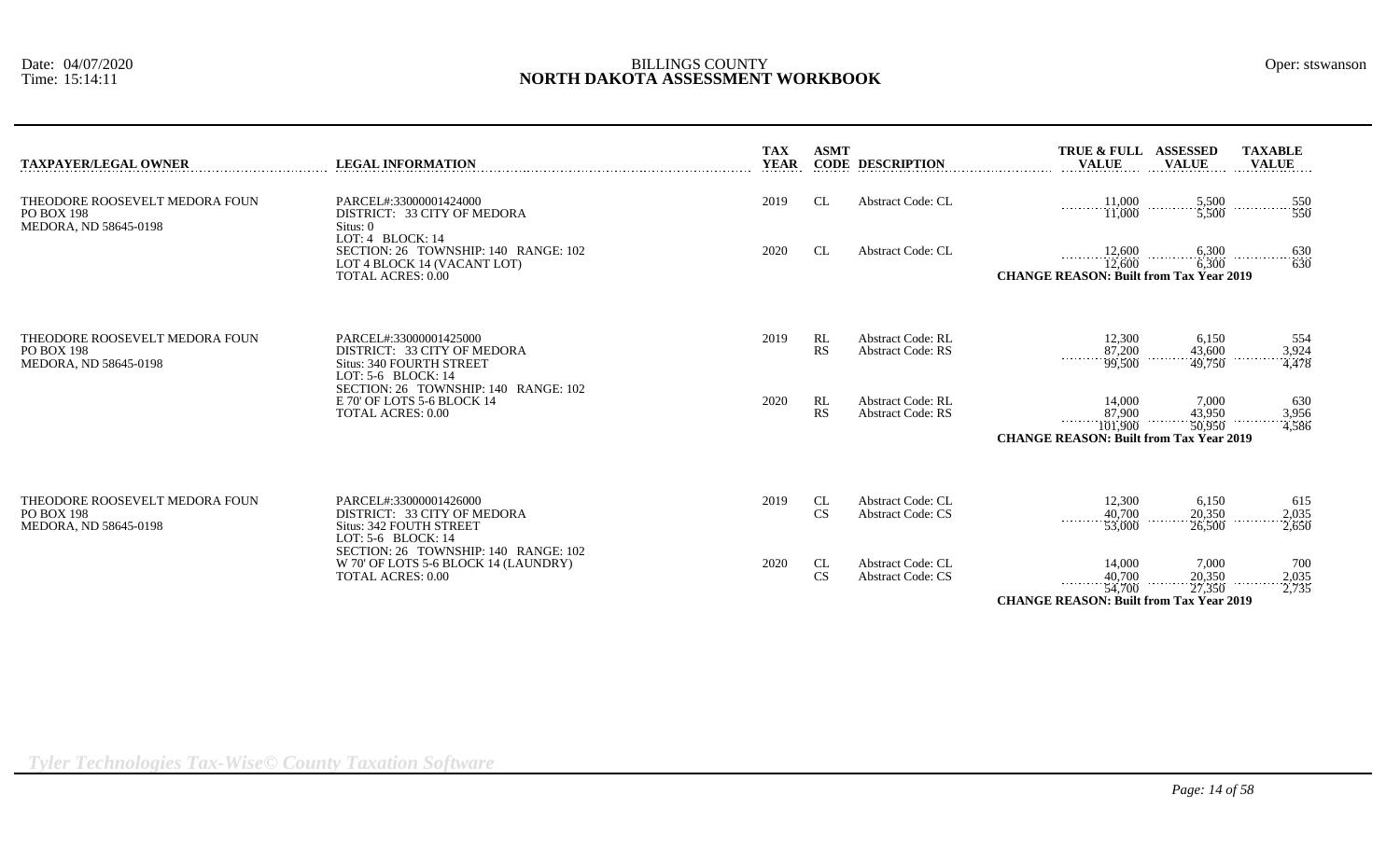|  | Oper: stswansor |
|--|-----------------|
|--|-----------------|

| <b>TAXPAYER/LEGAL OWNER</b>                                                  | <b>LEGAL INFORMATION</b>                                                                                                                                                                             | <b>TAX</b><br><b>YEAR</b> | <b>ASMT</b>                                      | <b>CODE DESCRIPTION</b>                                                                                      | TRUE & FULL ASSESSED<br><b>VALUE</b>                                                                | <b>VALUE</b>                                    | <b>TAXABLE</b><br><b>VALUE</b>             |
|------------------------------------------------------------------------------|------------------------------------------------------------------------------------------------------------------------------------------------------------------------------------------------------|---------------------------|--------------------------------------------------|--------------------------------------------------------------------------------------------------------------|-----------------------------------------------------------------------------------------------------|-------------------------------------------------|--------------------------------------------|
| <b>BULLINGER ENTERPRISES LLLP</b><br>PO BOX 2426<br>FARGO, ND 58108          | PARCEL#:33000001427000<br>DISTRICT: 33 CITY OF MEDORA<br>Situs: 395 BROADWAY<br>LOT: 7-10 BLOCK: 14<br>SECTION: 26 TOWNSHIP: 140 RANGE: 102<br>LOTS 7-10 BLOCK 14 MEDORA<br><b>TOTAL ACRES: 0.00</b> | 2019                      | <b>CL</b><br><b>CS</b><br><b>RL</b><br><b>RS</b> | <b>Abstract Code: CL</b><br><b>Abstract Code: CS</b><br><b>Abstract Code: RL</b><br><b>Abstract Code: RS</b> | 22,700<br>194,700<br>22,800<br>165,700<br>.<br>405,900                                              | 11.350<br>97,350<br>11,400<br>82,850<br>202,950 | 1,135<br>9,735<br>1,026<br>7,457<br>19,353 |
|                                                                              |                                                                                                                                                                                                      | 2020                      | CL<br><b>CS</b><br>RL<br><b>RS</b>               | <b>Abstract Code: CL</b><br><b>Abstract Code: CS</b><br><b>Abstract Code: RL</b><br><b>Abstract Code: RS</b> | 18,000<br>193,400<br>34,000<br>165,700<br>411,100<br><b>CHANGE REASON: Built from Tax Year 2019</b> | 9.000<br>96,700<br>17,000<br>82,850<br>205,550  | 900<br>9,670<br>1,530<br>7,457<br>19,557   |
| THEODORE ROOSEVELT MEDORA FOUN<br><b>PO BOX 198</b><br>MEDORA, ND 58645-0198 | PARCEL#:33000001428000<br>DISTRICT: 33 CITY OF MEDORA<br>Situs: 355 BROADWAY<br>LOT: 11-12 BLOCK: 14                                                                                                 | 2019                      | RL<br><b>RS</b>                                  | <b>Abstract Code: RL</b><br><b>Abstract Code: RS</b>                                                         | 22,800<br>219,700<br>242,500                                                                        | 11,400<br>109,850<br>121,250                    | 1,026<br>9,887<br>10,913                   |
|                                                                              | SECTION: 26 TOWNSHIP: 140 RANGE: 102<br>LOTS 11-12 BLOCK 14 MEDORA<br><b>TOTAL ACRES: 0.00</b>                                                                                                       | 2020                      | RL<br>RS                                         | <b>Abstract Code: RL</b><br><b>Abstract Code: RS</b>                                                         | 26,000<br>221,600<br>.<br>247,600<br><b>CHANGE REASON: Built from Tax Year 2019</b>                 | 13,000<br>110,800<br>123,800                    | 1,170<br>9,972<br>11,142                   |
| THEODORE ROOSEVELT MEDORA FOUN<br><b>PO BOX 198</b><br>MEDORA, ND 58645-0198 | PARCEL#:33000001429000<br>DISTRICT: 33 CITY OF MEDORA<br>Situs: 325 BROADWAY<br>LOT: 13-15 BLOCK: 14<br>SECTION: 26 TOWNSHIP: 140 RANGE: 102                                                         | 2019                      | RL<br>RS                                         | <b>Abstract Code: RL</b><br><b>Abstract Code: RS</b>                                                         | 34,100<br>251,000<br>285,100                                                                        | 17,050<br>125,500<br>142,550                    | 1,535<br>11,295<br>12,830                  |
|                                                                              | LOTS 13-14-15 BLK 14 MEDORA<br><b>TOTAL ACRES: 0.00</b>                                                                                                                                              | 2020                      | RL<br><b>RS</b>                                  | <b>Abstract Code: RL</b><br><b>Abstract Code: RS</b>                                                         | 39,000<br>253,200<br>.<br>292,200<br><b>CHANGE REASON: Built from Tax Year 2019</b>                 | 19,500<br>126,600<br>146,100                    | 1,755<br>11,394<br>13,149                  |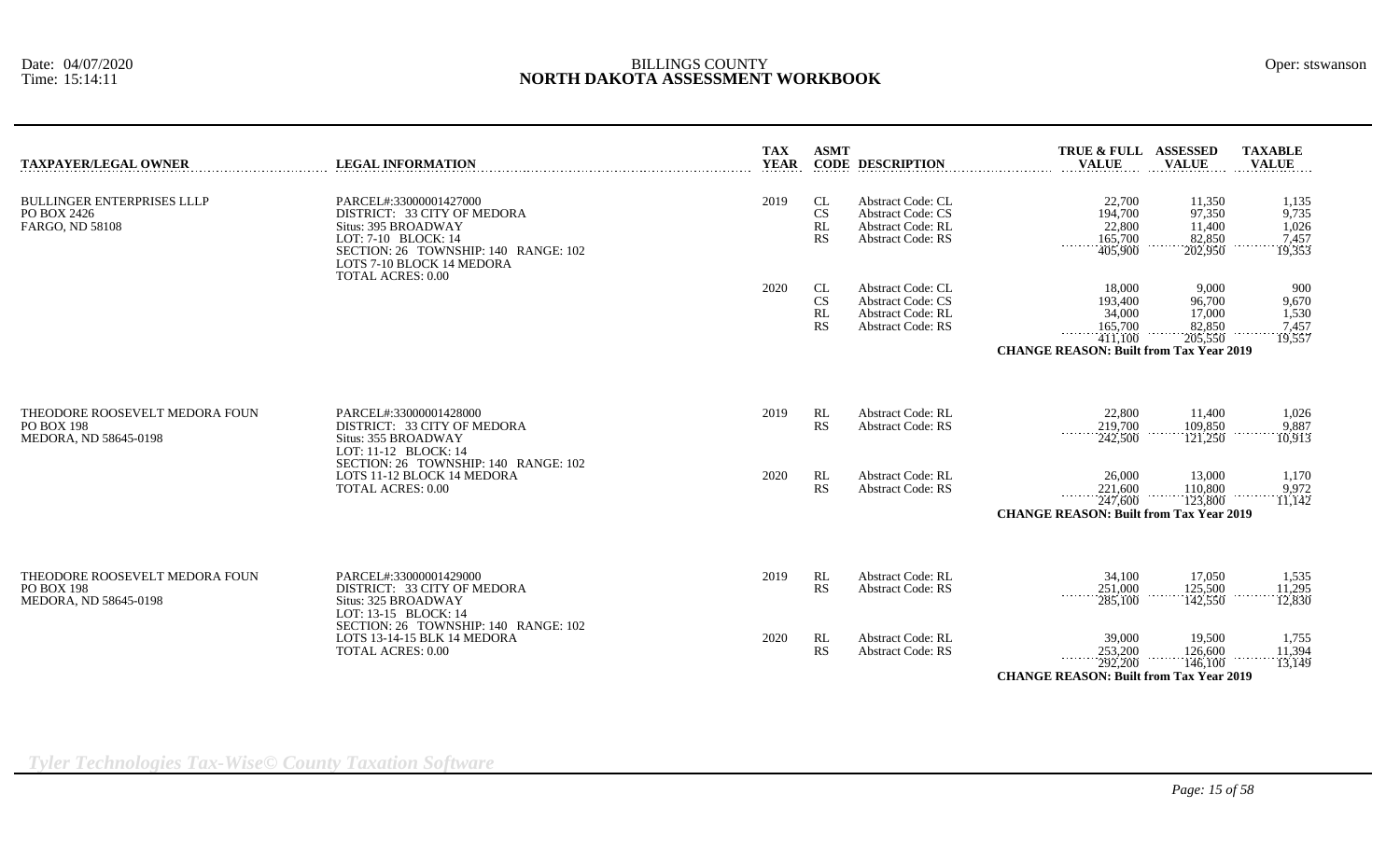| <b>TAXPAYER/LEGAL OWNER</b>                                                  | <b>LEGAL INFORMATION</b>                                                                                                                                                                                                       | <b>TAX</b><br><b>YEAR</b> | <b>ASMT</b>                              | <b>CODE DESCRIPTION</b>                                                                                      | TRUE & FULL ASSESSED<br><b>VALUE</b>                                                              | <b>VALUE</b>                                  | <b>TAXABLE</b><br><b>VALUE</b>          |
|------------------------------------------------------------------------------|--------------------------------------------------------------------------------------------------------------------------------------------------------------------------------------------------------------------------------|---------------------------|------------------------------------------|--------------------------------------------------------------------------------------------------------------|---------------------------------------------------------------------------------------------------|-----------------------------------------------|-----------------------------------------|
| THEODORE ROOSEVELT MEDORA FOUN<br><b>PO BOX 198</b><br>MEDORA, ND 58645-0198 | PARCEL#:33000001430000<br>DISTRICT: 33 CITY OF MEDORA<br>Situs: 315 BROADWAY<br>LOT: 16-18 BLOCK: 14<br>SECTION: 26 TOWNSHIP: 140 RANGE: 102<br>LOTS 16-18 BLOCK 14 (RASMUSSEN HOUSE & HYDE HOUSE)<br><b>TOTAL ACRES: 0.00</b> | 2019                      | CL<br>$\mathbf{C}\mathbf{S}$<br>RL<br>RS | <b>Abstract Code: CL</b><br><b>Abstract Code: CS</b><br><b>Abstract Code: RL</b><br><b>Abstract Code: RS</b> | 11,300<br>34,700<br>22,800<br>78,000<br>$\sim$ $\sim$ $\sim$ $\sim$ $\sim$ $\sim$<br>146,800      | 5,650<br>17,350<br>11,400<br>39,000<br>73,400 | 565<br>1,735<br>1,026<br>3,510<br>6,836 |
|                                                                              |                                                                                                                                                                                                                                | 2020                      | CL<br>$\mathbf{C}\mathbf{S}$<br>RL<br>RS | <b>Abstract Code: CL</b><br><b>Abstract Code: CS</b><br><b>Abstract Code: RL</b><br><b>Abstract Code: RS</b> | 13,500<br>35,000<br>25,500<br>78,700<br>152,700<br><b>CHANGE REASON: Built from Tax Year 2019</b> | 6,750<br>17,500<br>12,750<br>39,350<br>76,350 | 675<br>1,750<br>1,148<br>3,542<br>7,115 |
| ZUROFF DERWIN & CARMEN<br><b>PO BOX 408</b><br>MEDORA, ND 58645              | PARCEL#:33000001431000<br>DISTRICT: 33 CITY OF MEDORA<br>Situs: 0 345 1/2 THIRD STREET<br>LOT: 19-21 BLOCK: 14                                                                                                                 | 2019                      | RL<br>RS                                 | <b>Abstract Code: RL</b><br><b>Abstract Code: RS</b>                                                         | 15,800<br>17,700<br>33,500                                                                        | 7,900<br>8,850<br>16,750                      | 711<br>797<br>1.1.1<br>1,508            |
|                                                                              | SECTION: 26 TOWNSHIP: 140 RANGE: 102<br>E 60' LOTS 19-21 BLOCK 14 MEDORA<br><b>TOTAL ACRES: 0.00</b>                                                                                                                           | 2020                      | RL<br>RS                                 | <b>Abstract Code: RL</b><br><b>Abstract Code: RS</b>                                                         | 18,000<br>17,800<br>.<br>35,800<br><b>CHANGE REASON: Built from Tax Year 2019</b>                 | 9,000<br>8,900<br>17,900                      | 810<br>801<br>$\overline{1,611}$        |
| DAVIS CORINNE FAMILY LLLP<br>118 ECHO BAY DR<br>EASTSOUND, WA 98245          | PARCEL#:33000001432000<br>DISTRICT: 33 CITY OF MEDORA<br>Situs: 345 THIRD STREET<br>LOT: 19-2 BLOCK: 14                                                                                                                        | 2019                      | RL<br>RS                                 | <b>Abstract Code: RL</b><br><b>Abstract Code: RS</b>                                                         | 21,000<br>203,800<br>1.1.1.1.1<br>224,800                                                         | 10,500<br>101,900<br>112,400                  | 945<br>9.171<br>10,116                  |
|                                                                              | SECTION: 26 TOWNSHIP: 140 RANGE: 102<br>W 80' LOTS 19-21 BLOCK 14 MEDORA<br><b>TOTAL ACRES: 0.00</b>                                                                                                                           | 2020                      | RL<br>RS                                 | <b>Abstract Code: RL</b><br><b>Abstract Code: RS</b>                                                         | 24,000<br>214,500<br>.<br>238,500<br><b>CHANGE REASON: Built from Tax Year 2019</b>               | 12,000<br>107,250<br>119,250                  | 1,080<br>9,653<br>10,733                |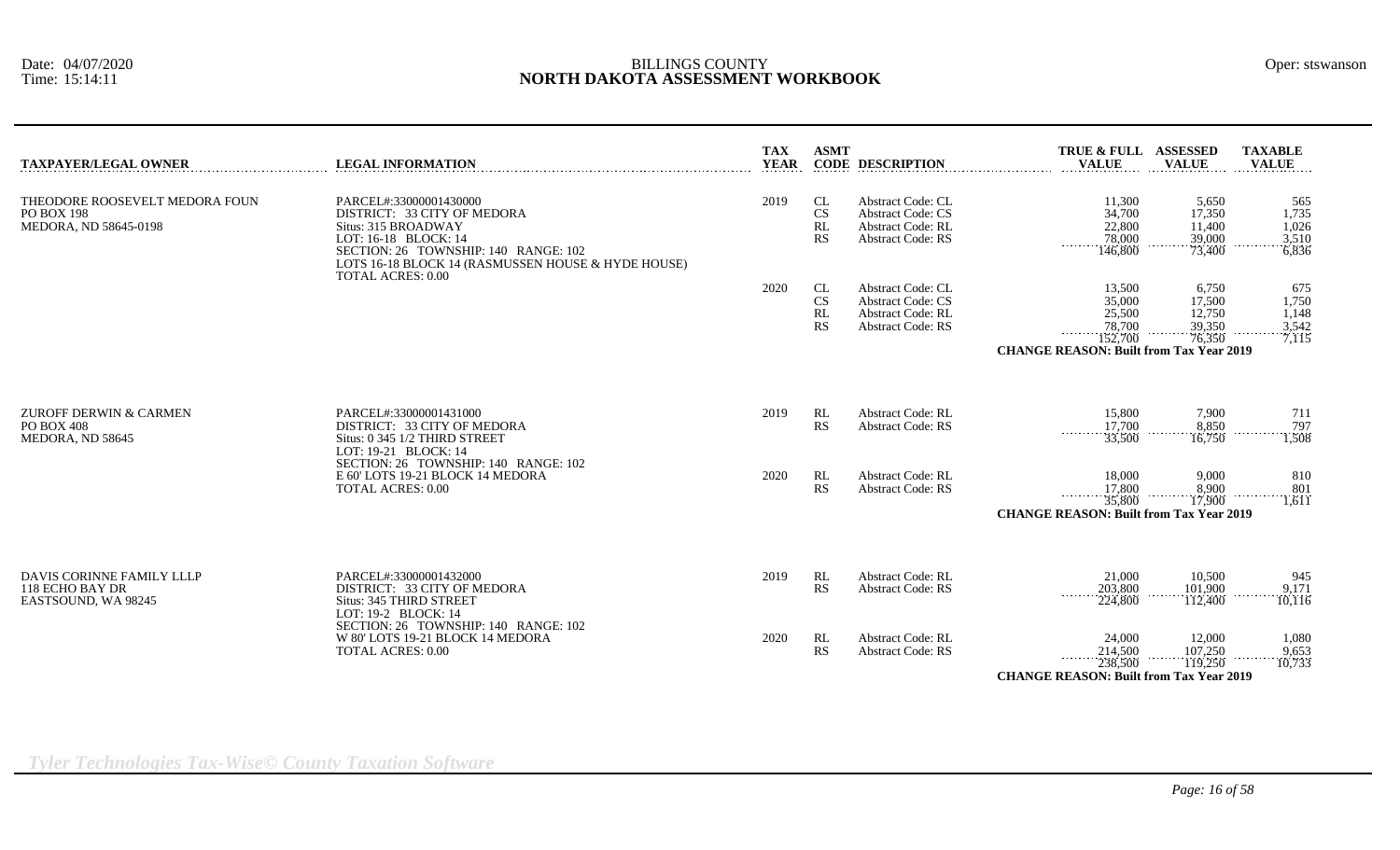| <b>TAXPAYER/LEGAL OWNER</b>                                           | <b>LEGAL INFORMATION</b>                                                                                                            | <b>TAX</b><br><b>YEAR</b> | <b>ASMT</b>     | <b>CODE DESCRIPTION</b>                              | <b>TRUE &amp; FULL</b><br><b>VALUE</b>                                              | <b>ASSESSED</b><br><b>VALUE</b>                | <b>TAXABLE</b><br><b>VALUE</b>                           |
|-----------------------------------------------------------------------|-------------------------------------------------------------------------------------------------------------------------------------|---------------------------|-----------------|------------------------------------------------------|-------------------------------------------------------------------------------------|------------------------------------------------|----------------------------------------------------------|
| THEODORE ROOSEVELT MEDORA FOUN<br>PO BOX 198<br>MEDORA, ND 58645-0198 | PARCEL#:33000001433000<br>DISTRICT: 33 CITY OF MEDORA<br>Situs: 325 THIRD STREET<br>LOT: 22-23 BLOCK: 14                            | 2019                      | RL<br>RS        | <b>Abstract Code: RL</b><br><b>Abstract Code: RS</b> | 24,500<br>66,000<br>90,500                                                          | 12,250<br>33,000<br>45,250                     | 1,103<br>2,970<br>4,073                                  |
|                                                                       | SECTION: 26 TOWNSHIP: 140 RANGE: 102<br>LOTS 22-23 BLOCK 14<br><b>TOTAL ACRES: 0.00</b>                                             | 2020                      | RL<br>RS        | <b>Abstract Code: RL</b><br><b>Abstract Code: RS</b> | 28,000<br>66,400<br>94,400<br><b>CHANGE REASON: Built from Tax Year 2019</b>        | 14,000<br>33,200<br>47,200                     | 1,260<br>2,988<br>4,248                                  |
| THEODORE ROOSEVELT MEDORA FOUN<br>PO BOX 198<br>MEDORA, ND 58645-0198 | PARCEL#:33000001434000<br>DISTRICT: 33 CITY OF MEDORA<br>Situs: 300 THIRD AVE<br>LOT: 24 BLOCK: 14                                  | 2019                      | CL<br>CS        | <b>Abstract Code: CL</b><br><b>Abstract Code: CS</b> | 12,300<br>142,200<br>154,500                                                        | 6,150<br>71,100<br>77,250                      | 615<br>$\frac{7,110}{7,725}$                             |
|                                                                       | SECTION: 26 TOWNSHIP: 140 RANGE: 102<br>LOT 24 BLOCK 14 (GIFT SHOPS)<br><b>TOTAL ACRES: 0.00</b>                                    | 2020                      | CL<br><b>CS</b> | <b>Abstract Code: CL</b><br><b>Abstract Code: CS</b> | 14,000<br>142,200<br>.<br>156,200<br><b>CHANGE REASON: Built from Tax Year 2019</b> | 7,000<br>$\frac{71,100}{78,100}$               | 700<br>$\begin{array}{c}\n 7,110 \\  7,810\n\end{array}$ |
| THEODORE ROOSEVELT MEDORA FOUN<br>PO BOX 198<br>MEDORA, ND 58645-0198 | PARCEL#:33000001435000<br>DISTRICT: 33 CITY OF MEDORA<br>Situs: 310 FIFTH STREET<br>LOT: $1-3$ BLOCK: $15$                          | 2019                      | RL<br>RS        | <b>Abstract Code: RL</b><br><b>Abstract Code: RS</b> | 39,400<br>216,400<br>255,800                                                        | 19,700<br>108,200<br>127,900                   | 1,773<br>9,738<br>11,511                                 |
|                                                                       | SECTION: 26 TOWNSHIP: 140 RANGE: 102<br>LOT 1-3 BLOCK 15 MEDORA (SCHAFER HOUSE) PLUS VACATED ALLEY 2020<br><b>TOTAL ACRES: 0.00</b> |                           | RL<br>RS        | <b>Abstract Code: RL</b><br><b>Abstract Code: RS</b> | 45,000<br>217,700<br>.<br>262,700<br><b>CHANGE REASON: Built from Tax Year 2019</b> | 22,500<br>108,850<br>$\frac{131,350}{131,350}$ | 2,025<br>$\frac{9,797}{11,822}$                          |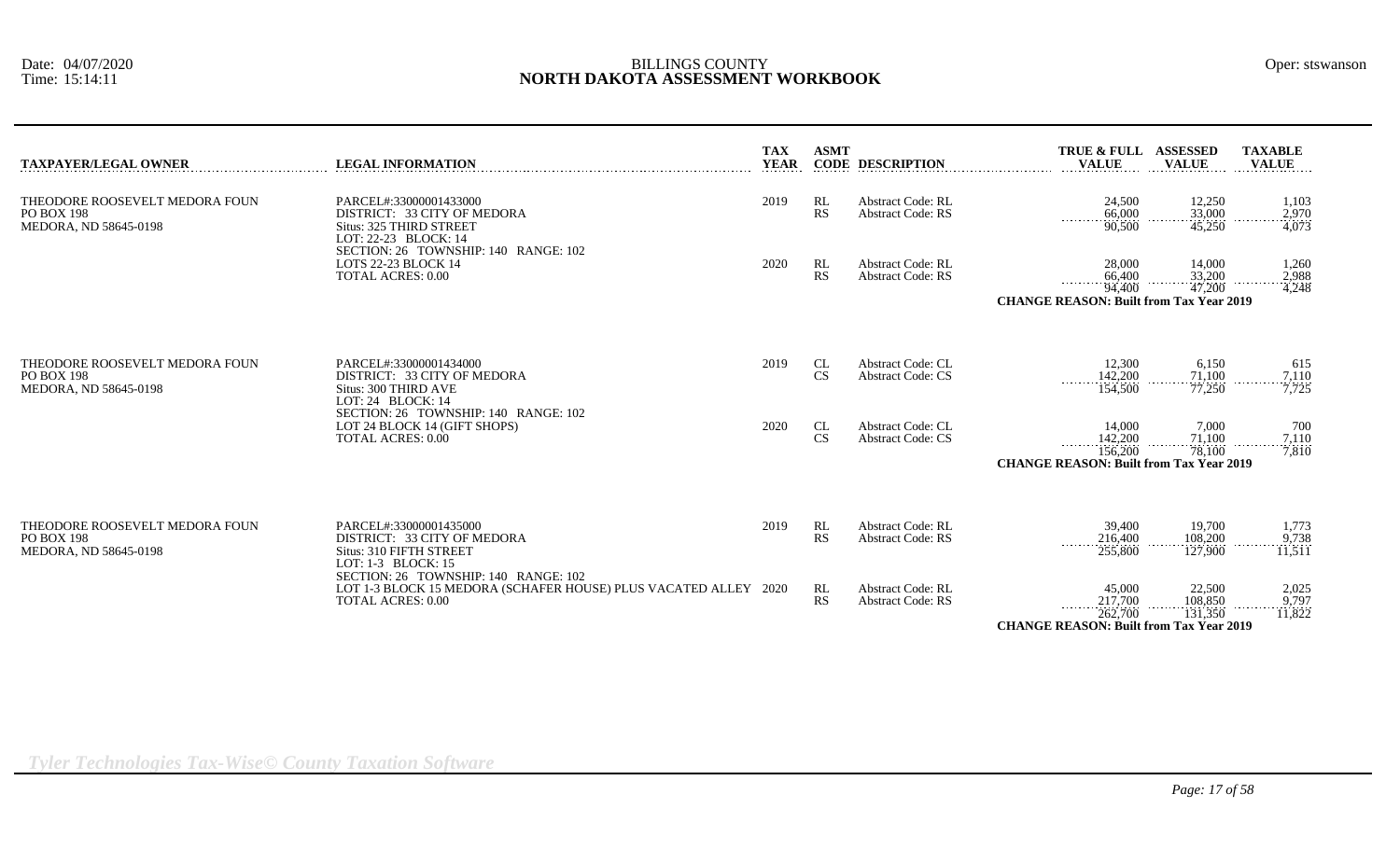| <b>TAXPAYER/LEGAL OWNER</b>                                                  | <b>LEGAL INFORMATION</b>                                                                                                                  | <b>TAX</b><br><b>YEAR</b> | <b>ASMT</b> | <b>CODE DESCRIPTION</b>  | TRUE & FULL ASSESSED<br><b>VALUE</b>                                                                                                         | <b>VALUE</b>               | <b>TAXABLE</b><br><b>VALUE</b>                       |
|------------------------------------------------------------------------------|-------------------------------------------------------------------------------------------------------------------------------------------|---------------------------|-------------|--------------------------|----------------------------------------------------------------------------------------------------------------------------------------------|----------------------------|------------------------------------------------------|
| THEODORE ROOSEVELT MEDORA FOUN<br><b>PO BOX 198</b><br>MEDORA, ND 58645-0198 | PARCEL#:33000001435001<br>DISTRICT: 33 CITY OF MEDORA<br>Situs: 0                                                                         | 2019                      | CL          | <b>Abstract Code: CL</b> | $\begin{array}{ccc}\n 13,100 & 6,550 \\  \hline\n 13,100 & 6,550\n \end{array}$ $\begin{array}{ccc}\n 655 & 655 \\  655 & 655\n \end{array}$ |                            |                                                      |
|                                                                              | LOT: $4$ BLOCK: 15<br>SECTION: 26 TOWNSHIP: 140 RANGE: 102<br>LOT 4 BLK 15 MEDORA (VACANT) PLUS VACATED ALLEY<br><b>TOTAL ACRES: 0.00</b> | 2020                      | CL          | <b>Abstract Code: CL</b> | 15,000<br>15,000<br><b>CHANGE REASON: Built from Tax Year 2019</b>                                                                           | $\frac{7,500}{7,500}$      | $\ldots \ldots \ldots \ldots \ldots \frac{750}{750}$ |
| THEODORE ROOSEVELT MEDORA FOUN<br><b>PO BOX 198</b><br>MEDORA, ND 58645-0198 | PARCEL#:33000001435002<br>DISTRICT: 33 CITY OF MEDORA<br>Situs: 0                                                                         | 2019                      | CL          | <b>Abstract Code: CL</b> | 13,100<br>13,100                                                                                                                             | $\frac{6,550}{6,550}$<br>. | $-\frac{655}{655}$<br>.                              |
|                                                                              | LOT: $5$ BLOCK: 15<br>SECTION: 26 TOWNSHIP: 140 RANGE: 102<br>LOT 5 BLK 15 MEDORA (VACANT) PLUS VACATED ALLEY<br><b>TOTAL ACRES: 0.00</b> | 2020                      | <b>CL</b>   | <b>Abstract Code: CL</b> | 15,000<br>15,000<br><b>CHANGE REASON: Built from Tax Year 2019</b>                                                                           | $\frac{7,500}{7,500}$      | 750<br>750                                           |
| THEODORE ROOSEVELT MEDORA FOUN<br><b>PO BOX 198</b><br>MEDORA, ND 58645-0198 | PARCEL#:33000001435003<br>DISTRICT: 33 CITY OF MEDORA<br>Situs: 0                                                                         | 2019                      | CL          | <b>Abstract Code: CL</b> | $\frac{13,100}{13,100}$                                                                                                                      | $\frac{6,550}{6,550}$<br>. | $-\frac{655}{655}$<br>.                              |
|                                                                              | LOT: $6$ BLOCK: 15<br>SECTION: 26 TOWNSHIP: 140 RANGE: 102<br>LOT 6 BLK 15 MEDORA (VACANT) PLUS VACATED ALLEY<br><b>TOTAL ACRES: 0.00</b> | 2020                      | CL.         | <b>Abstract Code: CL</b> | 15,000<br>15,000<br><b>CHANGE REASON: Built from Tax Year 2019</b>                                                                           | $\frac{7,500}{7,500}$      | 750<br>$\cdots$ 750                                  |
| THEODORE ROOSEVELT MEDORA FOUN<br><b>PO BOX 198</b><br>MEDORA, ND 58645-0198 | PARCEL#:33000001436000<br>DISTRICT: 33 CITY OF MEDORA<br>Situs: 485 BROADWAY                                                              | 2019                      | <b>CL</b>   | <b>Abstract Code: CL</b> | 22,800<br>22,800                                                                                                                             | 11,400<br>11,400           | 1,140<br>1.140                                       |
|                                                                              | LOT: 7-8 BLOCK: 15<br>SECTION: 26 TOWNSHIP: 140 RANGE: 102<br>LOTS 7-8 BLOCK 15 (VON HOFFMAN HOUSE)<br><b>TOTAL ACRES: 0.00</b>           | 2020                      | CL          | <b>Abstract Code: CL</b> | 26,000<br>26,000<br><b>CHANGE REASON: Built from Tax Year 2019</b>                                                                           | 13,000<br>.<br>13,000      | 1,300<br>1,300                                       |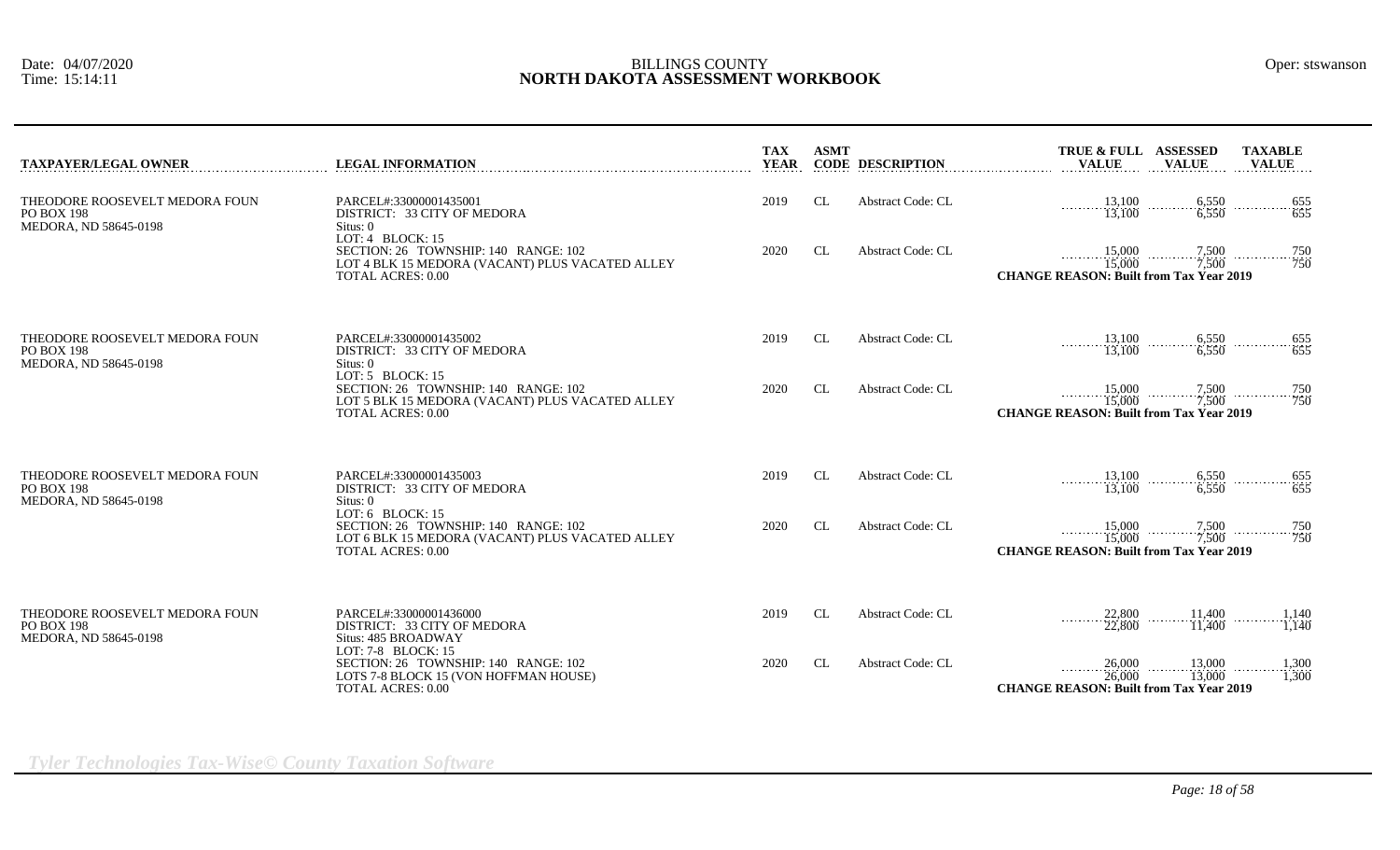| <b>TAXPAYER/LEGAL OWNER</b>                                              | <b>LEGAL INFORMATION</b>                                                                                                                          | <b>TAX</b><br><b>YEAR</b> | <b>ASMT</b>            | <b>CODE DESCRIPTION</b>                              | <b>TAXABLE</b><br>TRUE & FULL ASSESSED<br><b>VALUE</b><br><b>VALUE</b><br><b>VALUE</b>                                                 |
|--------------------------------------------------------------------------|---------------------------------------------------------------------------------------------------------------------------------------------------|---------------------------|------------------------|------------------------------------------------------|----------------------------------------------------------------------------------------------------------------------------------------|
| THEODORE ROOSEVELT MEDORA FOUN<br>PO BOX 198<br>MEDORA, ND 58645-0198    | PARCEL#:33000001436001<br>DISTRICT: 33 CITY OF MEDORA<br>Situs: 0<br>LOT: $9$ BLOCK: 15                                                           | 2019                      | CL                     | <b>Abstract Code: CL</b>                             | $\begin{array}{ccc}\n11,400 & \dots & 5,700 \\ 11,400 & \dots & 5,700 \\ 11,400 & \dots & 5,700\n\end{array}$                          |
|                                                                          | SECTION: 26 TOWNSHIP: 140 RANGE: 102<br>LOT 9 BLK 15 MEDORA (VACANT)<br><b>TOTAL ACRES: 0.00</b>                                                  | 2020                      | <b>CL</b>              | <b>Abstract Code: CL</b>                             | 650<br>650<br><b>CHANGE REASON: Built from Tax Year 2019</b>                                                                           |
| THEODORE ROOSEVELT MEDORA FOUN<br>PO BOX 198<br>MEDORA, ND 58645-0198    | PARCEL#:33000001436002<br>DISTRICT: 33 CITY OF MEDORA<br>Situs: 0                                                                                 | 2019                      | CL                     | <b>Abstract Code: CL</b>                             | $\frac{11,400}{11,400}$<br>5,700<br>570<br>1.1.1.1.1<br>5,700<br>570                                                                   |
|                                                                          | LOT: 10 BLOCK: 15<br>SECTION: 26 TOWNSHIP: 140 RANGE: 102<br>LOT 10 BLK 15 MEDORA (VACANT)<br><b>TOTAL ACRES: 0.00</b>                            | 2020                      | <b>CL</b>              | <b>Abstract Code: CL</b>                             | $13,000$ 6,500<br>13,000 6,500<br>$-\frac{650}{650}$<br>.<br><b>CHANGE REASON: Built from Tax Year 2019</b>                            |
| HOGER JUDY FAMILY TRUST<br><b>PO BOX 253</b><br>NEW SALEM. ND 58563-0253 | PARCEL#:33000001437000<br>DISTRICT: 33 CITY OF MEDORA<br>Situs: 445 BROADWAY<br>LOT: 11 BLOCK: 15                                                 | 2019                      | RL<br>RS               | <b>Abstract Code: RL</b><br><b>Abstract Code: RS</b> | 17,500<br>35,000<br>1,575<br>34,500<br>69,000<br>3,105<br>.<br>$-4.680$<br>104,000<br>52,000                                           |
|                                                                          | SECTION: 26 TOWNSHIP: 140 RANGE: 102<br>LOTS 11-14, LESS S 75' OF LOT 11 & S 75' OF E 15' OF LOT 12<br><b>BLK 15</b><br><b>TOTAL ACRES: 0.00</b>  | 2020                      | RL<br>RS               | <b>Abstract Code: RL</b><br><b>Abstract Code: RS</b> | 20,000<br>40,000<br>1,800<br>69,500<br>34,750<br>3,128<br>109.500<br>54,750<br>4,928<br><b>CHANGE REASON: Built from Tax Year 2019</b> |
| HOGER JUDY FAMILY TRUST<br>PO BOX 253<br>NEW SALEM, ND 58563-0253        | PARCEL#:33000001437001<br>DISTRICT: 33 CITY OF MEDORA<br>Situs: 455 BROADWAY                                                                      | 2019                      | CL<br><b>CS</b>        | <b>Abstract Code: CL</b><br><b>Abstract Code: CS</b> | 5,250<br>10,500<br>525<br>29,250<br>58,500<br>2,925<br>69,000<br>34,500<br>3,450                                                       |
|                                                                          | <b>BLOCK: 15</b><br>SECTION: 26 TOWNSHIP: 140 RANGE: 102<br>SO 75' OF LT 11, SO 75' OF E 15' OF LT 12 BLOCK 15 MEDORA<br><b>TOTAL ACRES: 0.00</b> | 2020                      | <b>CL</b><br><b>CS</b> | <b>Abstract Code: CL</b><br><b>Abstract Code: CS</b> | 12,000<br>6,000<br>600<br>57,600<br>28,800<br>2.880                                                                                    |

*Tyler Technologies Tax-Wise© County Taxation Software*

69,600 34,800 3,480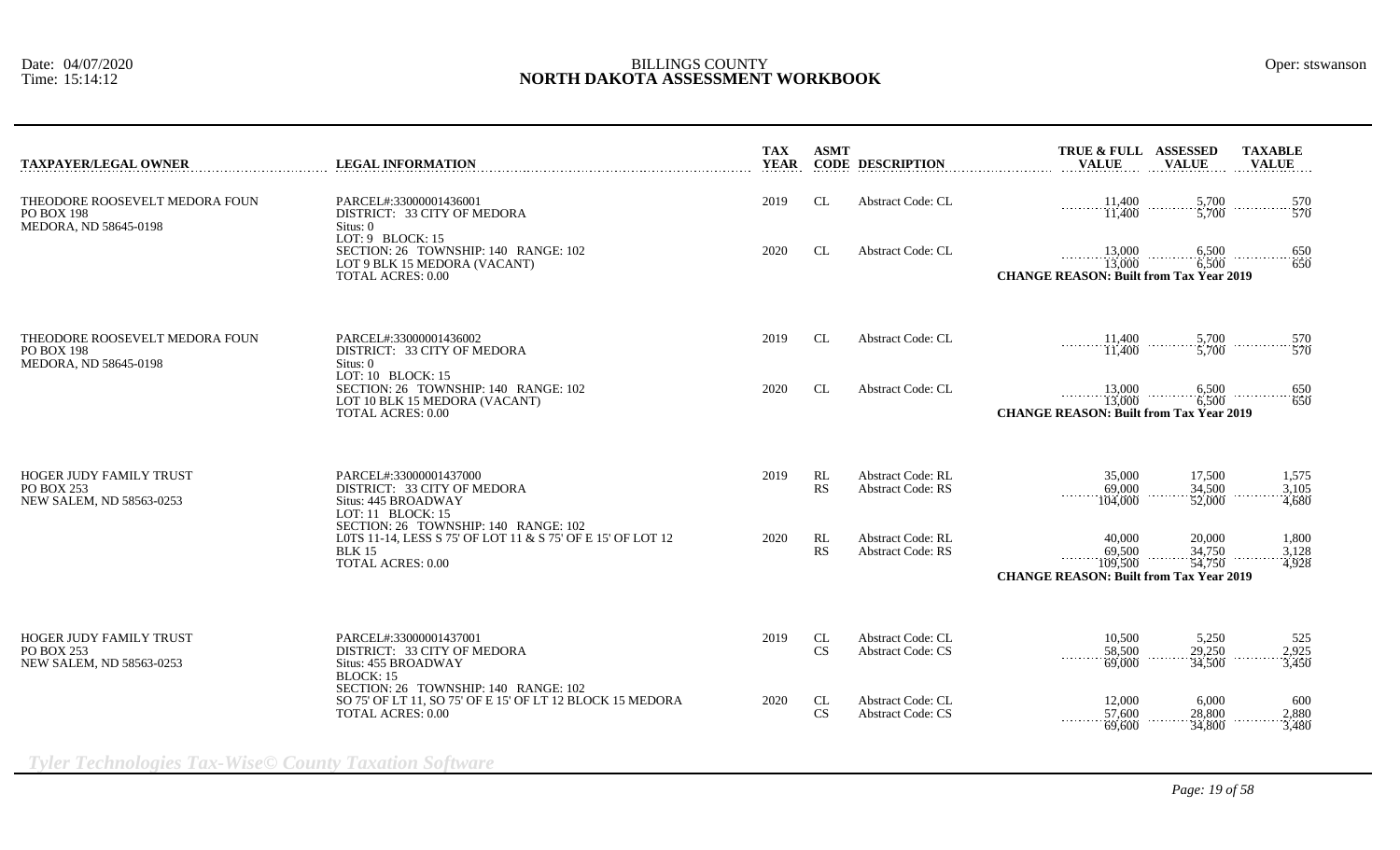| <b>TAXPAYER/LEGAL OWNER</b>                                                            | <b>LEGAL INFORMATION</b>                                                                                                        | <b>TAX</b><br><b>YEAR</b> | <b>ASMT</b>     | <b>CODE DESCRIPTION</b>                              | <b>TRUE &amp; FULL</b><br><b>VALUE</b>                                                                                | <b>ASSESSED</b><br><b>VALUE</b>                | <b>TAXABLE</b><br><b>VALUE</b> |  |  |
|----------------------------------------------------------------------------------------|---------------------------------------------------------------------------------------------------------------------------------|---------------------------|-----------------|------------------------------------------------------|-----------------------------------------------------------------------------------------------------------------------|------------------------------------------------|--------------------------------|--|--|
|                                                                                        |                                                                                                                                 |                           |                 |                                                      |                                                                                                                       | <b>CHANGE REASON: Built from Tax Year 2019</b> |                                |  |  |
| MEDORA GRAZING ASSOCIATION<br>355 4TH ST<br><b>PO BOX 108</b><br>MEDORA, ND 58645-0108 | PARCEL#:33000001438000<br>DISTRICT: 33 CITY OF MEDORA<br><b>Situs: 355 FOURTH STREET</b><br>LOT: 15-16 BLOCK: 15                | 2019                      | CL<br><b>CS</b> | <b>Abstract Code: CL</b><br><b>Abstract Code: CS</b> | 8,800<br>$\frac{31,600}{40,400}$                                                                                      | 4,400<br>15,800<br>20,200                      | 440<br>1,580<br>2,020          |  |  |
|                                                                                        | SECTION: 00 TOWNSHIP: 000<br>N 50' OF LOTS 17-18 BLK 15 (MEDORA GRAZING ASSOCIATION)<br><b>TOTAL ACRES: 0.00</b>                | 2020                      | CL<br><b>CS</b> | <b>Abstract Code: CL</b><br><b>Abstract Code: CS</b> | 10.000<br>$\frac{31,600}{41,600}$<br><b><i><u>ALLASSARE</u></i></b><br><b>CHANGE REASON: Built from Tax Year 2019</b> | 5,000<br>15,800<br>20,800                      | 500<br>1,580<br>2,080          |  |  |
| MEDORA GRAZING ASSOCIATION<br>355 4TH ST<br><b>PO BOX 108</b>                          | PARCEL#:33000001438001<br>DISTRICT: 33 CITY OF MEDORA<br>Situs: 0                                                               | 2019                      | CL              | <b>Abstract Code: CL</b>                             | $\frac{3,500}{3,500}$ $\frac{1,750}{1,750}$ $\frac{175}{175}$                                                         |                                                |                                |  |  |
| MEDORA, ND 58645-0108                                                                  | LOT: 15 BLOCK: 17<br>SECTION: 26 TOWNSHIP: 140 RANGE: 102<br>N 40' OF LOT 15 BLK 15 MEDORA (VACANT)<br><b>TOTAL ACRES: 0.00</b> | 2020                      | <b>CL</b>       | Abstract Code: CL                                    | $\begin{array}{c}\n4,000 \\ 4,000\n\end{array}$<br><b>CHANGE REASON: Built from Tax Year 2019</b>                     |                                                | $2,000$ 200 200 200 200        |  |  |
| MEDORA GRAZING ASSOCIATION<br>355 4TH ST<br><b>PO BOX 108</b>                          | PARCEL#:33000001438002<br>DISTRICT: 33 CITY OF MEDORA<br>Situs: 0                                                               | 2019                      | CL              | <b>Abstract Code: CL</b>                             | $\frac{3,500}{3,500}$ $\frac{1,750}{1,750}$ $\frac{175}{175}$                                                         |                                                |                                |  |  |
| MEDORA, ND 58645-0108                                                                  | LOT: 16 BLOCK: 17<br>SECTION: 26 TOWNSHIP: 140 RANGE: 102<br>N 40' OF LOT 16 BLK 15 MEDORA (VACANT)<br><b>TOTAL ACRES: 0.00</b> | 2020                      | CL              | <b>Abstract Code: CL</b>                             | 4,000<br>$-4,000$<br><b>CHANGE REASON: Built from Tax Year 2019</b>                                                   |                                                | $2,000$ 200 200 200 200        |  |  |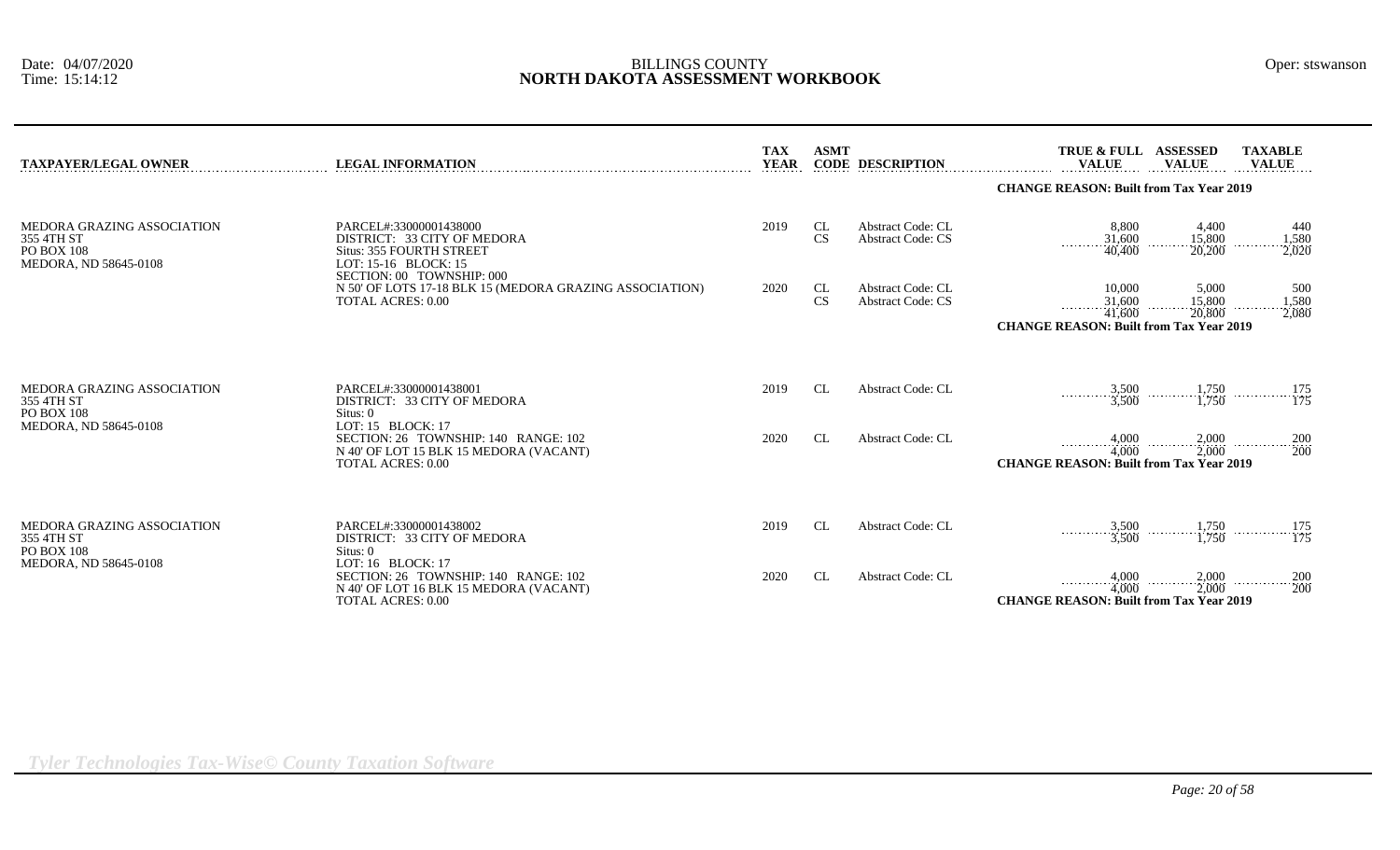| TAXPAYER/LEGAL OWNER                                                  | <b>LEGAL INFORMATION</b>                                                                                                                       | <b>TAX</b><br><b>YEAR</b> | <b>ASMT</b>     | <b>CODE DESCRIPTION</b>                              | TRUE & FULL ASSESSED<br><b>VALUE</b>                                                             | <b>VALUE</b>                 | <b>TAXABLE</b><br><b>VALUE</b> |
|-----------------------------------------------------------------------|------------------------------------------------------------------------------------------------------------------------------------------------|---------------------------|-----------------|------------------------------------------------------|--------------------------------------------------------------------------------------------------|------------------------------|--------------------------------|
| VANVIG ROGER & ELEANOR<br>4425 116TH AVE SW<br>DICKINSON, ND 58601    | PARCEL#:33000001439000<br>DISTRICT: 33 CITY OF MEDORA<br>Situs: 425 BROADWAY<br>LOT: 15-16 BLOCK: 15<br>SECTION: 26 TOWNSHIP: 140 RANGE: 102   | 2019                      | RL<br>RS        | <b>Abstract Code: RL</b><br><b>Abstract Code: RS</b> | 29,800<br>96,000<br>125,800                                                                      | 14,900<br>48,000<br>62,900   | 1,341<br>4,320<br>5,661        |
|                                                                       | S 90' OF LOTS 15-16, S 80' OF LOTS 17-18 BLOCK 15 MEDORA<br><b>TOTAL ACRES: 0.00</b>                                                           | 2020                      | RL<br><b>RS</b> | <b>Abstract Code: RL</b><br><b>Abstract Code: RS</b> | 34,000<br>96,400<br>130,400<br><b>CHANGE REASON: Built from Tax Year 2019</b>                    | 17,000<br>48,200<br>65,200   | 1,530<br>4,338<br>5,868        |
| THEODORE ROOSEVELT MEDORA FOUN<br>PO BOX 198<br>MEDORA, ND 58645-0198 | PARCEL#:33000001440000<br>DISTRICT: 33 CITY OF MEDORA<br><b>Situs: 335 FOURTH STREET</b><br>LOT: 19-22 BLOCK: 15                               | 2019                      | CL<br>CS        | <b>Abstract Code: CL</b><br><b>Abstract Code: CS</b> | 52,500<br>260,400<br>312,900                                                                     | 26,250<br>130,200<br>156,450 | 2,625<br>13,020<br>15,645      |
|                                                                       | SECTION: 26 TOWNSHIP: 140 RANGE: 102<br>LOTS 19-22 BLOCK 15 INTERPRETIVE CENTER MEDORA PLUS VACATE<br><b>ALLEY</b><br><b>TOTAL ACRES: 0.00</b> | 2020                      | CL<br><b>CS</b> | <b>Abstract Code: CL</b><br><b>Abstract Code: CS</b> | 60,000<br>257,000<br>317,000<br><b>CHANGE REASON: Built from Tax Year 2019</b>                   | 30,000<br>128,500<br>158,500 | 3,000<br>12,850<br>15,850      |
| THEODORE ROOSEVELT MEDORA FOUN<br>PO BOX 198<br>MEDORA. ND 58645-0198 | PARCEL#:33000001441000<br>DISTRICT: 33 CITY OF MEDORA<br>Situs: 301 FIFTH STREET<br>BLOCK:16                                                   | 2019                      | <b>CL</b><br>CS | <b>Abstract Code: CL</b><br><b>Abstract Code: CS</b> | 10.600<br>158,600<br>169,200                                                                     | 5,300<br>79.300<br>84,600    | 530<br>7,930<br>8,460          |
|                                                                       | SECTION: 26 TOWNSHIP: 140 RANGE: 102<br>LOTS 1 & 2 BLOCK 16 MEDORA<br><b>TOTAL ACRES: 0.00</b>                                                 | 2020                      | CL<br><b>CS</b> | <b>Abstract Code: CL</b><br><b>Abstract Code: CS</b> | 12,100<br>158,600<br>$\frac{170,700}{170,700}$<br><b>CHANGE REASON: Built from Tax Year 2019</b> | 6,050<br>79,300<br>85,350    | 605<br>$\frac{7,930}{8,535}$   |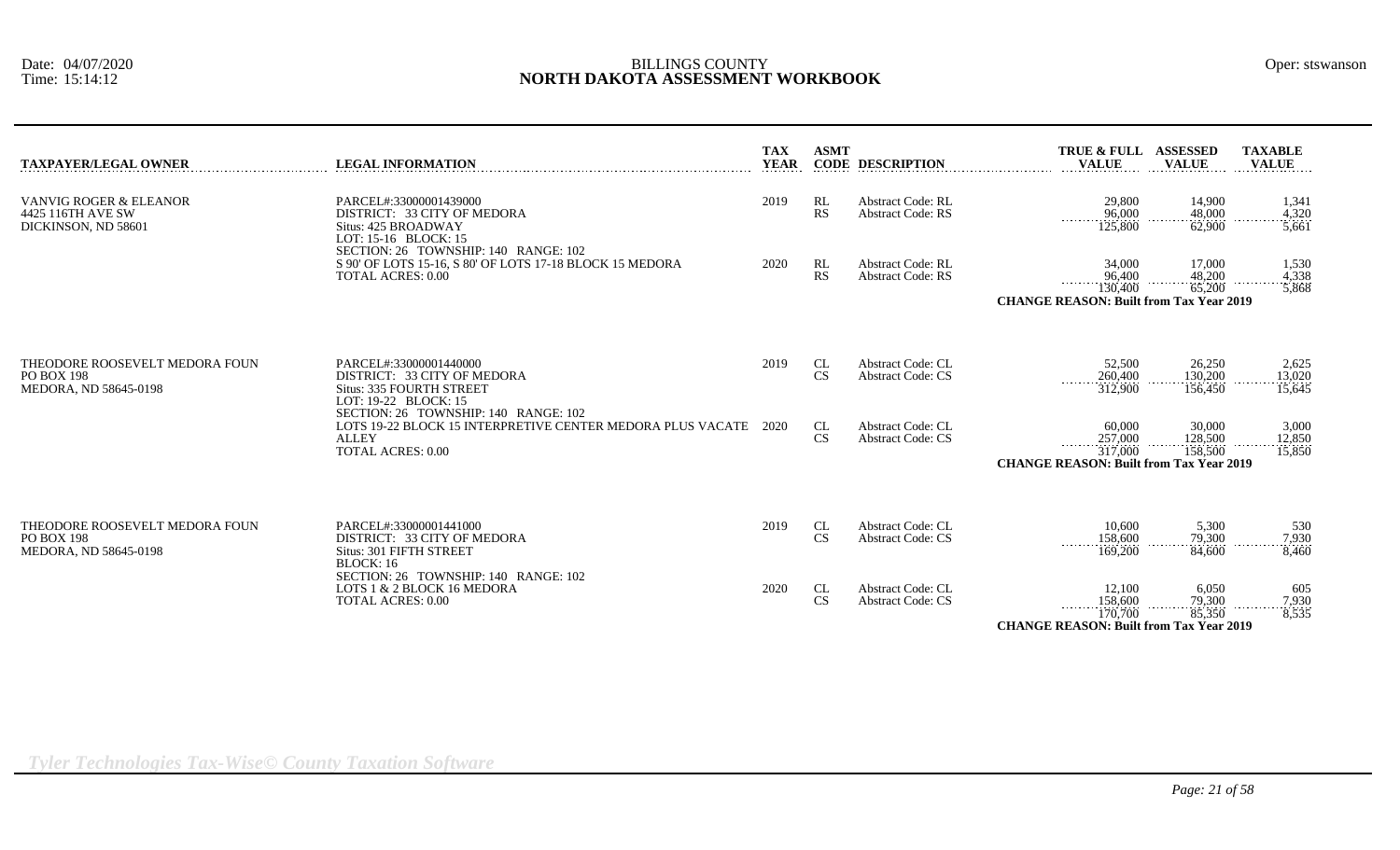| <b>TAXPAYER/LEGAL OWNER</b>                                                   | <b>LEGAL INFORMATION</b>                                                                                                                                   | <b>TAX</b><br><b>YEAR</b> | <b>ASMT</b>                  | <b>CODE DESCRIPTION</b>                              | TRUE & FULL ASSESSED<br><b>VALUE</b>                                                         | <b>VALUE</b>                       | <b>TAXABLE</b><br><b>VALUE</b>         |
|-------------------------------------------------------------------------------|------------------------------------------------------------------------------------------------------------------------------------------------------------|---------------------------|------------------------------|------------------------------------------------------|----------------------------------------------------------------------------------------------|------------------------------------|----------------------------------------|
| <b>BERG RICHARD A.</b><br>6437 13TH ST N<br><b>FARGO, ND 58103</b>            | PARCEL#:33000001441001<br>DISTRICT: 33 CITY OF MEDORA<br>Situs: 325 5TH ST<br>SECTION: 26 TOWNSHIP: 140 RANGE: 102<br>LOTS 3, 4, 5, $\&$ 6 BLOCK 16 MEDORA | 2019                      | RL<br>RS                     | <b>Abstract Code: RL</b><br><b>Abstract Code: RS</b> | 33,200<br>475,400<br>.<br>508,600                                                            | 16,600<br>237,700<br>254,300       | 1,494<br>21,393<br>22,887              |
|                                                                               | <b>TOTAL ACRES: 0.00</b>                                                                                                                                   | 2020                      | RL<br><b>RS</b>              | <b>Abstract Code: RL</b><br><b>Abstract Code: RS</b> | 38,000<br>479,600<br>. <i>.</i><br>517,600<br><b>CHANGE REASON: Built from Tax Year 2019</b> | 19,000<br>239,800<br>258,800       | 1,710<br>$-\frac{21,582}{23,292}$<br>. |
| THEODORE ROOSEVELT MEDORA FOUNDATION<br><b>PO BOX 198</b><br>MEDORA, ND 58645 | PARCEL#:33000001441002<br>DISTRICT: 33 CITY OF MEDORA<br>SECTION: 26 TOWNSHIP: 140 RANGE: 102<br>LOTS 7-15 BLOCK 16 MEDORA                                 | 2019                      | CL<br>CS                     | <b>Abstract Code: CL</b><br><b>Abstract Code: CS</b> | 80,700<br>67,600<br>.<br>148,300                                                             | 40,350<br>33,800<br>74,150         | 4,035<br>3,380<br>7,415                |
|                                                                               | <b>TOTAL ACRES: 0.00</b>                                                                                                                                   | 2020                      | CL<br>$\mathbf{C}\mathbf{S}$ | Abstract Code: CL<br><b>Abstract Code: CS</b>        | 92,300<br>67,400<br>1.1.1.1.1.1<br>159,700<br><b>CHANGE REASON: Built from Tax Year 2019</b> | 46,150<br>33,700<br>79,850         | 4,615<br>3,370<br>7,985                |
| THEODORE ROOSEVELT MEDORA FOUN<br><b>PO BOX 198</b><br>MEDORA, ND 58645-0198  | PARCEL#:33000001442000<br>DISTRICT: 33 CITY OF MEDORA<br>Situs: 501 PACIFIC AVE<br>BLOCK: 17<br>SECTION: 26 TOWNSHIP: 140 RANGE: 102                       | 2019                      | CL<br><b>CS</b>              | <b>Abstract Code: CL</b><br><b>Abstract Code: CS</b> | 725,700<br>1,815,900<br>2,541,600                                                            | 362,850<br>907.950<br>1,270,800    | 36,285<br>90,795<br>127,080            |
|                                                                               | S LOTS 1-24 BLK 17 (S OF 6TH ST), ALL BLK 22 PLUS VACATED<br>ALLEY & STREET (BADLANDS MOTEL) 26-140-102<br><b>TOTAL ACRES: 0.00</b>                        | 2020                      | CL<br><b>CS</b>              | Abstract Code: CL<br><b>Abstract Code: CS</b>        | 829,400<br>1,815,900<br>2,645,300<br><b>CHANGE REASON: Built from Tax Year 2019</b>          | 414,700<br>907,950<br>$-1,322,650$ | 41,470<br>90,795<br>132,265            |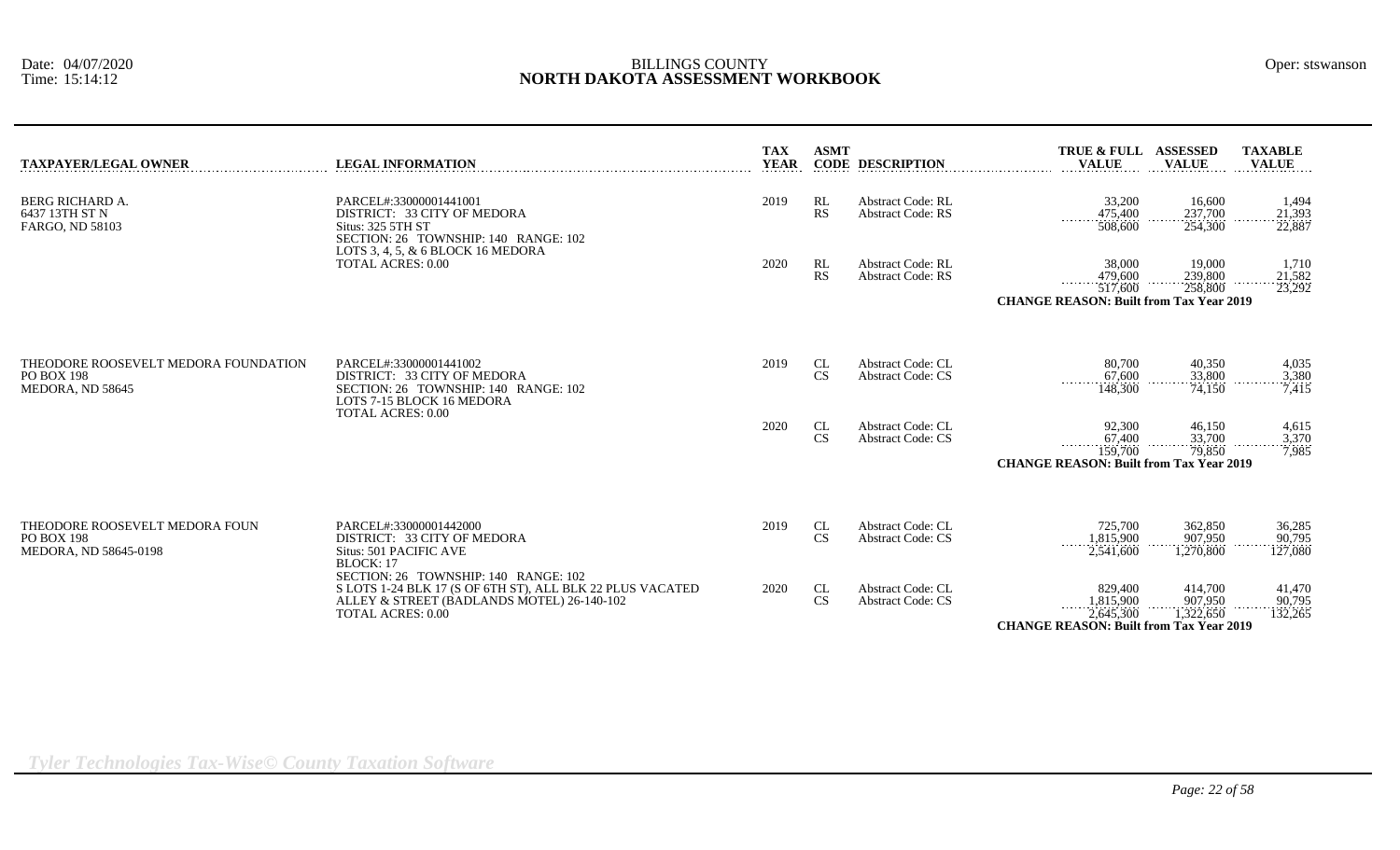| <b>TAXPAYER/LEGAL OWNER</b>                                                                                                                                                                                                                                                                                | <b>LEGAL INFORMATION</b>                                                                                            | <b>TAX</b><br><b>YEAR</b> | <b>ASMT</b>                                          | <b>CODE DESCRIPTION</b>                                                                                                            | TRUE & FULL ASSESSED<br><b>TAXABLE</b><br><b>VALUE</b><br><b>VALUE</b><br><b>VALUE</b>                                                       |
|------------------------------------------------------------------------------------------------------------------------------------------------------------------------------------------------------------------------------------------------------------------------------------------------------------|---------------------------------------------------------------------------------------------------------------------|---------------------------|------------------------------------------------------|------------------------------------------------------------------------------------------------------------------------------------|----------------------------------------------------------------------------------------------------------------------------------------------|
| THEODORE ROOSEVELT MEDORA FOUN<br><b>PO BOX 198</b><br>MEDORA, ND 58645-0198                                                                                                                                                                                                                               | PARCEL#:33000001442001<br>DISTRICT: 33 CITY OF MEDORA<br>Situs: 0<br>SECTION: 26 TOWNSHIP: 140 RANGE: 102           | 2019                      | <b>CL</b>                                            | <b>Abstract Code: CL</b>                                                                                                           | $56,300$<br>$56,300$<br>$\frac{28,150}{28,150}$<br>$\begin{array}{c}\n 2,815 \\  \hline\n 2,815\n \end{array}$                               |
|                                                                                                                                                                                                                                                                                                            | SW1/4NW1/4 MEDORA .884 ACRES LESS ARW 26-140-102<br><b>TOTAL ACRES: 0.00</b>                                        | 2020                      | CL                                                   | Abstract Code: CL                                                                                                                  | $64,300$<br>$64,300$<br>$32,150$<br>$32,150$<br>$\frac{3,215}{3,215}$<br>.<br><b>CHANGE REASON: Built from Tax Year 2019</b>                 |
| THEODORE ROOSEVELT MEDORA FOUN<br>PARCEL#:33000001442002<br><b>PO BOX 198</b><br>DISTRICT: 33 CITY OF MEDORA<br>MEDORA, ND 58645-0198<br>Situs: 0<br>LOT: 1-5 BLOCK: 17<br>SECTION: 26 TOWNSHIP: 140 RANGE: 102<br>N LOTS 1-5 BLK 17 (N OF 6TH ST - ILLUSION CABIN) 26-140-102<br><b>TOTAL ACRES: 0.00</b> |                                                                                                                     | 2019                      | CL<br>CS                                             | <b>Abstract Code: CL</b><br><b>Abstract Code: CS</b>                                                                               | 7.700<br>15.400<br>770<br>23,200<br>11.600<br>1,160<br>.<br>.<br>38,600<br>19,300<br>1.930                                                   |
|                                                                                                                                                                                                                                                                                                            | 2020                                                                                                                | CL<br><b>CS</b>           | <b>Abstract Code: CL</b><br><b>Abstract Code: CS</b> | 17,600<br>8.800<br>880<br>22,900<br>11,450<br>1,145<br>40,500<br>20,250<br>2,025<br><b>CHANGE REASON: Built from Tax Year 2019</b> |                                                                                                                                              |
| THEODORE ROOSEVELT MEDORA FOUN<br><b>PO BOX 198</b><br>MEDORA, ND 58645-0198                                                                                                                                                                                                                               | PARCEL#:33000001442004<br>DISTRICT: 33 CITY OF MEDORA<br>Situs: 0                                                   | 2019                      | CL                                                   | <b>Abstract Code: CL</b>                                                                                                           | $\frac{3,900}{3,900}$ $\frac{1,950}{1,950}$ $\frac{195}{195}$                                                                                |
|                                                                                                                                                                                                                                                                                                            | SECTION: 26 TOWNSHIP: 140 RANGE: 102<br>TRACT 4 (.026 ACRES) IN SWNW 26-140-102<br><b>TOTAL ACRES: 0.03</b>         | 2020                      | <b>CL</b>                                            | <b>Abstract Code: CL</b>                                                                                                           | $4,500$ $2,250$<br>$4,500$ $2,250$<br>$\cdots \cdots \cdots \cdots \cdots \frac{225}{225}$<br><b>CHANGE REASON: Built from Tax Year 2019</b> |
| THEODORE ROOSEVELT MEDORA FOUN<br><b>PO BOX 198</b><br>MEDORA, ND 58645-0198                                                                                                                                                                                                                               | PARCEL#:33000001442005<br>DISTRICT: 33 CITY OF MEDORA<br>Situs: 0                                                   | 2019                      | CL                                                   | Abstract Code: CL                                                                                                                  | 19,200<br>19,200<br>$\frac{38,400}{38,400}$<br>$\frac{1,920}{1,920}$<br>.<br>.                                                               |
|                                                                                                                                                                                                                                                                                                            | SECTION: 26 TOWNSHIP: 140 RANGE: 102<br>TRACT 5 (.28 ACRES) IN SWNW (VACANT) 26-140-102<br><b>TOTAL ACRES: 0.28</b> | 2020                      | CL                                                   | Abstract Code: CL                                                                                                                  | 43,900<br>$\frac{21,950}{21,950}$<br>2,195<br>43,900<br>.<br>2,195<br><b>CHANGE REASON: Built from Tax Year 2019</b>                         |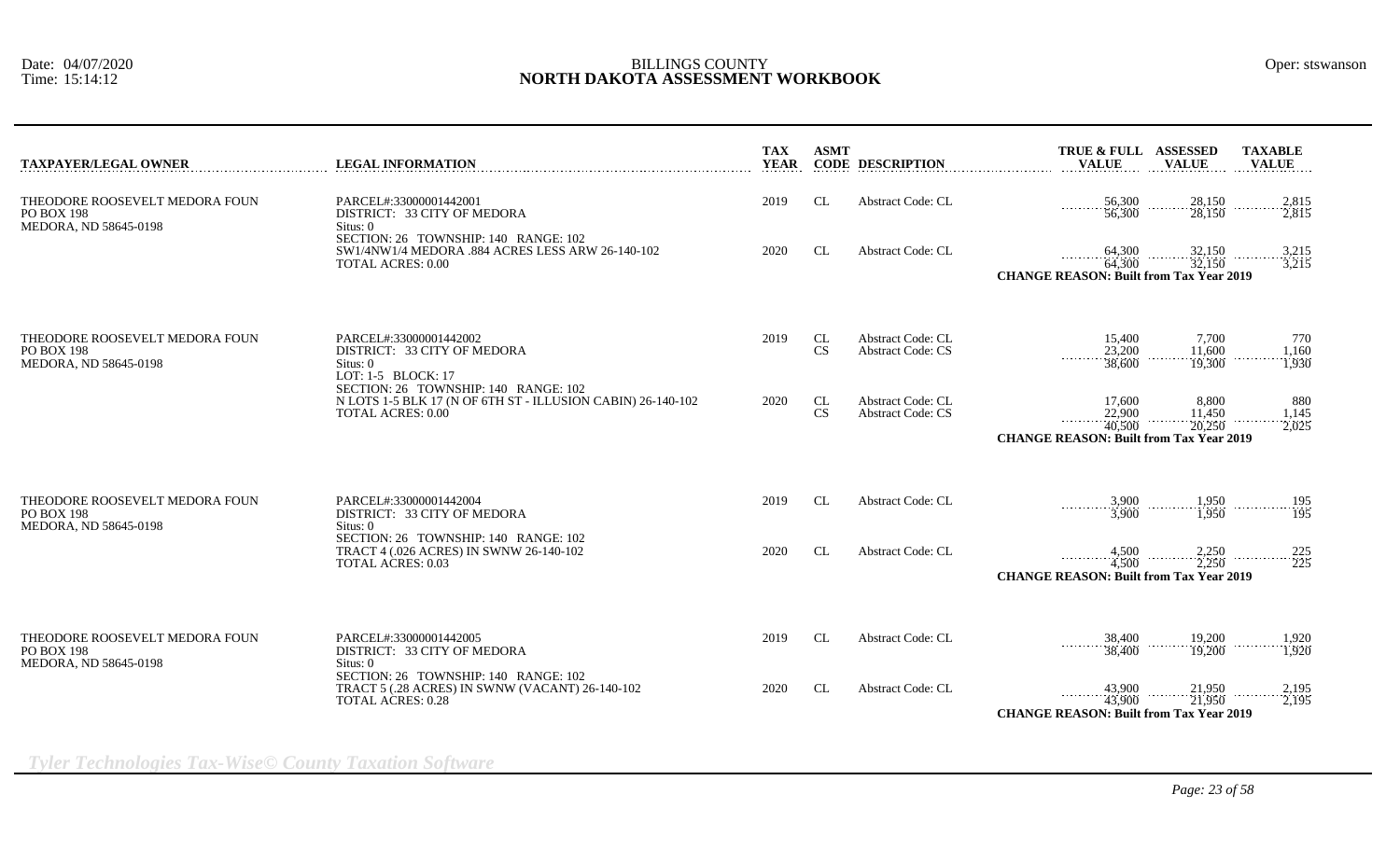| <b>TAXPAYER/LEGAL OWNER</b>                                                             | <b>LEGAL INFORMATION</b>                                                                                                                                                                                                   | <b>TAX</b><br><b>YEAR</b> | <b>ASMT</b>                 | <b>CODE DESCRIPTION</b>                                                                               | TRUE & FULL ASSESSED<br><b>VALUE</b>                                           | <b>VALUE</b>                                  | <b>TAXABLE</b><br><b>VALUE</b>         |
|-----------------------------------------------------------------------------------------|----------------------------------------------------------------------------------------------------------------------------------------------------------------------------------------------------------------------------|---------------------------|-----------------------------|-------------------------------------------------------------------------------------------------------|--------------------------------------------------------------------------------|-----------------------------------------------|----------------------------------------|
| THEODORE ROOSEVELT MEDORA FOUN<br>PO BOX 198<br>MEDORA, ND 58645-0198                   | PARCEL#:33000001442006<br>DISTRICT: 33 CITY OF MEDORA<br>Situs: 0                                                                                                                                                          | 2019                      | CL                          | Abstract Code: CL                                                                                     | 77,100<br>77,100                                                               | 38,550<br>38,550                              | 3,855<br>3,855                         |
|                                                                                         | SECTION: 26 TOWNSHIP: 140 RANGE: 102<br>TRACT 6 (.56 ACRES) IN SWNW 26-140-102<br><b>TOTAL ACRES: 0.56</b>                                                                                                                 | 2020                      | CL                          | Abstract Code: CL                                                                                     | 88,200<br>88,200<br><b>CHANGE REASON: Built from Tax Year 2019</b>             | $\frac{44,100}{44,100}$                       | 4,410<br>.<br>4,410                    |
| <b>CITY OF MEDORA</b><br><b>465 PACIFIC AVE</b><br>PO BOX 418A<br>MEDORA, ND 58645-0528 | PARCEL#:33000001442007<br>DISTRICT: 33 CITY OF MEDORA<br>Situs: 0<br>SECTION: 26 TOWNSHIP: 140 RANGE: 102<br>TRACT 7 (.305 ACRES) IN SWNW 26-140-102<br><b>TOTAL ACRES: 0.00</b>                                           |                           |                             |                                                                                                       |                                                                                |                                               |                                        |
| <b>CLYDE KEVIN &amp; BETH</b><br>PO BOX 487<br>MEDORA, ND 58645-0487                    | PARCEL#:33000001443000<br>DISTRICT: 33 CITY OF MEDORA<br>Situs: 450 BROADWAY<br>LOT: 5-6 BLOCK: 18                                                                                                                         | 2019                      | RL<br>RS                    | <b>Abstract Code: RL</b><br><b>Abstract Code: RS</b>                                                  | 22,800<br>101,300<br>124,100                                                   | 11,400<br>50,650<br>62,050                    | 1,026<br>4,559<br>5,585                |
|                                                                                         | SECTION: 26 TOWNSHIP: 140 RANGE: 102<br>LOTS 5-6 BLOCK 18 MEDORA<br><b>TOTAL ACRES: 0.00</b>                                                                                                                               | 2020                      | RL<br>RS                    | <b>Abstract Code: RL</b><br><b>Abstract Code: RS</b>                                                  | 26,000<br>101,800<br>127,800<br><b>CHANGE REASON: Built from Tax Year 2019</b> | 13,000<br>50,900<br>63,900                    | 1,170<br>4,581<br>5,751                |
| ELLISON DOUGLAS W & MARY<br>420 BROADWAY<br>PO BOX 466<br>MEDORA, ND 58645-0466         | PARCEL#:33000001444000<br>DISTRICT: 33 CITY OF MEDORA<br>Situs: 420 BROADWAY<br>LOT: 7-9 BLOCK: 18<br>SECTION: 26 TOWNSHIP: 140 RANGE: 102<br>LOTS 7-9 BLOCK 18 MEDORA (AMBLE INN & RESIDENCE)<br><b>TOTAL ACRES: 0.00</b> | 2019                      | CL<br><b>CS</b><br>RL<br>RS | Abstract Code: CL<br><b>Abstract Code: CS</b><br><b>Abstract Code: RL</b><br><b>Abstract Code: RS</b> | 17,100<br>155,000<br>17,000<br>137,000<br>1.1.1.1.1.1.1<br>326,100             | 8,550<br>77,500<br>8.500<br>68,500<br>163,050 | 855<br>7,750<br>765<br>6,165<br>15,535 |
|                                                                                         |                                                                                                                                                                                                                            | 2020                      | CL<br><b>CS</b><br>RL<br>RS | Abstract Code: CL<br><b>Abstract Code: CS</b><br><b>Abstract Code: RL</b><br><b>Abstract Code: RS</b> | 19,500<br>153,300<br>19,500<br>135,000                                         | 9,750<br>76,650<br>9,750<br>67,500            | 975<br>7,665<br>878<br>6,075           |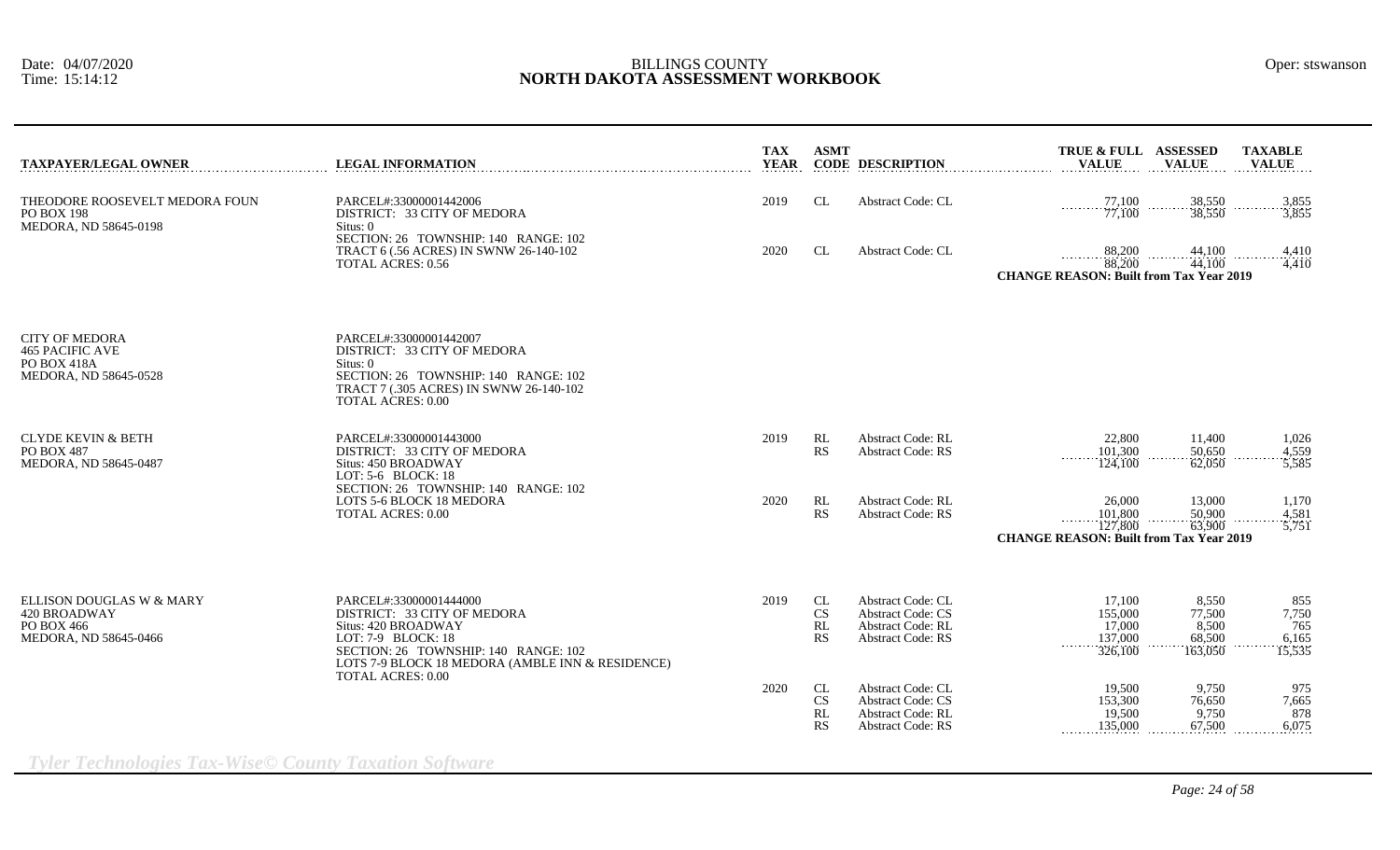| <b>TAXPAYER/LEGAL OWNER</b>                                                       | <b>LEGAL INFORMATION</b>                                                                                                                               | <b>TAX</b><br><b>YEAR</b> | <b>ASMT</b>                         | <b>CODE DESCRIPTION</b>                                                          | TRUE & FULL ASSESSED<br><b>VALUE</b>                                                          | <b>VALUE</b>                         | <b>TAXABLE</b><br><b>VALUE</b>  |
|-----------------------------------------------------------------------------------|--------------------------------------------------------------------------------------------------------------------------------------------------------|---------------------------|-------------------------------------|----------------------------------------------------------------------------------|-----------------------------------------------------------------------------------------------|--------------------------------------|---------------------------------|
|                                                                                   |                                                                                                                                                        |                           |                                     |                                                                                  | 327,300<br><b>CHANGE REASON: Built from Tax Year 2019</b>                                     | 163.650                              | 15,593                          |
| ELLISON DOUGLAS W & MARY<br>420 BROADWAY<br>PO BOX 466<br>MEDORA, ND 58645-0466   | PARCEL#:33000001444001<br>DISTRICT: 33 CITY OF MEDORA<br><b>Situs: 0 FOURTH STREET</b><br>LOT: 10-12 BLOCK: 18<br>SECTION: 26 TOWNSHIP: 140 RANGE: 102 | 2019                      | <b>CL</b><br>$\mathbf{C}\mathbf{S}$ | <b>Abstract Code: CL</b><br><b>Abstract Code: CS</b>                             | 34,100<br>160,500<br>194,600                                                                  | 17.050<br>80,250<br>97,300           | 1,705<br>8,025<br>9,730         |
|                                                                                   | LOTS 10-12 BLK 18 MEDORA (WESTERN EDGE BOOKSTORE)<br><b>TOTAL ACRES: 0.00</b>                                                                          | 2020                      | <b>CL</b><br>CS                     | <b>Abstract Code: CL</b><br><b>Abstract Code: CS</b>                             | 39,000<br>160,500<br>.<br>199,500<br><b>CHANGE REASON: Built from Tax Year 2019</b>           | 19,500<br>80,250<br>99,750           | 1,950<br>8,025<br>9,975         |
| THEODORE ROOSEVELT MEDORA FOUN<br><b>PO BOX 198</b><br>MEDORA, ND 58645-0198      | PARCEL#:33000001445000<br>DISTRICT: 33 CITY OF MEDORA<br>Situs: 0                                                                                      | 2019                      | <b>CL</b>                           | Abstract Code: CL                                                                | 52,400<br>.<br>52,400                                                                         | 26,200<br>26,200                     | 2,620<br>2,620                  |
|                                                                                   | LOT: 21-24 BLOCK: 18<br>SECTION: 26 TOWNSHIP: 140 RANGE: 102<br>LOTS 21-24 BLOCK 18 (PARKING LOT) PLUS VACATED 5TH ST<br><b>TOTAL ACRES: 0.00</b>      | 2020                      | CL                                  | <b>Abstract Code: CL</b>                                                         | 59,900<br>.<br>59,900<br><b>CHANGE REASON: Built from Tax Year 2019</b>                       | 29,950<br>29,950                     | 2,995<br>2.995                  |
| <b>HITCHING POST INC</b><br>410 3RD ST<br><b>BOX 408</b><br>MEDORA, ND 58645-0408 | PARCEL#:33000001446000<br>DISTRICT: 33 CITY OF MEDORA<br>Situs: 410 THIRD STREET<br><b>BLOCK: 20</b><br>SECTION: 26 TOWNSHIP: 140 RANGE: 102           | 2019                      | CL<br>$\mathbf{C}\mathbf{S}$<br>RS  | Abstract Code: CL<br><b>Abstract Code: CS</b><br><b>Abstract Code: RS</b>        | 12,300<br>129,800<br>63,900<br>206,000                                                        | 6,150<br>64,900<br>31,950<br>103,000 | 615<br>6,490<br>2,876<br>9,981  |
|                                                                                   | E 70' OF N 50' OF BLOCK 20 MEDORA<br><b>TOTAL ACRES: 0.00</b>                                                                                          | 2020                      | CL<br>CS<br>RS                      | <b>Abstract Code: CL</b><br><b>Abstract Code: CS</b><br><b>Abstract Code: RS</b> | 14.000<br>129,800<br>63,900<br>.<br>207,700<br><b>CHANGE REASON: Built from Tax Year 2019</b> | 7.000<br>64,900<br>31.950<br>103,850 | 700<br>6,490<br>2,876<br>10,066 |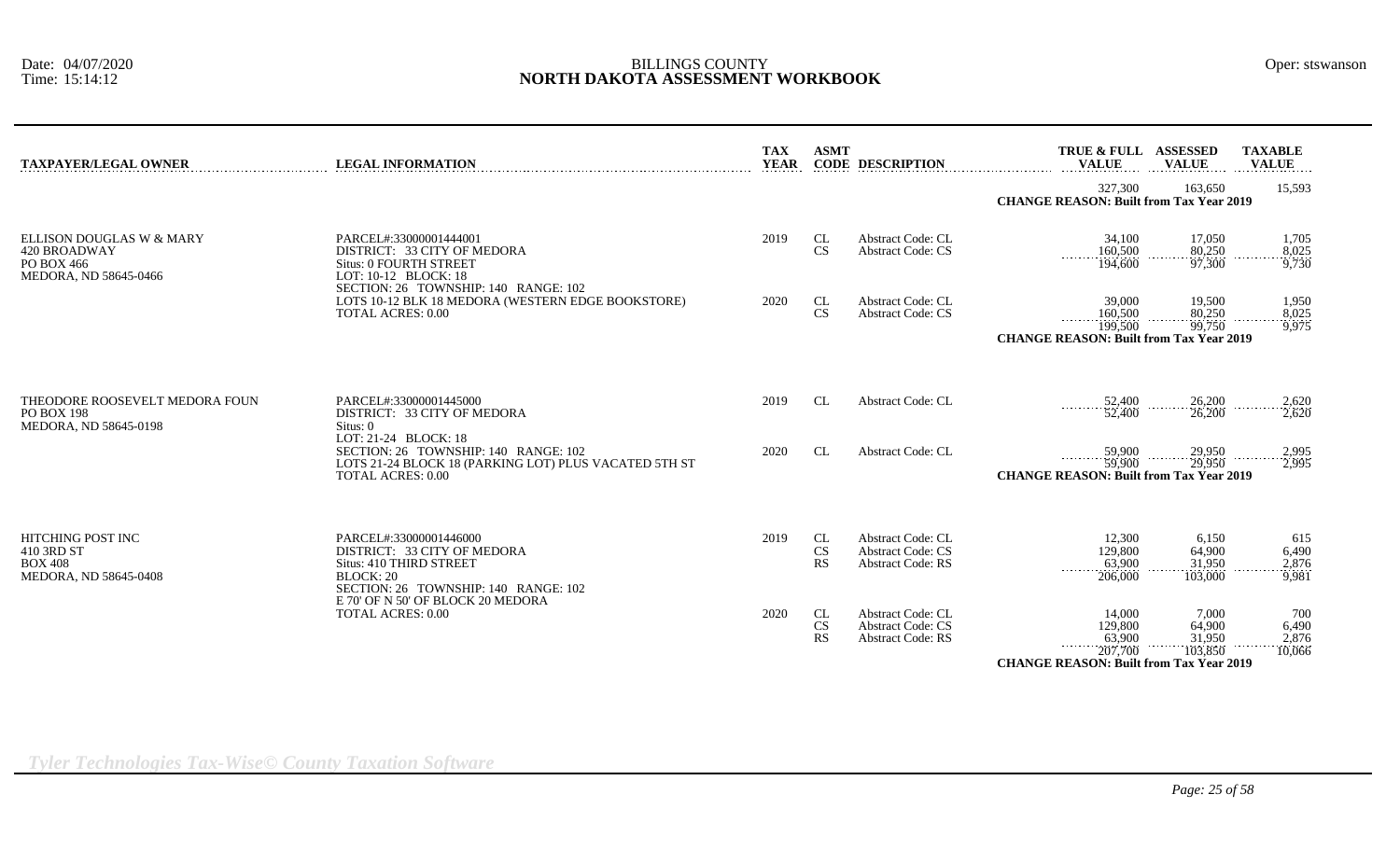| <b>TAXPAYER/LEGAL OWNER</b>                                                      | <b>LEGAL INFORMATION</b>                                                                                                                                                 | <b>TAX</b><br><b>YEAR</b> | <b>ASMT</b>                  | <b>CODE DESCRIPTION</b>                                                          | <b>TRUE &amp; FULL</b><br><b>VALUE</b>                                                   | <b>ASSESSED</b><br><b>VALUE</b>       | <b>TAXABLE</b><br><b>VALUE</b>   |
|----------------------------------------------------------------------------------|--------------------------------------------------------------------------------------------------------------------------------------------------------------------------|---------------------------|------------------------------|----------------------------------------------------------------------------------|------------------------------------------------------------------------------------------|---------------------------------------|----------------------------------|
| <b>S&amp;K LANDHOLDINGS LLC</b><br>PO BOX 44<br>SOUTH HEART, ND 58655            | PARCEL#:33000001447000<br>DISTRICT: 33 CITY OF MEDORA<br>Situs: 275 PACIFIC AVE<br><b>BLOCK: 20</b><br>SECTION: 00 TOWNSHIP: 140 RANGE: 102<br>W PART OF BLOCK 20 MEDORA | 2019                      | CL<br>CS<br><b>RS</b>        | Abstract Code: CL<br><b>Abstract Code: CS</b><br><b>Abstract Code: RS</b>        | 16,400<br>201,900<br>86,600<br>304,900                                                   | 8,200<br>100,950<br>43,300<br>152,450 | 820<br>10,095<br>3,897<br>14.812 |
|                                                                                  | <b>TOTAL ACRES: 0.00</b>                                                                                                                                                 | 2020                      | CL<br><b>CS</b><br><b>RS</b> | <b>Abstract Code: CL</b><br><b>Abstract Code: CS</b><br><b>Abstract Code: RS</b> | 18,700<br>201,000<br>86,200<br>305,900<br><b>CHANGE REASON: Built from Tax Year 2019</b> | 9,350<br>100,500<br>43,100<br>152,950 | 935<br>10,050<br>3,879<br>14,864 |
| LITTLE MISSOURI BADLANDS CO<br>440 3RD ST<br>PO BOX 579<br>MEDORA, ND 58645-0306 | PARCEL#:33000001448000<br>DISTRICT: 33 CITY OF MEDORA<br>Situs: 440 THIRD STREET<br><b>BLOCK: 20</b>                                                                     | 2019                      | CL<br><b>CS</b>              | Abstract Code: CL<br><b>Abstract Code: CS</b>                                    | 14,400<br>267,800<br>.<br>282,200                                                        | 7,200<br>133,900<br>141,100           | 720<br>13,390<br>14,110          |
|                                                                                  | SECTION: 26 TOWNSHIP: 140 RANGE: 102<br>E 67' OF S 45' OF BLOCK 20 MEDORA<br><b>TOTAL ACRES: 0.00</b>                                                                    | 2020                      | CL<br><b>CS</b>              | <b>Abstract Code: CL</b><br><b>Abstract Code: CS</b>                             | 16,500<br>267,800<br>284,300<br><b>CHANGE REASON: Built from Tax Year 2019</b>           | 8,250<br>133,900<br>.<br>142,150      | 825<br>13,390<br>.<br>14,215     |
| THEODORE ROOSEVELT MEDORA FOUN<br><b>PO BOX 198</b><br>MEDORA, ND 58645-0198     | PARCEL#:33000001449000<br>DISTRICT: 33 CITY OF MEDORA<br>Situs: 475 SIXTH STREET                                                                                         | 2019                      | CL                           | <b>Abstract Code: CL</b>                                                         | 59,000<br>59,000                                                                         | 29,500<br>29,500                      | 2,950<br>2,950                   |
|                                                                                  | SECTION: 26 TOWNSHIP: 140 RANGE: 102<br>2.36 A PARCEL IN W1/2W1/2SE1/4NW1/4 SECT 26 (VACANT) MEDORA<br><b>TOTAL ACRES: 2.36</b>                                          | 2020                      | CL                           | <b>Abstract Code: CL</b>                                                         | 59,000<br>.<br>59,000<br><b>CHANGE REASON: Built from Tax Year 2019</b>                  | 29,500<br>$\overline{29,500}$         | $\frac{2,950}{2,950}$            |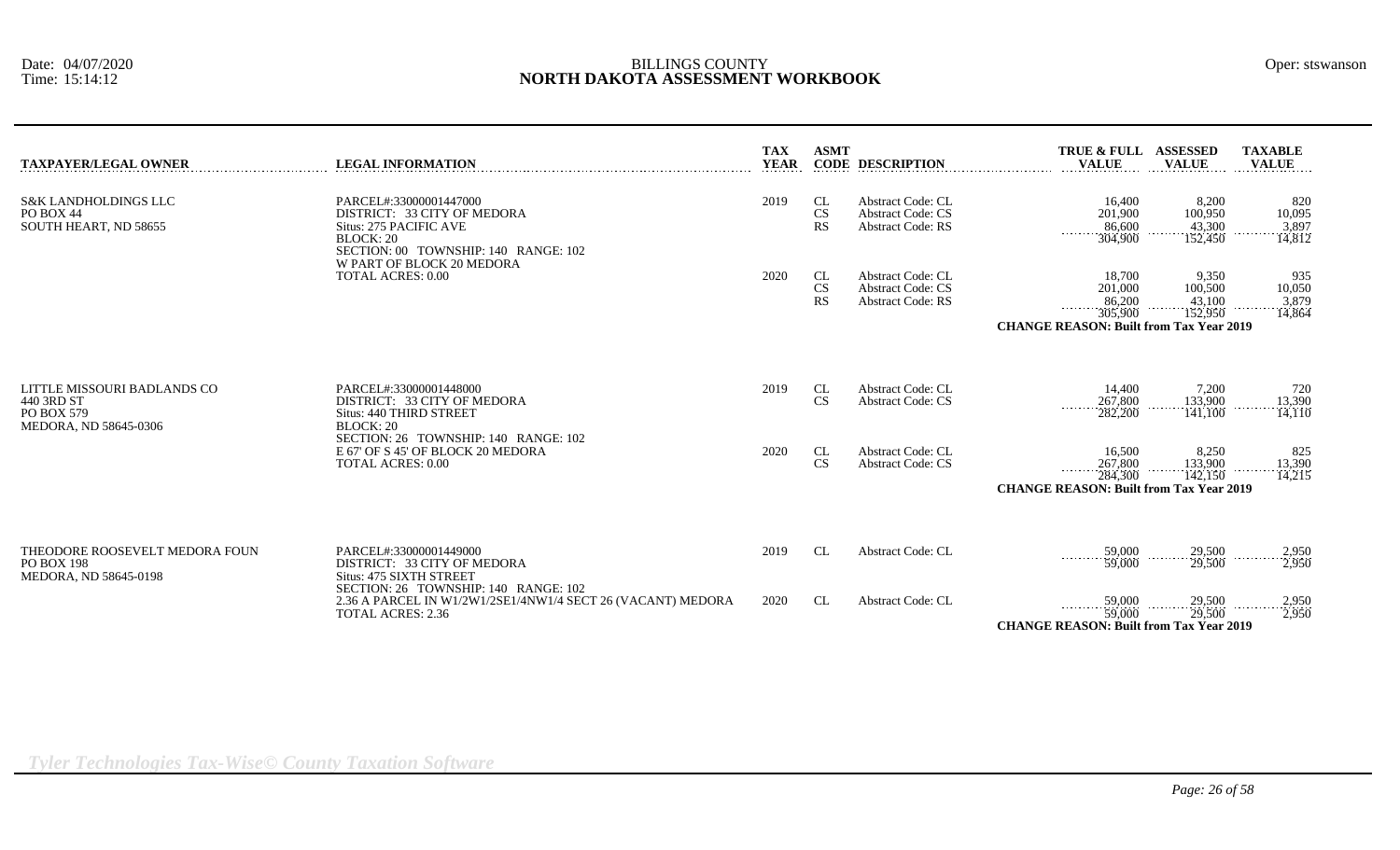| <b>TAXPAYER/LEGAL OWNER</b>                                                  | <b>LEGAL INFORMATION</b>                                                                                                 | <b>TAX</b><br><b>YEAR</b> | <b>ASMT</b>     | <b>CODE DESCRIPTION</b>                              | TRUE & FULL ASSESSED<br><b>VALUE</b>                                                        | <b>VALUE</b>                 | <b>TAXABLE</b><br><b>VALUE</b> |
|------------------------------------------------------------------------------|--------------------------------------------------------------------------------------------------------------------------|---------------------------|-----------------|------------------------------------------------------|---------------------------------------------------------------------------------------------|------------------------------|--------------------------------|
| THEODORE ROOSEVELT MEDORA FOUN<br><b>PO BOX 198</b><br>MEDORA, ND 58645-0198 | PARCEL#:33000001450000<br>DISTRICT: 33 CITY OF MEDORA<br><b>Situs: 0 SIXTH STREET</b><br>SECTION: 00 TOWNSHIP: 000       | 2019                      | CL<br>CS        | Abstract Code: CL<br><b>Abstract Code: CS</b>        | 37,000<br>120,300<br>$\cdots \cdots \cdots$<br>157,300                                      | 18,500<br>60,150<br>78,650   | 1,850<br>6,015<br>7,865        |
|                                                                              | .24 A PARCEL IN SW1/4NW1/4 SECT 26 (BOYS DORM) MEDORA<br><b>TOTAL ACRES: 0.24</b>                                        | 2020                      | CL<br>CS        | <b>Abstract Code: CL</b><br><b>Abstract Code: CS</b> | 42,300<br>161,100<br>203,400<br><b>CHANGE REASON: Built from Tax Year 2019</b>              | 21,150<br>80,550<br>101,700  | 2,115<br>8,055<br>10,170       |
| <b>RYDEN MARY LOU</b><br>PO BOX 314<br>MEDORA, ND 58645                      | PARCEL#:33000001451000<br>DISTRICT: 33 CITY OF MEDORA<br>Situs: 421 SIXTH STREET<br>SECTION: 26 TOWNSHIP: 140 RANGE: 102 | 2019                      | RL<br><b>RS</b> | <b>Abstract Code: RL</b><br><b>Abstract Code: RS</b> | 71,300<br>270,000<br>341,300                                                                | 35,650<br>135,000<br>170,650 | 3,209<br>12,150<br>15,359      |
|                                                                              | .55 A PARCEL IN SE1/4NW1/4 SECT 26 MEDORA<br><b>TOTAL ACRES: 0.55</b>                                                    | 2020                      | RL<br>RS        | <b>Abstract Code: RL</b><br><b>Abstract Code: RS</b> | 79,500<br>269,300<br>.<br>348,800<br><b>CHANGE REASON: Built from Tax Year 2019</b>         | 39,750<br>134,650<br>174,400 | 3,578<br>12,119<br>15,697      |
| THEODORE ROOSEVELT MEDORA FOUN<br><b>PO BOX 198</b><br>MEDORA, ND 58645-0198 | PARCEL#:33000001452000<br>DISTRICT: 33 CITY OF MEDORA<br>Situs: 465 SIXTH STREET<br>SECTION: 26 TOWNSHIP: 140 RANGE: 102 | 2019                      | RL<br>RS        | <b>Abstract Code: RL</b><br><b>Abstract Code: RS</b> | 32,500<br>182,700<br>215,200                                                                | 16,250<br>91.350<br>107,600  | 1,463<br>8,222<br>9,685        |
|                                                                              | .21 A PARCEL IN SE1/4NW1/4 SECT 26 (RAY HOUSE) MEDORA<br><b>TOTAL ACRES: 0.21</b>                                        | 2020                      | RL<br><b>RS</b> | <b>Abstract Code: RL</b><br><b>Abstract Code: RS</b> | 37,200<br>181,800<br>1.1.1.1.1<br>219,000<br><b>CHANGE REASON: Built from Tax Year 2019</b> | 18,600<br>90,900<br>109,500  | 1,674<br>8,181<br>9,855        |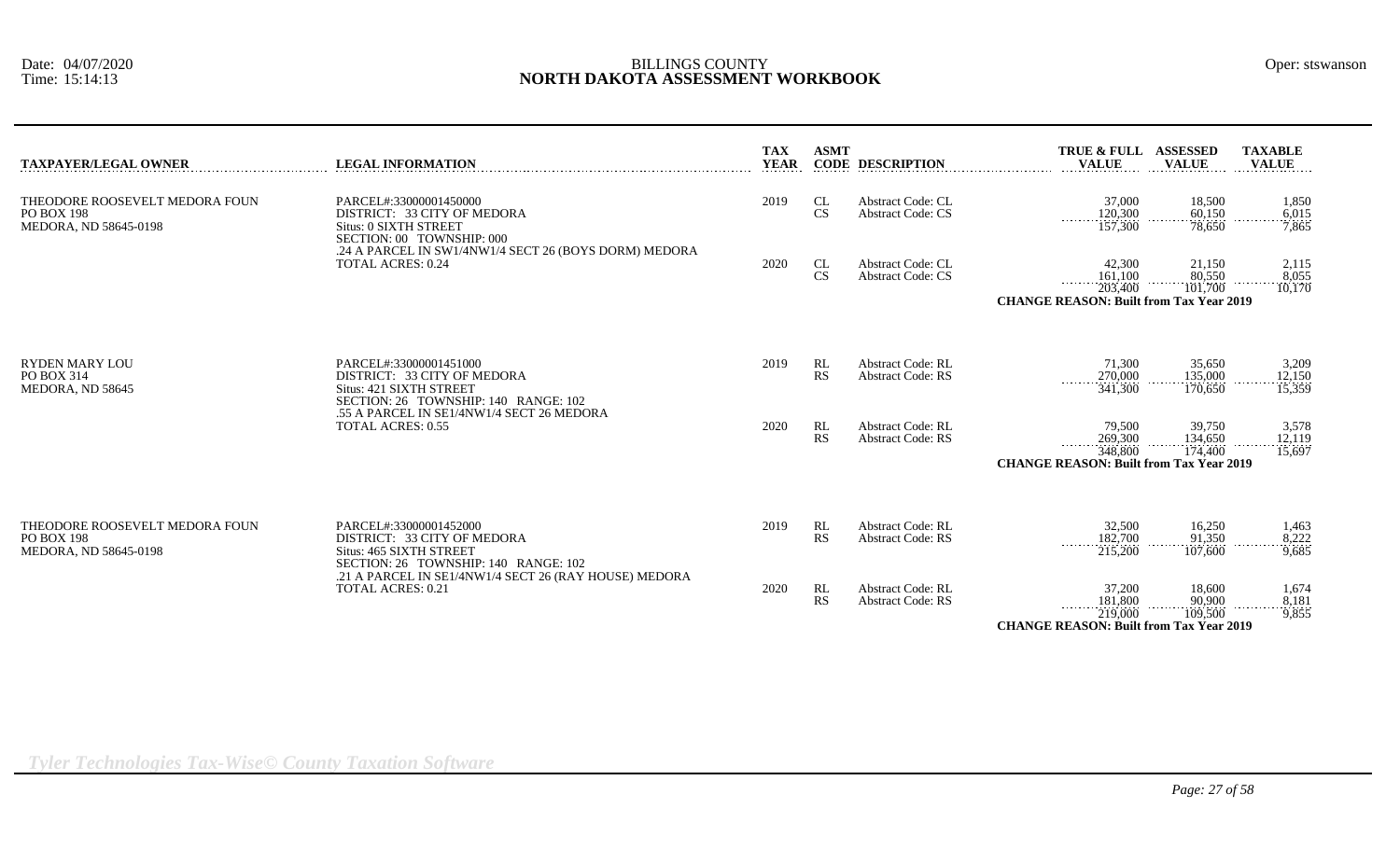| <b>TAXPAYER/LEGAL OWNER</b>                                                      | <b>LEGAL INFORMATION</b>                                                                                                                                                              | <b>TAX</b><br><b>YEAR</b> | <b>ASMT</b>           | <b>CODE DESCRIPTION</b>                                                          | TRUE & FULL ASSESSED<br><b>VALUE</b>                                                                               | <b>VALUE</b>                           | <b>TAXABLE</b><br><b>VALUE</b>     |
|----------------------------------------------------------------------------------|---------------------------------------------------------------------------------------------------------------------------------------------------------------------------------------|---------------------------|-----------------------|----------------------------------------------------------------------------------|--------------------------------------------------------------------------------------------------------------------|----------------------------------------|------------------------------------|
| <b>SLETTEN ROLF P.</b><br><b>1612 SANTA GERTRUDIS LOOP</b><br>BISMARCK, ND 58503 | PARCEL#:33000001452002<br>DISTRICT: 33 CITY OF MEDORA<br>Situs: 445 SIXTH STREET<br>SECTION: 26 TOWNSHIP: 140 RANGE: 102                                                              | 2019                      | RL<br>RS              | <b>Abstract Code: RL</b><br><b>Abstract Code: RS</b>                             | 27,300<br>238,500<br>.<br>265,800                                                                                  | 13,650<br>119,250<br>132,900           | 1,229<br>10,733<br>11,962          |
|                                                                                  | .18 ACRES IN SENW 26-140-102 TRACT #5 OFF 6TH STREET MEDORA<br><b>TOTAL ACRES: 0.18</b>                                                                                               | 2020                      | RL<br><b>RS</b>       | <b>Abstract Code: RL</b><br><b>Abstract Code: RS</b>                             | 31,200<br>240,500<br>271,700<br><b>CHANGE REASON: Built from Tax Year 2019</b>                                     | 15,600<br>120,250<br>135,850           | 1,404<br>10,823<br>12,227          |
| THEODORE ROOSEVELT MEDORA FOUN<br>PO BOX 198<br>MEDORA, ND 58645-0198            | PARCEL#:33000001453000<br>DISTRICT: 33 CITY OF MEDORA<br>Situs: 465 SIXTH STREET<br>SECTION: 26 TOWNSHIP: 140 RANGE: 102<br>.40 A PARCEL IN SE1/4NW1/4 SECT 26 (APARTMENT BLDG/JEAN'S | 2019                      | CL<br><b>CS</b><br>RS | <b>Abstract Code: CL</b><br><b>Abstract Code: CS</b><br><b>Abstract Code: RS</b> | 54,900<br>337,500<br>83,600<br>476,000                                                                             | 27,450<br>168,750<br>41,800<br>238,000 | 2,745<br>16,875<br>3,762<br>23,382 |
|                                                                                  | PLACE) MEDORA<br><b>TOTAL ACRES: 0.40</b>                                                                                                                                             | 2020                      | CL<br>CS<br>RS        | <b>Abstract Code: CL</b><br><b>Abstract Code: CS</b><br><b>Abstract Code: RS</b> | 62,700<br>333,200<br>83,600<br>$\cdots \cdots \cdots$<br>479,500<br><b>CHANGE REASON: Built from Tax Year 2019</b> | 31,350<br>166,600<br>41,800<br>239,750 | 3,135<br>16,660<br>3,762<br>23,557 |
| THEODORE ROOSEVELT MEDORA FOUN<br>PO BOX 198<br>MEDORA, ND 58645-0198            | PARCEL#:33000001454000<br>DISTRICT: 33 CITY OF MEDORA<br>Situs: 485 SIXTH STREET<br>SECTION: 26 TOWNSHIP: 140 RANGE: 102                                                              | 2019                      | RL<br>RS              | <b>Abstract Code: RL</b><br><b>Abstract Code: RS</b>                             | 20,400<br>78,800<br>99,200                                                                                         | 10,200<br>39,400<br>49,600             | 918<br>$\frac{3,546}{4,464}$       |
|                                                                                  | .13 A PARCEL IN SE1/4NW1/4 (RAY) SECT 26 MEDORA<br><b>TOTAL ACRES: 0.13</b>                                                                                                           | 2020                      | RL<br>RS              | <b>Abstract Code: RL</b><br><b>Abstract Code: RS</b>                             | 23,300<br>78,300<br>$\cdots \cdots \cdots \cdots$<br>101,600<br><b>CHANGE REASON: Built from Tax Year 2019</b>     | 11,650<br>39,150<br>50,800             | 1,049<br>$\frac{3,524}{4,573}$     |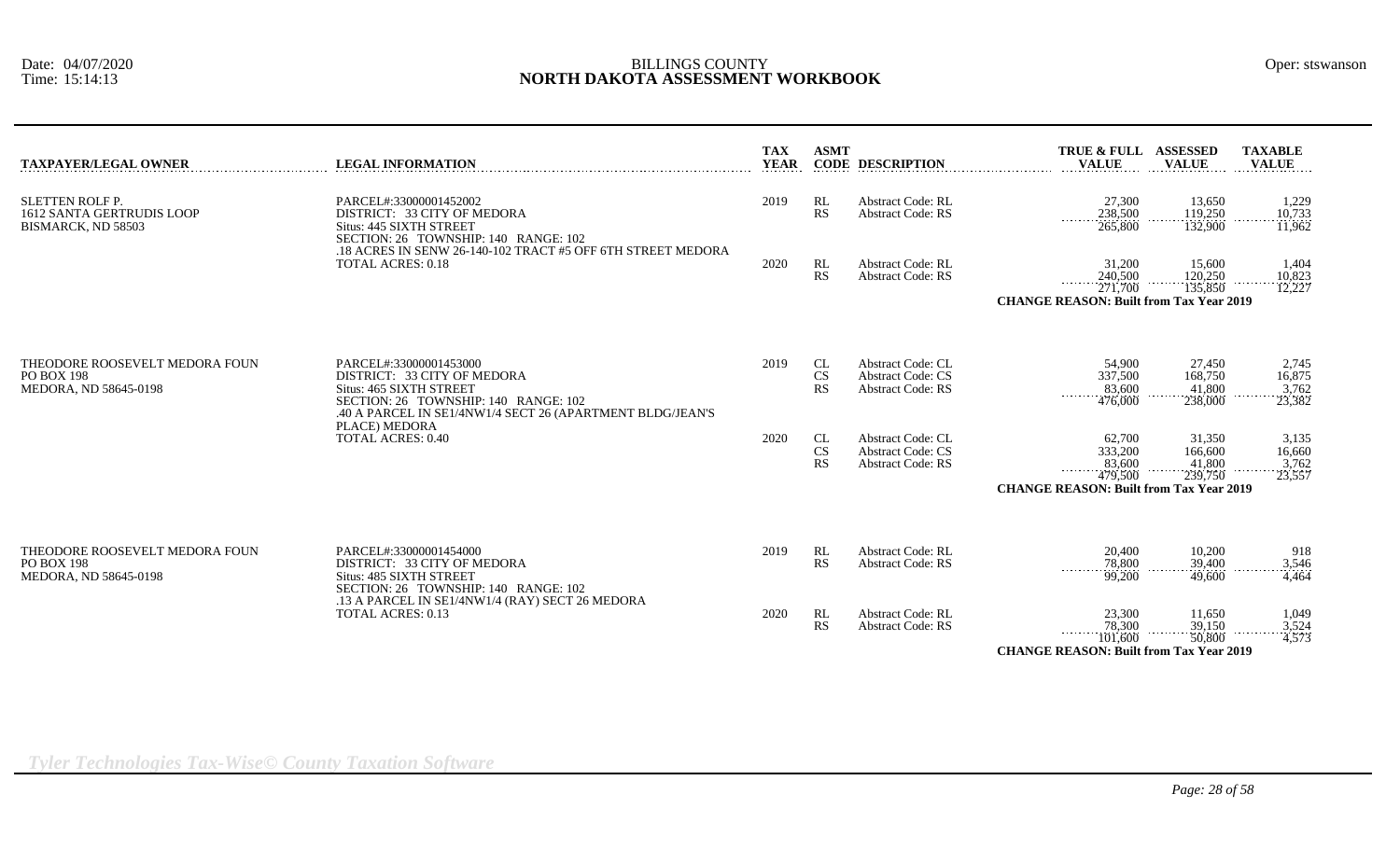| TAXPAYER/LEGAL OWNER                                                  | <b>LEGAL INFORMATION</b>                                                                                                                                               | <b>TAX</b><br><b>YEAR</b> | <b>ASMT</b>     | <b>CODE DESCRIPTION</b>                              | TRUE & FULL ASSESSED<br><b>VALUE</b>                                                | <b>VALUE</b>                      | <b>TAXABLE</b><br><b>VALUE</b>                                                                              |
|-----------------------------------------------------------------------|------------------------------------------------------------------------------------------------------------------------------------------------------------------------|---------------------------|-----------------|------------------------------------------------------|-------------------------------------------------------------------------------------|-----------------------------------|-------------------------------------------------------------------------------------------------------------|
| THEODORE ROOSEVELT MEDORA FOUN<br>PO BOX 198<br>MEDORA, ND 58645-0198 | PARCEL#:33000001455000<br>DISTRICT: 33 CITY OF MEDORA<br>Situs: 0 SIXTH STREET<br>SECTION: 26 TOWNSHIP: 140 RANGE: 102<br>.15 A PARCEL IN SW1/4NW1/4 26-140-102 MEDORA | 2019                      | CL<br><b>CS</b> | <b>Abstract Code: CL</b><br><b>Abstract Code: CS</b> | 21,700<br>$\frac{32,400}{54,100}$                                                   | 10,850<br>$\frac{16,200}{27,050}$ | 1,085<br>$\frac{1,620}{2,705}$<br>.                                                                         |
|                                                                       | <b>TOTAL ACRES: 0.00</b>                                                                                                                                               | 2020                      | CL<br><b>CS</b> | <b>Abstract Code: CL</b><br><b>Abstract Code: CS</b> | 24,800<br>$\frac{32,400}{57,200}$<br><b>CHANGE REASON: Built from Tax Year 2019</b> | 12,400<br>$\frac{16,200}{28,600}$ | 1,240<br>1,620<br>.<br>2,860                                                                                |
| PUTNAM KAREN<br>PO BOX 173<br>MEDORA, ND 58645                        | PARCEL#:33000001456000<br>DISTRICT: 33 CITY OF MEDORA<br>Situs: 0 PACIFIC AVE                                                                                          | 2019                      | CL              | <b>Abstract Code: CL</b>                             |                                                                                     | $\frac{15,200}{15,200}$<br>7,600  | 760                                                                                                         |
|                                                                       | SECTION: 27 TOWNSHIP: 140 RANGE: 102<br>(TRACT 3) .10 ACRE PARCEL IN NE 27-140-102 MEDORA<br><b>TOTAL ACRES: 0.10</b>                                                  | 2020                      | CL              | <b>Abstract Code: CL</b>                             | .<br><b>CHANGE REASON: Built from Tax Year 2019</b>                                 |                                   | $\begin{array}{cccc} 17{,}400 & 8{,}700 & \ldots & 870 \\ 17{,}400 & 8{,}700 & \ldots & 870 \\ \end{array}$ |
| D&R O'BRIEN RENTALS, LLP<br>PO BOX 495<br>MEDORA, ND 58645            | PARCEL#:33000001456001<br>DISTRICT: 33 CITY OF MEDORA<br>Situs: 200 PACIFIC AVE<br>SECTION: 27 TOWNSHIP: 140 RANGE: 102                                                | 2019                      | CL<br><b>CS</b> | <b>Abstract Code: CL</b><br><b>Abstract Code: CS</b> | 1,700<br>27,500<br>29,200                                                           | 850<br>13,750<br>14,600           | 85<br>1,375<br>1.460                                                                                        |
|                                                                       | (TRACT 1) .01 ACRE TRACT IN NE1/4 27-140-102<br>TOTAL ACRES: 0.01                                                                                                      | 2020                      | CL<br><b>CS</b> | <b>Abstract Code: CL</b><br><b>Abstract Code: CS</b> | 2,000<br>27,500<br>29,500<br>.<br><b>CHANGE REASON: Built from Tax Year 2019</b>    | 1,000<br>$\frac{13,750}{14,750}$  | 100<br>1,375<br>1,475                                                                                       |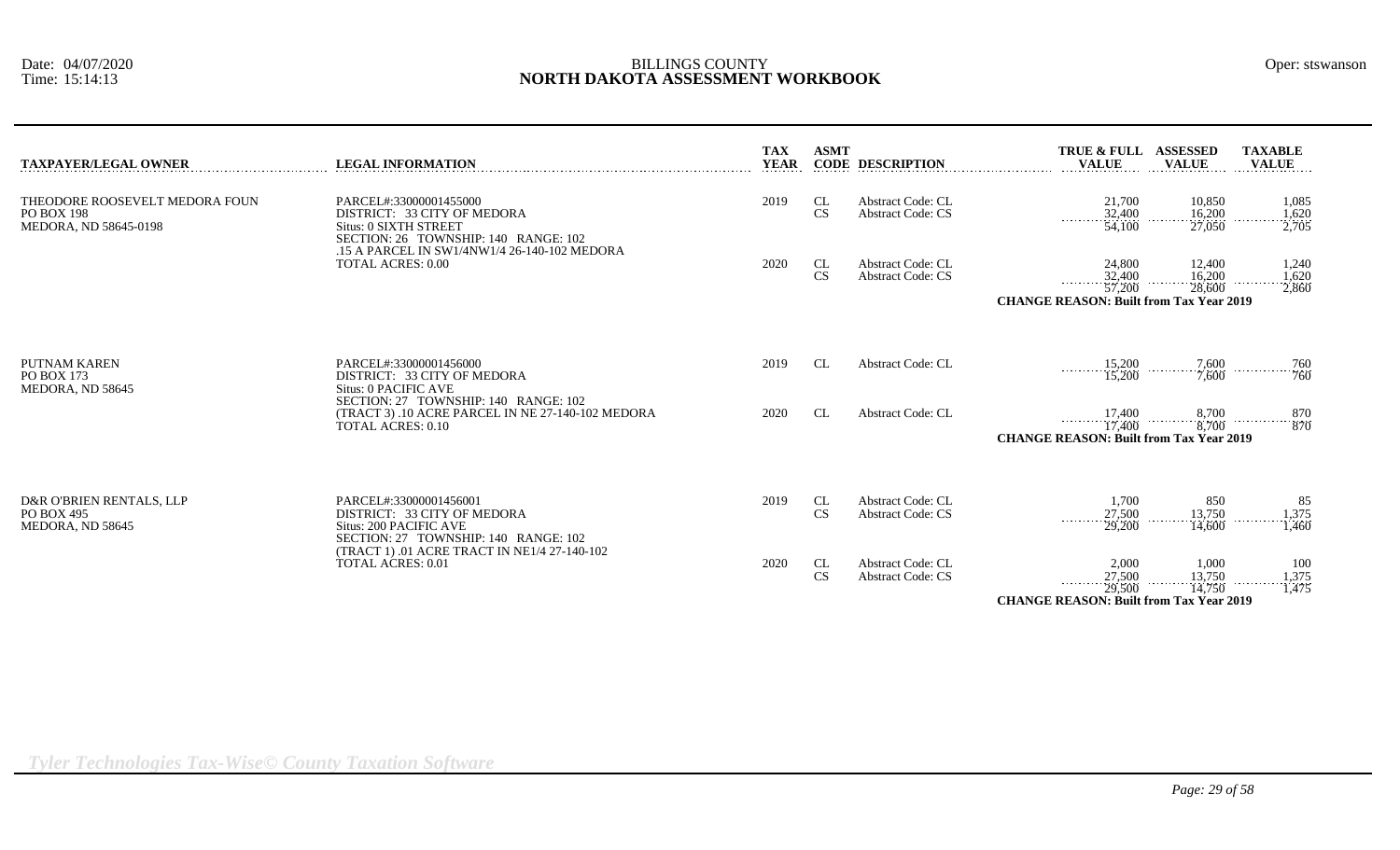| <b>TAXPAYER/LEGAL OWNER</b>                                           | <b>LEGAL INFORMATION</b>                                                                                                         | <b>TAX</b><br><b>YEAR</b> | <b>ASMT</b>     | <b>CODE DESCRIPTION</b>                              | TRUE & FULL ASSESSED<br><b>VALUE</b>                                                | <b>VALUE</b>                      | <b>TAXABLE</b><br><b>VALUE</b> |
|-----------------------------------------------------------------------|----------------------------------------------------------------------------------------------------------------------------------|---------------------------|-----------------|------------------------------------------------------|-------------------------------------------------------------------------------------|-----------------------------------|--------------------------------|
| D&R O'BRIEN RENTALS, LLP<br>PO BOX 495<br>MEDORA, ND 58645            | PARCEL#:33000001456002<br>DISTRICT: 33 CITY OF MEDORA<br>Situs: 200 PACIFIC AVE<br>SECTION: 27 TOWNSHIP: 140 RANGE: 102          | 2019                      | CL<br>CS        | Abstract Code: CL<br><b>Abstract Code: CS</b>        | 28,000<br>128,700<br>.<br>156,700                                                   | 14,000<br>64.350<br>78,350        | 1,400<br>6,435<br>7.835        |
|                                                                       | (TRACT 2) .18 ACRES IN NE1/4 27-140-102 MEDORA<br><b>TOTAL ACRES: 0.18</b>                                                       | 2020                      | CL<br>CS        | <b>Abstract Code: CL</b><br><b>Abstract Code: CS</b> | 32,000<br>127,600<br>159,600<br>.<br><b>CHANGE REASON: Built from Tax Year 2019</b> | 16,000<br>63,800<br>79,800        | 1,600<br>6,380<br>7.980        |
| THEODORE ROOSEVELT MEDORA FOUN<br>PO BOX 198<br>MEDORA, ND 58645-0198 | PARCEL#:33000001457000<br>DISTRICT: 33 CITY OF MEDORA<br>Situs: 150 PACIFIC AVE<br>SECTION: 27 TOWNSHIP: 140 RANGE: 102          | 2019                      | CL<br><b>CS</b> | <b>Abstract Code: CL</b><br><b>Abstract Code: CS</b> | 94,500<br>131,500<br>.<br>226,000                                                   | 47,250<br>65,750<br>113,000       | 4,725<br>6,575<br>11,300       |
|                                                                       | .62 ACRE PARCEL 27-140-102 MEDORA<br><b>TOTAL ACRES: 0.00</b>                                                                    | 2020                      | CL<br>CS        | <b>Abstract Code: CL</b><br><b>Abstract Code: CS</b> | 108,000<br>131,500<br>239,500<br><b>CHANGE REASON: Built from Tax Year 2019</b>     | 54,000<br>65,750<br>119,750       | 5,400<br>6,575<br>11,975       |
| BIB LLP<br>PO BOX 579<br>MEDORA, ND 58645                             | PARCEL#:33000001458000<br>DISTRICT: 33 CITY OF MEDORA<br>Situs: 75 EAST RIVER ROAD SOUTH<br>SECTION: 26 TOWNSHIP: 140 RANGE: 102 | 2019                      | CL<br><b>CS</b> | <b>Abstract Code: CL</b><br><b>Abstract Code: CS</b> | 282,900<br>3,405,400<br>3,688,300                                                   | 141,450<br>1.702.700<br>1,844,150 | 14,145<br>170,270<br>184,415   |
|                                                                       | <b>BLK 2 LOT 1 SOUTH MEDORA</b><br><b>TOTAL ACRES: 0.00</b>                                                                      | 2020                      | CL<br>CS        | <b>Abstract Code: CL</b><br><b>Abstract Code: CS</b> | 323,300<br>3,367,900<br>3,691,200<br><b>CHANGE REASON: Built from Tax Year 2019</b> | 161,650<br>1,683,950<br>1,845,600 | 16,165<br>168,395<br>184,560   |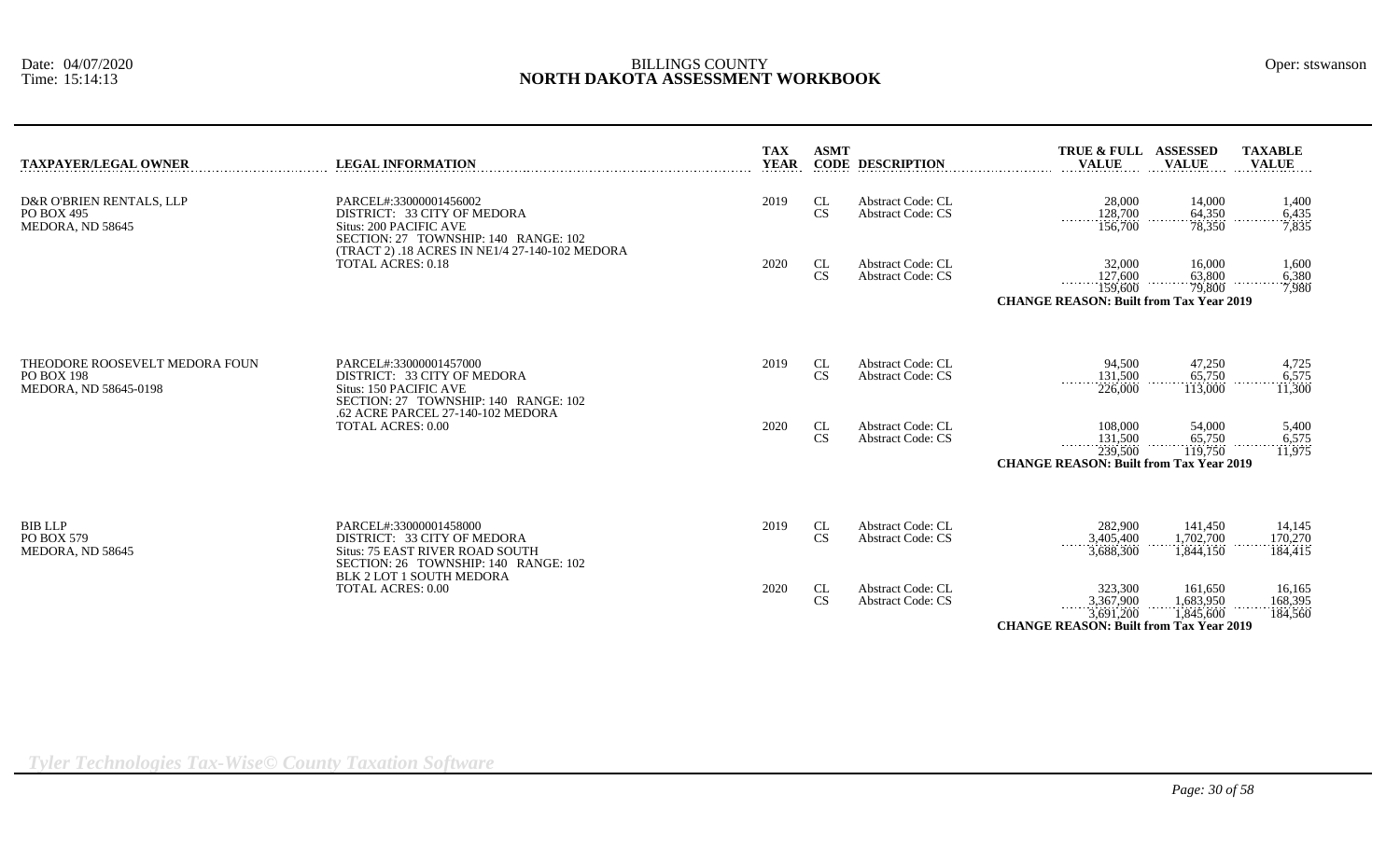| Oper: stswansor |
|-----------------|
|                 |

| <b>TAXPAYER/LEGAL OWNER</b>                                                             | <b>LEGAL INFORMATION</b>                                                                                                                                                                                          | TAX<br><b>YEAR</b> | <b>ASMT</b> | <b>CODE DESCRIPTION</b>  | TRUE & FULL ASSESSED<br><b>VALUE</b><br><b>VALUE</b>                                                                                | <b>TAXABLE</b><br><b>VALUE</b> |                                                         |
|-----------------------------------------------------------------------------------------|-------------------------------------------------------------------------------------------------------------------------------------------------------------------------------------------------------------------|--------------------|-------------|--------------------------|-------------------------------------------------------------------------------------------------------------------------------------|--------------------------------|---------------------------------------------------------|
| <b>CITY OF MEDORA</b><br><b>465 PACIFIC AVE</b><br>PO BOX 418A<br>MEDORA, ND 58645-0528 | PARCEL#:33000001458001<br>DISTRICT: 33 CITY OF MEDORA<br>Situs: 0<br>SECTION: 26 TOWNSHIP: 140 RANGE: 102<br>BLK 9 LOTS 1A 26-140-102 SOUTH MEDORA<br><b>TOTAL ACRES: 0.00</b>                                    |                    |             |                          |                                                                                                                                     |                                |                                                         |
| <b>BIB LLP</b><br>PO BOX 579<br>MEDORA, ND 58645                                        | PARCEL#:33000001458002<br>DISTRICT: 33 CITY OF MEDORA<br>Situs: 0                                                                                                                                                 | 2019               | CL          | <b>Abstract Code: CL</b> | 10,700<br>$5,350$<br>$5,350$<br>$\overrightarrow{10,700}$                                                                           | $\frac{535}{535}$              |                                                         |
|                                                                                         | SECTION: 26 TOWNSHIP: 140 RANGE: 102<br>LOT 2B BLOCK 9 26-140-102 (4521 SQ FEET)<br><b>TOTAL ACRES: 0.00</b>                                                                                                      | 2020               | <b>CL</b>   | <b>Abstract Code: CL</b> | 12,200<br>12,200<br><b>CHANGE REASON: Built from Tax Year 2019</b>                                                                  | $\frac{6,100}{6,100}$          | $\begin{array}{c}\n 610 \\  \hline\n 610\n \end{array}$ |
| <b>CITY OF MEDORA</b><br><b>465 PACIFIC AVE</b><br>PO BOX 418A<br>MEDORA, ND 58645-0528 | PARCEL#:33000001458003<br>DISTRICT: 33 CITY OF MEDORA<br>Situs: 0<br>SECTION: 26 TOWNSHIP: 140 RANGE: 102<br>BNSF LEASE SITE 225,000 SQ. FT. 26-140-102 POSSESSORY<br><b>INTEREST</b><br><b>TOTAL ACRES: 0.00</b> |                    |             |                          |                                                                                                                                     |                                |                                                         |
| <b>BIB LLP</b><br>PO BOX 579<br>MEDORA, ND 58645                                        | PARCEL#:33000001458004<br>DISTRICT: 33 CITY OF MEDORA<br>Situs: $0$<br>LOT: 3 BLOCK: 9S                                                                                                                           | 2019               | <b>CL</b>   | Abstract Code: CL        | 4,400<br>4.400                                                                                                                      | $2,200$<br>$2,200$<br>.        | $\frac{220}{220}$                                       |
|                                                                                         | SECTION: 26 TOWNSHIP: 140 RANGE: 102<br>LOT 3 BLOCK 9 SOUTH MEDORA 26-140-102<br><b>TOTAL ACRES: 0.00</b>                                                                                                         | 2020               | CL          | Abstract Code: CL        | $5,000$<br>$5,000$<br>$\begin{array}{c}\n 2,500 \\  \hline\n 2,500\n \end{array}$<br><b>CHANGE REASON: Built from Tax Year 2019</b> | $\cdots$ 250<br>250            |                                                         |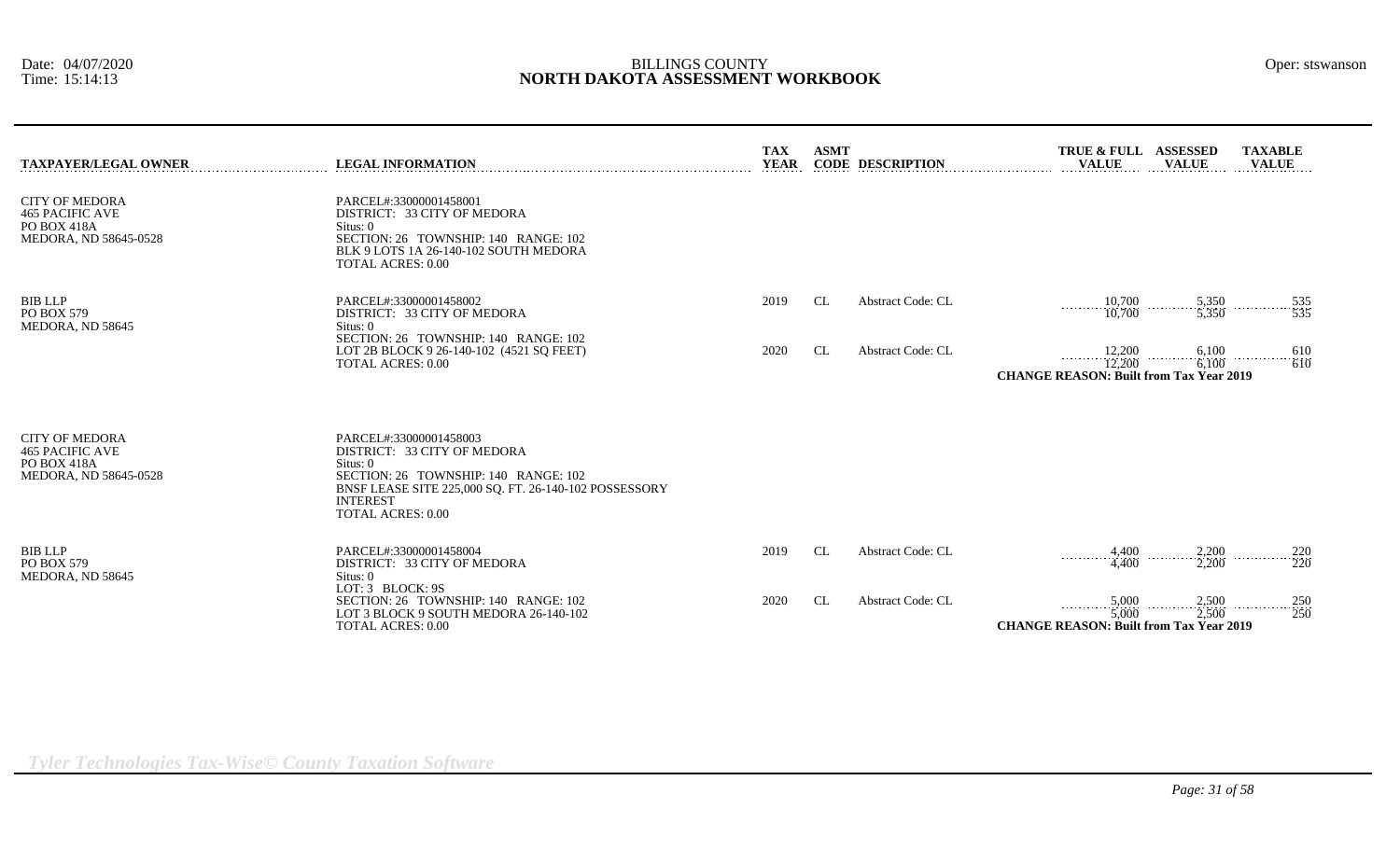| <b>TAXPAYER/LEGAL OWNER</b>                                     | <b>LEGAL INFORMATION</b>                                                                                                                                | <b>TAX</b><br><b>YEAR</b> | <b>ASMT</b>     | <b>CODE DESCRIPTION</b>                              | TRUE & FULL ASSESSED<br><b>TAXABLE</b><br><b>VALUE</b><br><b>VALUE</b><br><b>VALUE</b>                                                          |  |
|-----------------------------------------------------------------|---------------------------------------------------------------------------------------------------------------------------------------------------------|---------------------------|-----------------|------------------------------------------------------|-------------------------------------------------------------------------------------------------------------------------------------------------|--|
| O'BRIEN DONOVAN & ROBIN<br>PO BOX 495<br>MEDORA, ND 58645-0011  | PARCEL#:33000001459000<br>DISTRICT: 33 CITY OF MEDORA<br>Situs: 0                                                                                       | 2019                      | CL              | <b>Abstract Code: CL</b>                             | 18,200<br>$\begin{array}{c}\n 9,100 \\  \hline\n 9,100\n \end{array}$<br>910<br>$\cdots$ $\cdots$ $\ddot{9}\ddot{1}\ddot{0}$<br>18,200          |  |
|                                                                 | LOT: $1-2$ BLOCK: $1(S)$<br>SECTION: 26 TOWNSHIP: 140 RANGE: 102<br>PORTION OF LOT 1 BLK 9 (VACANT) SOUTH MEDORA<br><b>TOTAL ACRES: 0.00</b>            | 2020                      | CL.             | <b>Abstract Code: CL</b>                             | $\frac{10,350}{10,350}$<br>20,700<br>$\frac{1,035}{1,035}$<br>$\frac{1}{20,700}$<br><b>CHANGE REASON: Built from Tax Year 2019</b>              |  |
| O'BRIEN DONOVAN & ROBIN<br>PO BOX 495<br>MEDORA, ND 58645-0011  | PARCEL#:33000001459001<br>DISTRICT: 33 CITY OF MEDORA<br>Situs: 647 SECOND STREET SOUTH<br>LOT: $1$ BLOCK: $1(S)$                                       | 2019                      | RL<br><b>RS</b> | <b>Abstract Code: RL</b><br><b>Abstract Code: RS</b> | 23,800<br>2,142<br>47,600<br>157,500<br>78,750<br>7,088<br>.<br>205,100<br>102,550<br>9,230                                                     |  |
|                                                                 | SECTION: 26 TOWNSHIP: 140 RANGE: 102<br>BLK 1 LOT 1, (OWNER RESIDENCE & RENTALS) SOUTH MEDORA<br><b>TOTAL ACRES: 0.00</b>                               | 2020                      | RL<br><b>RS</b> | <b>Abstract Code: RL</b><br><b>Abstract Code: RS</b> | 27,200<br>2,448<br>54,400<br>79,250<br>158,500<br>$\frac{7,133}{9,581}$<br>106,450<br>212,900<br><b>CHANGE REASON: Built from Tax Year 2019</b> |  |
| RAFFERTY PATRICK & LEANNE<br>106 8TH AVE NW<br>BOWMAN, ND 58623 | PARCEL#:33000001460000<br>DISTRICT: 33 CITY OF MEDORA<br>Situs: 665 SECOND STREET SOUTH<br>LOT: 2 BLOCK: $1(S)$<br>SECTION: 26 TOWNSHIP: 140 RANGE: 102 | 2019                      | RL<br><b>RS</b> | Abstract Code: RL<br><b>Abstract Code: RS</b>        | 20,800<br>10,400<br>936<br>62,050<br>124,100<br>5,585<br>.<br>72,450<br>144,900<br>6.521                                                        |  |
|                                                                 | BLK 1 LOT 2, (SPLIT A) SECT 26 SOUTH MEDORA<br><b>TOTAL ACRES: 0.00</b>                                                                                 | 2020                      | RL<br><b>RS</b> | <b>Abstract Code: RL</b><br><b>Abstract Code: RS</b> | 23,800<br>11,900<br>1,071<br>62,600<br>125,200<br>5,634<br>.<br>$\overline{74,500}$<br>149,000<br>6,705                                         |  |
|                                                                 |                                                                                                                                                         |                           |                 |                                                      | <b>CHANGE REASON: Built from Tax Year 2019</b>                                                                                                  |  |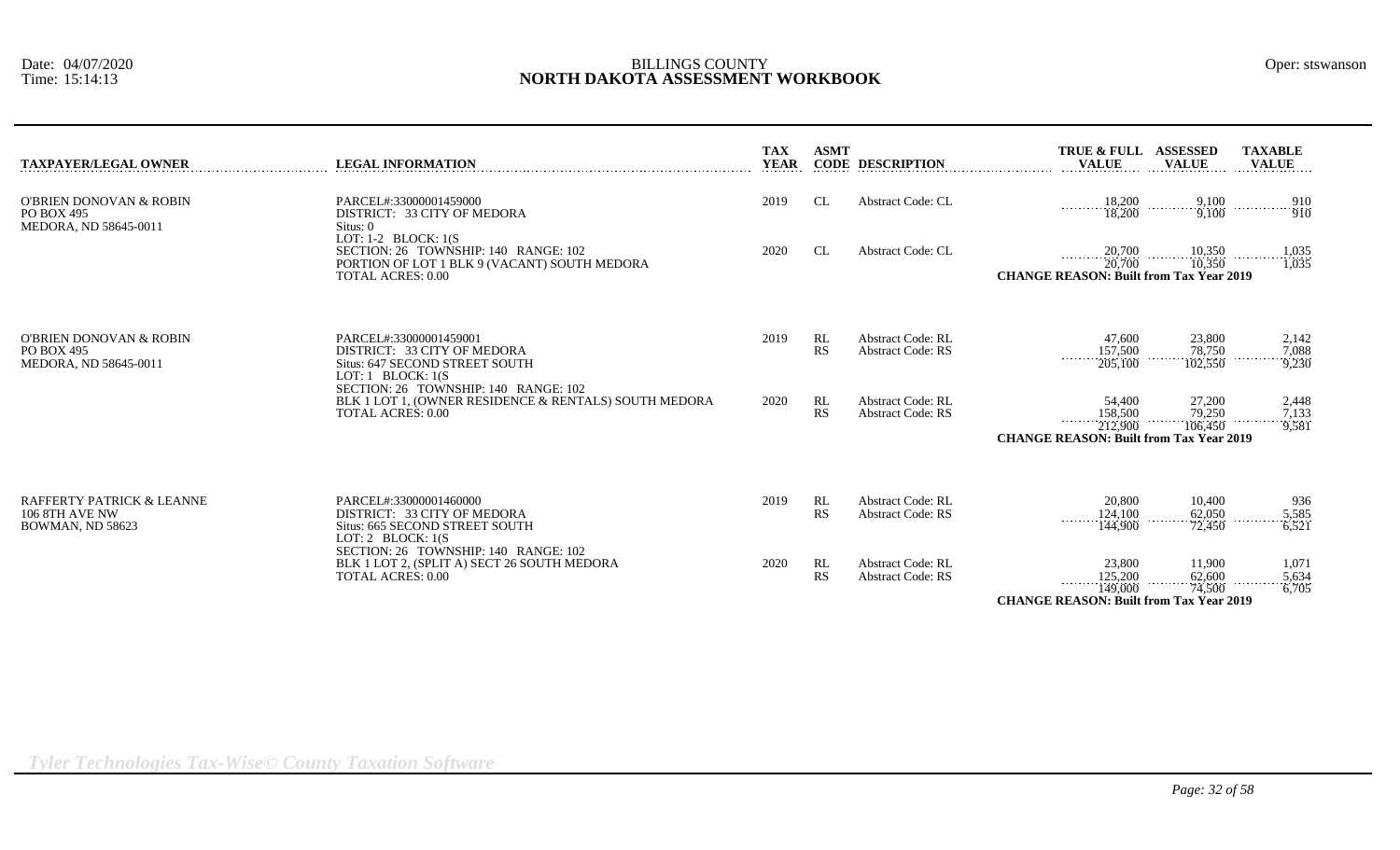| TAXPAYER/LEGAL OWNER                                                              | <b>LEGAL INFORMATION</b>                                                                                          | <b>TAX</b><br><b>YEAR</b> | <b>ASMT</b>     | <b>CODE DESCRIPTION</b>                              | TRUE & FULL ASSESSED<br><b>VALUE</b>                                                | <b>VALUE</b>                      | <b>TAXABLE</b><br><b>VALUE</b>      |
|-----------------------------------------------------------------------------------|-------------------------------------------------------------------------------------------------------------------|---------------------------|-----------------|------------------------------------------------------|-------------------------------------------------------------------------------------|-----------------------------------|-------------------------------------|
| RAFFERTY PATRICK & LEANNE<br>106 8TH AVE NW<br>BOWMAN, ND 58623                   | PARCEL#:33000001460001<br>DISTRICT: 33 CITY OF MEDORA<br>Situs: 0 SECOND STREET SOUTH                             | 2019                      | CL<br><b>CS</b> | <b>Abstract Code: CL</b><br><b>Abstract Code: CS</b> | 19,000<br>15,200<br>34,200                                                          | 9,500<br>7.600<br>17,100          | 950<br>760<br>ï.710                 |
|                                                                                   | SECTION: 26 TOWNSHIP: 140 RANGE: 102<br>BLK 1 LOT 2, (SPLIT B) SEC 26 SOUTH MEDORA<br><b>TOTAL ACRES: 0.00</b>    | 2020                      | CL<br>CS        | <b>Abstract Code: CL</b><br><b>Abstract Code: CS</b> | 21,700<br>$\frac{15,200}{36,900}$<br><b>CHANGE REASON: Built from Tax Year 2019</b> | 10,850<br>$\frac{7,600}{18,450}$  | 1,085<br>760<br>1,845               |
|                                                                                   |                                                                                                                   |                           |                 |                                                      |                                                                                     |                                   |                                     |
| MBC PROPERTIES LLC<br>3576 EAST RIVER ROAD<br>MEDORA, ND 58645                    | PARCEL#:33000001461000<br>DISTRICT: 33 CITY OF MEDORA<br>Situs: 675 SECOND STREET SOUTH<br>LOT: $3$ BLOCK: $1(S)$ | 2019                      | RL<br><b>RS</b> | <b>Abstract Code: RL</b><br><b>Abstract Code: RS</b> | 29,700<br>75,600<br>.<br>105,300                                                    | 14.850<br>37,800<br>52,650        | 1,337<br>3,402<br>4,739             |
|                                                                                   | SECTION: 00 TOWNSHIP: 000<br>BLK 1, LOT 3, SOUTH MEDORA<br><b>TOTAL ACRES: 0.00</b>                               | 2020                      | RL<br><b>RS</b> | <b>Abstract Code: RL</b><br><b>Abstract Code: RS</b> | 34,000<br>76,100<br>.<br>110,100                                                    | 17,000<br>38,050<br>55,050        | 1,530<br>3,425<br>.<br>4,955        |
|                                                                                   |                                                                                                                   |                           |                 |                                                      | <b>CHANGE REASON: Built from Tax Year 2019</b>                                      |                                   |                                     |
| MITCHELL RUSSELL & DARLENE<br>685 2ND ST S<br>PO BOX 213<br>MEDORA, ND 58645-0213 | PARCEL#:33000001462000<br>DISTRICT: 33 CITY OF MEDORA<br>Situs: 685 SECOND STREET SOUTH<br>LOT: 4 BLOCK: $1(S)$   | 2019                      | RL<br>RS        | <b>Abstract Code: RL</b><br><b>Abstract Code: RS</b> | 29,600<br>58,700<br>1.1.1.1.1.1.1<br>88,300                                         | 14,800<br>29,350<br>44.150        | 1,332<br>2,642<br>$\frac{7}{3,974}$ |
|                                                                                   | SECTION: 00 TOWNSHIP: 000<br>BLK 1 LOT 4, SOUTH MEDORA<br><b>TOTAL ACRES: 0.00</b>                                | 2020                      | RL<br><b>RS</b> | <b>Abstract Code: RL</b><br><b>Abstract Code: RS</b> | 33,900<br>64,100<br>.<br>98,000                                                     | 16,950<br>$\frac{32,050}{49,000}$ | 1,526<br>$\frac{2,885}{4,411}$      |
|                                                                                   |                                                                                                                   |                           |                 |                                                      | <b>CHANGE REASON: Built from Tax Year 2019</b>                                      |                                   |                                     |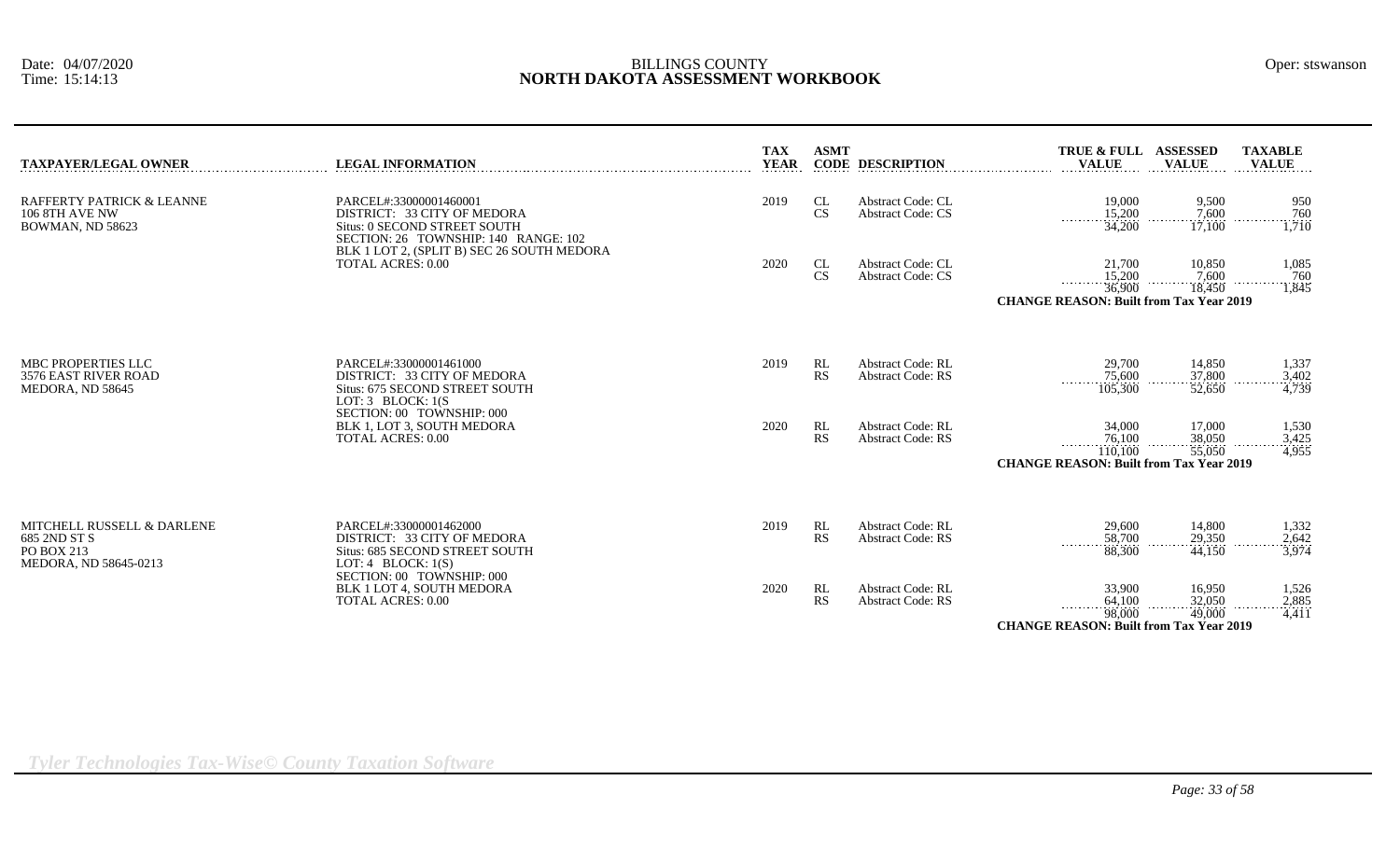| TAXPAYER/LEGAL OWNER                                                                           | <b>LEGAL INFORMATION</b>                                                                                                                                | <b>TAX</b><br><b>YEAR</b> | <b>ASMT</b>           | <b>CODE DESCRIPTION</b>                                                          | TRUE & FULL ASSESSED<br><b>VALUE</b>                                                                               | <b>VALUE</b>                        | <b>TAXABLE</b><br><b>VALUE</b> |
|------------------------------------------------------------------------------------------------|---------------------------------------------------------------------------------------------------------------------------------------------------------|---------------------------|-----------------------|----------------------------------------------------------------------------------|--------------------------------------------------------------------------------------------------------------------|-------------------------------------|--------------------------------|
| JOYCE DENIS & JOANNE<br>225 EAST RIVER RD<br><b>PO BOX 222</b><br><b>MEDORA, ND 58645-0222</b> | PARCEL#:33000001463000<br>DISTRICT: 33 CITY OF MEDORA<br>Situs: 225 EAST RIVER RD SOUTH<br>LOT: $5$ BLOCK: $1(S)$                                       | 2019                      | RL<br><b>RS</b>       | <b>Abstract Code: RL</b><br><b>Abstract Code: RS</b>                             | 49,400<br>$\frac{79,400}{128,800}$                                                                                 | 24,700<br>39,700<br>64,400          | 2,223<br>3,573<br>5,796        |
|                                                                                                | SECTION: 26 TOWNSHIP: 140 RANGE: 102<br>BLK 1 LOT 5, SOUTH MEDORA<br><b>TOTAL ACRES: 0.00</b>                                                           | 2020                      | RL<br><b>RS</b>       | <b>Abstract Code: RL</b><br><b>Abstract Code: RS</b>                             | 56,500<br>80,000<br>136,500<br><b>CHANGE REASON: Built from Tax Year 2019</b>                                      | 28,250<br>40,000<br>68,250          | 2,543<br>3,600<br>6,143        |
| <b>TCZAP JOHN</b><br>275 EAST RIVER ROAD<br>PO BOX 102<br>MEDORA, ND 58645-0102                | PARCEL#:33000001464000<br>DISTRICT: 33 CITY OF MEDORA<br>Situs: 275 EAST RIVER RD SOUTH<br>LOT: 6 BLOCK: $1(S)$<br>SECTION: 26 TOWNSHIP: 140 RANGE: 102 | 2019                      | RL<br>RS<br><b>RS</b> | <b>Abstract Code: RL</b><br><b>Abstract Code: RS</b><br><b>Abstract Code: RS</b> | 49,700<br>110,900<br>13,100<br>173,700                                                                             | 24,850<br>55,450<br>6,550<br>86,850 | 2,237<br>4,991<br>590<br>7,818 |
|                                                                                                | BLK 1 LOT 6, SOUTH MEDORA<br><b>TOTAL ACRES: 0.00</b>                                                                                                   | 2020                      | RL<br>RS<br><b>RS</b> | <b>Abstract Code: RL</b><br><b>Abstract Code: RS</b><br><b>Abstract Code: RS</b> | 56,800<br>110,600<br>12,800<br>$\cdots \cdots \cdots$<br>180,200<br><b>CHANGE REASON: Built from Tax Year 2019</b> | 28,400<br>55,300<br>6,400<br>90.100 | 2,556<br>4,977<br>576<br>8,109 |
| DAKOTA PLACE LLC<br>PO BOX 123<br>MEDORA, ND 58645                                             | PARCEL#:33000001465000<br>DISTRICT: 33 CITY OF MEDORA<br>Situs: 680 DOC HUBBARD DRIVE<br>LOT: $8$ BLOCK: $1(S)$                                         | 2019                      | RL<br><b>RS</b>       | <b>Abstract Code: RL</b><br><b>Abstract Code: RS</b>                             | 14,400<br>43,200<br>.<br>57,600                                                                                    | 7,200<br>21,600<br>.<br>28,800      | 648<br>1,944<br>2,592          |
|                                                                                                | SECTION: 26 TOWNSHIP: 140 RANGE: 102<br>BLK 1 LOT 8, SOUTH MEDORA<br><b>TOTAL ACRES: 0.00</b>                                                           | 2020                      | RL<br>RS              | <b>Abstract Code: RL</b><br><b>Abstract Code: RS</b>                             | 16,500<br>43,000<br>.<br>59,500<br><b>CHANGE REASON: Built from Tax Year 2019</b>                                  | 8,250<br>21,500<br>.<br>29,750      | 743<br>1,935<br>2,678          |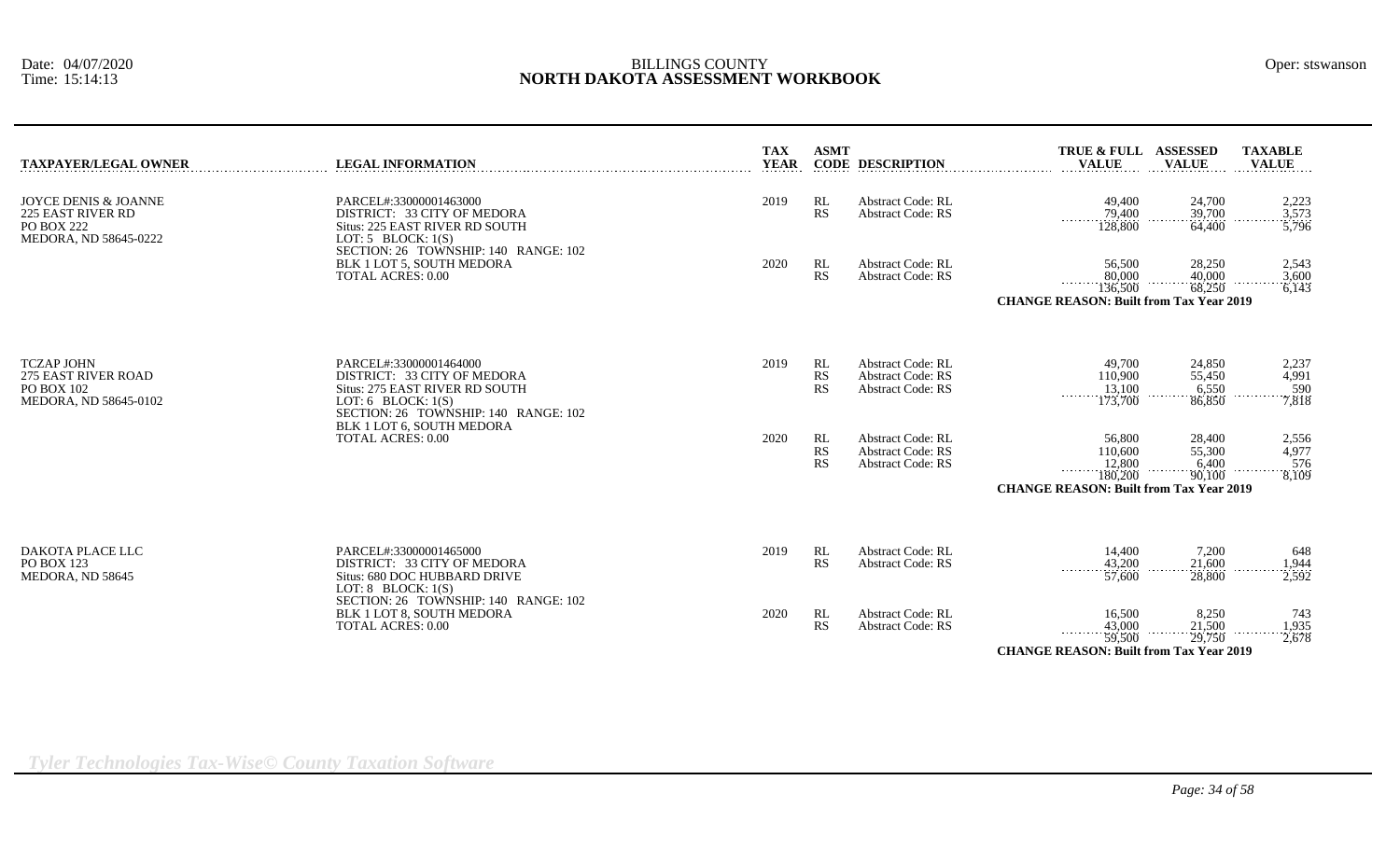| TAXPAYER/LEGAL OWNER                                        | <b>LEGAL INFORMATION</b>                                                                                         | <b>TAX</b><br><b>YEAR</b> | <b>ASMT</b>     | <b>CODE DESCRIPTION</b>                              | TRUE & FULL ASSESSED<br><b>VALUE</b>                                                | <b>VALUE</b>                     | <b>TAXABLE</b><br><b>VALUE</b> |
|-------------------------------------------------------------|------------------------------------------------------------------------------------------------------------------|---------------------------|-----------------|------------------------------------------------------|-------------------------------------------------------------------------------------|----------------------------------|--------------------------------|
| BRIDGER LESLIE & IRENE<br>52382 270TH ST<br>OSAGE, MN 56570 | PARCEL#:33000001466000<br>DISTRICT: 33 CITY OF MEDORA<br>Situs: 683 THIRD STREET SOUTH<br>LOT: $7$ BLOCK: $1(S)$ | 2019                      | RL<br><b>RS</b> | <b>Abstract Code: RL</b><br><b>Abstract Code: RS</b> | 8,700<br>66,300<br>.<br>75,000                                                      | 4,350<br>33,150<br>37,500        | 392<br>2,984<br>3,376          |
|                                                             | SECTION: 26 TOWNSHIP: 140 RANGE: 102<br>BLK 1 LOT 7, SOUTH MEDORA<br><b>TOTAL ACRES: 0.00</b>                    | 2020                      | RL<br><b>RS</b> | <b>Abstract Code: RL</b><br><b>Abstract Code: RS</b> | 9,900<br>66,900<br>76,800<br><b>CHANGE REASON: Built from Tax Year 2019</b>         | 4,950<br>33.450<br>38,400        | 446<br>3,011<br>3,457          |
|                                                             |                                                                                                                  |                           |                 |                                                      |                                                                                     |                                  |                                |
| DAKOTA PLACE LLC<br>PO BOX 123<br>MEDORA, ND 58645          | PARCEL#:33000001467000<br>DISTRICT: 33 CITY OF MEDORA<br>Situs: 670 DOC HUBBARD DRIVE<br>LOT: $9$ BLOCK: $1(S)$  | 2019                      | CL<br><b>CS</b> | <b>Abstract Code: CL</b><br><b>Abstract Code: CS</b> | 37,900<br>170,400<br>208,300                                                        | 18,950<br>85,200<br>104,150      | 1,895<br>8,520<br>10.415       |
|                                                             | SECTION: 26 TOWNSHIP: 140 RANGE: 102<br><b>BLK 1 LOT 9 SOUTH MEDORA</b><br><b>TOTAL ACRES: 0.00</b>              | 2020                      | CL<br><b>CS</b> | Abstract Code: CL<br><b>Abstract Code: CS</b>        | 43,300<br>167,600<br>.<br>210,900<br><b>CHANGE REASON: Built from Tax Year 2019</b> | 21,650<br>83,800<br>.<br>105,450 | 2,165<br>8,380<br>.<br>10,545  |
|                                                             |                                                                                                                  |                           |                 |                                                      |                                                                                     |                                  |                                |
| DAKOTA PLACE LLC<br>PO BOX 123<br>MEDORA, ND 58645          | PARCEL#:33000001468000<br>DISTRICT: 33 CITY OF MEDORA<br>Situs: 0<br>LOT: 10 BLOCK: $1(S)$                       | 2019                      | CL<br><b>CS</b> | <b>Abstract Code: CL</b><br><b>Abstract Code: CS</b> | 30,800<br>34,600<br>65,400                                                          | 15,400<br>17,300<br>32,700       | 1,540<br>1,730<br>3,270        |
|                                                             | SECTION: 26 TOWNSHIP: 140 RANGE: 102<br>LOT 10 BLK 1, SOUTH MEDORA<br><b>TOTAL ACRES: 0.00</b>                   | 2020                      | CL<br><b>CS</b> | <b>Abstract Code: CL</b><br><b>Abstract Code: CS</b> | 35,200<br>34,600<br>.<br>69,800                                                     | 17,600<br>17,300<br>34,900       | 1,760<br>1,730<br>3,490        |
|                                                             |                                                                                                                  |                           |                 |                                                      | <b>CHANGE REASON: Built from Tax Year 2019</b>                                      |                                  |                                |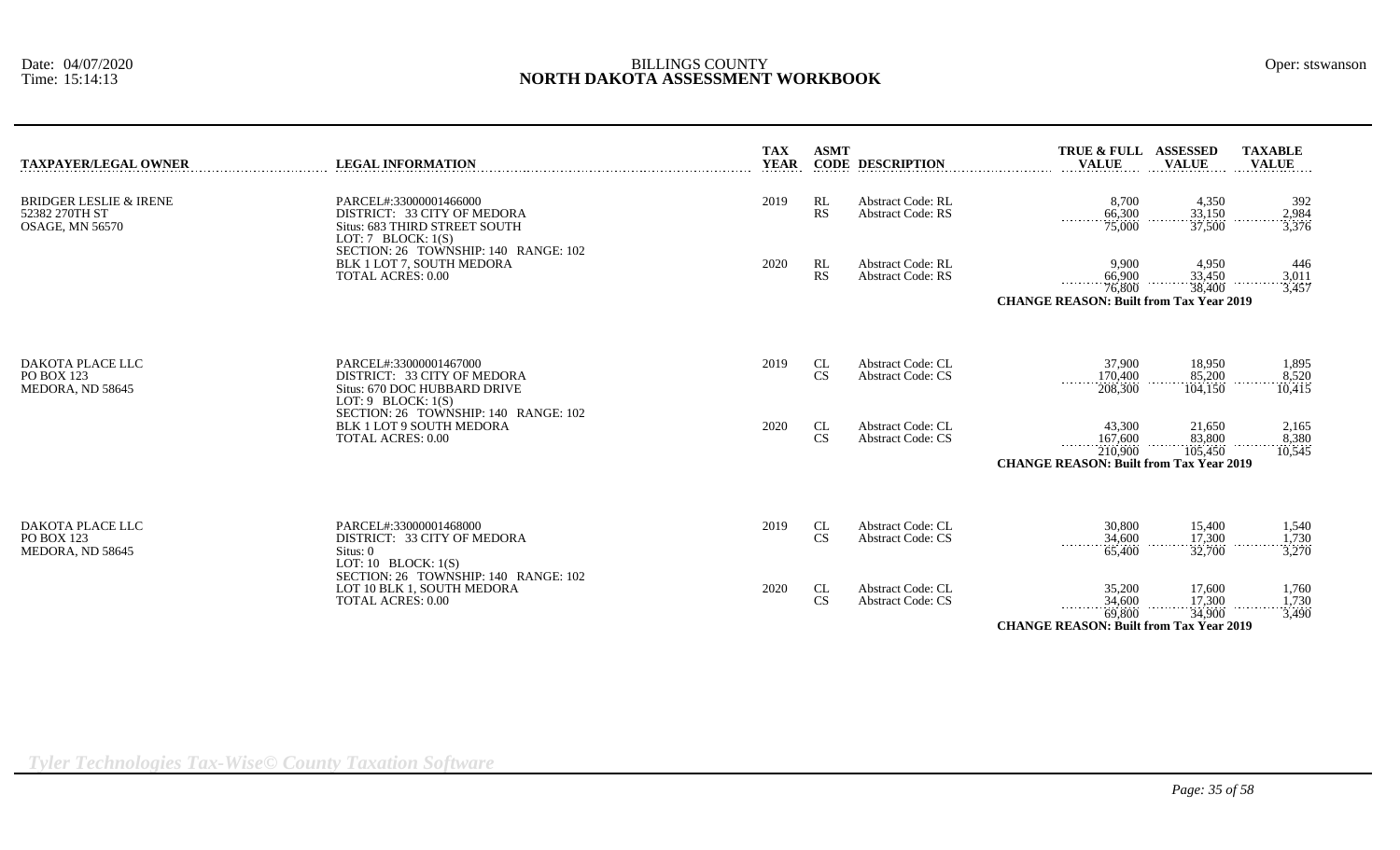| TAXPAYER/LEGAL OWNER                                                            | <b>LEGAL INFORMATION</b><br>.                                                                                      | <b>TAX</b><br><b>YEAR</b> | <b>ASMT</b>     | <b>CODE DESCRIPTION</b>                              | <b>TRUE &amp; FULL</b><br><b>ASSESSED</b><br><b>TAXABLE</b><br><b>VALUE</b><br><b>VALUE</b><br><b>VALUE</b>                                                             |
|---------------------------------------------------------------------------------|--------------------------------------------------------------------------------------------------------------------|---------------------------|-----------------|------------------------------------------------------|-------------------------------------------------------------------------------------------------------------------------------------------------------------------------|
| DAKOTA PLACE LLC<br>PO BOX 123<br>MEDORA, ND 58645                              | PARCEL#:33000001468001<br>DISTRICT: 33 CITY OF MEDORA<br>Situs: 0                                                  | 2019                      | CL              | <b>Abstract Code: CL</b>                             | 8,450<br>$\frac{16,900}{16,900}$<br>845<br>8,450<br>845                                                                                                                 |
|                                                                                 | LOT: 11 BLOCK: 1<br>SECTION: 26 TOWNSHIP: 140 RANGE: 102<br>LOT 11 BLK 1, SOUTH MEDORA<br><b>TOTAL ACRES: 0.00</b> | 2020                      | CL.             | <b>Abstract Code: CL</b>                             | 19,300<br>9,650<br>$\cdots$ 965<br>$\overline{19,300}$<br>$\overline{9,650}$<br><b>CHANGE REASON: Built from Tax Year 2019</b>                                          |
| MEDORA GRAZING ASSOCIATION<br>355 4TH ST<br>PO BOX 108<br>MEDORA, ND 58645-0108 | PARCEL#:33000001469000<br>DISTRICT: 33 CITY OF MEDORA<br>Situs: 760 FIRST STREET SOUTH<br>LOT: $1$ BLOCK: $3(S)$   | 2019                      | CL<br><b>CS</b> | <b>Abstract Code: CL</b><br><b>Abstract Code: CS</b> | 80,800<br>40,400<br>4,040<br>$\frac{1,000}{81,800}$<br>500<br>50<br>.<br>4,090<br>40,900                                                                                |
|                                                                                 | SECTION: 26 TOWNSHIP: 140 RANGE: 102<br>BLK 3 LOT 1, (STOCKYARDS) SOUTH MEDORA<br><b>TOTAL ACRES: 0.00</b>         | 2020                      | CL<br>CS        | <b>Abstract Code: CL</b><br><b>Abstract Code: CS</b> | 80,800<br>40,400<br>4,040<br>1,000<br>$\begin{array}{c}\n 500 \\  +40,900\n\end{array}$<br>50<br>.<br>4,090<br>81,800<br><b>CHANGE REASON: Built from Tax Year 2019</b> |
| RODNE DEAN & DEBBIE<br>3603 W RIVER RD<br>PO BOX 438<br>MEDORA, ND 58645        | PARCEL#:33000001469001<br>DISTRICT: 33 CITY OF MEDORA<br>Situs: 0<br>SECTION: 26 TOWNSHIP: 140 RANGE: 102          | 2019                      | CL<br>CS        | <b>Abstract Code: CL</b><br><b>Abstract Code: CS</b> | 189,300<br>94,650<br>9,465<br>500<br>$\frac{250}{94,900}$<br>25<br>.<br>189,800<br>$-9,490$                                                                             |
|                                                                                 | 11.22 A PARCEL IN W1/2SW1/4 SOUTH MEDORA 26-140-102<br>TOTAL ACRES: 11.22                                          | 2020                      | CL<br>CS        | <b>Abstract Code: CL</b><br><b>Abstract Code: CS</b> | 189,300<br>94,650<br>9,465<br>500<br>250<br>25<br>.<br>9,490<br>189,800<br>94,900                                                                                       |

**CHANGE REASON: Built from Tax Year 2019**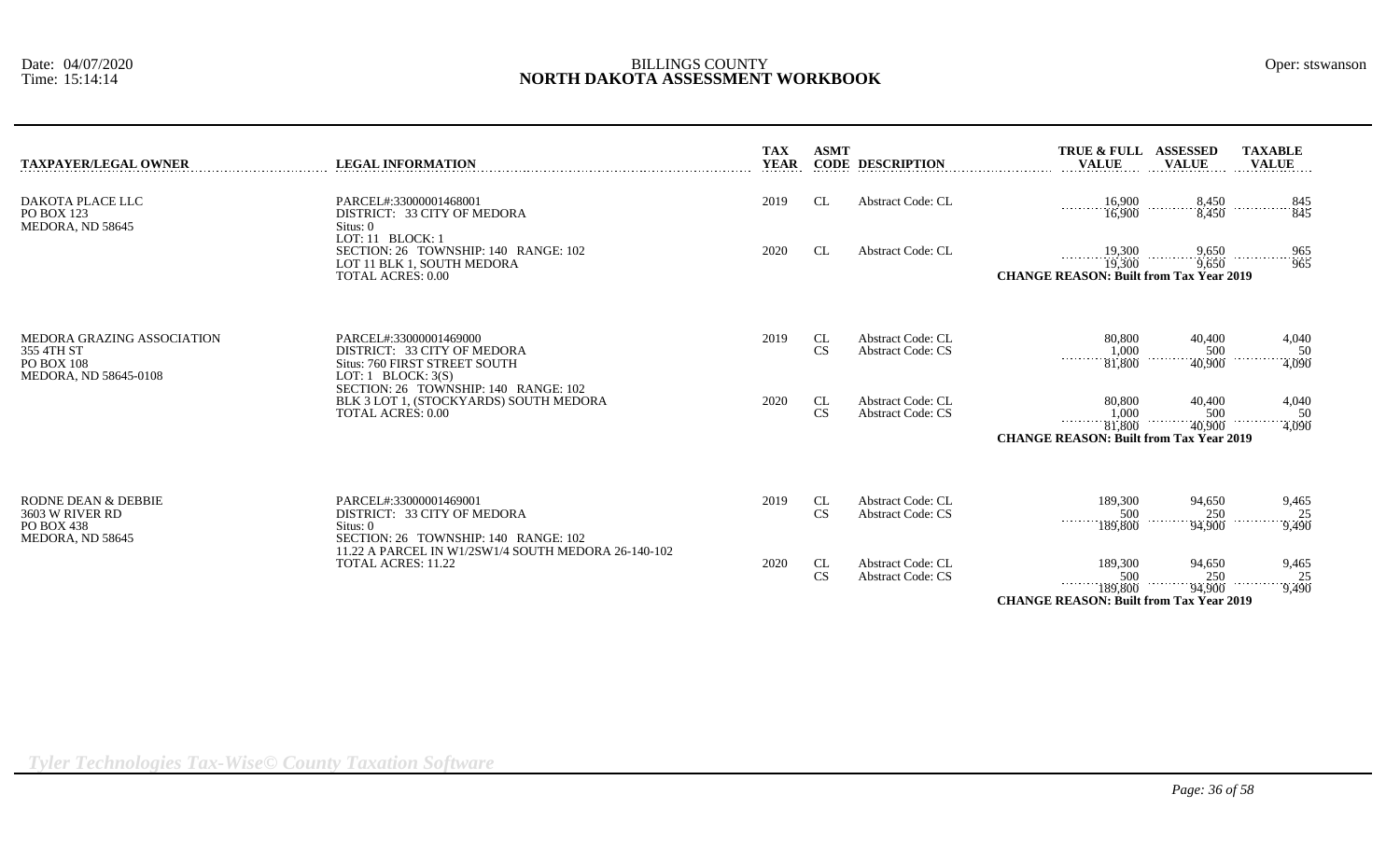|  | Oper: stswansor |
|--|-----------------|
|  |                 |

| <b>TAXPAYER/LEGAL OWNER</b>                                                                    | <b>LEGAL INFORMATION</b>                                                                                                                                                                        | <b>TAX</b><br><b>YEAR</b> | <b>ASMT</b> | <b>CODE DESCRIPTION</b>                              | TRUE & FULL ASSESSED<br><b>TAXABLE</b><br><b>VALUE</b><br><b>VALUE</b><br><b>VALUE</b>                                                  |
|------------------------------------------------------------------------------------------------|-------------------------------------------------------------------------------------------------------------------------------------------------------------------------------------------------|---------------------------|-------------|------------------------------------------------------|-----------------------------------------------------------------------------------------------------------------------------------------|
| <b>GRIFFIN MARY</b><br>150 EAST RIVER RD S<br><b>PO BOX 174</b><br>MEDORA, ND 58645-0174       | PARCEL#:33000001469002<br>DISTRICT: 33 CITY OF MEDORA<br>Situs: 138 GRIFFIN DRIVE<br>BLOCK: 5(S)                                                                                                | 2019                      | RL<br>RS    | <b>Abstract Code: RL</b><br><b>Abstract Code: RS</b> | 88,900<br>44,450<br>4,001<br>82,900<br>$\frac{41,450}{85,900}$<br>$\frac{3,731}{7,732}$<br>.<br>171,800                                 |
|                                                                                                | SECTION: 26 TOWNSHIP: 140 RANGE: 102<br>PARCEL 1 IN LOTS 1, 10, 11, BLOCK 5 LESS TRACT, SOUTH MEDORA<br><b>TOTAL ACRES: 0.00</b>                                                                | 2020                      | RL<br>RS    | <b>Abstract Code: RL</b><br><b>Abstract Code: RS</b> | 101,600<br>50,800<br>4,572<br>41,250<br>82,500<br>3,713<br>92,050<br>184,100<br>8,285<br><b>CHANGE REASON: Built from Tax Year 2019</b> |
| <b>NORTHROP BRUCE</b><br>PO BOX 212<br>MEDORA, ND 58645-0212                                   | PARCEL#:33000001469003<br>DISTRICT: 33 CITY OF MEDORA<br>Situs: 0                                                                                                                               | 2019                      | CL          | <b>Abstract Code: CL</b>                             | 14,250<br>28,500<br>1,425<br>.<br>28,500<br>1,425<br>14,250                                                                             |
|                                                                                                | LOT: 2 BLOCK: $3(S)$<br>SECTION: 26 TOWNSHIP: 140 RANGE: 102<br>BLK 3 LOT 2, SOUTH MEDORA<br><b>TOTAL ACRES: 0.00</b>                                                                           | 2020                      | CL          | <b>Abstract Code: CL</b>                             | 28,500<br>14,250<br>14,250<br>1,425<br>.<br>1,425<br>28,500<br><b>CHANGE REASON: Built from Tax Year 2019</b>                           |
| <b>CITY OF MEDORA</b><br><b>465 PACIFIC AVE</b><br>PO BOX 418A<br>MEDORA, ND 58645-0528        | PARCEL#:33000001469004<br>DISTRICT: 33 CITY OF MEDORA<br>Situs: 0<br>SECTION: 27 TOWNSHIP: 140 RANGE: 102<br>5.60 ACRES (LAGOON) SE1/4NE1/4 SOUTH MEDORA 27-140-102<br><b>TOTAL ACRES: 0.00</b> |                           |             |                                                      |                                                                                                                                         |
| <b>CITY OF MEDORA</b><br><b>465 PACIFIC AVE</b><br><b>PO BOX 418A</b><br>MEDORA, ND 58645-0528 | PARCEL#:33000001469005<br>DISTRICT: 33 CITY OF MEDORA<br>Situs: 0<br>SECTION: 27 TOWNSHIP: 140 RANGE: 102<br>4.18 ACRE LAGOON, SOUTH MEDORA - EXEMPT<br><b>TOTAL ACRES: 0.00</b>                |                           |             |                                                      |                                                                                                                                         |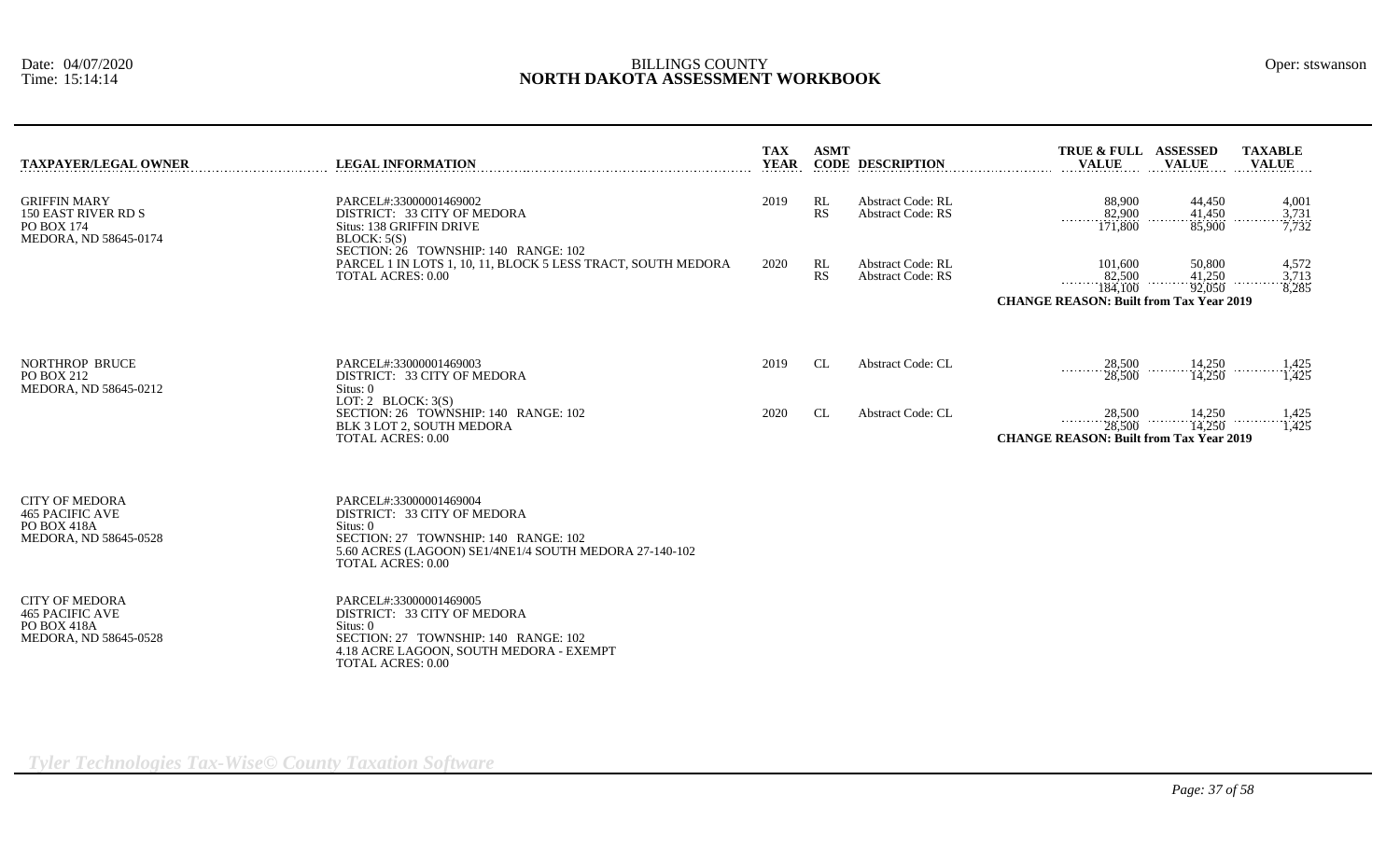| <b>TAXPAYER/LEGAL OWNER</b>                                                                     | <b>LEGAL INFORMATION</b>                                                                                                                                                                            | <b>TAX</b><br><b>YEAR</b> | <b>ASMT</b> | <b>CODE DESCRIPTION</b>                              | TRUE & FULL ASSESSED<br><b>VALUE</b>                                                        | <b>VALUE</b>                 | <b>TAXABLE</b><br><b>VALUE</b> |
|-------------------------------------------------------------------------------------------------|-----------------------------------------------------------------------------------------------------------------------------------------------------------------------------------------------------|---------------------------|-------------|------------------------------------------------------|---------------------------------------------------------------------------------------------|------------------------------|--------------------------------|
| <b>CITY OF MEDORA</b><br><b>465 PACIFIC AVE</b><br>PO BOX 418A<br>MEDORA, ND 58645-0528         | PARCEL#:33000001469006<br>DISTRICT: 33 CITY OF MEDORA<br>Situs: $0$<br>SECTION: 26 TOWNSHIP: 140 RANGE: 102<br>.31 ACRES IN THE NWSW 26-140-102 SOUTH MEDORA (3RD ST S)<br><b>TOTAL ACRES: 0.00</b> |                           |             |                                                      |                                                                                             |                              |                                |
| <b>GERBIG AARON J &amp; YELENA</b><br><b>PO BOX 181</b><br>MEDORA, ND 58645                     | PARCEL#:33000001469007<br>DISTRICT: 33 CITY OF MEDORA<br>Situs: 146 GRIFFIN DRIVE<br>LOT: 10-1 BLOCK: 5 (                                                                                           | 2019                      | RL<br>RS    | <b>Abstract Code: RL</b><br><b>Abstract Code: RS</b> | 38,900<br>203,100<br>242,000                                                                | 19,450<br>101,550<br>121,000 | 1,751<br>9.140<br>10,891       |
|                                                                                                 | SECTION: 26 TOWNSHIP: 140 RANGE: 102<br>PARCEL 2 LOTS 10 & 11, BLOCK 5, SOUTHSIDE ADDITION<br><b>TOTAL ACRES: 0.00</b>                                                                              | 2020                      | RL<br>RS    | Abstract Code: RL<br><b>Abstract Code: RS</b>        | 44,500<br>204,900<br>1.1.1.1.1<br>249.400<br><b>CHANGE REASON: Built from Tax Year 2019</b> | 22,250<br>102,450<br>124,700 | 2,003<br>9,221<br>11,224       |
| <b>GRIFFIN MARY</b><br><b>150 EAST RIVER RD S</b><br><b>PO BOX 174</b><br>MEDORA, ND 58645-0174 | PARCEL#:33000001469008<br>DISTRICT: 33 CITY OF MEDORA<br>Situs: 150 GRIFFIN DRIVE<br>PARCEL 3 IN LOT 8, BLOCK 5 SOUTH MEDORA                                                                        | 2019                      | RL<br>RS    | <b>Abstract Code: RL</b><br><b>Abstract Code: RS</b> | 48,000<br>76,200<br>1.1.1.1.1<br>124,200                                                    | 24,000<br>38,100<br>62,100   | 2,160<br>3.429<br>5,589        |
|                                                                                                 | <b>TOTAL ACRES: 0.00</b>                                                                                                                                                                            | 2020                      | RL<br>RS    | <b>Abstract Code: RL</b><br><b>Abstract Code: RS</b> | 54,800<br>76.900<br>1.1.1.1.1<br>131,700<br><b>CHANGE REASON: Built from Tax Year 2019</b>  | 27,400<br>38,450<br>65,850   | 2,466<br>3,461<br>5,927        |
| <b>MUGGLI JANE</b><br>780 1ST STREET SOUTH<br><b>PO BOX 26</b><br>MEDORA, ND 58645              | PARCEL#:33000001470000<br>DISTRICT: 33 CITY OF MEDORA<br>Situs: 780 FIRST STREET SOUTH<br>LOT: $3$ BLOCK: $5(S)$                                                                                    | 2019                      | RL<br>RS    | <b>Abstract Code: RL</b><br><b>Abstract Code: RS</b> | 33,000<br>99,100<br>.<br>132,100                                                            | 16,500<br>49,550<br>66,050   | 1,485<br>4,460<br>5,945        |
|                                                                                                 | SECTION: 26 TOWNSHIP: 140 RANGE: 102<br>BLK 5 LOT 3, SOUTH MEDORA<br><b>TOTAL ACRES: 0.00</b>                                                                                                       | 2020                      | RL<br>RS    | <b>Abstract Code: RL</b><br><b>Abstract Code: RS</b> | 37,700<br>99,700<br>137,400<br><b>CHANGE REASON: Built from Tax Year 2019</b>               | 18,850<br>49,850<br>68,700   | 1,697<br>4.487<br>6,184        |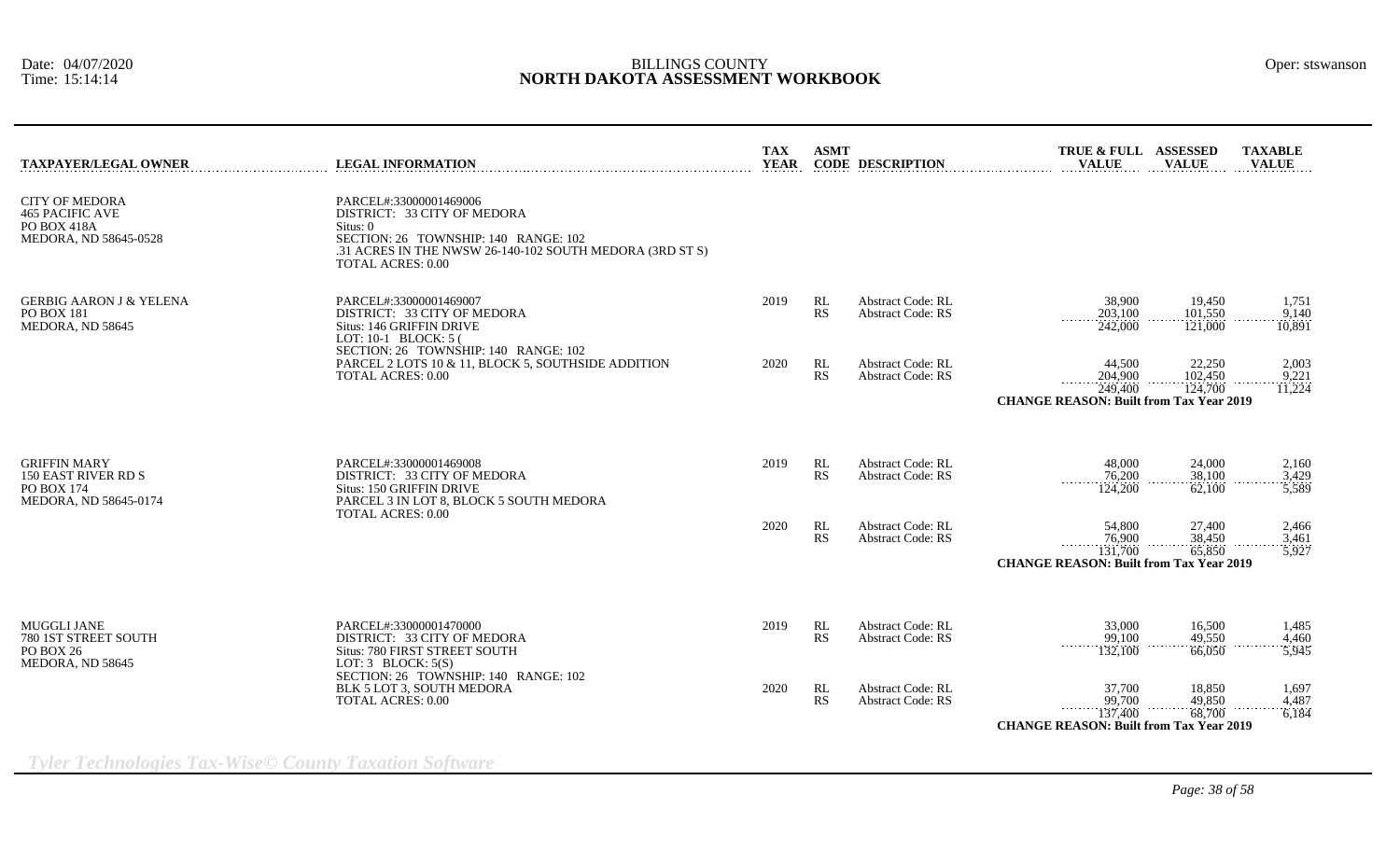| <b>TAXPAYER/LEGAL OWNER</b>                                                              | <b>LEGAL INFORMATION</b>                                                                                                                            | <b>TAX</b><br><b>YEAR</b> | <b>ASMT</b>     | <b>CODE DESCRIPTION</b>                              | TRUE & FULL ASSESSED<br><b>VALUE</b>                                                      | <b>VALUE</b>                                       | <b>TAXABLE</b><br><b>VALUE</b>                                                                                                                                                                                                                                                                                                                        |
|------------------------------------------------------------------------------------------|-----------------------------------------------------------------------------------------------------------------------------------------------------|---------------------------|-----------------|------------------------------------------------------|-------------------------------------------------------------------------------------------|----------------------------------------------------|-------------------------------------------------------------------------------------------------------------------------------------------------------------------------------------------------------------------------------------------------------------------------------------------------------------------------------------------------------|
| NORTHROP BRUCE ET AL<br>PO BOX 212<br>MEDORA, ND 58645-0212                              | PARCEL#:33000001470001<br>DISTRICT: 33 CITY OF MEDORA<br>Situs: 760 FIRST STREET SOUTH                                                              | 2019                      | <b>CL</b>       | <b>Abstract Code: CL</b>                             | $\frac{30,100}{30,100}$                                                                   | $\frac{15,050}{15,050}$                            | 1,505<br>$\cdots$ $\cdots$ $\cdots$ $\cdots$ $\cdots$ $\cdots$ $\cdots$ $\cdots$ $\cdots$ $\cdots$ $\cdots$ $\cdots$ $\cdots$ $\cdots$ $\cdots$ $\cdots$ $\cdots$ $\cdots$ $\cdots$ $\cdots$ $\cdots$ $\cdots$ $\cdots$ $\cdots$ $\cdots$ $\cdots$ $\cdots$ $\cdots$ $\cdots$ $\cdots$ $\cdots$ $\cdots$ $\cdots$ $\cdots$ $\cdots$ $\cdots$ $\cdots$ |
|                                                                                          | LOT: 2 BLOCK: $5(S)$<br>SECTION: 26 TOWNSHIP: 140 RANGE: 102<br>BLK 5 LOT 2, SOUTH MEDORA<br><b>TOTAL ACRES: 0.00</b>                               | 2020                      | CL              | <b>Abstract Code: CL</b>                             | 34,400<br>34,400<br><b>CHANGE REASON: Built from Tax Year 2019</b>                        | 17,200<br>.<br>17,200                              | 1,720<br>$\cdots$ $\cdots$ $\cdots$ $\cdots$ $\cdots$ $\cdots$ $\cdots$ $\cdots$ $\cdots$ $\cdots$ $\cdots$ $\cdots$ $\cdots$ $\cdots$ $\cdots$ $\cdots$ $\cdots$ $\cdots$ $\cdots$ $\cdots$ $\cdots$ $\cdots$ $\cdots$ $\cdots$ $\cdots$ $\cdots$ $\cdots$ $\cdots$ $\cdots$ $\cdots$ $\cdots$ $\cdots$ $\cdots$ $\cdots$ $\cdots$ $\cdots$ $\cdots$ |
| <b>GRIFFIN MARY</b><br>150 EAST RIVER RD S<br><b>PO BOX 174</b><br>MEDORA, ND 58645-0174 | PARCEL#:33000001471000<br>DISTRICT: 33 CITY OF MEDORA<br>Situs: 162 GRIFFIN DRIVE<br>LOT: 7-8 BLOCK: $5(S)$                                         | 2019                      | RL<br>RS        | <b>Abstract Code: RL</b><br><b>Abstract Code: RS</b> | 84,200<br>$\frac{109,500}{193,700}$                                                       | 42,100<br>54,750<br>.<br>96,850                    | 3,789<br>4,928<br>$\frac{3}{8,717}$                                                                                                                                                                                                                                                                                                                   |
|                                                                                          | SECTION: 26 TOWNSHIP: 140 RANGE: 102<br>BLK 5 LOTS 7-8, SOUTH MEDORA<br><b>TOTAL ACRES: 0.00</b>                                                    | 2020                      | RL<br><b>RS</b> | <b>Abstract Code: RL</b><br><b>Abstract Code: RS</b> | 96,300<br>110,200<br>1.1.1.1<br>206,500<br><b>CHANGE REASON: Built from Tax Year 2019</b> | 48,150<br>55,100<br>103,250                        | 4,334<br>4,959<br>9,293                                                                                                                                                                                                                                                                                                                               |
| <b>GRIFFIN MARY</b><br>150 EAST RIVER RD S<br>PO BOX 174<br>MEDORA, ND 58645-0174        | PARCEL#:33000001471001<br>DISTRICT: 33 CITY OF MEDORA<br>Situs: 156 GRIFFIN DRIVE<br>LOT: $9$ BLOCK: $5(S)$<br>SECTION: 26 TOWNSHIP: 140 RANGE: 102 | 2019                      | CL<br><b>CS</b> | <b>Abstract Code: CL</b><br><b>Abstract Code: CS</b> | 32,800<br>81,600<br>114,400                                                               | 16,400<br>40,800<br>$\sim$ $\sim$ $\sim$<br>57,200 | 1,640<br>4,080<br>5,720                                                                                                                                                                                                                                                                                                                               |
|                                                                                          | BLK 5 LOT 9, SOUTH MEDORA<br><b>TOTAL ACRES: 0.00</b>                                                                                               | 2020                      | CL<br><b>CS</b> | <b>Abstract Code: CL</b><br><b>Abstract Code: CS</b> | 37,500<br>81,600                                                                          | 18,750<br>40,800                                   | 1,875<br>4.080                                                                                                                                                                                                                                                                                                                                        |

*Tyler Technologies Tax-Wise© County Taxation Software*

119,100 59,550 5,955

**CHANGE REASON: Built from Tax Year 2019**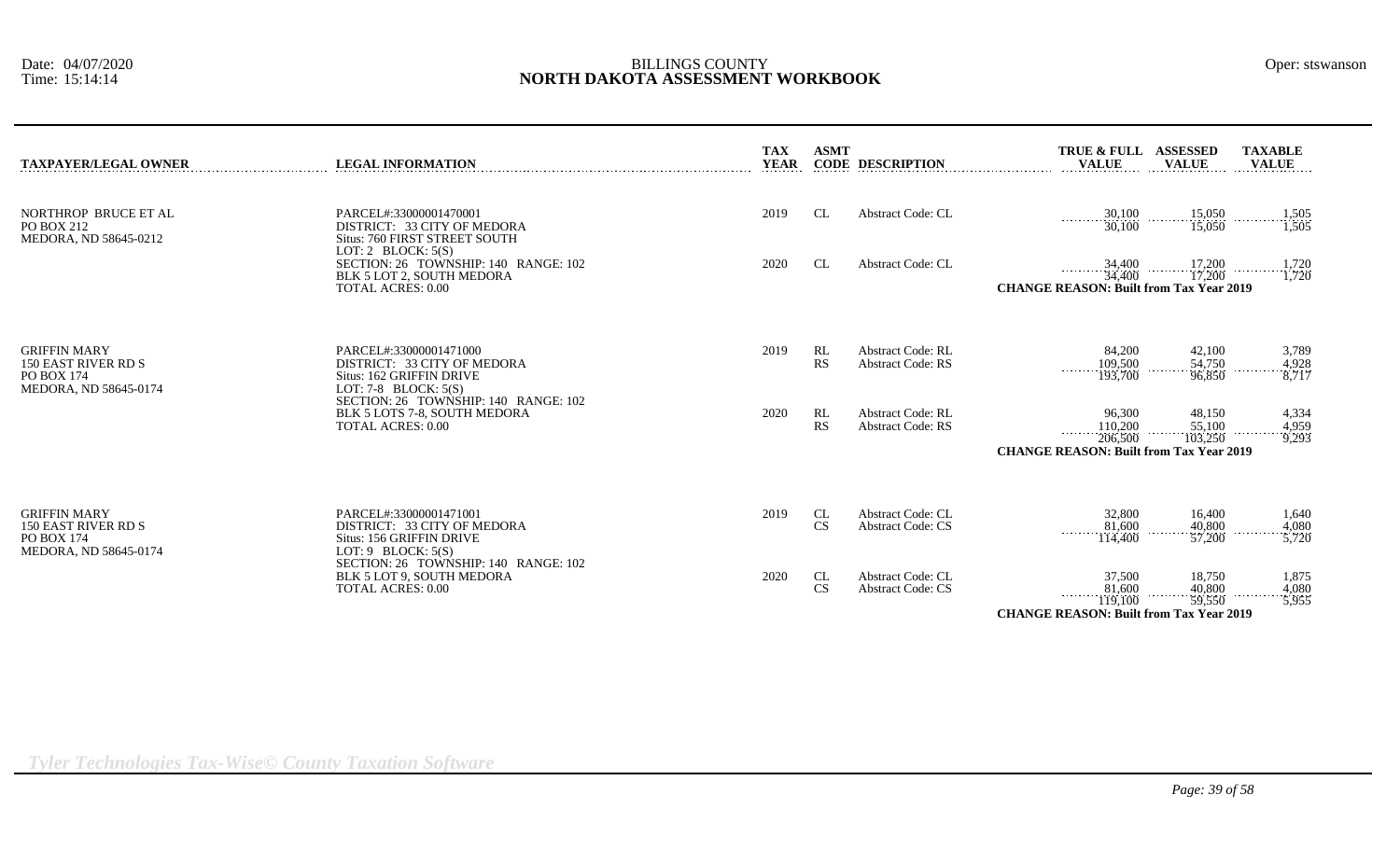| TAXPAYER/LEGAL OWNER                                                                         | <b>LEGAL INFORMATION</b>                                                                                                     | <b>TAX</b><br><b>YEAR</b> | <b>ASMT</b>     | <b>CODE DESCRIPTION</b>                              | TRUE & FULL ASSESSED<br><b>VALUE</b>                                                | <b>VALUE</b>                 | <b>TAXABLE</b><br><b>VALUE</b> |
|----------------------------------------------------------------------------------------------|------------------------------------------------------------------------------------------------------------------------------|---------------------------|-----------------|------------------------------------------------------|-------------------------------------------------------------------------------------|------------------------------|--------------------------------|
| THOMPSON PHILLIP M<br>105 8TH AVE S<br>PO BOX 384<br>MEDORA, ND 58645-0384                   | PARCEL#:33000001472001<br>DISTRICT: 33 CITY OF MEDORA<br>Situs: 105 EIGHTH AVE SOUTH<br>LOT: 4 BLOCK: $5(S)$                 | 2019                      | RL<br><b>RS</b> | <b>Abstract Code: RL</b><br><b>Abstract Code: RS</b> | 68,100<br>214,300<br>282,400                                                        | 34,050<br>107.150<br>141,200 | 3,065<br>9,644<br>12,709       |
|                                                                                              | SECTION: 26 TOWNSHIP: 140 RANGE: 102<br>BLK 5 LOT 4, SOUTH MEDORA<br><b>TOTAL ACRES: 0.00</b>                                | 2020                      | RL<br><b>RS</b> | <b>Abstract Code: RL</b><br><b>Abstract Code: RS</b> | 77,800<br>216,200<br>.<br>294,000<br><b>CHANGE REASON: Built from Tax Year 2019</b> | 38,900<br>108.100<br>147,000 | 3,501<br>9,729<br>13,230       |
| JENSEN DOUGLAS T & MARJORIE A<br><b>124 8TH AVE S</b><br>PO BOX 234<br>MEDORA, ND 58645-0234 | PARCEL#:33000001472002<br>DISTRICT: 33 CITY OF MEDORA<br>Situs: 125 EIGHTH AVE SOUTH<br>LOT: $5$ BLOCK: $5(S)$               | 2019                      | RL<br>RS        | <b>Abstract Code: RL</b><br><b>Abstract Code: RS</b> | 62,500<br>211,400<br>273,900                                                        | 31,250<br>105,700<br>136,950 | 2,813<br>9,513<br>12,326       |
|                                                                                              | SECTION: 26 TOWNSHIP: 140 RANGE: 102<br>BLK 5 LOT 5, SOUTH MEDORA<br><b>TOTAL ACRES: 0.00</b>                                | 2020                      | RL<br><b>RS</b> | <b>Abstract Code: RL</b><br><b>Abstract Code: RS</b> | 71,400<br>210,900<br>.<br>282,300<br><b>CHANGE REASON: Built from Tax Year 2019</b> | 35,700<br>105.450<br>141,150 | 3,213<br>9,491<br>12,704       |
| SCHNEIDER MARY L.<br>CDFR GERALD & BETTY GOLBERG<br>PO BOX 486<br>MEDORA, ND 58645           | PARCEL#:33000001473001<br>DISTRICT: 33 CITY OF MEDORA<br>Situs: 195 EIGHTH AVE SOUTH<br>SECTION: 26 TOWNSHIP: 140 RANGE: 102 | 2019                      | CL<br><b>RS</b> | <b>Abstract Code: CL</b><br><b>Abstract Code: RS</b> | 99,500<br>87,400<br>$\cdots \cdots \cdots$<br>186,900                               | 49,750<br>43,700<br>93.450   | 4,975<br>3,933<br>8,908        |
|                                                                                              | LOT 1 & 4 BLK 6, LOT 2 & 3 BLK 4, LOT 6 BLK 5<br><b>TOTAL ACRES: 0.00</b>                                                    | 2020                      | CL<br><b>RS</b> | <b>Abstract Code: CL</b><br><b>Abstract Code: RS</b> | 99,500<br>88,100<br>187,600<br><b>CHANGE REASON: Built from Tax Year 2019</b>       | 49,750<br>44,050<br>93,800   | 4,975<br>3,965<br>8,940        |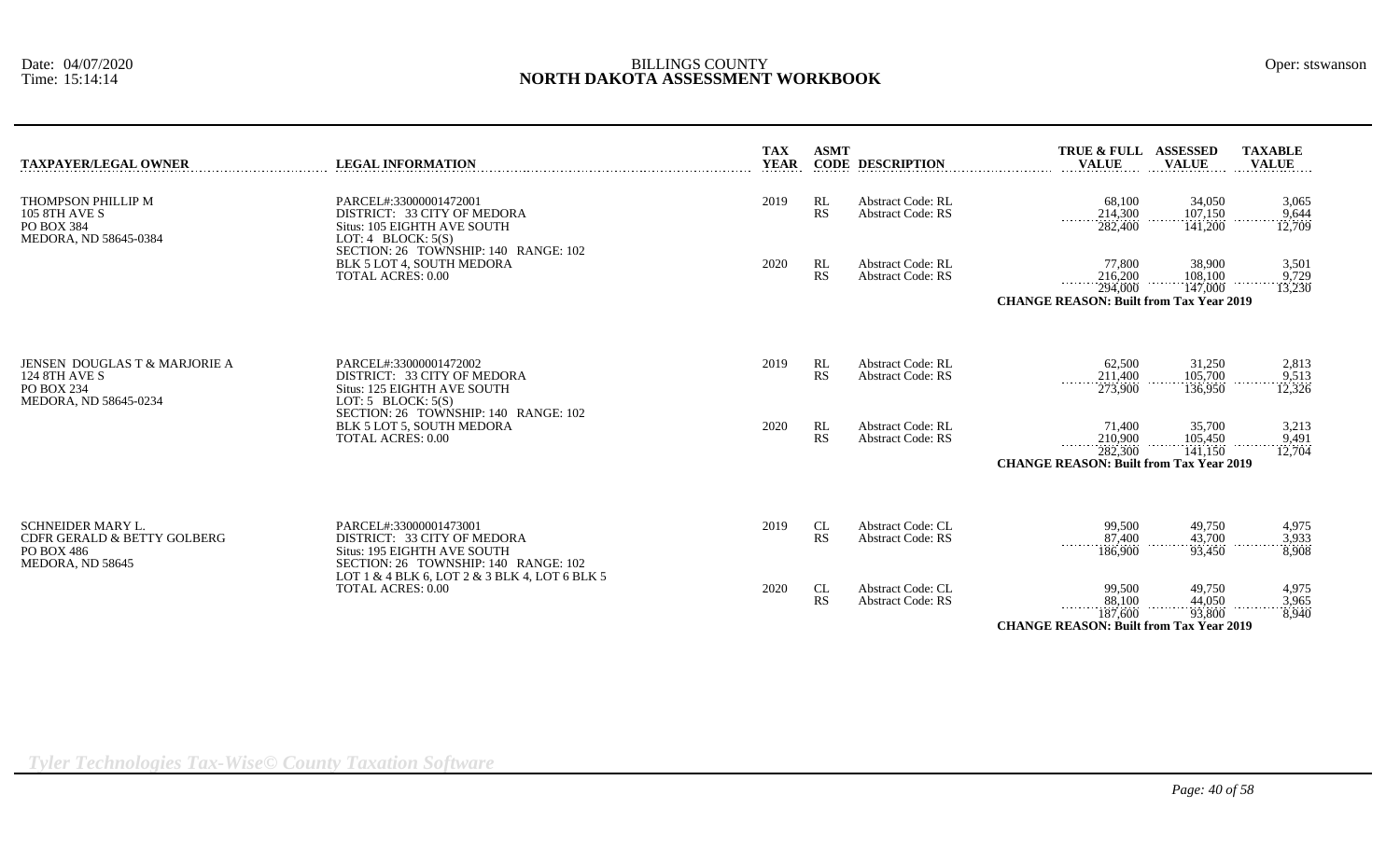| <b>TAXPAYER/LEGAL OWNER</b>                                                                      | <b>LEGAL INFORMATION</b>                                                                                                                                                                                                                      | <b>TAX</b><br><b>YEAR</b> | <b>ASMT</b>     | <b>CODE DESCRIPTION</b>                              | TRUE & FULL ASSESSED<br><b>TAXABLE</b><br><b>VALUE</b><br><b>VALUE</b><br><b>VALUE</b>                                                                                      |
|--------------------------------------------------------------------------------------------------|-----------------------------------------------------------------------------------------------------------------------------------------------------------------------------------------------------------------------------------------------|---------------------------|-----------------|------------------------------------------------------|-----------------------------------------------------------------------------------------------------------------------------------------------------------------------------|
| <b>SCHNEIDER MARY L.</b><br>CDFR GERALD & BETTY GOLBERG<br><b>PO BOX 486</b><br>MEDORA, ND 58645 | PARCEL#:33000001474000<br>DISTRICT: 33 CITY OF MEDORA<br>Situs: 250 RED TRAIL ROAD<br>LOT: 2-3 BLOCK: $6(S)$<br>SECTION: 26 TOWNSHIP: 140 RANGE: 102<br>LOT 2 & 3 BLK 6 (RED TRAIL CAMPGROUND) SOUTH MEDORA<br><b>TOTAL ACRES: 0.00</b>       | 2019                      | CL<br><b>CS</b> | <b>Abstract Code: CL</b><br><b>Abstract Code: CS</b> | 88,000<br>44,000<br>4,400<br>247,600<br>123,800<br>12,380<br>1.1.1.1.1.1<br>335,600<br>167,800<br>16.780                                                                    |
|                                                                                                  |                                                                                                                                                                                                                                               | 2020                      | CL<br>CS        | <b>Abstract Code: CL</b><br><b>Abstract Code: CS</b> | 88,000<br>44,000<br>4,400<br>247,500<br>123,750<br>12,375<br><b><i><u>ALLASSE</u></i></b><br>335,500<br>16,775<br>167,750<br><b>CHANGE REASON: Built from Tax Year 2019</b> |
| THEODORE ROOSEVELT MEDORA FOUN<br><b>PO BOX 198</b><br>MEDORA, ND 58645-0198                     | PARCEL#:33000001475000<br>DISTRICT: 33 CITY OF MEDORA<br>SECTION: 27 TOWNSHIP: 140 RANGE: 102<br>PORTION IN THE NE1/4SE1/4 27-140-102(EXCESS LAND ALONG EAST<br>RIVER ROAD S OF LIFE SKILLS CENTER)<br><b>TOTAL ACRES: 1.79</b>               | 2019                      | CL              | <b>Abstract Code: CL</b>                             | $\frac{2,700}{2,700}$<br>$\begin{array}{c}\n 1,350 \\  \hline\n 1,350\n \end{array}$<br>$\frac{135}{135}$                                                                   |
|                                                                                                  |                                                                                                                                                                                                                                               | 2020                      | CL              | <b>Abstract Code: CL</b>                             | $\cdots$ 2,700 $\cdots$ 1,350 $\cdots$ 1,350 $\cdots$ 1,350 $\cdots$ 135<br><b>CHANGE REASON: Built from Tax Year 2019</b>                                                  |
| THEODORE ROOSEVELT MEDORA FOUNDATION<br><b>PO BOX 198</b><br>MEDORA, ND 58645                    | PARCEL#:33000001475001<br>DISTRICT: 33 CITY OF MEDORA<br>Situs: 305 E RIVER ROAD S<br>SECTION: 27 TOWNSHIP: 140 RANGE: 102<br>LOT 1 BLOCK 1 TRMF SOUTH SIDE 1ST SUBDIVISION 27-140-102 (<br>SPIRIT OF WORK LODGE)<br><b>TOTAL ACRES: 0.98</b> | 2019                      | CL<br><b>CS</b> | <b>Abstract Code: CL</b><br><b>Abstract Code: CS</b> | 24,500<br>12,250<br>1,225<br>552,300<br>276,150<br>27.615<br>.<br>576,800<br>28,840<br>288,400                                                                              |
|                                                                                                  |                                                                                                                                                                                                                                               | 2020                      | <b>CL</b><br>CS | <b>Abstract Code: CL</b><br><b>Abstract Code: CS</b> | 24,500<br>12,250<br>1,225<br>546,100<br>273,050<br>27.305<br>570,600<br>285,300<br>28,530<br><b>CHANGE REASON: Built from Tax Year 2019</b>                                 |
| THEODORE ROOSEVELT MEDORA FOUNDATION<br>PO BOX 198<br>MEDORA, ND 58645                           | PARCEL#:33000001475002<br>DISTRICT: 33 CITY OF MEDORA<br>SECTION: 27 TOWNSHIP: 140 RANGE: 102<br>LOT 2 BLOCK 1 TRMF SOUTH SIDE 1ST SUBDIVISION 27-140-102 (<br>VACANT LOT N OF SPIRIT OF WORK)<br><b>TOTAL ACRES: 1.80</b>                    | 2019                      | CL              | <b>Abstract Code: CL</b>                             | 16,900<br>33,800<br>1,690<br>.<br>.<br>.<br>33,800<br>16,900<br>1.690                                                                                                       |
|                                                                                                  |                                                                                                                                                                                                                                               | 2020                      | CL              | <b>Abstract Code: CL</b>                             | 33,800<br>16.900<br>1.690<br>33,800<br>16,900<br>1,690                                                                                                                      |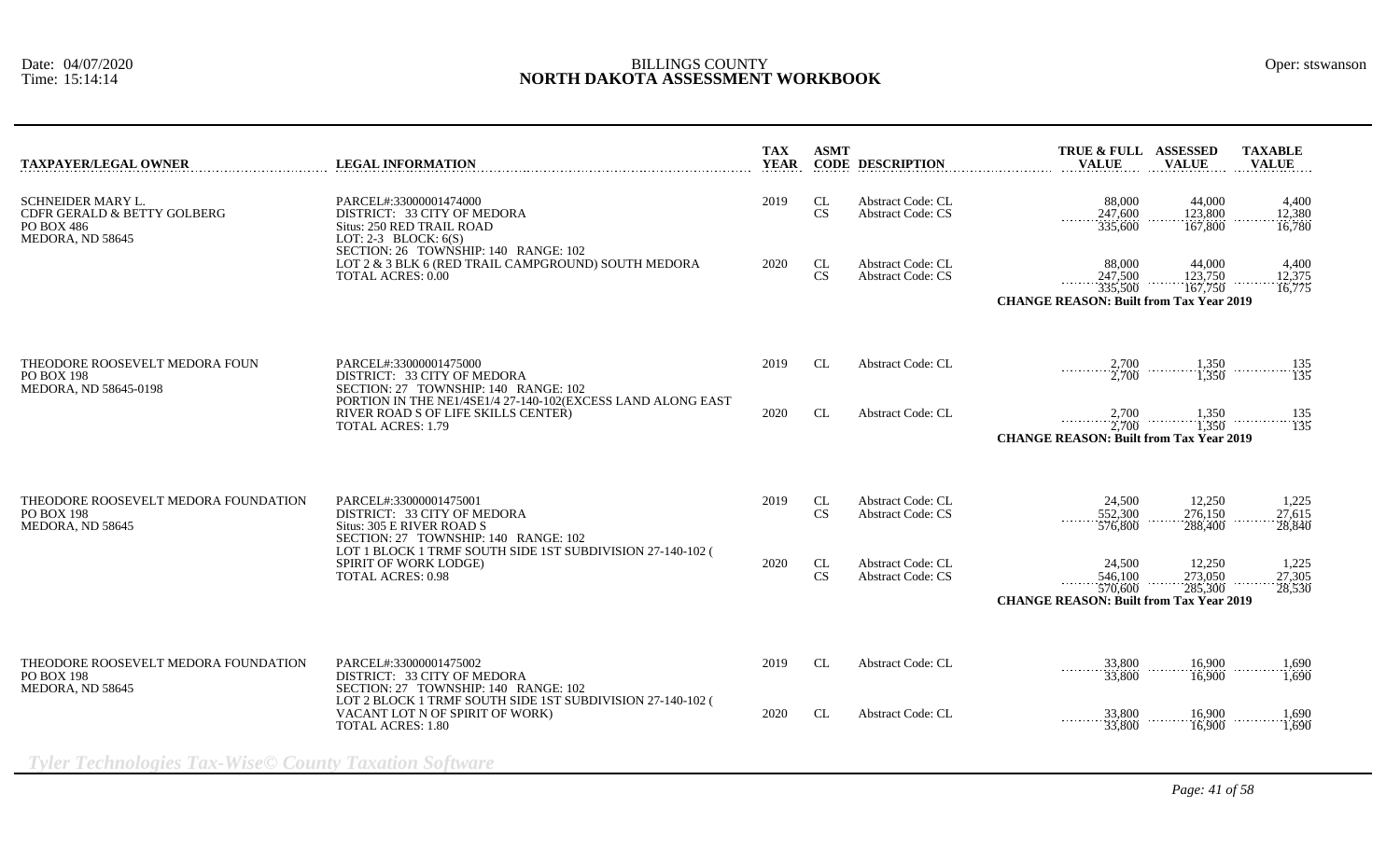| <b>TAXPAYER/LEGAL OWNER</b>                                                   | <b>LEGAL INFORMATION</b>                                                                                                                                                                                                   | <b>TAX</b><br><b>YEAR</b> | <b>ASMT</b>                      | <b>CODE DESCRIPTION</b>                              | <b>TRUE &amp; FULL</b><br><b>VALUE</b>                                                      | <b>ASSESSED</b><br><b>VALUE</b>               | <b>TAXABLE</b><br><b>VALUE</b>       |
|-------------------------------------------------------------------------------|----------------------------------------------------------------------------------------------------------------------------------------------------------------------------------------------------------------------------|---------------------------|----------------------------------|------------------------------------------------------|---------------------------------------------------------------------------------------------|-----------------------------------------------|--------------------------------------|
|                                                                               |                                                                                                                                                                                                                            |                           |                                  |                                                      | <b>CHANGE REASON: Built from Tax Year 2019</b>                                              |                                               |                                      |
| THEODORE ROOSEVELT MEDORA FOUNDATION<br><b>PO BOX 198</b><br>MEDORA, ND 58645 | PARCEL#:33000001475003<br>DISTRICT: 33 CITY OF MEDORA<br>SECTION: 27 TOWNSHIP: 140 RANGE: 102<br>LOT 3 BLOCK 1 TRMF SOUTH SIDE 1ST SUBDIVISION 27-140-102(<br>EXCESS LAND AND EXEMPT LAGOONS)<br><b>TOTAL ACRES: 14.41</b> | 2019                      | CL<br>$\mathop{\rm EX}\nolimits$ | Abstract Code: CL<br><b>Abstract Code: EX</b>        | 9,000<br>$\overline{0}$<br>$\cdots$ 9,000                                                   | 4,500<br>$\begin{matrix}0\\4,500\end{matrix}$ | 450<br>$\Omega$<br>.<br>$\cdots$ 450 |
|                                                                               |                                                                                                                                                                                                                            | 2020                      | CL<br>$\mathop{\rm EX}\nolimits$ | <b>Abstract Code: CL</b><br><b>Abstract Code: EX</b> | 9.000                                                                                       | 4,500<br>$\Omega$                             | 450<br>$\Omega$<br>.                 |
|                                                                               |                                                                                                                                                                                                                            |                           |                                  |                                                      | $\overline{9,000}$<br><b>CHANGE REASON: Built from Tax Year 2019</b>                        | 4,500                                         | $\overline{450}$                     |
|                                                                               |                                                                                                                                                                                                                            |                           |                                  |                                                      |                                                                                             |                                               |                                      |
| THEODORE ROOSEVELT MEDORA FOUNDATION<br><b>PO BOX 198</b><br>MEDORA, ND 58645 | PARCEL#:33000001475004<br>DISTRICT: 33 CITY OF MEDORA<br>Situs: 475 E RIVER RD S                                                                                                                                           | 2019                      | CL<br>CS                         | Abstract Code: CL<br><b>Abstract Code: CS</b>        | 46,500<br>254,400<br>300,900                                                                | 23,250<br>127,200<br>150,450                  | 2,325<br>12,720<br>15,045            |
|                                                                               | SECTION: 27 TOWNSHIP: 140 RANGE: 102<br>LOT 4 BLOCK 1 TRMF SOUTH SIDE 1ST SUBDIVISION 27-140-102(<br>TRMF MAINTENANCE SHOP)<br><b>TOTAL ACRES: 1.86</b>                                                                    | 2020                      | CL<br><b>CS</b>                  | <b>Abstract Code: CL</b><br><b>Abstract Code: CS</b> | 46,500<br>250,000<br>1.1.1.1.1<br>296.500<br><b>CHANGE REASON: Built from Tax Year 2019</b> | 23,250<br>125,000<br>148,250                  | 2,325<br>12,500<br>14,825            |
|                                                                               |                                                                                                                                                                                                                            |                           |                                  |                                                      |                                                                                             |                                               |                                      |
| THEODORE ROOSEVELT MEDORA FOUNDATION<br><b>PO BOX 198</b><br>MEDORA, ND 58645 | PARCEL#:33000001475005<br>DISTRICT: 33 CITY OF MEDORA<br>Situs: 405 E RIVER RD S<br>SECTION: 27 TOWNSHIP: 140 RANGE: 102                                                                                                   | 2019                      | CL<br><b>CS</b>                  | <b>Abstract Code: CL</b><br><b>Abstract Code: CS</b> | 34,300<br>3,025,500<br>3,059,800                                                            | 17,150<br>1,512,750<br>1,529,900              | 1,715<br>151,275<br>152,990          |
|                                                                               | LOT 5 BLOCK 1 TRMF SOUTH SIDE 1ST SUBDIVISION 27-140-102(<br>LIFE SKILLS CENTER)<br><b>TOTAL ACRES: 1.37</b>                                                                                                               | 2020                      | CL<br><b>CS</b>                  | Abstract Code: CL<br><b>Abstract Code: CS</b>        | 34,300<br>2,994,000<br>3,028,300<br><b>CHANGE REASON: Built from Tax Year 2019</b>          | 17,150<br>1,497,000<br>1,514,150              | 1,715<br>149,700<br>151,415          |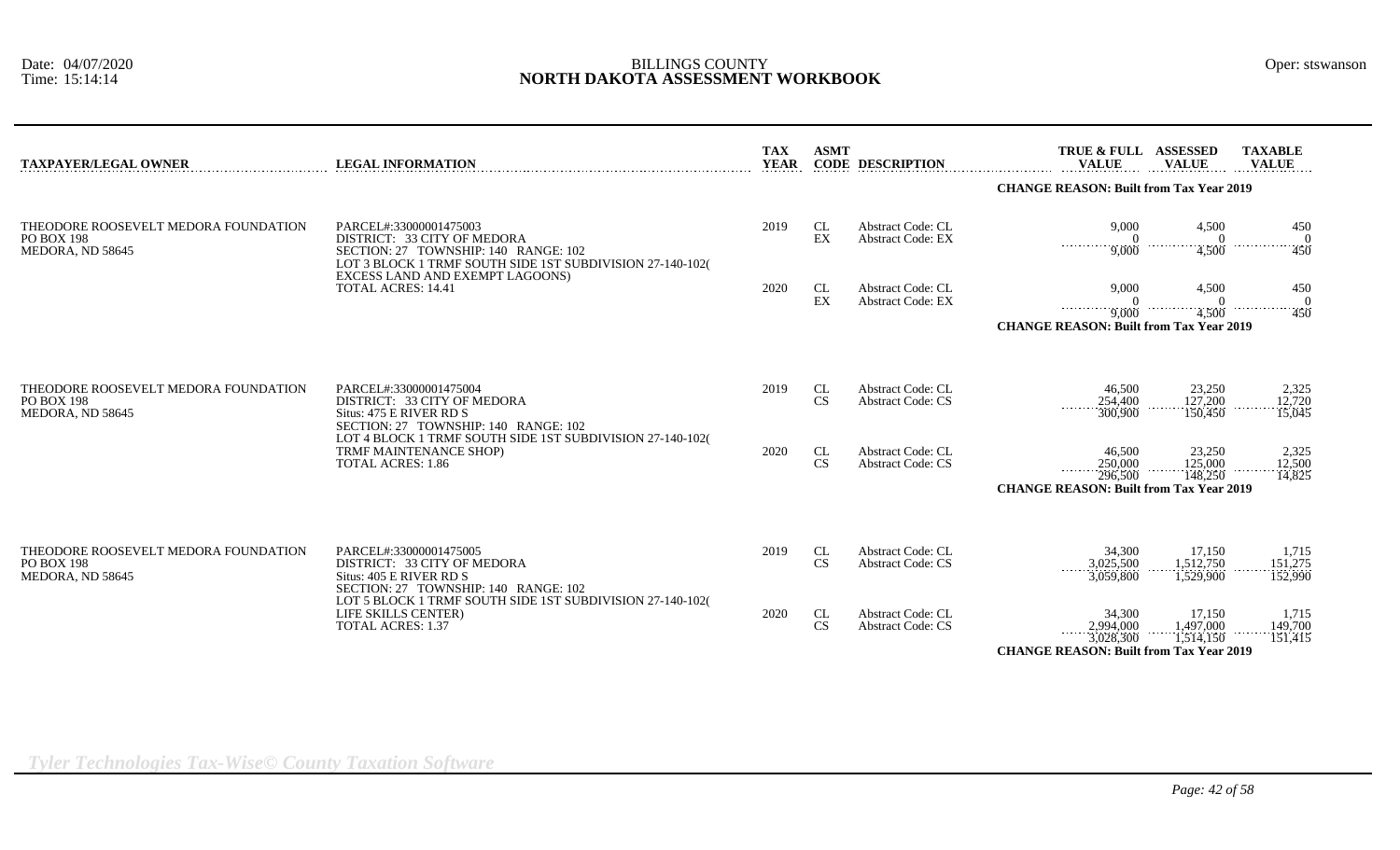| <b>TAXPAYER/LEGAL OWNER</b>                                                   | <b>LEGAL INFORMATION</b>                                                                                                                                                          | <b>TAX</b><br><b>YEAR</b> | <b>ASMT</b> | <b>CODE DESCRIPTION</b>  | TRUE & FULL ASSESSED<br><b>VALUE</b>                                                                                  | <b>VALUE</b>                                                | <b>TAXABLE</b><br><b>VALUE</b>       |
|-------------------------------------------------------------------------------|-----------------------------------------------------------------------------------------------------------------------------------------------------------------------------------|---------------------------|-------------|--------------------------|-----------------------------------------------------------------------------------------------------------------------|-------------------------------------------------------------|--------------------------------------|
| THEODORE ROOSEVELT MEDORA FOUNDATION<br><b>PO BOX 198</b><br>MEDORA, ND 58645 | PARCEL#:33000001475006<br>DISTRICT: 33 CITY OF MEDORA<br>SECTION: 27 TOWNSHIP: 140 RANGE: 102                                                                                     | 2019                      | CL.         | Abstract Code: CL        | $\frac{201,900}{201,900}$                                                                                             | $\frac{100,950}{100,950}$                                   | 10,095<br>10,095<br>.                |
|                                                                               | LOT 6 BLOCK 1 TRMF SOUTH SIDE 1ST SUBDIVISION 27-140-102 (<br>LIFE SKILLS CENTER PARKING LOT & EXCESS LAND)<br><b>TOTAL ACRES: 8.01</b>                                           | 2020                      | <b>CL</b>   | <b>Abstract Code: CL</b> | $\frac{199,600}{199,600}$<br><b>CHANGE REASON: Built from Tax Year 2019</b>                                           | $\frac{99,800}{99,800}$                                     | 9,980<br>9,980                       |
| THEODORE ROOSEVELT MEDORA FOUNDATION<br><b>PO BOX 198</b><br>MEDORA, ND 58645 | PARCEL#:33000001475007<br>DISTRICT: 33 CITY OF MEDORA<br>SECTION: 27 TOWNSHIP: 140 RANGE: 102<br>LOT 3 BLOCK 7 SOUTH MEDORA, WEST OF RIVER 27-140-102<br><b>TOTAL ACRES: 9.80</b> | 2019                      | CL          | <b>Abstract Code: CL</b> | $\begin{array}{c}\n 9,800 \\  \hline\n 9,800\n \end{array}$                                                           | $\begin{array}{c}\n 4,900 \\  \hline\n 4,900\n \end{array}$ | 490<br>490                           |
|                                                                               |                                                                                                                                                                                   | 2020                      | <b>CL</b>   | <b>Abstract Code: CL</b> | 9,800<br>9.800<br><b>CHANGE REASON: Built from Tax Year 2019</b>                                                      | .                                                           | $4,900$<br>$4,900$<br>$490$<br>$490$ |
| THEODORE ROOSEVELT MEDORA FOUNDATION<br><b>PO BOX 198</b><br>MEDORA, ND 58645 | PARCEL#:33000001475100<br>DISTRICT: 33 CITY OF MEDORA<br>SECTION: 27 TOWNSHIP: 140 RANGE: 102<br>RIVER BOTTOM 27-140-102 (WEST BANK)<br><b>TOTAL ACRES: 0.00</b>                  | 2019                      | CL.         | <b>Abstract Code: CL</b> |                                                                                                                       |                                                             |                                      |
|                                                                               |                                                                                                                                                                                   | 2020                      | CL.         | <b>Abstract Code: CL</b> | <b>CHANGE REASON: Built from Tax Year 2019</b>                                                                        |                                                             |                                      |
| THEODORE ROOSEVELT MEDORA FOUNDATION<br><b>PO BOX 198</b><br>MEDORA, ND 58645 | PARCEL#:33000001475101<br>DISTRICT: 33 CITY OF MEDORA<br>SECTION: 27 TOWNSHIP: 140 RANGE: 102<br>RIVER BOTTOM 27-140-102 (EAST BANK)<br><b>TOTAL ACRES: 0.00</b>                  | 2019                      | CL          | <b>Abstract Code: CL</b> |                                                                                                                       |                                                             |                                      |
|                                                                               |                                                                                                                                                                                   | 2020                      | CL          | <b>Abstract Code: CL</b> | $\frac{200}{200}$ $\frac{100}{100}$ $\frac{10}{10}$ $\frac{10}{10}$<br><b>CHANGE REASON: Built from Tax Year 2019</b> |                                                             |                                      |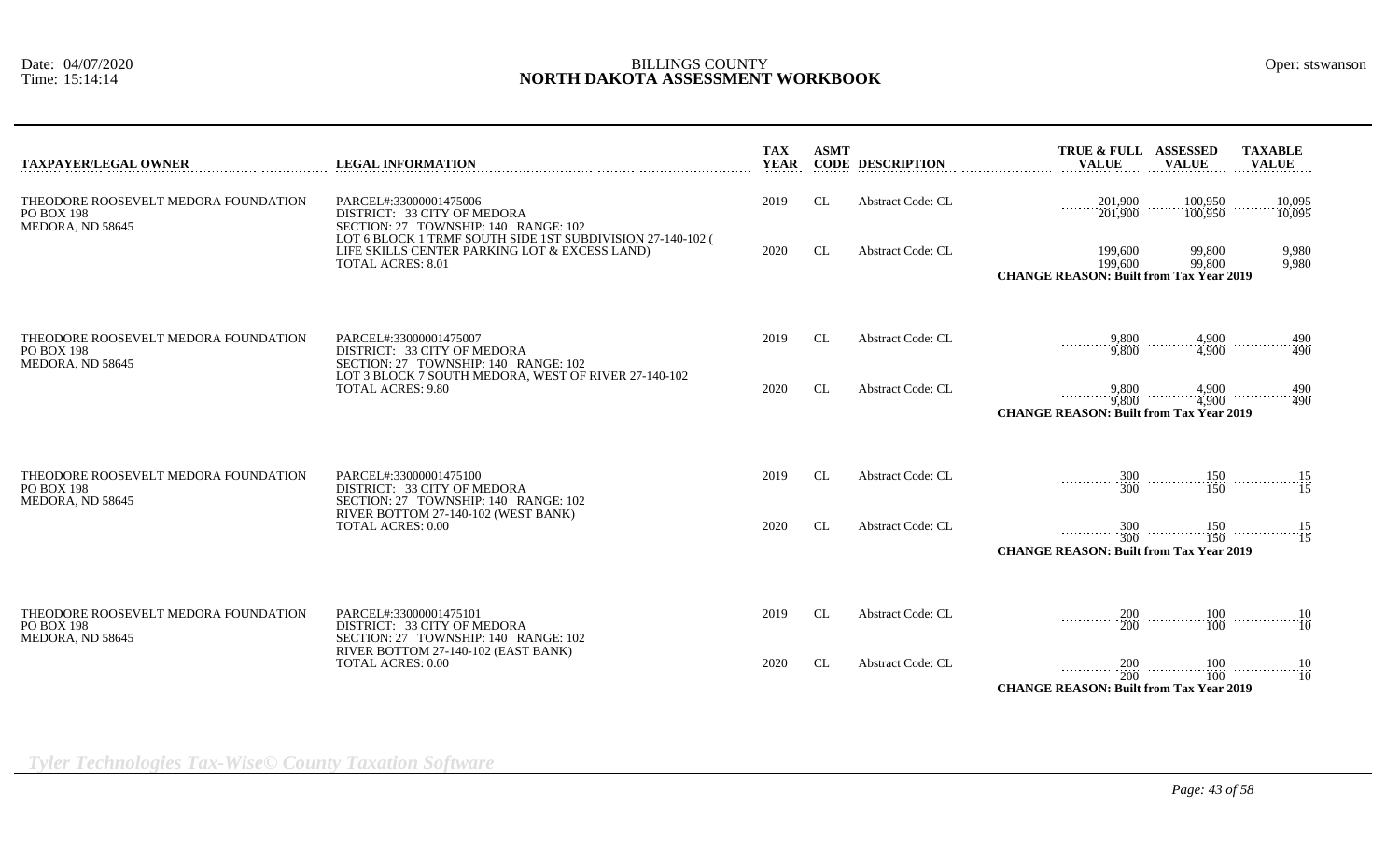| <b>TAXPAYER/LEGAL OWNER</b>                                           | <b>LEGAL INFORMATION</b>                                                                                                | <b>TAX</b><br><b>YEAR</b> | <b>ASMT</b>     | <b>CODE DESCRIPTION</b>                              | TRUE & FULL ASSESSED<br><b>VALUE</b>                                                   | <b>VALUE</b>                      | <b>TAXABLE</b><br><b>VALUE</b> |
|-----------------------------------------------------------------------|-------------------------------------------------------------------------------------------------------------------------|---------------------------|-----------------|------------------------------------------------------|----------------------------------------------------------------------------------------|-----------------------------------|--------------------------------|
| THEODORE ROOSEVELT MEDORA FOUN<br>PO BOX 198<br>MEDORA. ND 58645-0198 | PARCEL#:33000001476000<br>DISTRICT: 33 CITY OF MEDORA<br>Situs: 400 EAST RIVER RD S<br>LOT: 1 BLOCK: 7(S)               | 2019                      | CL<br><b>CS</b> | <b>Abstract Code: CL</b><br><b>Abstract Code: CS</b> | 332,000<br>7,005,300<br>7,337,300                                                      | 166,000<br>3.502.650<br>3,668,650 | 16,600<br>350,265<br>366,865   |
|                                                                       | SECTION: 27 TOWNSHIP: 140 RANGE: 102<br>(ELKHORN QUARTERS) BLK 7 LOT 1 SOUTH MEDORA<br><b>TOTAL ACRES: 0.00</b>         | 2020                      | CL<br><b>CS</b> | <b>Abstract Code: CL</b><br><b>Abstract Code: CS</b> | 332,000<br>$6,935,500$<br>7,267,500<br><b>CHANGE REASON: Built from Tax Year 2019</b>  | 166,000<br>3,467,750<br>3,633,750 | 16,600<br>346,775<br>363,375   |
| MOBAD PROPERTIES LLC<br>3576 E RIVER RD<br>MEDORA, ND 58645           | PARCEL#:33000001500000<br>DISTRICT: 33 CITY OF MEDORA<br>Situs: 300 PACIFIC AVE<br>SECTION: 26 TOWNSHIP: 140 RANGE: 102 | 2019                      | CL<br><b>CS</b> | <b>Abstract Code: CL</b><br><b>Abstract Code: CS</b> | 45,400<br>429,600<br>475,000                                                           | 22,700<br>214,800<br>237,500      | 2,270<br>21,480<br>23,750      |
|                                                                       | .298 ACRE PARCEL (BOOTS BAR & GRILL) 26-140-102 MEDORA<br><b>TOTAL ACRES: 0.00</b>                                      | 2020                      | CL<br><b>CS</b> | <b>Abstract Code: CL</b><br><b>Abstract Code: CS</b> | 51,900<br>425,500<br>.<br>477.400<br><b>CHANGE REASON: Built from Tax Year 2019</b>    | 25,950<br>212,750<br>238,700      | 2,595<br>21,275<br>23,870      |
| SHYPKOSKI LORI<br>1967 HWY 85 SW<br>FAIRFIELD, ND 58627-0             | PARCEL#:33000001500001<br>DISTRICT: 33 CITY OF MEDORA<br>Situs: 0 PACIFIC AVE<br>SECTION: 26 TOWNSHIP: 140 RANGE: 102   | 2019                      | CL<br>CS        | Abstract Code: CL<br><b>Abstract Code: CS</b>        | 148,800<br>871,300<br>1.020.100                                                        | 74,400<br>435.650<br>510,050      | 7,440<br>43,565<br>51,005      |
|                                                                       | .97 ACRE PARCEL 26-140-102<br><b>TOTAL ACRES: 0.00</b>                                                                  | 2020                      | CL<br><b>CS</b> | <b>Abstract Code: CL</b><br><b>Abstract Code: CS</b> | 170,000<br>860,200<br>.<br>1,030,200<br><b>CHANGE REASON: Built from Tax Year 2019</b> | 85,000<br>430,100<br>$-515,100$   | 8,500<br>43,010<br>51,510      |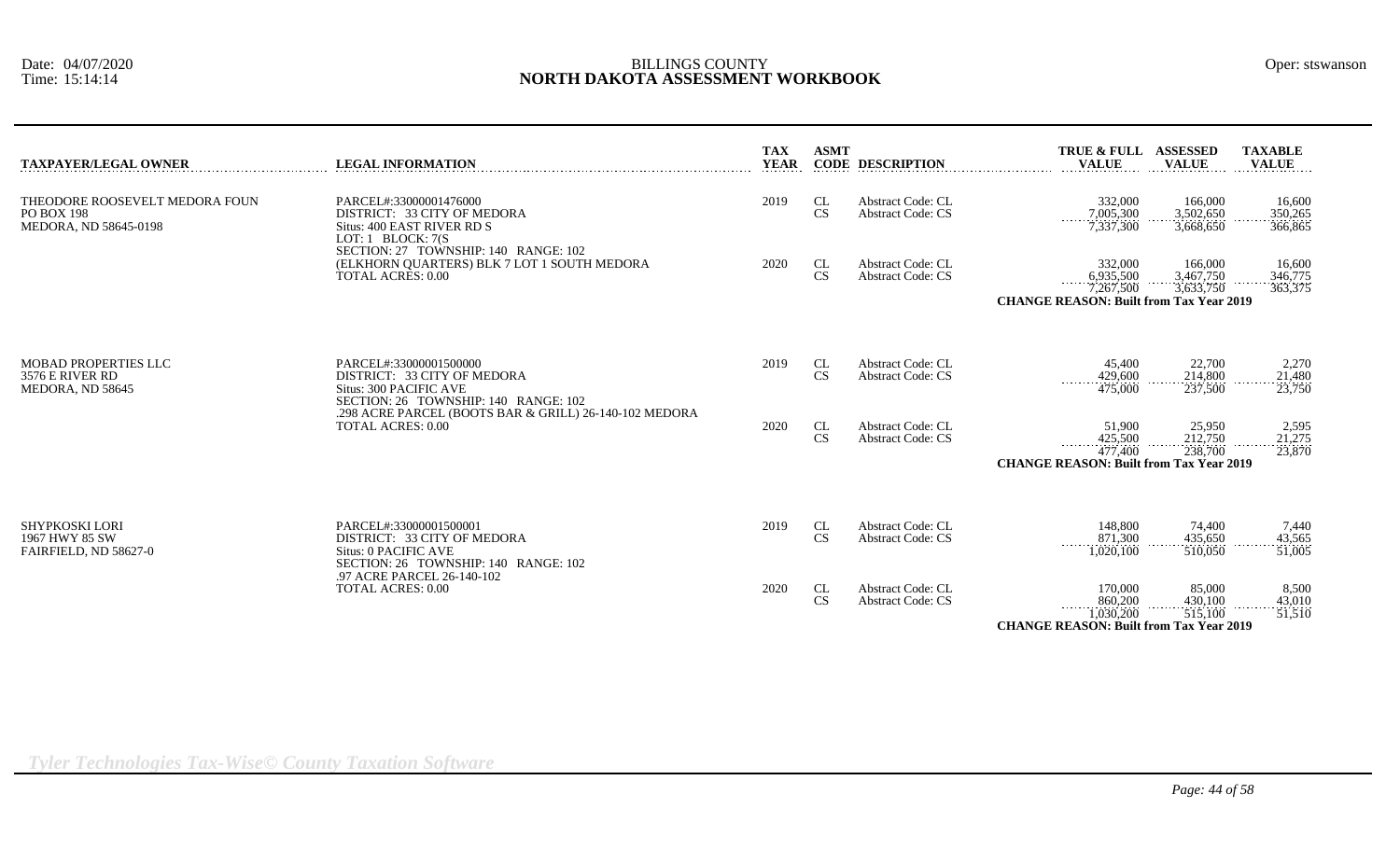| <b>TAXPAYER/LEGAL OWNER</b>                                                                    | <b>LEGAL INFORMATION</b>                                                                                                                                                                          | <b>TAX</b><br><b>YEAR</b> | <b>ASMT</b>     | <b>CODE DESCRIPTION</b>                              | TRUE & FULL ASSESSED<br><b>TAXABLE</b><br><b>VALUE</b><br><b>VALUE</b><br><b>VALUE</b>                                                           |
|------------------------------------------------------------------------------------------------|---------------------------------------------------------------------------------------------------------------------------------------------------------------------------------------------------|---------------------------|-----------------|------------------------------------------------------|--------------------------------------------------------------------------------------------------------------------------------------------------|
| TEDDY'S VILLAGE L.L.P<br>PO BOX 24<br>MEDORA, ND 58645-0024                                    | PARCEL#:33000001500002<br>DISTRICT: 33 CITY OF MEDORA<br>Situs: 0 PACIFIC AVE<br>SECTION: 26 TOWNSHIP: 140 RANGE: 102<br>.29 ACRE 26-140-102 MEDORA                                               | 2019                      | CL<br><b>CS</b> | <b>Abstract Code: CL</b><br><b>Abstract Code: CS</b> | 43,800<br>21,900<br>2,190<br>450,450<br>900,900<br>45,045<br>.<br>$-944,700$<br>472,350<br>47,235                                                |
|                                                                                                | <b>TOTAL ACRES: 0.00</b>                                                                                                                                                                          | 2020                      | CL<br><b>CS</b> | <b>Abstract Code: CL</b><br><b>Abstract Code: CS</b> | 25,000<br>2,500<br>50,000<br>444.950<br>889,900<br>44.495<br>.<br>939,900<br>469,950<br>46,995<br><b>CHANGE REASON: Built from Tax Year 2019</b> |
| <b>CITY OF MEDORA</b><br><b>465 PACIFIC AVE</b><br><b>PO BOX 418A</b><br>MEDORA, ND 58645-0528 | PARCEL#:33000001600000<br>DISTRICT: 33 CITY OF MEDORA<br>Situs: 0<br>SECTION: 27 TOWNSHIP: 140 RANGE: 102<br>LOT 1 BLK 1 SOUTHSIDE 2ND ADDITION MEDORA (7033 SQ. FT.)<br><b>TOTAL ACRES: 0.00</b> |                           |                 |                                                      |                                                                                                                                                  |
| <b>CITY OF MEDORA</b><br><b>465 PACIFIC AVE</b><br>PO BOX 418A                                 | PARCEL#:33000001600001<br>DISTRICT: 33 CITY OF MEDORA<br>Situs: 654 DOC HUBBARD DRIVE                                                                                                             | 2019                      | RS              | <b>Abstract Code: RS</b>                             | 171,000<br>85,500<br>$\frac{7,695}{7,695}$<br>1.1.1.1.1.1.1.1<br>171,000<br>85,500                                                               |
| MEDORA, ND 58645-0528                                                                          | SECTION: 27 TOWNSHIP: 140 RANGE: 102<br>LOT 2 BLK 1 SOUTHSIDE 2ND ADDITION MEDORA (10817 SQ. FT.)<br><b>TOTAL ACRES: 0.00</b>                                                                     | 2020                      | <b>RS</b>       | <b>Abstract Code: RS</b>                             | 86,250<br>172,500<br>$\frac{7,763}{7,763}$<br>.<br>86,250<br>172,500<br><b>CHANGE REASON: Built from Tax Year 2019</b>                           |
| <b>CITY OF MEDORA</b><br><b>465 PACIFIC AVE</b><br>PO BOX 418A<br>MEDORA, ND 58645-0528        | PARCEL#:33000001600002<br>DISTRICT: 33 CITY OF MEDORA<br>Situs: 0<br>SECTION: 27 TOWNSHIP: 140 RANGE: 102                                                                                         |                           |                 |                                                      |                                                                                                                                                  |

LOT 3 BLK 1 SOUTHSIDE 2ND ADDITION MEDORA (10916 SQ. FT.)

TOTAL ACRES: 0.00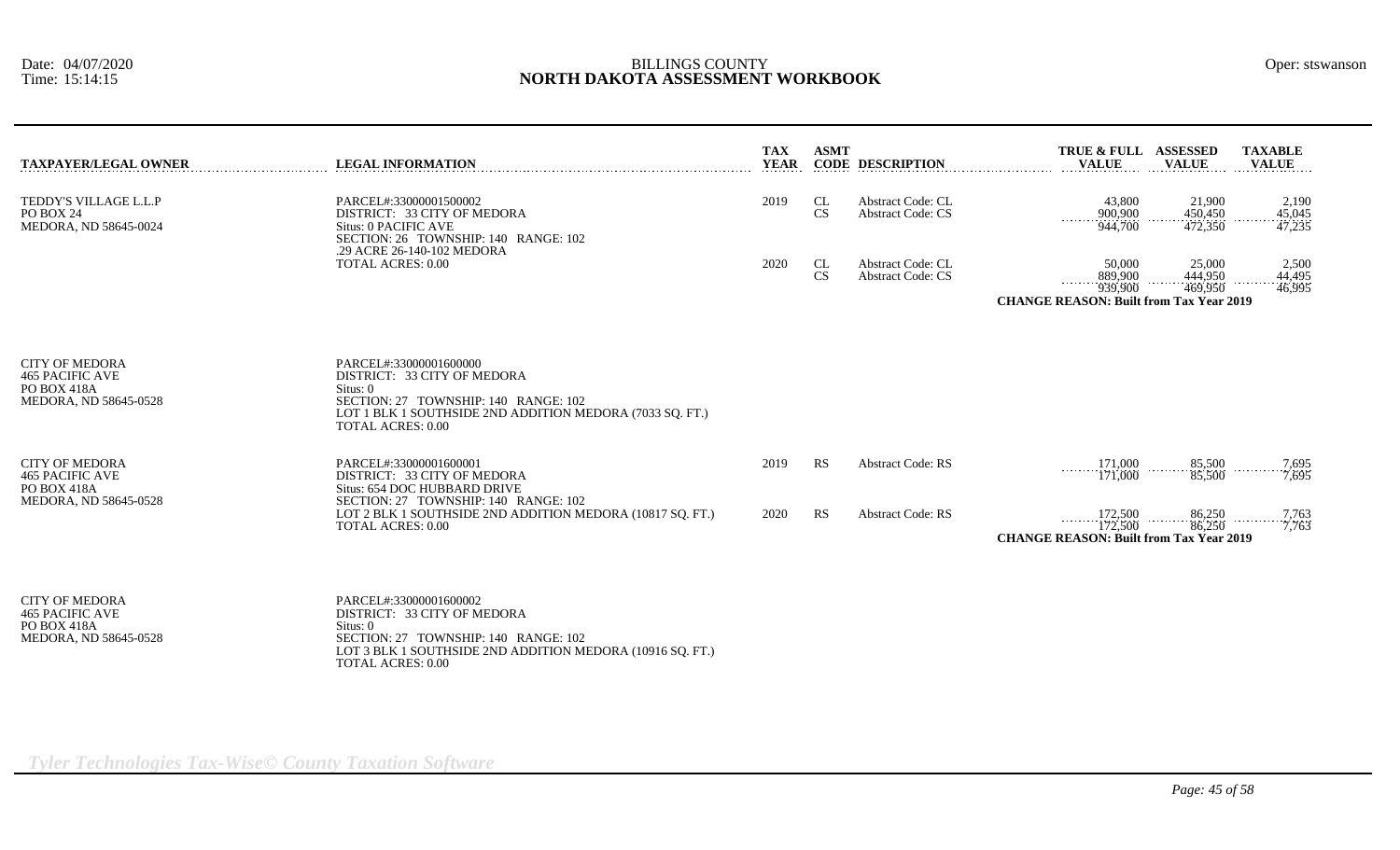| <b>TAXPAYER/LEGAL OWNER</b>                                                                  | <b>LEGAL INFORMATION</b>                                                                                                                                                                           | TAX<br><b>YEAR</b>                                                       | <b>ASMT</b> | <b>CODE DESCRIPTION</b>                              | TRUE & FULL ASSESSED<br><b>VALUE</b>                                 | <b>VALUE</b>               | <b>TAXABLE</b><br><b>VALUE</b> |                         |
|----------------------------------------------------------------------------------------------|----------------------------------------------------------------------------------------------------------------------------------------------------------------------------------------------------|--------------------------------------------------------------------------|-------------|------------------------------------------------------|----------------------------------------------------------------------|----------------------------|--------------------------------|-------------------------|
| <b>CITY OF MEDORA</b><br><b>465 PACIFIC AVE</b><br>PO BOX 418A<br>MEDORA, ND 58645-0528      | PARCEL#:33000001600003<br>DISTRICT: 33 CITY OF MEDORA<br>Situs: 658 DOC HUBBARD DRIVE<br>SECTION: 27 TOWNSHIP: 140 RANGE: 102                                                                      | RS<br><b>Abstract Code: RS</b><br>$\frac{171,000}{171,000}$<br>2019<br>. |             | 85,500<br>85,500                                     | $\begin{array}{c}\n 7,695 \\  \hline\n 7,695\n \end{array}$          |                            |                                |                         |
|                                                                                              | LOT 4 BLK 1 SOUTHSIDE 2ND ADDITION MEDORA (9270 SQ. FT.)<br><b>TOTAL ACRES: 0.00</b>                                                                                                               | 2020                                                                     | RS          | <b>Abstract Code: RS</b>                             | 172,500<br>172,500<br><b>CHANGE REASON: Built from Tax Year 2019</b> | 86,250<br>86,250           |                                | 7,763<br>7,763          |
| <b>CITY OF MEDORA</b><br><b>465 PACIFIC AVE</b><br>PO BOX 418A<br>MEDORA, ND 58645-0528      | PARCEL#:33000001600004<br>DISTRICT: 33 CITY OF MEDORA<br>Situs: 0<br>SECTION: 27 TOWNSHIP: 140 RANGE: 102<br>LOT 5 BLK 1 SOUTHSIDE 2ND ADDITION MEDORA (8110 SQ. FT.)<br><b>TOTAL ACRES: 0.00</b>  |                                                                          |             |                                                      |                                                                      |                            |                                |                         |
| <b>CITY OF MEDORA</b><br><b>465 PACIFIC AVE</b><br>PO BOX 418A<br>MEDORA, ND 58645-0528      | PARCEL#:33000001600005<br>DISTRICT: 33 CITY OF MEDORA<br>Situs: 0<br>SECTION: 27 TOWNSHIP: 140 RANGE: 102<br>LOT 6 BLK 1 SOUTHSIDE 2ND ADDITION MEDORA (9700 SQ. FT.)<br><b>TOTAL ACRES: 0.00</b>  |                                                                          |             |                                                      |                                                                      |                            |                                |                         |
| <b>CITY OF MEDORA</b><br><b>465 PACIFIC AVE</b><br>PO BOX 418A<br>MEDORA, ND 58645-0528      | PARCEL#:33000001600006<br>DISTRICT: 33 CITY OF MEDORA<br>Situs: 0<br>SECTION: 27 TOWNSHIP: 140 RANGE: 102<br>LOT 7 BLK 1 SOUTHSIDE 2ND ADDITION MEDORA (10192 SQ. FT.)<br><b>TOTAL ACRES: 0.00</b> |                                                                          |             |                                                      |                                                                      |                            |                                |                         |
| <b>GOLBERG JERRY P &amp;</b><br><b>SCHNEIDER MARY</b><br>PO BOX 486<br>MEDORA, ND 58645-0367 | PARCEL#:33000001700001<br>DISTRICT: 33 CITY OF MEDORA<br>Situs: 0<br>SECTION: 27 TOWNSHIP: 140 RANGE: 102<br>1.1 AC TRACT IN SESE 27-140-102                                                       | 2019                                                                     | CL<br>CS    | Abstract Code: CL<br><b>Abstract Code: CS</b>        | 25,000<br>95,700<br>.<br>120,700                                     | 12,500<br>47,850<br>60,350 |                                | 1,250<br>4,785<br>6,035 |
|                                                                                              | TOTAL ACRES: 1.10                                                                                                                                                                                  | 2020                                                                     | CL<br>CS    | <b>Abstract Code: CL</b><br><b>Abstract Code: CS</b> | 25,000<br>94,800<br><b><i><u>ALLASSE</u></i></b><br>119,800          | 12,500<br>47,400<br>59,900 |                                | 1,250<br>4,740<br>3,990 |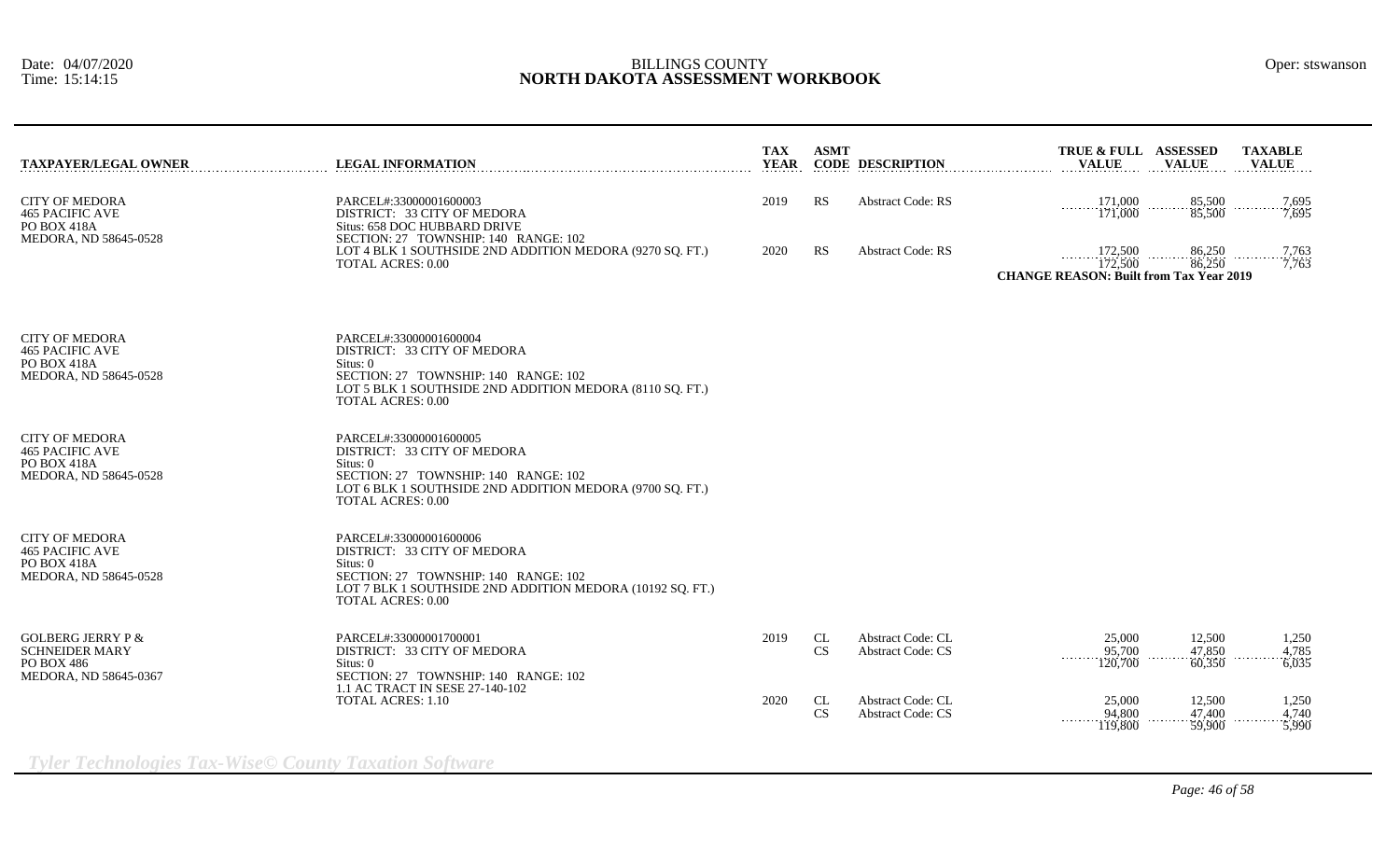| <b>TAXPAYER/LEGAL OWNER</b>                                                    | <b>LEGAL INFORMATION</b>                                                                                                                                                 | <b>TAX</b><br><b>YEAR</b> | <b>ASMT</b>            | <b>CODE DESCRIPTION</b>                              | TRUE & FULL ASSESSED<br><b>VALUE</b>                                               | <b>VALUE</b>                  | <b>TAXABLE</b><br><b>VALUE</b> |
|--------------------------------------------------------------------------------|--------------------------------------------------------------------------------------------------------------------------------------------------------------------------|---------------------------|------------------------|------------------------------------------------------|------------------------------------------------------------------------------------|-------------------------------|--------------------------------|
|                                                                                |                                                                                                                                                                          |                           |                        |                                                      | <b>CHANGE REASON: Built from Tax Year 2019</b>                                     |                               |                                |
| SKACHENKO ARNOLD & BECKERT GEORGETTE<br>139 107TH AVE NW<br>KILLDEER, ND 58640 | PARCEL#:33000001700002<br>DISTRICT: 33 CITY OF MEDORA<br>Situs: 0<br>SECTION: 27 TOWNSHIP: 140 RANGE: 102<br>12.55 AC TRACT & 5.0 AC TRACT IN SESE, LESS 2.11 AC ARW 27- | 2019                      | <b>RL</b><br>RS        | <b>Abstract Code: RL</b><br><b>Abstract Code: RS</b> | 260,600<br>$-608,300$<br>868,900<br>1.1.1.1.1.1.1                                  | 130,300<br>304,150<br>434,450 | 11,727<br>27,374<br>39,101     |
|                                                                                | 140-102<br><b>TOTAL ACRES: 15.44</b>                                                                                                                                     | 2020                      | <b>RL</b><br><b>RS</b> | <b>Abstract Code: RL</b><br><b>Abstract Code: RS</b> | 260,600<br>608,100<br>868,700<br><b>CHANGE REASON: Built from Tax Year 2019</b>    | 130,300<br>304,050<br>434,350 | 11,727<br>$.27,365$<br>39,092  |
| TRNP UNIT 112 TENANT<br><b>BURT KEELA</b><br>PO BOX 586<br>MEDORA, ND 58645    | PARCEL#:33100101387000<br>DISTRICT: 33 CITY OF MEDORA<br>Situs: 202 4TH STREET<br>SUBDIVISION: 33-1001                                                                   | 2019                      | <b>RL</b><br><b>RS</b> | <b>Abstract Code: RL</b><br><b>Abstract Code: RS</b> | 24,500<br>92,500<br>117,000                                                        | 12,250<br>46,250<br>58,500    | 1,103<br>4,163<br>5,266        |
|                                                                                | LOT: $1-4$ BLOCK: 9<br>SECTION: 26 TOWNSHIP: 140 RANGE: 102<br>POSSESSORY INTREST IN E1/2 LOTS 1-4 (UNIT 112) BLOCK 9<br><b>MEDORA</b><br><b>TOTAL ACRES: 0.00</b>       | 2020                      | <b>RL</b><br>RS        | <b>Abstract Code: RL</b><br><b>Abstract Code: RS</b> | 28,000<br>92,200<br>.<br>120,200<br><b>CHANGE REASON: Built from Tax Year 2019</b> | 14,000<br>46,100<br>60,100    | 1,260<br>4,149<br>5,409        |
| <b>TRNP UNIT 110 TENANT</b><br>MCCANN AMY<br>PO BOX 412<br>MEDORA, ND 58645    | PARCEL#:33100101388000<br>DISTRICT: 33 CITY OF MEDORA<br>Situs: 360 SECOND AVE<br>SUBDIVISION: 33-1001<br>LOT: $1-4$ BLOCK: 9                                            | 2019                      | RL<br><b>RS</b>        | <b>Abstract Code: RL</b><br><b>Abstract Code: RS</b> | 28,000<br>92,500<br>120,500                                                        | 14,000<br>46,250<br>60,250    | 1,260<br>4,163<br>5,423        |
|                                                                                | SECTION: 26 TOWNSHIP: 140 RANGE: 102<br>POSSESSORY INTREST IN W1/2 LOTS 1-4, (UNIT 110) PLUS<br>VACATED ALLEY BLK 9 MEDORA<br><b>TOTAL ACRES: 0.00</b>                   | 2020                      | RL<br>RS               | <b>Abstract Code: RL</b><br><b>Abstract Code: RS</b> | 32,000<br>92,200<br>124,200<br><b>CHANGE REASON: Built from Tax Year 2019</b>      | 16,000<br>46,100<br>62,100    | 1,440<br>$4,149$<br>5,589      |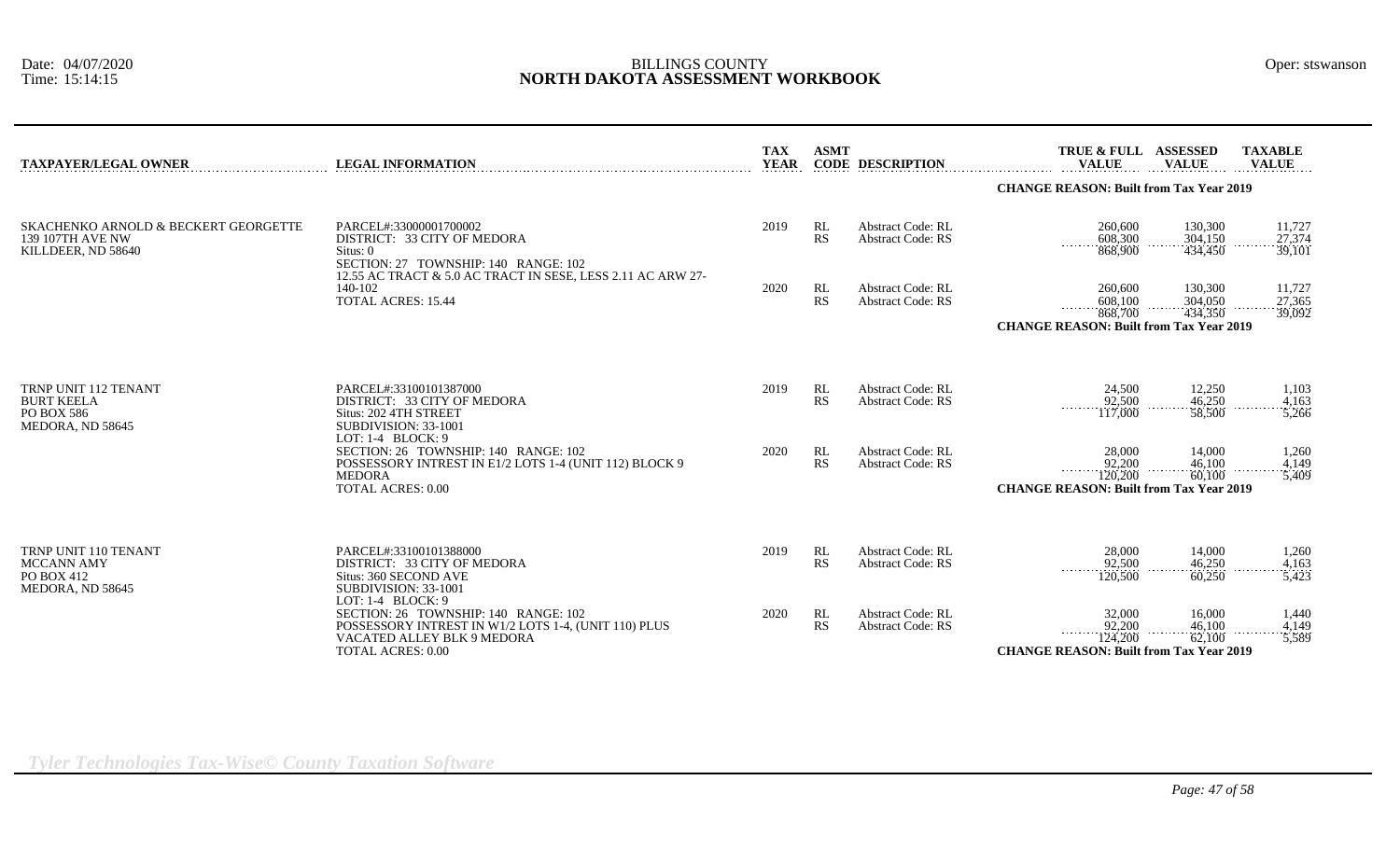| TAXPAYER/LEGAL OWNER                                                              | <b>LEGAL INFORMATION</b>                                                                                                                                                               | <b>TAX</b><br><b>YEAR</b> | <b>ASMT</b>     | <b>CODE DESCRIPTION</b>                              | <b>ASSESSED</b><br><b>TAXABLE</b><br><b>TRUE &amp; FULL</b><br><b>VALUE</b><br><b>VALUE</b><br><b>VALUE</b>                                                                |  |
|-----------------------------------------------------------------------------------|----------------------------------------------------------------------------------------------------------------------------------------------------------------------------------------|---------------------------|-----------------|------------------------------------------------------|----------------------------------------------------------------------------------------------------------------------------------------------------------------------------|--|
| TRNP UNIT 106 TENANT<br><b>CUTRONE ALEXANDER</b><br>PO BOX 13<br>MEDORA, ND 58645 | PARCEL#:33100101395000<br>DISTRICT: 33 CITY OF MEDORA<br>Situs: 340 SECOND AVE<br>SUBDIVISION: 33-1001                                                                                 | 2019                      | RL<br><b>RS</b> | <b>Abstract Code: RL</b><br><b>Abstract Code: RS</b> | 28,000<br>14,000<br>1,260<br>$\frac{93,500}{121,500}$<br>$\frac{46,750}{60,750}$<br>4,208<br>1.1.1.1.1<br>3,468                                                            |  |
|                                                                                   | LOT: $21-24$ BLOCK: 9<br>SECTION: 26 TOWNSHIP: 140 RANGE: 102<br>POSSESSORY INTEREST IN E1/2 OF LOTS 21-24 (UNIT 106) PLUS<br>VACATED ALLEY BLOCK 9 MEDORA<br><b>TOTAL ACRES: 0.00</b> | 2020                      | RL<br><b>RS</b> | <b>Abstract Code: RL</b><br><b>Abstract Code: RS</b> | 32,000<br>16,000<br>1,440<br>93,100<br>$\frac{46,550}{62,550}$<br>4,190<br>125,100<br>5,630<br><b>CHANGE REASON: Built from Tax Year 2019</b>                              |  |
| TRNP UNIT 105 TENANT<br>PO BOX<br>MEDORA, ND 58645                                | PARCEL#:33100101396000<br>DISTRICT: 33 CITY OF MEDORA<br>Situs: 201 THIRD STREET<br>SUBDIVISION: 33-1001<br>LOT: 21-24 BLOCK: 9                                                        | 2019                      | RL<br><b>RS</b> | <b>Abstract Code: RL</b><br><b>Abstract Code: RS</b> | 24,500<br>12,250<br>1,103<br>93,500<br>46,750<br>4,208<br>.<br>118,000<br>5,311<br>59,000                                                                                  |  |
|                                                                                   | SECTION: 26 TOWNSHIP: 140 RANGE: 102<br>POSSESSORY INTEREST IN W1/2 OF LOTS 21-24 (UNIT 105) BLOCK<br>9 MEDORA<br><b>TOTAL ACRES: 0.00</b>                                             | 2020                      | RL<br><b>RS</b> | <b>Abstract Code: RL</b><br><b>Abstract Code: RS</b> | 28,000<br>14,000<br>1,260<br>$\frac{93,100}{121,100}$<br>$\frac{46,550}{60,550}$<br>4,190<br>.<br>.<br><u>.</u><br>3,450<br><b>CHANGE REASON: Built from Tax Year 2019</b> |  |
| TRNP UNIT 101 TENANT<br>ROSS SCOTT & WENDY<br>PO BOX 627<br>MEDORA, ND 58645      | PARCEL#:33100101397000<br>DISTRICT: 33 CITY OF MEDORA<br>Situs: 200 THIRD STREET<br>SUBDIVISION: 33-1001<br>LOT: 1-4 BLOCK: 10                                                         | 2019                      | RL<br><b>RS</b> | <b>Abstract Code: RL</b><br><b>Abstract Code: RS</b> | 24,500<br>12,250<br>1,103<br>46,750<br>93,500<br>4,208<br>.<br>59,000<br>118,000<br>5,311                                                                                  |  |
|                                                                                   | SECTION: 26 TOWNSHIP: 140 RANGE: 102<br>POSSESSORY INTEREST IN E1/2 OF LOTS 1-4 (UNIT 101) BLOCK 10<br><b>MEDORA</b><br><b>TOTAL ACRES: 0.00</b>                                       | 2020                      | RL<br><b>RS</b> | <b>Abstract Code: RL</b><br><b>Abstract Code: RS</b> | 28,000<br>14,000<br>1,260<br>93,100<br>46,550<br>4,190<br>121,100<br>60,550<br>5,450<br><b>CHANGE REASON: Built from Tax Year 2019</b>                                     |  |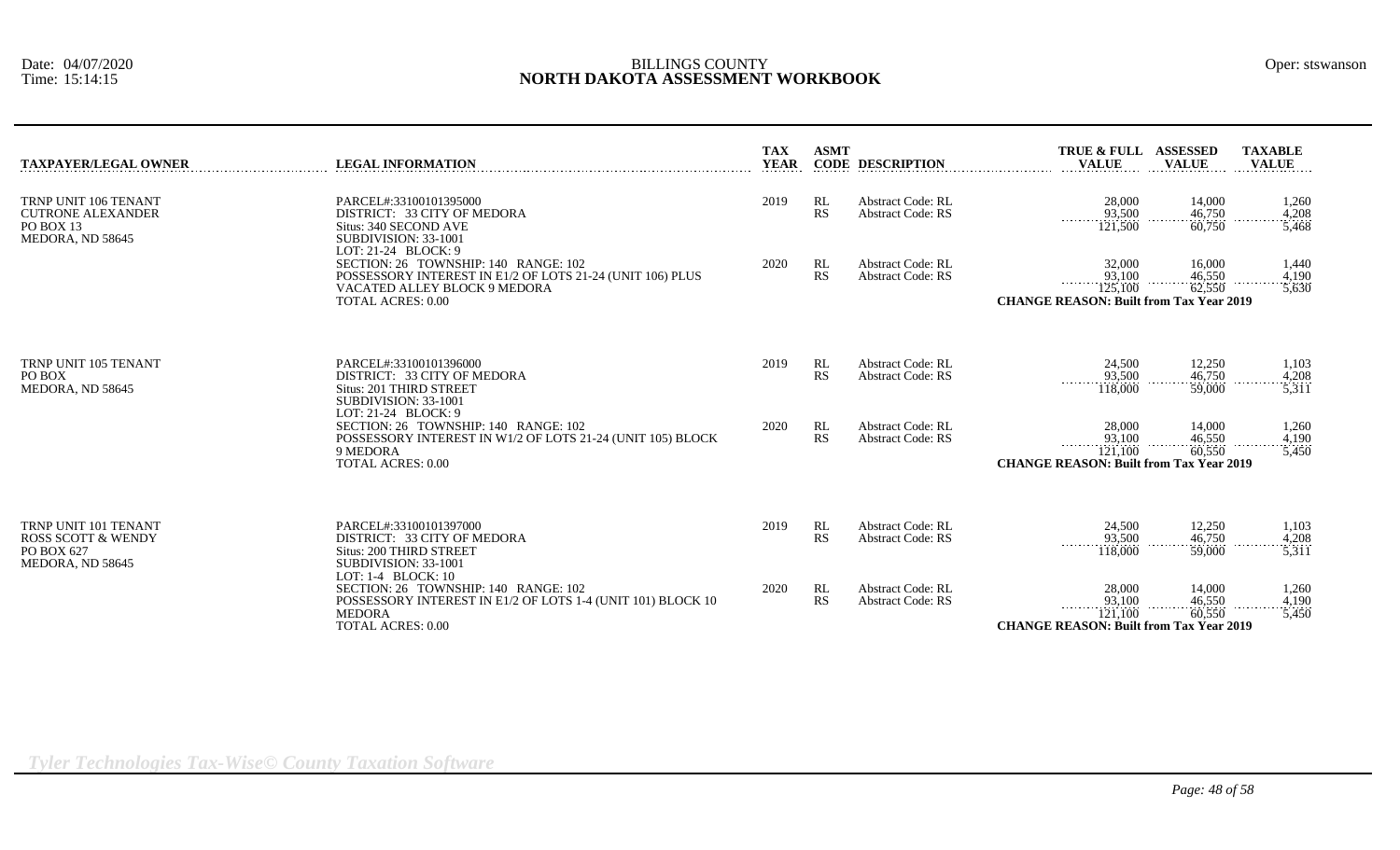| TAXPAYER/LEGAL OWNER                                                          | <b>LEGAL INFORMATION</b>                                                                                                                                                           | <b>TAX</b><br><b>YEAR</b> | <b>ASMT</b>     | <b>CODE DESCRIPTION</b>                              | <b>TRUE &amp; FULL</b><br><b>VALUE</b>                                             | <b>ASSESSED</b><br><b>VALUE</b> | <b>TAXABLE</b><br><b>VALUE</b>         |
|-------------------------------------------------------------------------------|------------------------------------------------------------------------------------------------------------------------------------------------------------------------------------|---------------------------|-----------------|------------------------------------------------------|------------------------------------------------------------------------------------|---------------------------------|----------------------------------------|
| TRNP UNIT 102 TENANT<br><b>DENEEN JAMES</b><br>PO BOX 633<br>MEDORA, ND 58645 | PARCEL#:33100101398000<br>DISTRICT: 33 CITY OF MEDORA<br>Situs: 260 SECOND AVE<br>SUBDIVISION: 33-1001                                                                             | 2019                      | RL<br><b>RS</b> | <b>Abstract Code: RL</b><br><b>Abstract Code: RS</b> | 28,000<br>93,500<br>.<br>121,500                                                   | 14,000<br>46,750<br>60,750      | 1,260<br>4,208<br>5,468                |
|                                                                               | LOT: 1-4 BLOCK: 10<br>SECTION: 26 TOWNSHIP: 140 RANGE: 102<br>POSSESSORY INTEREST IN W1/2 OF LOTS 1-4 (UNIT 102) PLUS<br>VACATED ALLEY BLOCK 10 MEDORA<br><b>TOTAL ACRES: 0.00</b> | 2020                      | RL<br><b>RS</b> | <b>Abstract Code: RL</b><br><b>Abstract Code: RS</b> | 32,000<br>93,100<br>125,100<br><b>CHANGE REASON: Built from Tax Year 2019</b>      | 16,000<br>46,550<br>62,550      | 1,440<br>4,190<br>5,630                |
| TRNP UNIT 103 TENANT<br>SEXTON CHAD<br>PO BOX 133<br>MEDORA, ND 58645         | PARCEL#:33100101405000<br>DISTRICT: 33 CITY OF MEDORA<br>Situs: 240 SECOND AVE<br>SUBDIVISION: 33-1001<br>LOT: 21-24 BLOCK: 10                                                     | 2019                      | RL<br><b>RS</b> | <b>Abstract Code: RL</b><br><b>Abstract Code: RS</b> | 28,000<br>93,500<br>.<br>121,500                                                   | 14.000<br>46,750<br>60,750      | 1,260<br>4,208<br>5,468                |
|                                                                               | SECTION: 27 TOWNSHIP: 140 RANGE: 102<br>POSSESSORY INTEREST IN E1/2 OF LOTS 21-24 (UNIT 103) BLOCK<br><b>10 PLUS VACATED ALLEY MEDORA</b><br><b>TOTAL ACRES: 0.00</b>              | 2020                      | RL<br><b>RS</b> | <b>Abstract Code: RL</b><br><b>Abstract Code: RS</b> | 32,000<br>93,100<br>.<br>125,100<br><b>CHANGE REASON: Built from Tax Year 2019</b> | 16,000<br>46,550<br>62,550      | 1,440<br>4,190<br>$- - - - -$<br>5,630 |
| TRNP UNIT 104 TENANT<br>PO BOX<br>MEDORA, ND 58645                            | PARCEL#:33100101406000<br>DISTRICT: 33 CITY OF MEDORA<br>Situs: 201 MAIN STREET<br>SUBDIVISION: 33-1001<br>LOT: 21-24 BLOCK: 10                                                    | 2019                      | RL<br><b>RS</b> | <b>Abstract Code: RL</b><br><b>Abstract Code: RS</b> | 24,500<br>93,500<br>.<br>118,000                                                   | 12,250<br>46,750<br>59,000      | 1,103<br>4,208<br>3,311                |
|                                                                               | SECTION: 27 TOWNSHIP: 140 RANGE: 102<br>POSSESSORY INTEREST IN W1/2 LOTS 21-24 (UNIT 104) BLOCK 10<br><b>MEDORA</b><br><b>TOTAL ACRES: 0.00</b>                                    | 2020                      | RL<br><b>RS</b> | <b>Abstract Code: RL</b><br><b>Abstract Code: RS</b> | 28,000<br>93,100<br>.<br>121.100<br><b>CHANGE REASON: Built from Tax Year 2019</b> | 14,000<br>46.550<br>60,550      | 1,260<br>4,190<br>5,450                |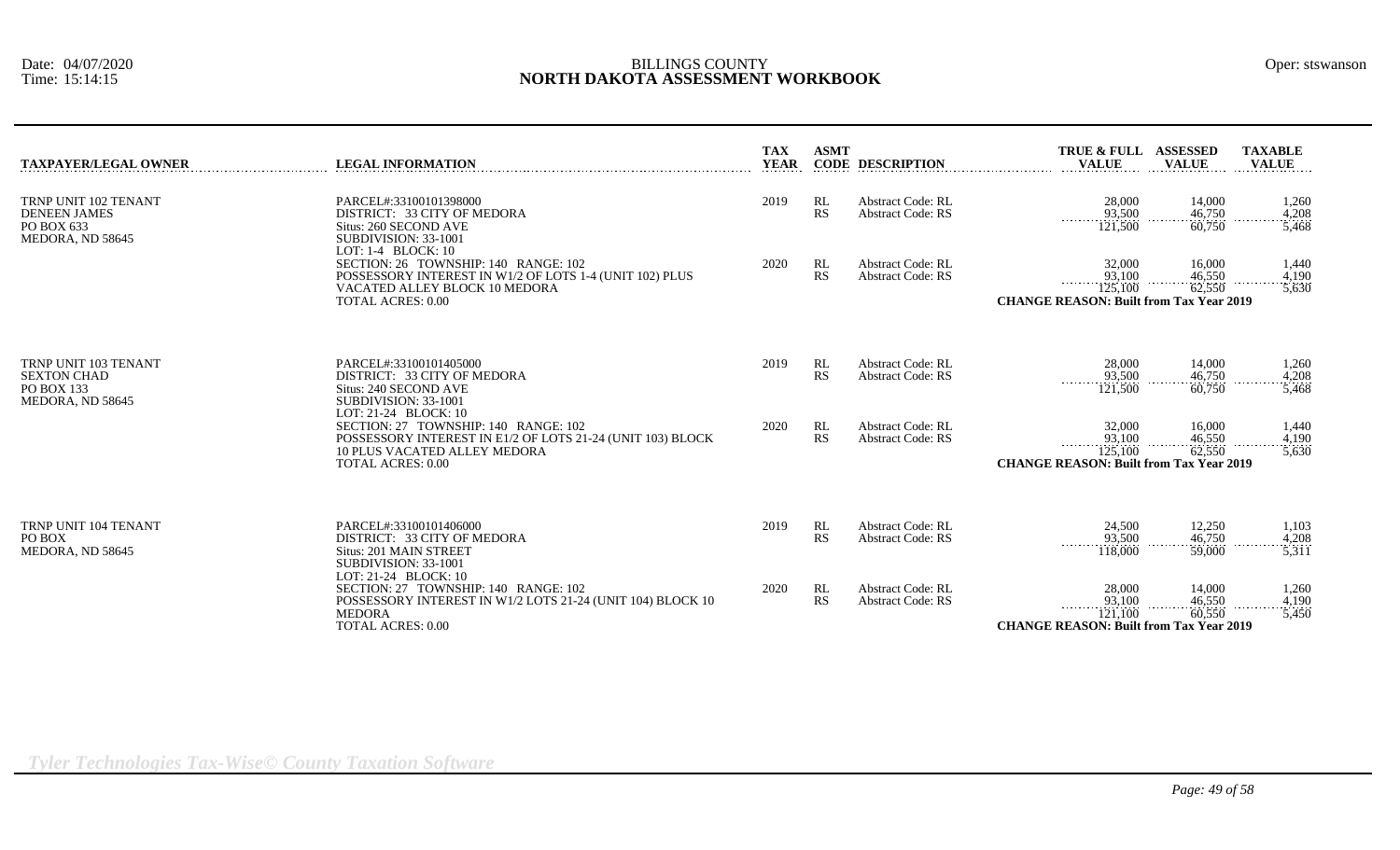| <b>TAXPAYER/LEGAL OWNER</b>                                                                     | <b>LEGAL INFORMATION</b>                                                                                                                                                                      | <b>TAX</b><br><b>YEAR</b> | <b>ASMT</b><br><b>CODE DESCRIPTION</b> | TRUE & FULL ASSESSED<br><b>VALUE</b> | <b>VALUE</b> | <b>TAXABLE</b><br><b>VALUE</b> |
|-------------------------------------------------------------------------------------------------|-----------------------------------------------------------------------------------------------------------------------------------------------------------------------------------------------|---------------------------|----------------------------------------|--------------------------------------|--------------|--------------------------------|
| <b>CITY OF MEDORA</b><br><b>465 PACIFIC AVE</b><br>PO BOX 418A<br>MEDORA, ND 58645-0528         | PARCEL#:33300000020200<br>DISTRICT: 33 CITY OF MEDORA<br>Situs: 0<br>LOT: 18 BLOCK: 13<br>SECTION: 27 TOWNSHIP: 140 RANGE: 102<br>LOT 18 BLK 13 (ALLEY) - EXEMPT<br><b>TOTAL ACRES: 0.00</b>  |                           |                                        |                                      |              |                                |
| <b>STATE HISTORICAL SOCIETY</b><br>OF NORTH DAKOTA<br>612 E BOULEVARD AVE<br>BISMARCK, ND 58505 | PARCEL#:33300000020201<br>DISTRICT: 33 CITY OF MEDORA<br>Situs: 0<br>LOT: 19 BLOCK: 13<br>SECTION: 27 TOWNSHIP: 140 RANGE: 102<br>LOT 19 BLK 13 MEDORA - EXEMPT<br><b>TOTAL ACRES: 0.00</b>   |                           |                                        |                                      |              |                                |
| <b>STATE HISTORICAL SOCIETY</b><br>OF NORTH DAKOTA<br>612 E BOULEVARD AVE<br>BISMARCK, ND 58505 | PARCEL#:33300000020202<br>DISTRICT: 33 CITY OF MEDORA<br>Situs: 0<br>LOT: 20 BLOCK: 13<br>SECTION: 27 TOWNSHIP: 140 RANGE: 102<br>LOT 20 BLK 13 MEDORA - EXEMPT<br><b>TOTAL ACRES: 0.00</b>   |                           |                                        |                                      |              |                                |
| <b>STATE HISTORICAL SOCIETY</b><br>OF NORTH DAKOTA<br>612 E BOULEVARD AVE<br>BISMARCK, ND 58505 | PARCEL#:33300000020203<br>DISTRICT: 33 CITY OF MEDORA<br>Situs: 0<br>LOT: 21 BLOCK: 13<br>SECTION: 27 TOWNSHIP: 140 RANGE: 102<br>LOT 21 BLK 13 MEDORA - EXEMPT<br><b>TOTAL ACRES: 0.00</b>   |                           |                                        |                                      |              |                                |
| STATE HISTORICAL SOCIETY<br>OF NORTH DAKOTA<br>612 E BOULEVARD AVE<br>BISMARCK, ND 58505        | PARCEL#:33300000020204<br>DISTRICT: 33 CITY OF MEDORA<br>Situs: 0<br>LOT: $22$ BLOCK: 13<br>SECTION: 27 TOWNSHIP: 140 RANGE: 102<br>LOT 22 BLK 13 MEDORA - EXEMPT<br><b>TOTAL ACRES: 0.00</b> |                           |                                        |                                      |              |                                |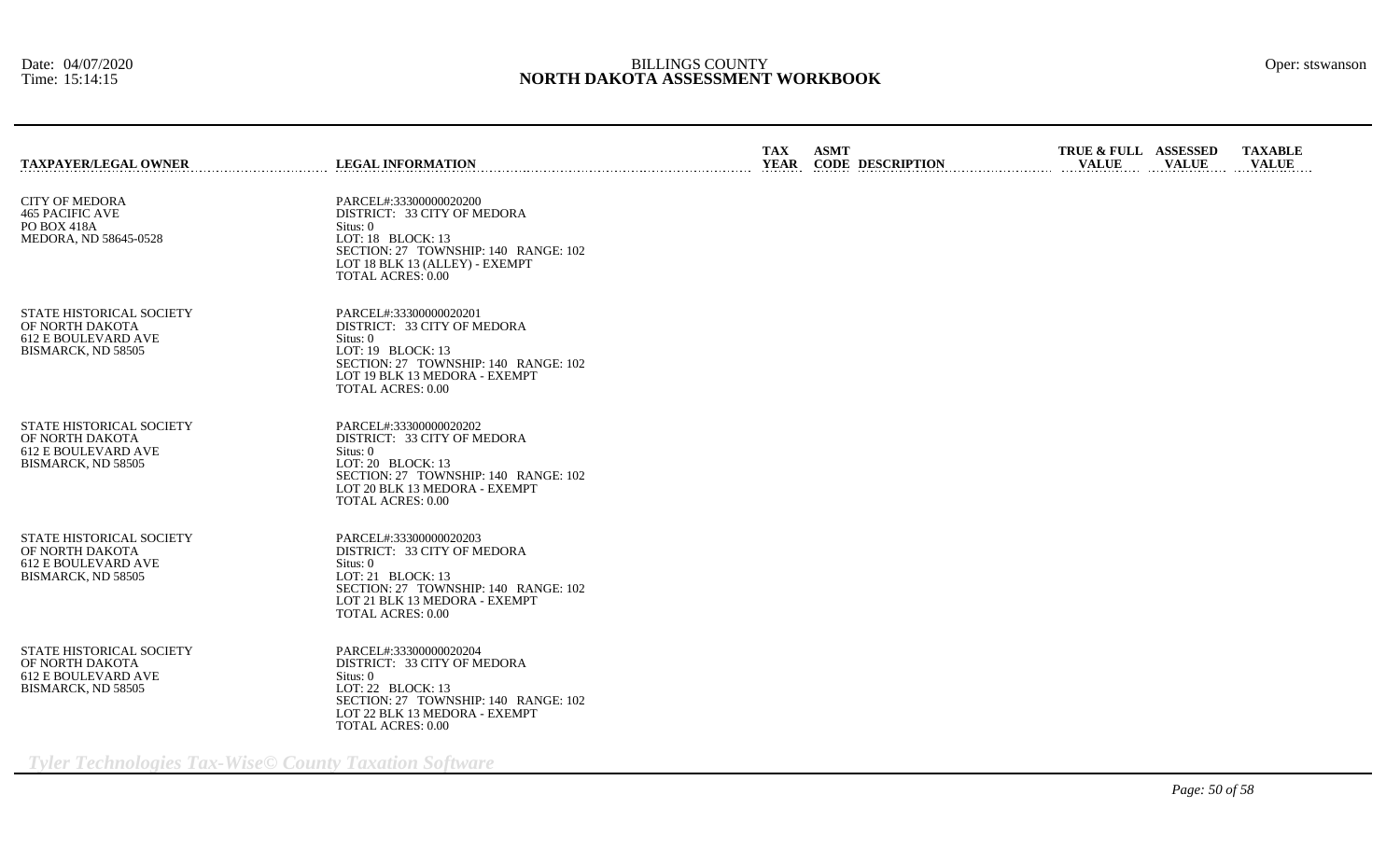| <b>TAXPAYER/LEGAL OWNER</b>                                                              | <b>LEGAL INFORMATION</b>                                                                                                                                                                                                       | <b>TAX</b><br><b>YEAR</b> | <b>ASMT</b><br><b>CODE DESCRIPTION</b> | TRUE & FULL ASSESSED<br><b>VALUE</b> | <b>VALUE</b> | <b>TAXABLE</b><br><b>VALUE</b> |
|------------------------------------------------------------------------------------------|--------------------------------------------------------------------------------------------------------------------------------------------------------------------------------------------------------------------------------|---------------------------|----------------------------------------|--------------------------------------|--------------|--------------------------------|
| STATE HISTORICAL SOCIETY<br>OF NORTH DAKOTA<br>612 E BOULEVARD AVE<br>BISMARCK, ND 58505 | PARCEL#:33300000020205<br>DISTRICT: 33 CITY OF MEDORA<br>Situs: 0<br>LOT: 23 BLOCK: 13<br>SECTION: 27 TOWNSHIP: 140 RANGE: 102<br>LOT 23 BLK 13 MEDORA - EXEMPT<br><b>TOTAL ACRES: 0.00</b>                                    |                           |                                        |                                      |              |                                |
| STATE HISTORICAL SOCIETY<br>OF NORTH DAKOTA<br>612 E BOULEVARD AVE<br>BISMARCK, ND 58505 | PARCEL#:33300000020206<br>DISTRICT: 33 CITY OF MEDORA<br>Situs: 0<br>LOT: 24 BLOCK: 13<br>SECTION: 27 TOWNSHIP: 140 RANGE: 102<br>LOT 24 BLK 13 MEDORA - EXEMPT<br><b>TOTAL ACRES: 0.00</b>                                    |                           |                                        |                                      |              |                                |
| <b>BILLINGS COUNTY SCHOOL DIST 1</b><br>PO BOX 307<br>MEDORA, ND 58604                   | PARCEL#:33300000189200<br>DISTRICT: 33 CITY OF MEDORA<br>Situs: 350 BROADWAY<br>ALL OF BLOCK 19, ORGINAL MEDORA<br><b>TOTAL ACRES: 0.00</b>                                                                                    |                           |                                        |                                      |              |                                |
| MEDORA CITY SHOP<br><b>PO BOX 418A</b><br>MEDORA, ND 58645                               | PARCEL#:33300000385200<br>DISTRICT: 33 CITY OF MEDORA<br>Situs: 610 EAST RIVER RD SOUTH<br>LOT: 4 BLOCK: 7<br>SECTION: 27 TOWNSHIP: 140 RANGE: 102<br>LOT 4 BLK 7 SOUTH MEDORA, CITY SHOP - EXEMPT<br><b>TOTAL ACRES: 0.00</b> |                           |                                        |                                      |              |                                |
| <b>TRNP</b><br>PO BOX 7<br>MEDORA, ND 58645                                              | PARCEL#:33300001383200<br>DISTRICT: 33 CITY OF MEDORA<br>Situs: 0<br>LOT: 3 BLOCK: 8<br>SECTION: 26 TOWNSHIP: 140 RANGE: 102<br>LOT 3 BLK 8 MEDORA - EXEMPT<br><b>TOTAL ACRES: 0.00</b>                                        |                           |                                        |                                      |              |                                |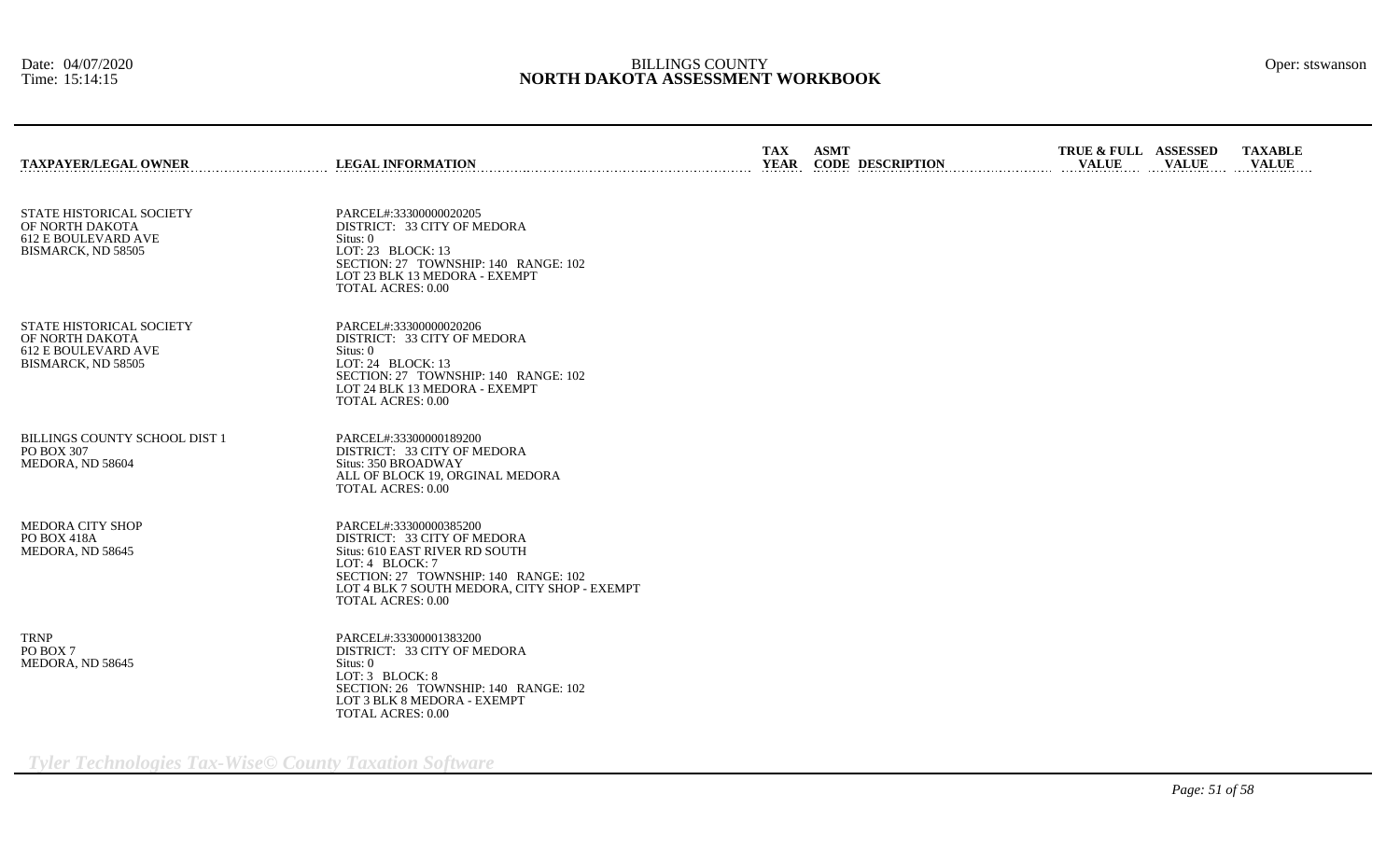| <b>TAXPAYER/LEGAL OWNER</b>                 | <b>LEGAL INFORMATION</b>                                                                                                                                                                | TAX<br>YEAR | ASMT<br><b>CODE DESCRIPTION</b> | TRUE & FULL ASSESSED<br><b>VALUE</b> | <b>VALUE</b> | <b>TAXABLE</b><br><b>VALUE</b> |
|---------------------------------------------|-----------------------------------------------------------------------------------------------------------------------------------------------------------------------------------------|-------------|---------------------------------|--------------------------------------|--------------|--------------------------------|
| <b>TRNP</b><br>PO BOX 7<br>MEDORA, ND 58645 | PARCEL#:33300001383201<br>DISTRICT: 33 CITY OF MEDORA<br>Situs: 0<br>LOT: 4 BLOCK: 8<br>SECTION: 26 TOWNSHIP: 140 RANGE: 102<br>LOT 4 BLK 8 MEDORA - EXEMPT<br><b>TOTAL ACRES: 0.00</b> |             |                                 |                                      |              |                                |
| <b>TRNP</b><br>PO BOX 7<br>MEDORA, ND 58645 | PARCEL#:33300001383202<br>DISTRICT: 33 CITY OF MEDORA<br>Situs: 0<br>LOT: 5 BLOCK: 8<br>SECTION: 26 TOWNSHIP: 140 RANGE: 102<br>LOT 5 BLK 8 MEDORA - EXEMPT<br><b>TOTAL ACRES: 0.00</b> |             |                                 |                                      |              |                                |
| <b>TRNP</b><br>PO BOX 7<br>MEDORA, ND 58645 | PARCEL#:33300001383203<br>DISTRICT: 33 CITY OF MEDORA<br>Situs: 0<br>LOT: 6 BLOCK: 8<br>SECTION: 26 TOWNSHIP: 140 RANGE: 102<br>LOT 6 BLK 8 MEDORA - EXEMPT<br><b>TOTAL ACRES: 0.00</b> |             |                                 |                                      |              |                                |
| <b>TRNP</b><br>PO BOX 7<br>MEDORA, ND 58645 | PARCEL#:33300001383204<br>DISTRICT: 33 CITY OF MEDORA<br>Situs: 0<br>LOT: 7 BLOCK: 8<br>SECTION: 26 TOWNSHIP: 140 RANGE: 102<br>LOT 7 BLK 8 MEDORA - EXEMPT<br><b>TOTAL ACRES: 0.00</b> |             |                                 |                                      |              |                                |
| <b>TRNP</b><br>PO BOX 7<br>MEDORA, ND 58645 | PARCEL#:33300001383205<br>DISTRICT: 33 CITY OF MEDORA<br>Situs: 0<br>LOT: 8 BLOCK: 8<br>SECTION: 26 TOWNSHIP: 140 RANGE: 102<br>LOT 8 BLK 8 MEDORA - EXEMPT<br><b>TOTAL ACRES: 0.00</b> |             |                                 |                                      |              |                                |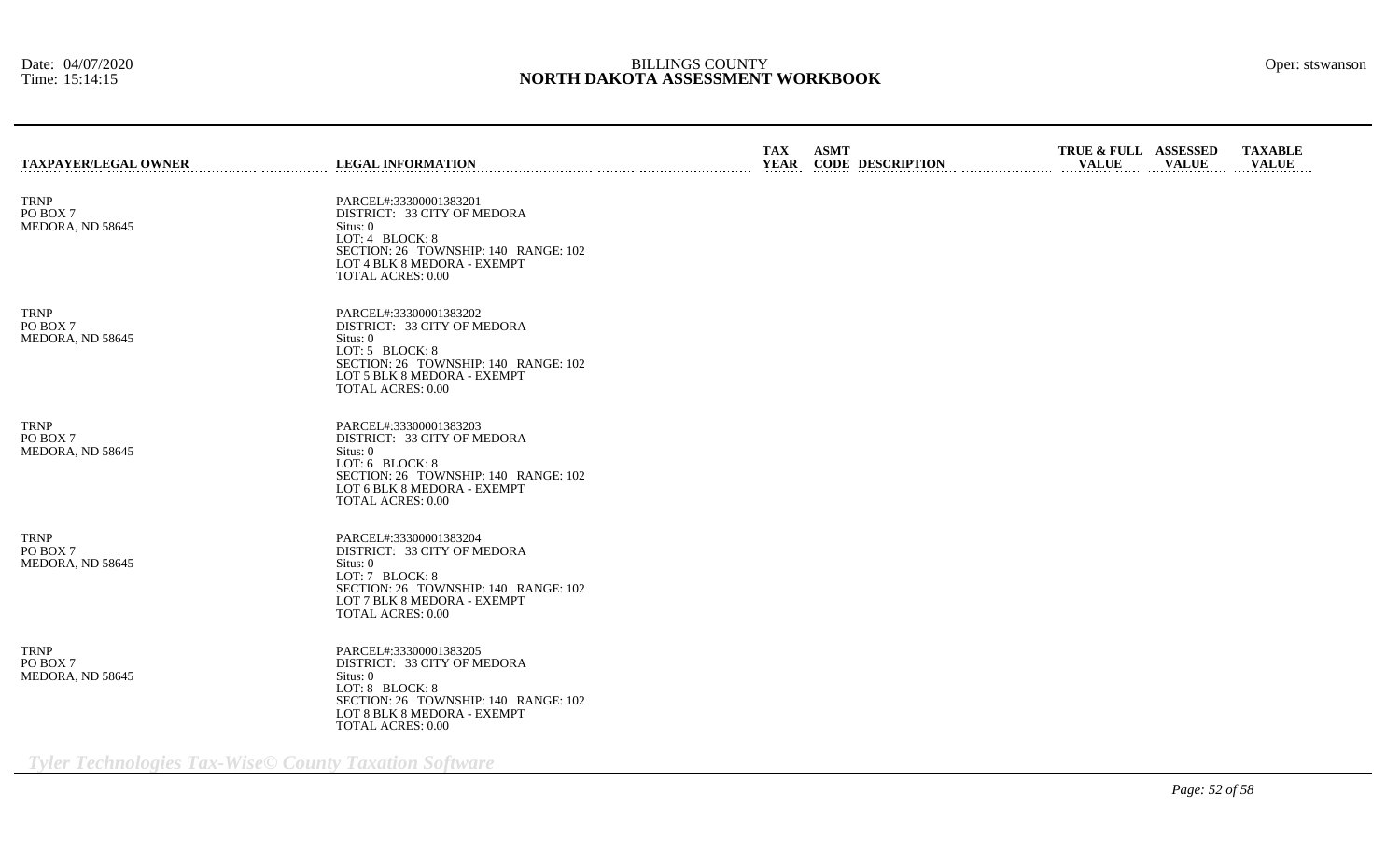| <b>TAXPAYER/LEGAL OWNER</b>                                            | <b>LEGAL INFORMATION</b>                                                                                                                                                                                  | <b>TAX</b><br><b>YEAR</b> | <b>ASMT</b> | <b>CODE DESCRIPTION</b> | TRUE & FULL ASSESSED<br><b>VALUE</b> | <b>VALUE</b> | <b>TAXABLE</b><br><b>VALUE</b> |
|------------------------------------------------------------------------|-----------------------------------------------------------------------------------------------------------------------------------------------------------------------------------------------------------|---------------------------|-------------|-------------------------|--------------------------------------|--------------|--------------------------------|
| <b>TRNP</b><br>PO BOX 7<br>MEDORA, ND 58645                            | PARCEL#:33300001383206<br>DISTRICT: 33 CITY OF MEDORA<br>Situs: 0<br>LOT: 9 BLOCK: 8<br>SECTION: 26 TOWNSHIP: 140 RANGE: 102<br>LOT 9 BLK 8 MEDORA - EXEMPT<br><b>TOTAL ACRES: 0.00</b>                   |                           |             |                         |                                      |              |                                |
| <b>TRNP</b><br>PO BOX 7<br>MEDORA, ND 58645                            | PARCEL#:33300001383207<br>DISTRICT: 33 CITY OF MEDORA<br>Situs: 0<br>LOT: 10 BLOCK: 8<br>SECTION: 26 TOWNSHIP: 140 RANGE: 102<br>LOT 10 BLK 8 MEDORA - EXEMPT<br><b>TOTAL ACRES: 0.00</b>                 |                           |             |                         |                                      |              |                                |
| CONGREGATIONAL CHURCH<br>PO BOX 174<br>375 3RD AVE<br>MEDORA, ND 58645 | PARCEL#:33300001391200<br>DISTRICT: 33 CITY OF MEDORA<br>Situs: 355 THIRD AVE<br>LOT: 9-12 BLOCK: 9<br>SECTION: 26 TOWNSHIP: 140 RANGE: 102<br>CONGREGATIONAL CHURCH - EXEMPT<br><b>TOTAL ACRES: 0.00</b> |                           |             |                         |                                      |              |                                |
| <b>TRNP</b><br>PO BOX 7<br>MEDORA, ND 58645                            | PARCEL#:33300001397200<br>DISTRICT: 33 CITY OF MEDORA<br>Situs: 201 EAST RIVER RD N<br>SECTION: 00 TOWNSHIP: 000<br>NATIONAL PARK BUILDING - EXEMPT<br><b>TOTAL ACRES: 0.00</b>                           |                           |             |                         |                                      |              |                                |
| <b>TRNP</b><br>PO BOX 7<br>MEDORA, ND 58645                            | PARCEL#:33300001412200<br>DISTRICT: 33 CITY OF MEDORA<br>Situs: 0<br><b>BLOCK: 12</b><br>SECTION: 27 TOWNSHIP: 140 RANGE: 102<br>W1/2 BLK 12 MEDORA - EXEMPT<br><b>TOTAL ACRES: 0.00</b>                  |                           |             |                         |                                      |              |                                |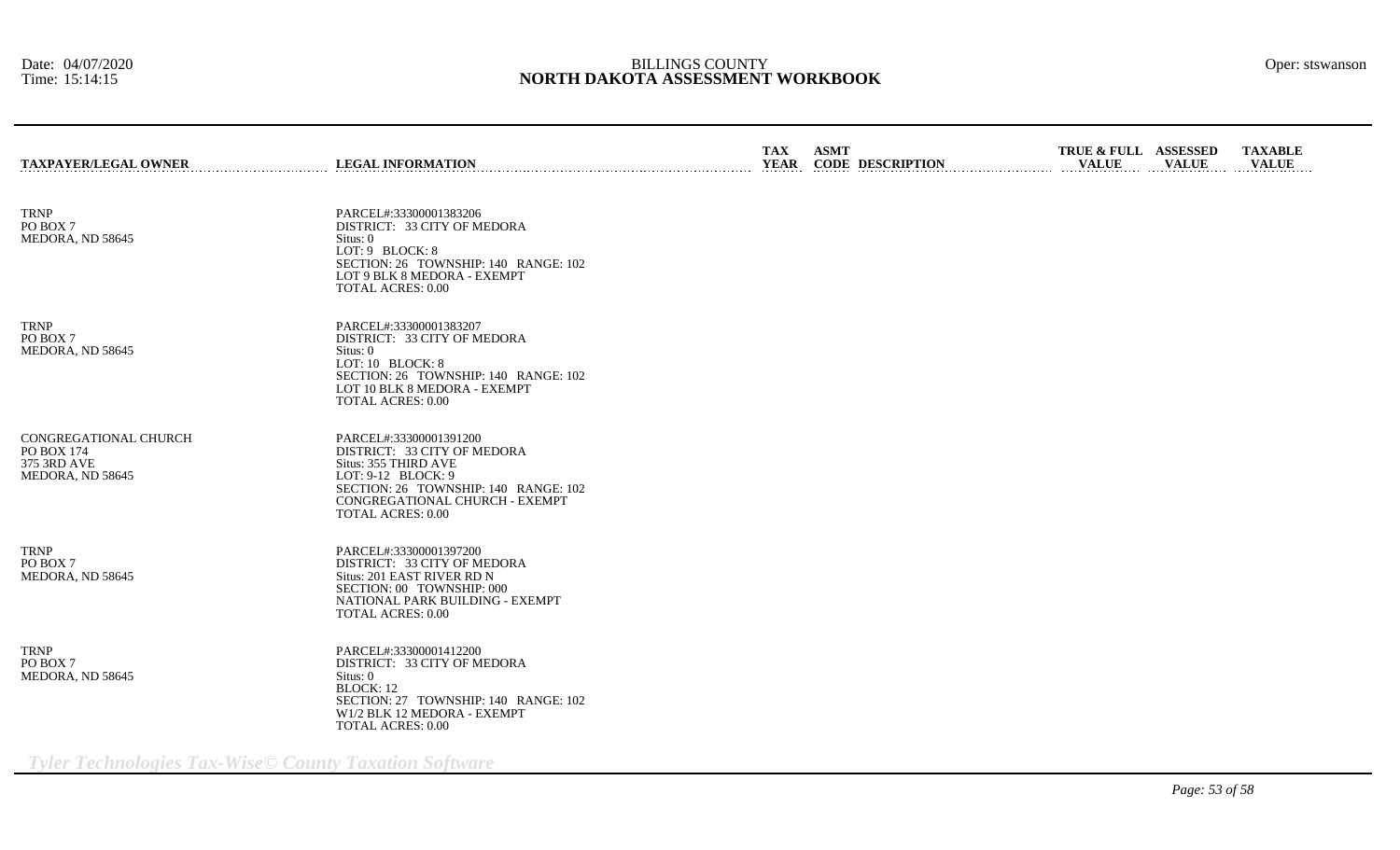| <b>TAXPAYER/LEGAL OWNER</b>                                               | <b>LEGAL INFORMATION</b>                                                                                                                                                                                                          | <b>TAX</b><br>YEAR | <b>ASMT</b><br><b>CODE DESCRIPTION</b> | TRUE & FULL ASSESSED<br><b>VALUE</b> | <b>VALUE</b> | <b>TAXABLE</b><br><b>VALUE</b> |
|---------------------------------------------------------------------------|-----------------------------------------------------------------------------------------------------------------------------------------------------------------------------------------------------------------------------------|--------------------|----------------------------------------|--------------------------------------|--------------|--------------------------------|
| MEDORA CITY FIREHALL<br>PO BOX 211<br>MEDORA, ND 58645                    | PARCEL#:33300001417200<br>DISTRICT: 33 CITY OF MEDORA<br>Situs: 251 BROADWAY<br>LOT: 11 BLOCK: 13<br>SECTION: 26 TOWNSHIP: 140 RANGE: 102<br>MEDORA CITY FIREHALL - EXEMPT<br><b>TOTAL ACRES: 0.00</b>                            |                    |                                        |                                      |              |                                |
| ST MARY'S CATHOLIC CHURCH<br><b>305 FOURTH STREET</b><br>MEDORA, ND 58645 | PARCEL#:33300001440200<br>DISTRICT: 33 CITY OF MEDORA<br><b>Situs: 305 FOURTH STREET</b><br>LOT: 23-24 BLOCK: 15<br>SECTION: 26 TOWNSHIP: 140 RANGE: 102<br>ST. MARY'S CATHOLIC CHURCH - EXEMPT<br><b>TOTAL ACRES: 0.00</b>       |                    |                                        |                                      |              |                                |
| MEDORA LUTHERAN CHURCH<br>490 BROADWAY<br>MEDORA, ND 58645                | PARCEL#:33300001443200<br>DISTRICT: 33 CITY OF MEDORA<br>Situs: 490 BROADWAY<br>LOT: $1-4$ BLOCK: $18$<br>SECTION: 26 TOWNSHIP: 140 RANGE: 102<br>MEDORA LUTHERAN CHURCH PLUSE VACATED ALLEY - EXEMPT<br><b>TOTAL ACRES: 0.00</b> |                    |                                        |                                      |              |                                |
| <b>BILLINGS COUNTY MUSEUM</b><br>PO BOX 364<br>MEDORA, ND 58645           | PARCEL#:33300001444200<br>DISTRICT: 33 CITY OF MEDORA<br><b>Situs: 475 FOURTH STREET</b><br>LOT: 13-18 BLOCK: 18<br>SECTION: 26 TOWNSHIP: 140 RANGE: 102<br><b>BILLINGS COUNTY MUSEUM - EXEMPT</b><br><b>TOTAL ACRES: 0.00</b>    |                    |                                        |                                      |              |                                |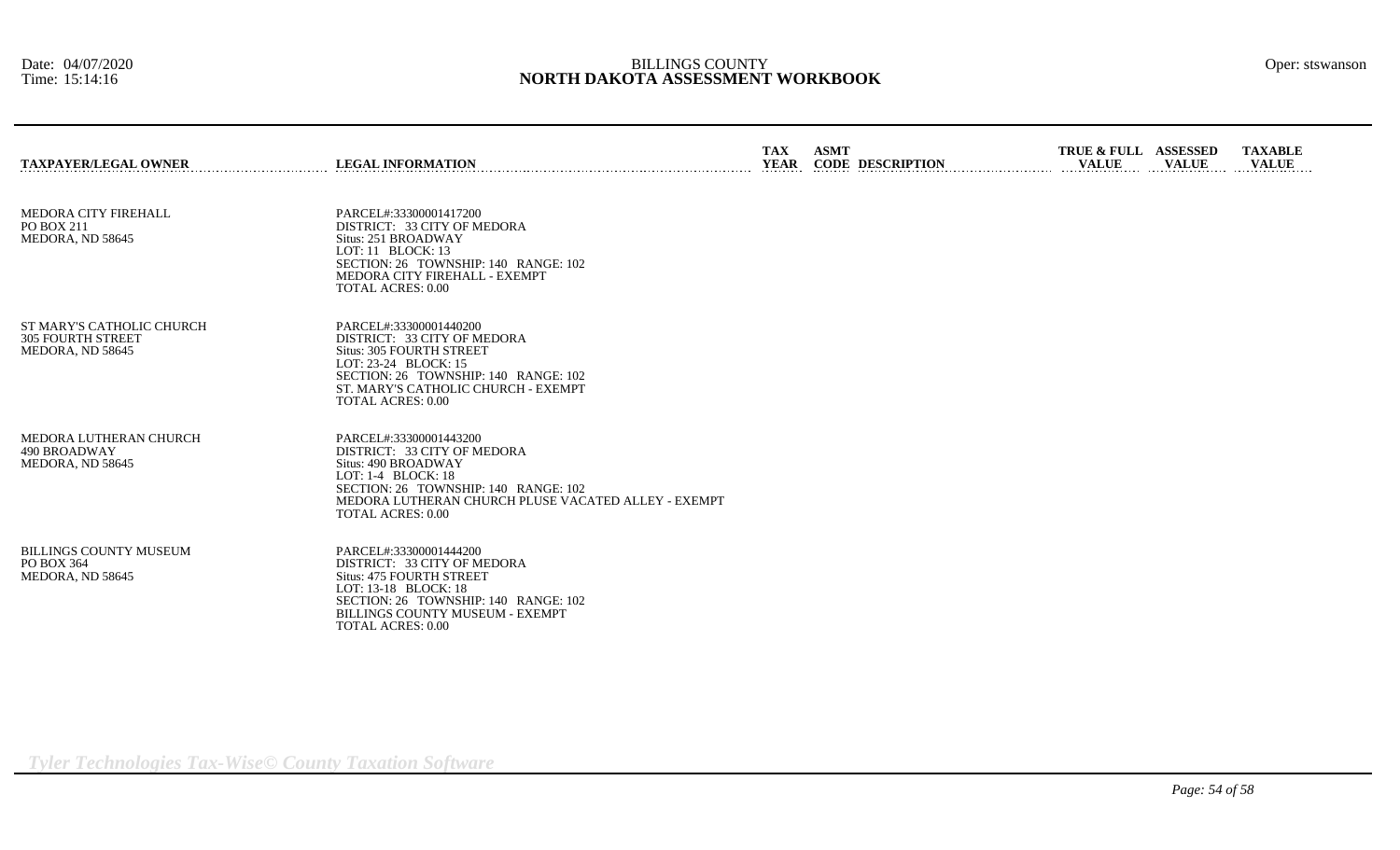| <b>TAXPAYER/LEGAL OWNER</b>                                                             | <b>LEGAL INFORMATION</b>                                                                                                                                                                                                                               | <b>TAX</b><br><b>YEAR</b> | <b>ASMT</b><br><b>CODE DESCRIPTION</b> | TRUE & FULL ASSESSED<br><b>VALUE</b> | <b>VALUE</b> | <b>TAXABLE</b><br><b>VALUE</b> |
|-----------------------------------------------------------------------------------------|--------------------------------------------------------------------------------------------------------------------------------------------------------------------------------------------------------------------------------------------------------|---------------------------|----------------------------------------|--------------------------------------|--------------|--------------------------------|
| <b>CITY OF MEDORA</b><br><b>465 PACIFIC AVE</b><br>PO BOX 418A<br>MEDORA, ND 58645-0528 | PARCEL#:33300001445200<br>DISTRICT: 33 CITY OF MEDORA<br>Situs: 465 PACIFIC AVE<br>LOT: $1-8$ BLOCK: $21$<br>SECTION: 26 TOWNSHIP: 140 RANGE: 102<br>MEDORA COMMUNITY CENTER, PLUS VACATED 5TH ST AND FOURTH<br>- EXEMPT<br><b>TOTAL ACRES: 0.00</b>   |                           |                                        |                                      |              |                                |
| <b>BILLINGS COUNTY COURTHOUSE</b><br><b>PO BOX 168</b><br>MEDORA, ND 58645              | PARCEL#:33300001446200<br>DISTRICT: 33 CITY OF MEDORA<br><b>Situs: 495 FOURTH STREET</b><br>LOT: $6-9$ BLOCK: 21<br>SECTION: 26 TOWNSHIP: 140 RANGE: 102<br>BILLINGS COUNTY COURTHOUSE - EXEMPT<br><b>TOTAL ACRES: 0.00</b>                            |                           |                                        |                                      |              |                                |
| <b>CITY OF MEDORA</b><br><b>465 PACIFIC AVE</b><br>PO BOX 418A<br>MEDORA, ND 58645-0528 | PARCEL#:33300001447200<br>DISTRICT: 33 CITY OF MEDORA<br>Situs: 0<br>LOT: 19-20 BLOCK: 18<br>SECTION: 26 TOWNSHIP: 140 RANGE: 102<br>LOTS 19-20 BLK 18 MEDORA, PLUS VACATED 5TH STREET - EXEMPT -<br><b>CITY OF MEDORA</b><br><b>TOTAL ACRES: 0.00</b> |                           |                                        |                                      |              |                                |
| <b>BILLINGS COUNTY RURAL FIRE</b><br>PO BOX 21<br>MEDORA, ND 58645                      | PARCEL#:33300001474200<br>DISTRICT: 33 CITY OF MEDORA<br>Situs: 0 EAST RIVER ROAD SOUTH<br>SECTION: 00 TOWNSHIP: 000<br>BILLINGS COUNTY RURAL FIRE DEPARTMENT<br><b>TOTAL ACRES: 0.00</b>                                                              |                           |                                        |                                      |              |                                |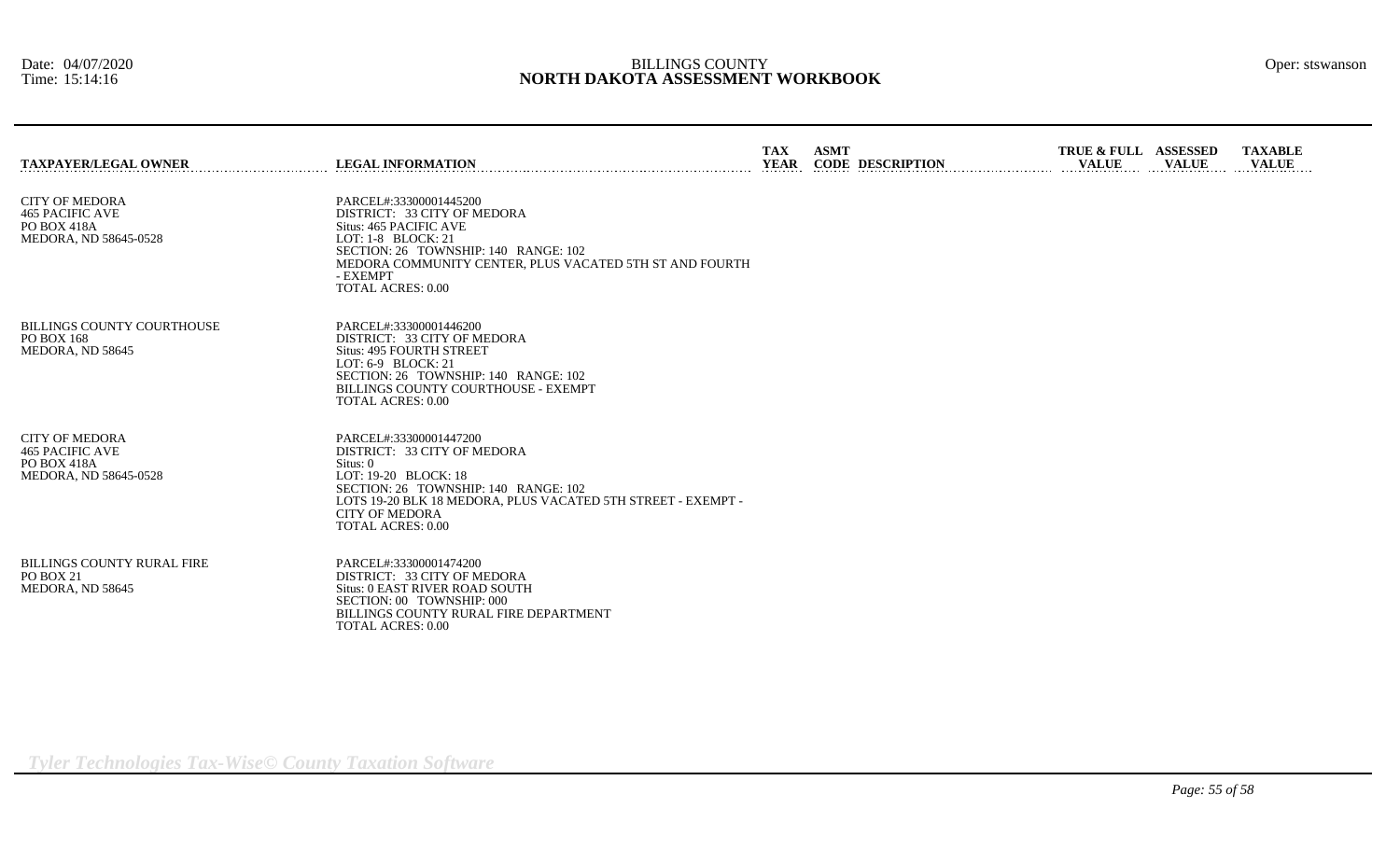| <b>TAXPAYER/LEGAL OWNER</b> | <b>LEGAL INFORMATION</b>                            | TAX<br>YEAR | <b>ASMT</b><br><b>CODE DESCRIPTION</b> | <b>TRUE &amp; FULL</b><br>VALUE | <b>ASSESSED</b><br><b>VALUE</b> | <b>TAXABLE</b><br><b>VALUE</b> |
|-----------------------------|-----------------------------------------------------|-------------|----------------------------------------|---------------------------------|---------------------------------|--------------------------------|
|                             |                                                     |             |                                        |                                 |                                 |                                |
| <b>BILLINGS COUNTY</b>      | PARCEL#:33300001476200                              |             |                                        |                                 |                                 |                                |
| PO BOX 168                  | DISTRICT: 33 CITY OF MEDORA                         |             |                                        |                                 |                                 |                                |
| MEDORA, ND 58645            | Situs:<br>$T$ $\cap T$ $\cap$ $T$ $\cap T$ $\cap T$ |             |                                        |                                 |                                 |                                |

LOT: 2 BLOCK: 7S SECTION: 27 TOWNSHIP: 140 RANGE: 102 LOT 2 BLK 7 SOUTH MEDORA - EXEMPT - BC STORAGE BLDG TOTAL ACRES: 0.00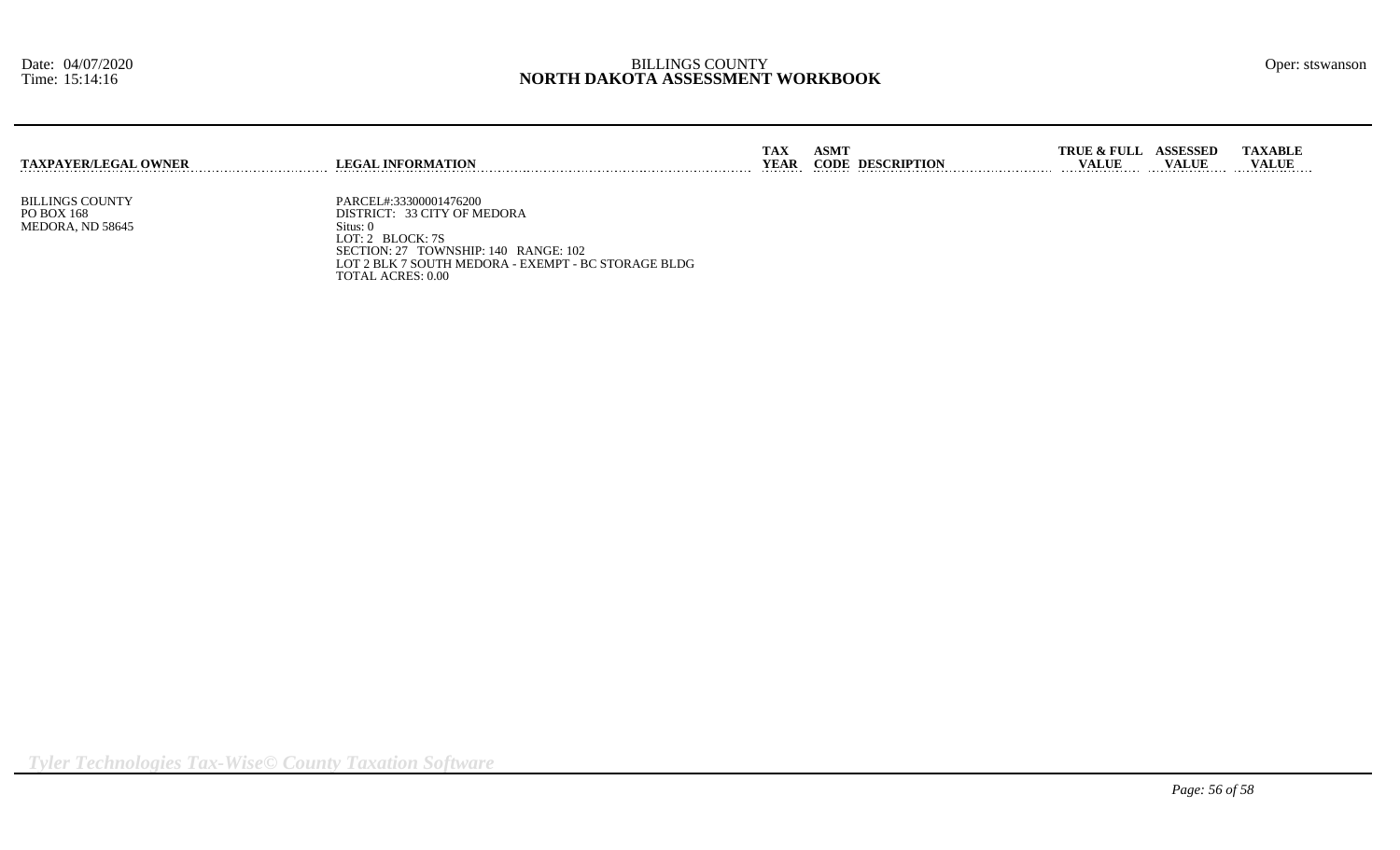# *TOTALS BY DISTRICT*

| <b>TAX</b><br><b>YEAR</b> | <b>TAX</b><br><b>TYPE</b> | LEVY<br><b>DISTRICT</b> | <b>DESCRIPTION</b>             | <b>CLASS</b><br>CODE                  | <b>TRUE &amp; FULL ASSESSED</b><br>VALUE          | <b>VALUE</b>                                    | <b>TAXABLE</b><br><b>VALUE</b>            | <b>TOTAL</b><br><b>ACRES</b>           | <b>VALUE PER</b><br><b>ACRE</b> |
|---------------------------|---------------------------|-------------------------|--------------------------------|---------------------------------------|---------------------------------------------------|-------------------------------------------------|-------------------------------------------|----------------------------------------|---------------------------------|
| 2020                      | RE                        | 33                      | <b>CITY OF MEDORA</b>          | c<br>⌒⌒<br>w<br>EX<br>RL<br><b>RS</b> | 4,832,200<br>31,369,000<br>1,989,100<br>7,594,400 | 2,416,100<br>15,684,500<br>994,550<br>3,797,200 | 241,610<br>1,568,450<br>89,515<br>341,764 | 48.09<br>0.00<br>8.41<br>16.51<br>0.00 |                                 |
|                           |                           |                         | <b>RESIDENTIAL EXEMPTIONS:</b> |                                       | $\mathbf{0}$                                      |                                                 |                                           | 0.00                                   |                                 |
|                           |                           |                         | <b>COMMERCIAL EXEMPTIONS:</b>  |                                       |                                                   |                                                 |                                           | 0.00                                   |                                 |
|                           |                           |                         | <b>TOTALS:</b>                 |                                       | <br>45,784,700                                    | 22,892,350                                      | 2,241,339                                 | 73.01                                  |                                 |